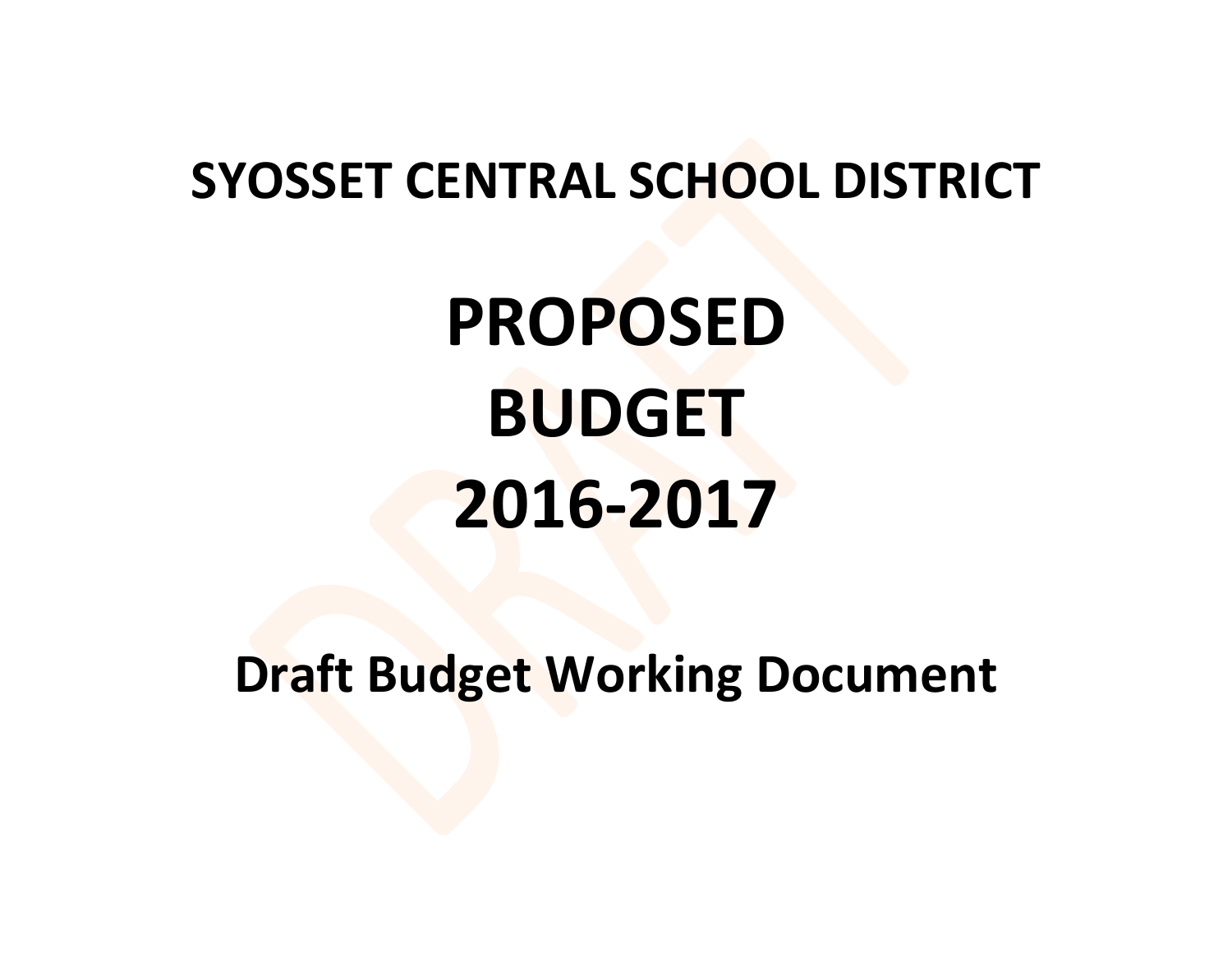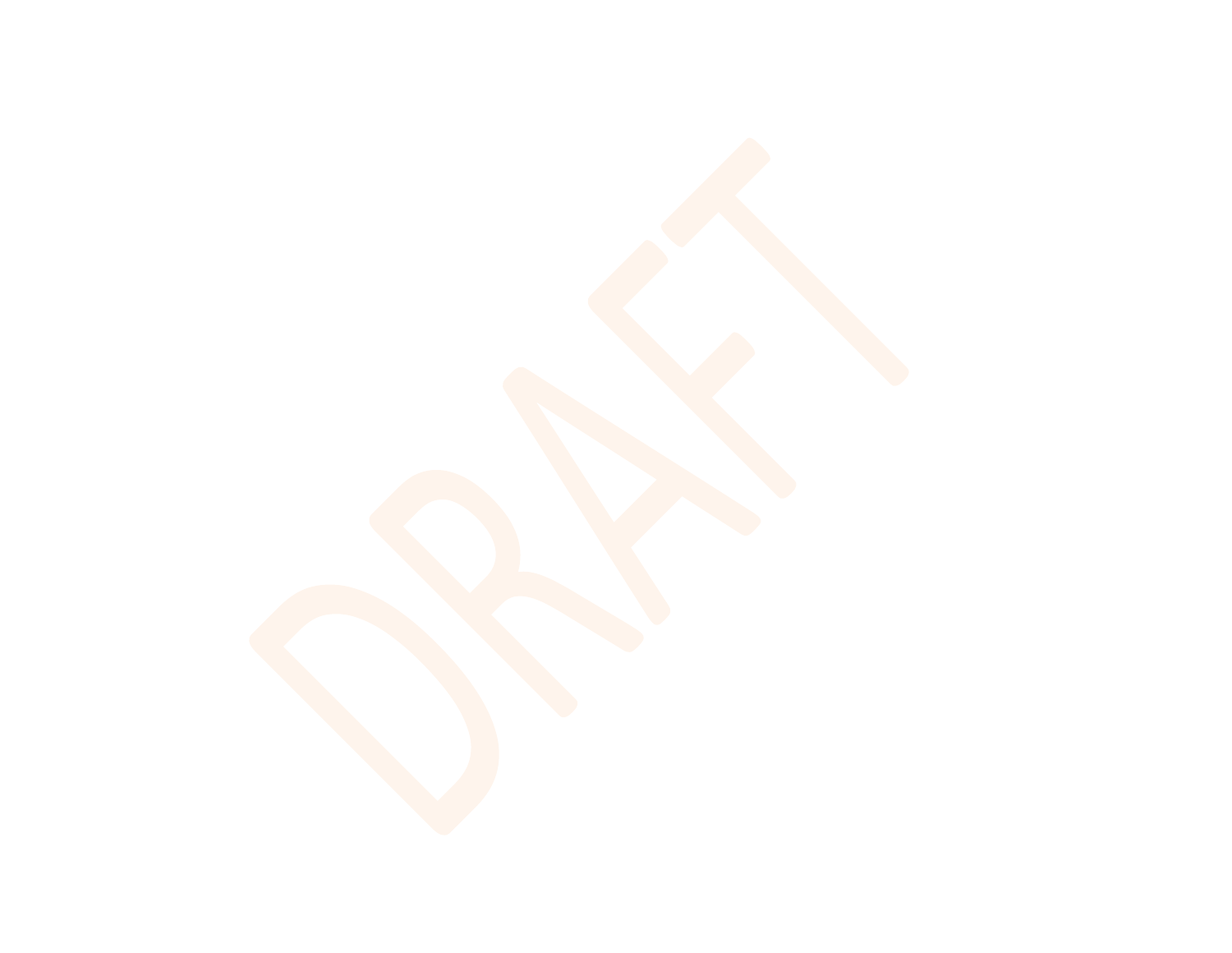#### **Syosset School District 2016-17 Budget Summary**

|                                            |                     |                     |                | <b>ADOPTED</b> | <b>PROPOSED</b> |
|--------------------------------------------|---------------------|---------------------|----------------|----------------|-----------------|
|                                            | 2013-2014           | 2014-2015           | 2014-2015      | 2015-16        | 2016-17         |
|                                            | <b>EXPENDITURES</b> | <b>EXPENDITURES</b> | <b>BUDGET</b>  | <b>BUDGET</b>  | <b>BUDGET</b>   |
| <b>BOARD OF EDUCATION</b>                  | \$45,827            | \$38,339            | \$45,400       | \$47,300       | \$47,200        |
| <b>DISTRICT CLERK</b>                      | 44.315              | 45.762              | 41,680         | 42,980         | 45,801          |
| <b>DISTRICT MEETING</b>                    | 29,292              | 23,317              | 25,000         | 46,763         | 47,163          |
| CHIEF SCHOOL ADMINISTRATOR                 | 399,413             | 397,853             | 397.976        | 401,728        | 403,980         |
| FINANCIAL ADMINISTRATION                   | 562,485             | 523,063             | 596,250        | 514,819        | 534,005         |
| <b>AUDITING</b>                            | 103,546             | 98,800              | 106,800        | 109,400        | 103,400         |
| <b>PURCHASING</b>                          | 363,887             | 385,302             | 390,172        | 407,926        | 426,048         |
| <b>LEGAL SERVICES</b>                      | 293,992             | 329,756             | 452,760        | 399,048        | 399,050         |
| PERSONNEL OFFICE                           | 564,957             | 560,795             | 569,026        | 558,048        | 551,850         |
| <b>COMMUNITY RELATIONS</b>                 | 67,722              | 64,023              | 76,367         | 78,598         | 90,500          |
| <b>CUSTODIAL/CENTRAL SERVICES</b>          | 9.106.368           | 9,313,293           | 9,610,985      | 9,515,340      | 9.661.557       |
| DISTRICT MAINTENANCE/GROUNDS               | 2,914,392           | 3,060,697           | 3,434,270      | 3,450,798      | 3,562,283       |
| <b>SECURITY OPERATIONS</b>                 | 782,596             | 1,008,131           | 818,782        | 1,527,276      | 1,528,496       |
| <b>CENTRAL PRINTING</b>                    | 553,679             | 354,807             | 469,888        | 424,007        | 402,725         |
| CENTRAL DATA PROCESSING                    | 1,697,053           | 1,771,411           | 1,433,983      | 1,546,344      | 1,716,166       |
| <b>ALLOCATED INSURANCE</b>                 | 1,317,421           | 1,508,488           | 1,445,814      | 1,675,528      | 1.596.631       |
| <b>ADMINISTRATIVE CHARGE - BOCES</b>       | 899,754             | 936,490             | 936,490        | 906,316        | 889,391         |
| CURRICULUM DEV./SUPERVISION                | 2,051,655           | 1,782,841           | 2,058,611      | 1,892,407      | 1,897,011       |
| SUPERVISION REGULAR                        | 5,973,185           | 6,331,571           | 5,980,879      | 6,283,011      | 6,327,554       |
| <b>INSERVICE PROGRAMS</b>                  | 53,816              | 69,637              | 95,000         | 345,000        | 345,000         |
| SPECIAL EDUCATION PROGRAM SUPERVISION      | 661,121             | 668,740             | 661,121        | 663,741        | 681,621         |
| INTERSCHOLASTIC ATHLETICS SUPERVISION      | 182,875             | 166,979             | 164,690        | 166,979        | 177,905         |
| <b>UNCLASSIFIED</b>                        | 0                   | $\mathbf{0}$        | 50,000         | 50,000         | 50,000          |
| REGULAR DAY SCHOOL                         | 69,869,785          | 69,722,680          | 71,963,990     | 74,217,177     | 75,232,000      |
| SPECIAL EDUCATION PROGRAMS                 | 25,408,614          | 24,792,175          | 26,785,793     | 27,397,529     | 27.516.684      |
| OCCUPATIONAL EDUCATION                     | 258,231             | 289,804             | 330,000        | 330,000        | 330,000         |
| <b>CONTINUING EDUCATION</b>                | 124,305             | 132,055             | 124,603        | 124,603        | 135,403         |
| <b>SUMMER SCHOOL</b>                       | 266,635             | 274,527             | 279,096        | 293,354        | 318,200         |
| LIBRARY MEDIA PROGRAM                      | 2,254,129           | 2,274,335           | 2,325,626      | 2,398,040      | 2,344,337       |
| COMPUTER ASSISTED INSTRUCTION              | 1.710.653           | 1,860,069           | 1,189,946      | 1,535,257      | 1,662,914       |
| <b>ATTENDANCE OFFICES</b>                  | 262,003             | 244,373             | 290,249        | 308,380        | 250,444         |
| <b>GUIDANCE SERVICES</b>                   | 2,587,154           | 2,596,013           | 2,715,201      | 2,800,184      | 2,775,299       |
| <b>HEALTH SERVICES</b>                     | 1,254,768           | 1,282,576           | 1,283,437      | 1,307,147      | 1,333,930       |
| PSYCHOLOGICAL SERVICES                     | 2,162,634           | 2,184,925           | 2,155,622      | 2,193,635      | 2,279,353       |
| <b>SOCIAL WORKER SERVICES</b>              | $\Omega$            | 12,820              | $\overline{0}$ | 45,000         | 76,402          |
| CO-/EXTRA CURRICULAR ACTIVITIES            | 1,250,288           | 1,280,804           | 1,302,172      | 1,355,523      | 1,404,787       |
| <b>INTERSCHOLASTIC ATHLETICS</b>           | 1,873,092           | 1,961,835           | 1,931,137      | 2,015,524      | 2,063,700       |
| <b>TRANSPORTATION</b>                      | 9,446,193           | 9,142,375           | 9,653,781      | 9,770,781      | 9,728,178       |
| COMMUNITY SERVICES/RECREATION              | 185,224             | 246,874             | 241,402        | 288,502        | 273,502         |
| <b>COMMUNITY SERVICES/CENSUS</b>           | 18,984              | 15,234              | 28.985         | 28,985         | 18,750          |
| <b>INTERFUND TRANSFERS/GRANTS</b>          | 494,431             | 359,073             | 295,000        | 495,000        | 430,000         |
| <b>DEBT SERVICE - TANS</b>                 | 151,472             | 158,667             | 367,000        | 479,167        | 675,000         |
| INTERFUND TRANSFERS/Debt Service & Capital | 3,881,308           | 3,810,000           | 3,810,000      | 4,750,287      | 8,141,138       |
| RETIREMENT SYSTEM - ERS                    | 3,601,701           | 3,735,904           | 3,665,102      | 3,365,321      | 2,865,775       |
| RETIREMENT SYSTEM -TRS                     | 15,887,145          | 17,336,062          | 17,615,276     | 13,867,420     | 12,336,204      |
| <b>SOCIAL SECURITY</b>                     |                     |                     |                |                |                 |
| <b>LIFE INSURANCE</b>                      | 8,438,210           | 8,381,056           | 9,052,581      | 9,187,112      | 9,155,735       |
|                                            | 186,411             | 185,102             | 190,000        | 190,000        | 190,000         |
| HEALTH INSURANCE                           | 20,516,722          | 21,232,546          | 22,600,898     | 23,159,353     | 24,269,762      |
| DENTAL INSURANCE                           | 797,722             | 900,905             | 1,013,124      | 1,013,124      | 1,013,124       |
| <b>OTHER BENEFITS</b>                      | 1,723,433           | 1,450,140           | 1,658,730      | 1,615,690      | 1,554,230       |
| <b>TOTAL</b>                               | \$203,280,598       | \$205,303,024       | \$212,730,695  | \$215,585,452  | \$219,860,188   |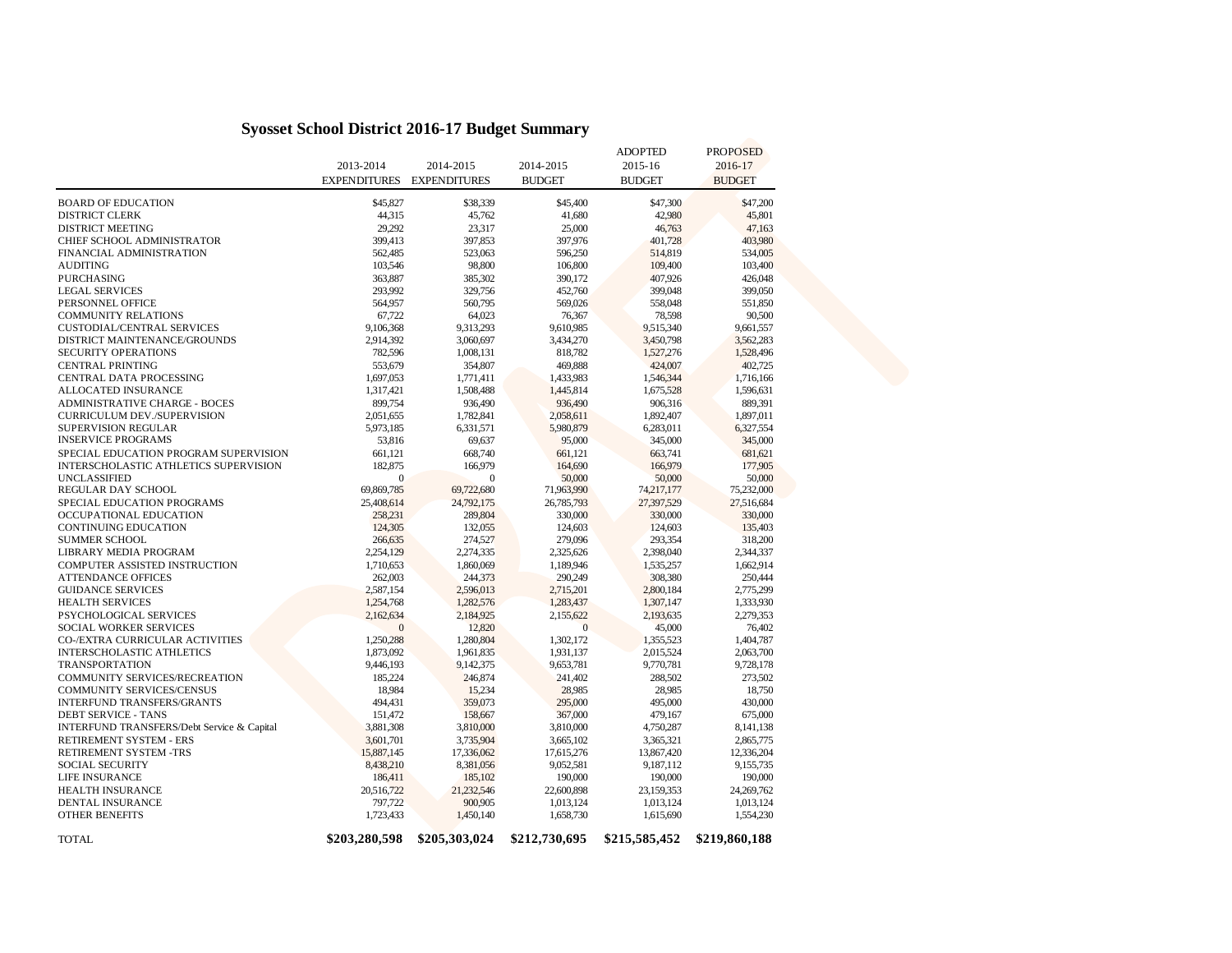# **STATE REQUIRED FORMAT 3-PART BUDGET SUMMARY**

|                      | 2014-2015     | 2015-2016     | Proposed<br>2016-2017 |
|----------------------|---------------|---------------|-----------------------|
|                      | <b>BUDGET</b> | <b>BUDGET</b> | <b>BUDGET</b>         |
| TOTAL ADMINISTRATION | 21,330,831    | 21,470,523    | 21,599,293            |
| <b>TOTAL PROGRAM</b> | 168,894,360   | 170,084,419   | 170,488,137           |
| <b>TOTAL CAPITAL</b> | 22,505,504    | 24,030,510    | 27,772,758            |
| <b>GRAND TOTAL</b>   | 212,730,695   | 215,585,452   | 219,860,188           |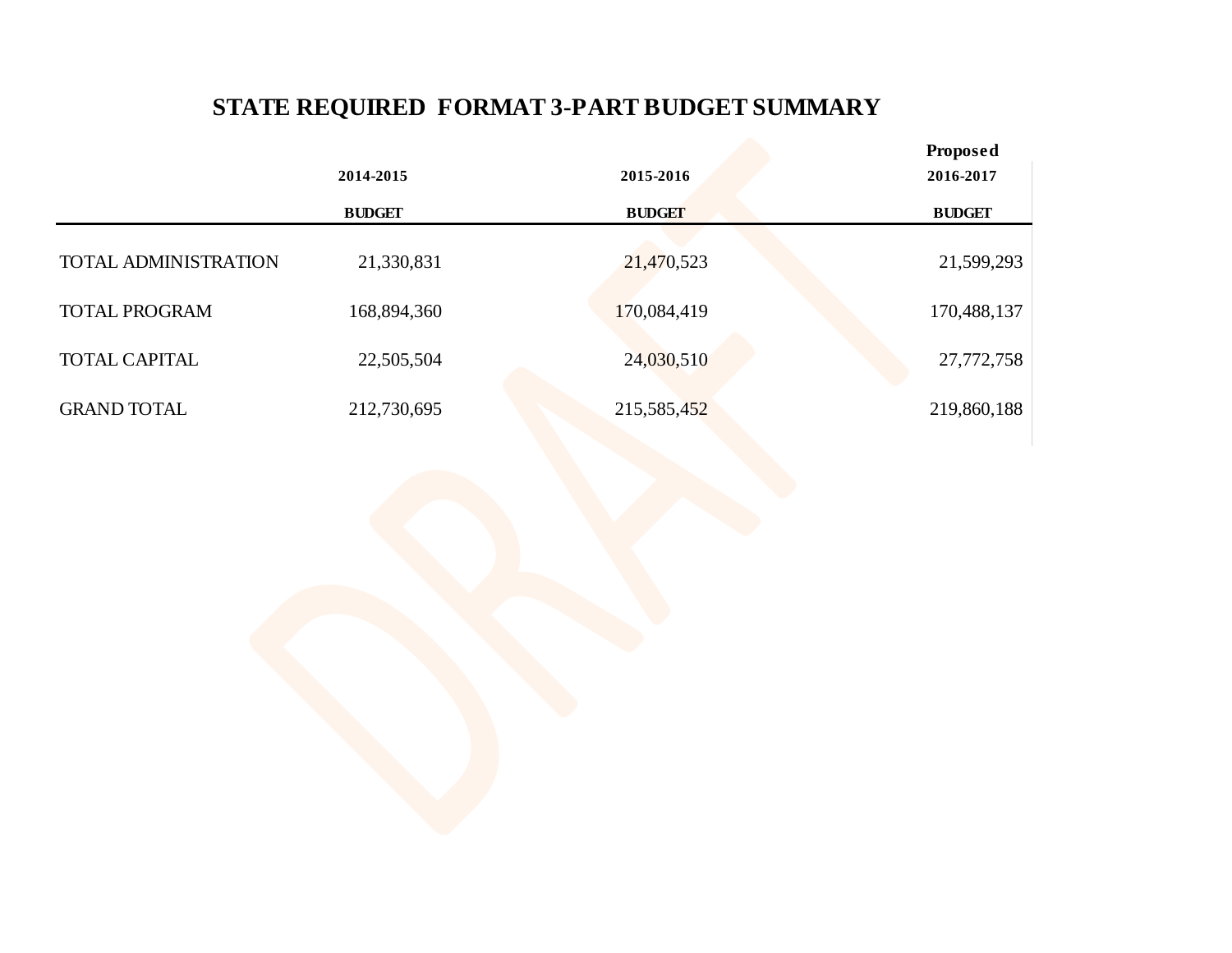# **2016-2017**

# **DRAFT Administration Codes**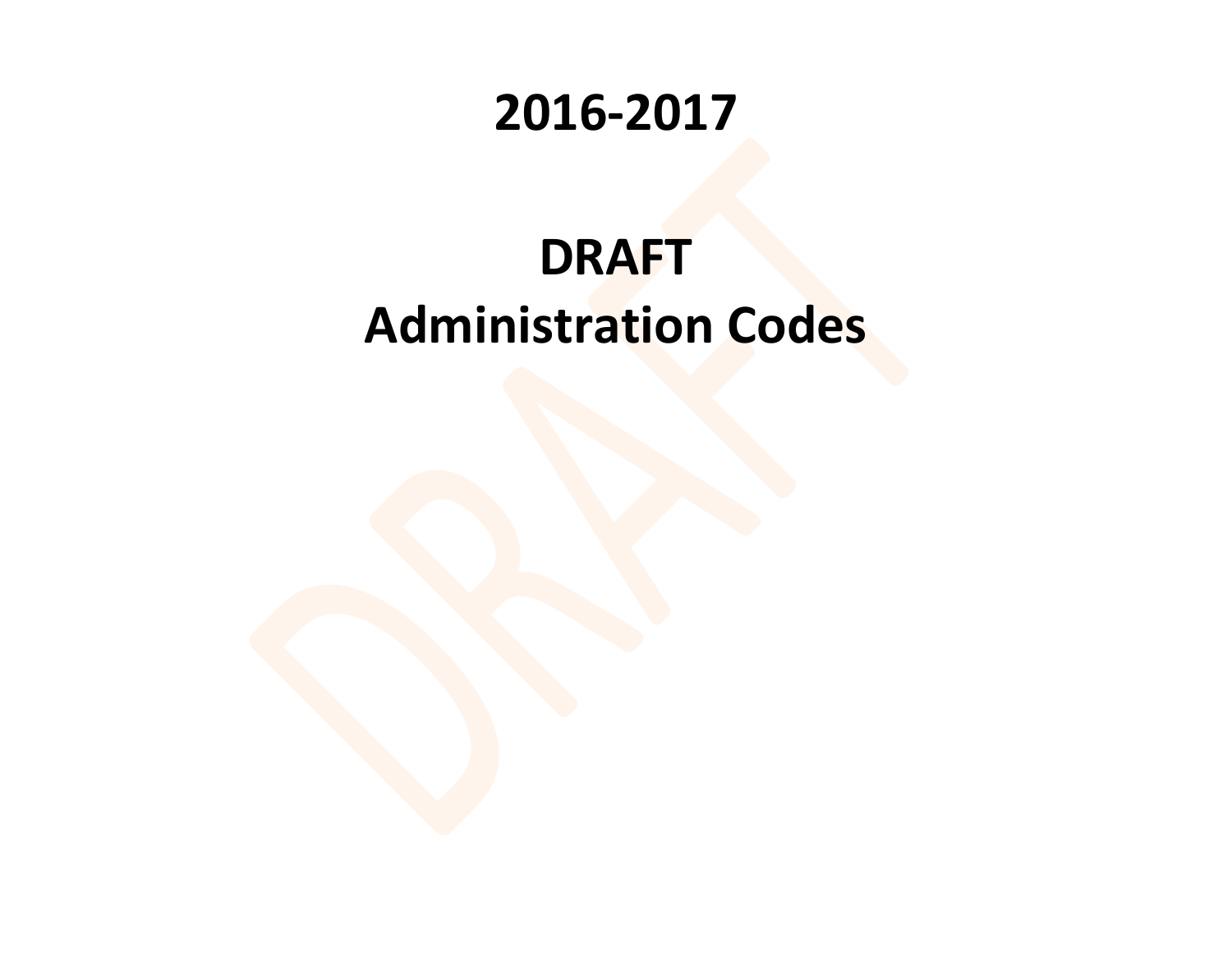#### **BOARD OF EDUCATION (CODE 1010)** Page 1

SERVING AS ELECTED REPRESENTATIVES OF THE PUBLIC, MEMBERS OF THE BOARD OF EDUCATION ARE UNSALARIED AND ACT AS TRUSTEES OF THE SCHOOL DISTRICT. IN THIS CODE ARE EXPENSES INCURRED BY THE BOARD OF EDUCATION IN THE PERFORMANCE OF THEIR DUTIES, INCLUDING NECESSARY TRAINING AND TRAVEL. ALSO INCLUDED ARE COSTS RELATED TO THEIR ACTIVITY IN DISTRICT OPERATIONS AND MEMBERSHIPS IN NATIONAL, STATE AND LOCAL ORGANIZATIONS.

The budget remains relatively unchanged from the prior year.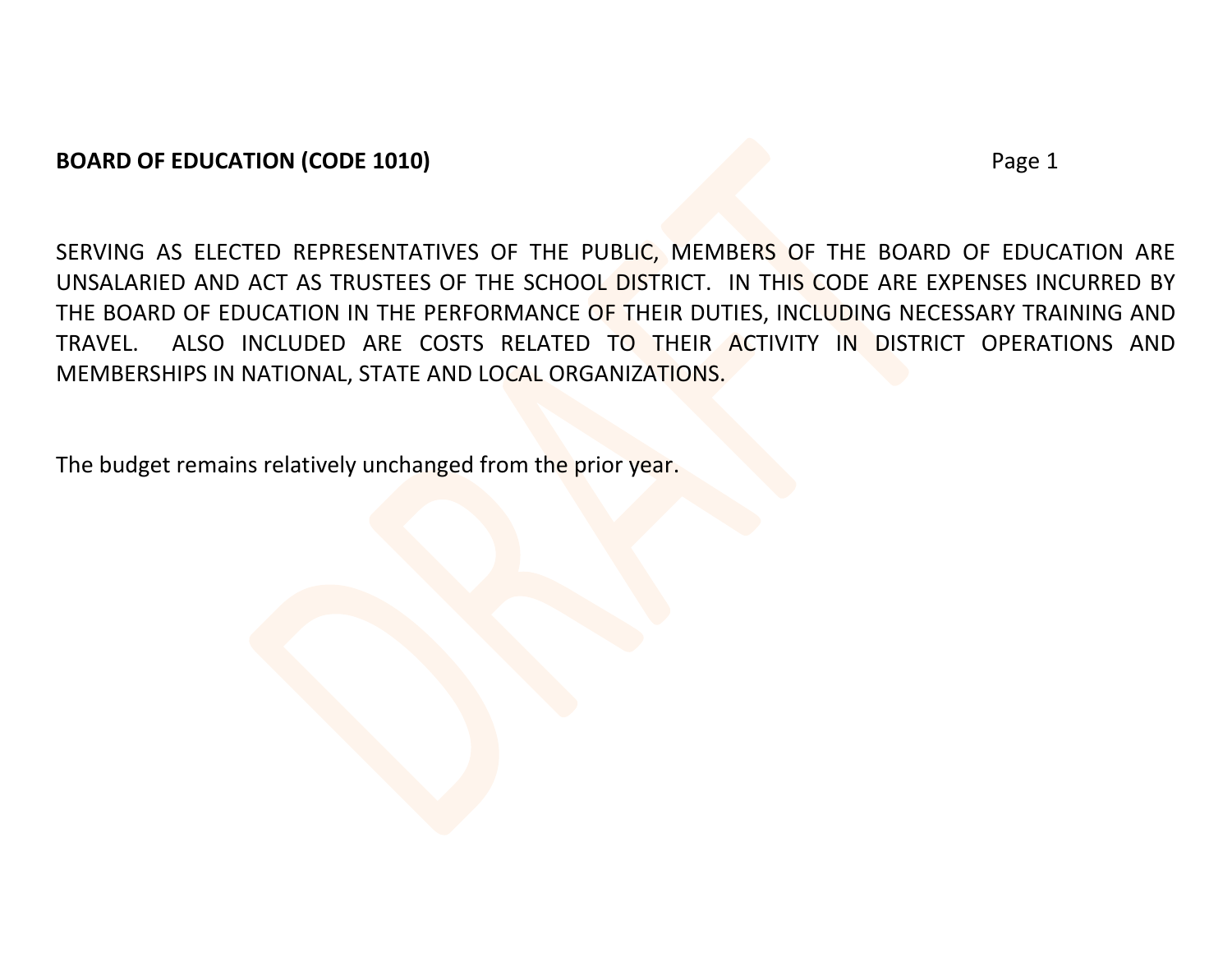| <b>Function</b><br>Code | Object<br><b>DESCRIPTION</b><br>Code        | 2013-14<br><b>EXPENDITURES</b> | 2014-15             | 2014-15       | <b>Current</b><br>2015-16 | 2015-16        | Proposed<br>2016-17 | Proposed<br>2016-17 |
|-------------------------|---------------------------------------------|--------------------------------|---------------------|---------------|---------------------------|----------------|---------------------|---------------------|
|                         |                                             |                                | <b>EXPENDITURES</b> | <b>BUDGET</b> | <b>FTE</b>                | <b>BUDGET</b>  | <b>FTE</b>          | <b>BUDGET</b>       |
|                         |                                             |                                |                     |               |                           |                |                     |                     |
| 1010                    | <b>449 BOARD CONSULTANTS</b>                | $\theta$                       | $\overline{0}$      | 2,100         |                           | $\overline{0}$ |                     | $\theta$            |
| 1010                    | <b>484 BOARD MEMBERSHIPS</b>                | 20,262                         | 23,005              | 21,300        |                           | 21,300         |                     | 25,400              |
| 1010                    | <b>485 BOARD/DISTRICT OPERATIONS</b>        | 23,524                         | 11,833              | 20,000        |                           | 24,000         |                     | 18,000              |
|                         |                                             |                                |                     |               |                           |                |                     |                     |
|                         | <b>OBJ 400 TOTAL CONTRACT/OTHER EXPENSE</b> | 43,786                         | 34,838              | 43,400        |                           | 45,300         |                     | 43,400              |
| 1010                    | <b>500 SUPPLIES/PUBLICATIONS</b>            | 2,041                          | 3,501               | 2,000         |                           | 2,000          |                     | 3,800               |
|                         | <b>OBJ 500 TOTAL SUPPLIES/MATERIALS</b>     | 2,041                          | 3,501               | 2,000         |                           | 2,000          |                     | 3,800               |
|                         | <b>TOTAL 1010 BOARD OF EDUCATION</b>        | 45,827                         | 38,339              | 45,400        |                           | 47,300         |                     | 47,200              |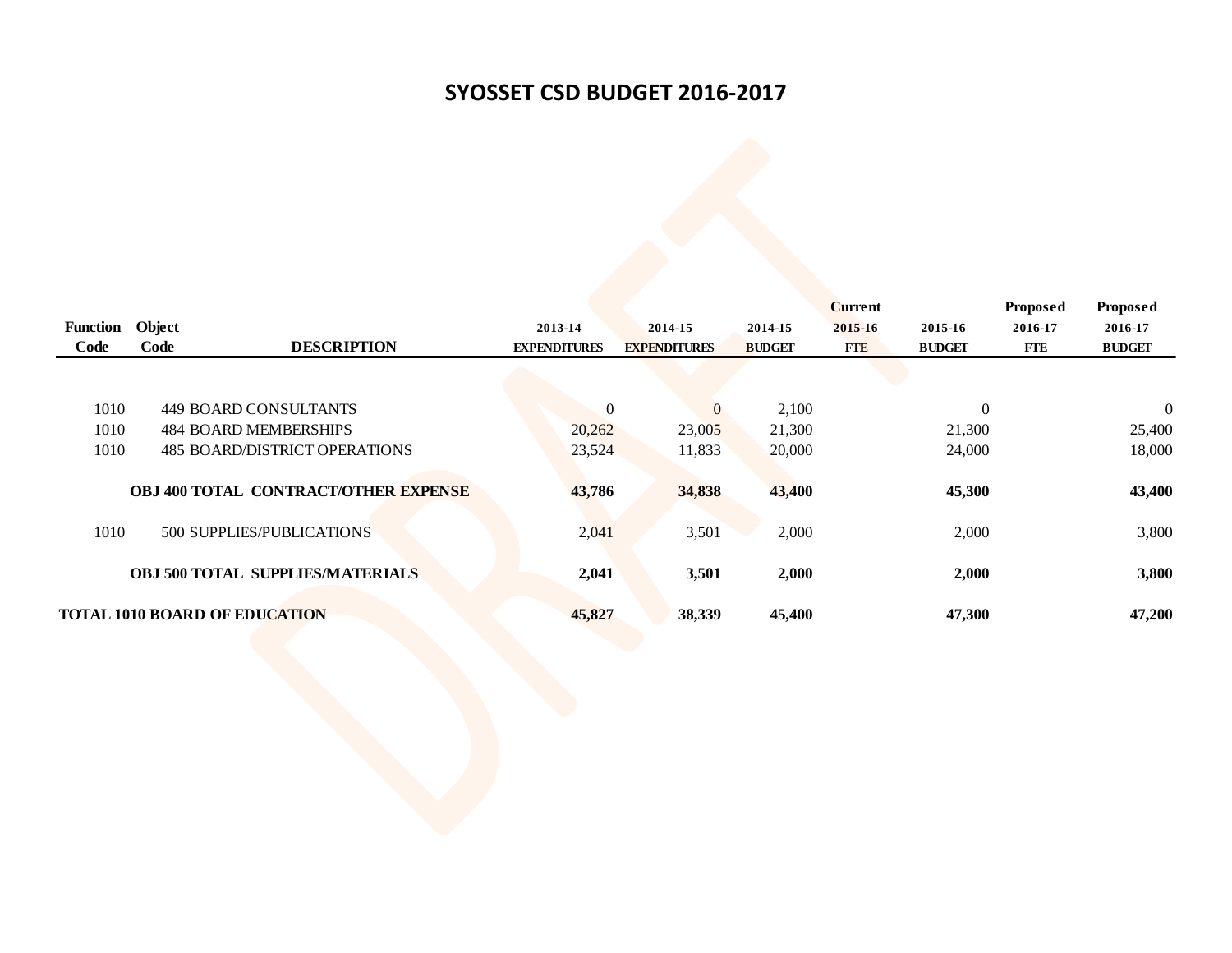**DISTRICT CLERK (CODE 1040)** Page 2

THE DISTRICT CLERK SERVES AS THE SCHOOL DISTRICT'S LEGAL OFFICER AND IS RESPONSIBLE FOR SENDING AND RECEIVING ALL LEGAL DOCUMENTS. THE DISTRICT CLERK HAS A KEY ROLE IN THE DISTRICT BUDGET VOTE AND ANNUAL ELECTION. THIS CODE CONTAINS A PORTION OF THE SALARY OF THE DISTRICT CLERK AS AN OFFICER OF THE BOARD OF EDUCATION.

The increase in this code is due to salary adjustments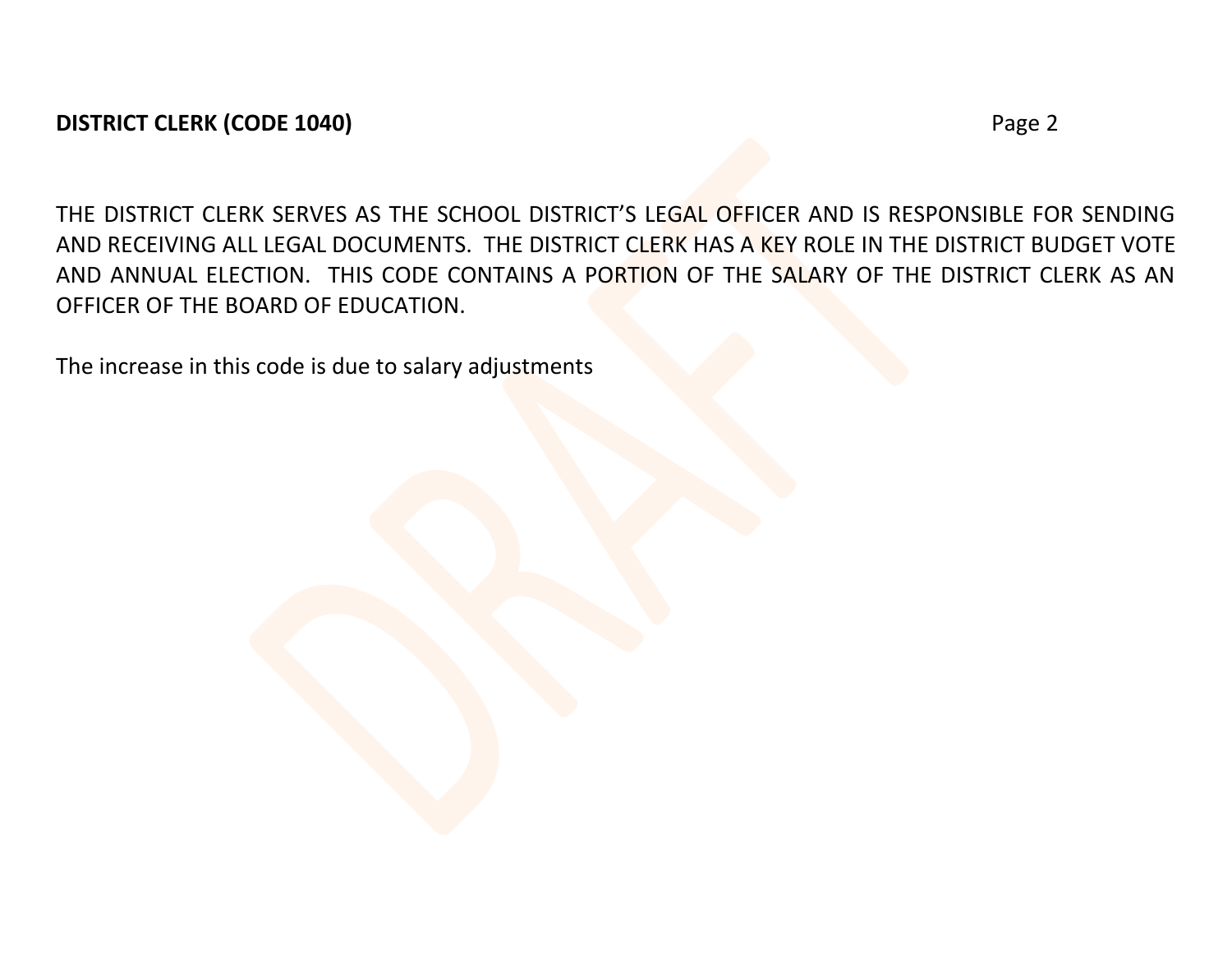| <b>Function</b><br>Code | Object<br>Code | <b>DESCRIPTION</b>                 | 2013-14<br><b>EXPENDITURES</b> | 2014-15<br><b>EXPENDITURES</b> | 2014-15<br><b>BUDGET</b> | <b>Current</b><br>2015-16<br><b>FTE</b> | 2015-16<br><b>BUDGET</b> | <b>Proposed</b><br>2016-17<br>FTE | Proposed<br>2016-17<br><b>BUDGET</b> |
|-------------------------|----------------|------------------------------------|--------------------------------|--------------------------------|--------------------------|-----------------------------------------|--------------------------|-----------------------------------|--------------------------------------|
| 1040                    |                | 161 DISTRICT CLERK OFFICE SALARIES | 44,315                         | 45,762                         | 41,680                   | 0.5                                     | 42,980                   | 0.5                               | 45,801                               |
|                         |                | <b>OBJ 100 TOTAL SALARIES</b>      | 44,315                         | 45,762                         | 41,680                   |                                         | 42,980                   |                                   | 45,801                               |
|                         |                | <b>TOTAL 1040 DISTRICT CLERK</b>   | 44,315                         | 45,762                         | 41,680                   |                                         | 42,980                   |                                   | 45,801                               |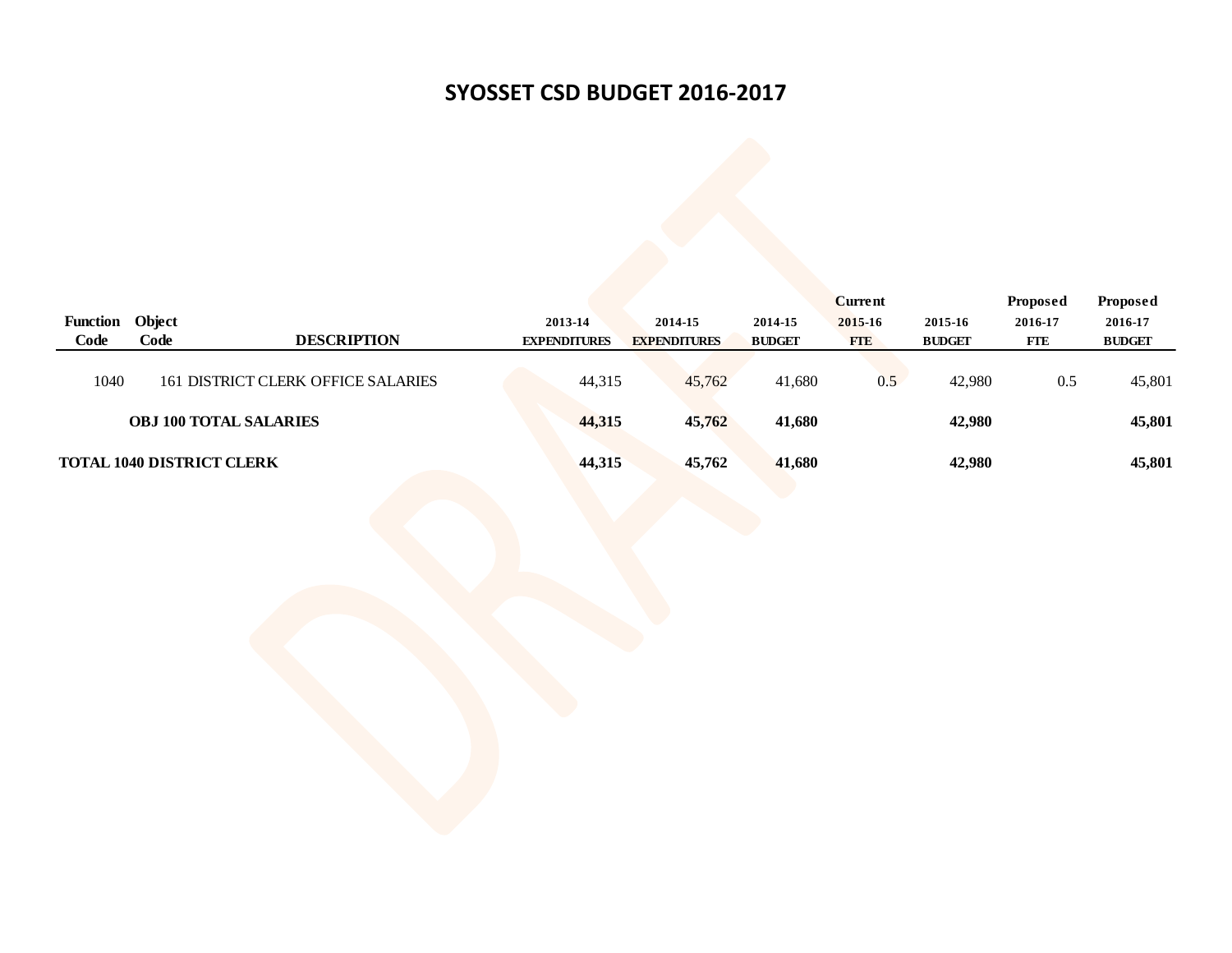#### **DISTRICT MEETING (CODE 1060)** Page 3

THIS CODE CONTAINS FUNDS FOR THE ANNUAL SCHOOL AND LIBRARY BUDGET VOTE AND DISTRICT ELECTION OF MEMBERS OF THE BOARD OF EDUCATION. COMPENSATION OF POLL WORKERS, INSPECTORS, RENTAL OF SCANNING MACHINES, LEGAL ADVERTISING AND OTHER EXPENSES FOR THE SCHOOL DISTRICT ELECTION ARE INCLUDED. PROVISION HAS BEEN MADE IN THIS BUDGET FOR ONE VOTE.

The estimates for 2016-17 are based on the use of new scanning machines.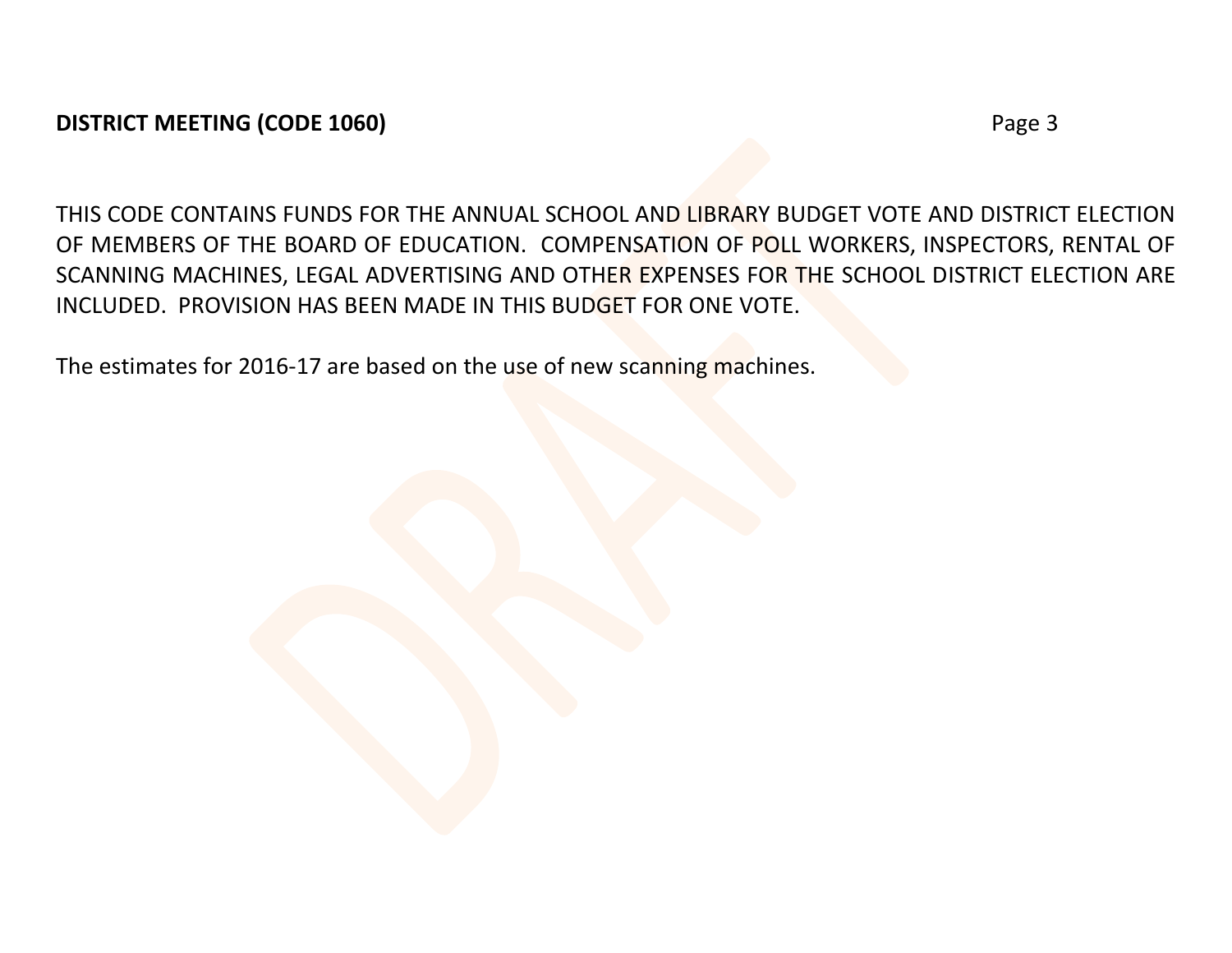|          |        |                                             |                     |                     |               | <b>Current</b> |               | <b>Proposed</b> | Proposed      |
|----------|--------|---------------------------------------------|---------------------|---------------------|---------------|----------------|---------------|-----------------|---------------|
| Function | Object |                                             | 2013-14             | 2014-15             | 2014-15       | 2015-16        | 2015-16       | 2016-17         | 2016-17       |
| Code     | Code   | <b>DESCRIPTION</b>                          | <b>EXPENDITURES</b> | <b>EXPENDITURES</b> | <b>BUDGET</b> | FTE            | <b>BUDGET</b> | FTE             | <b>BUDGET</b> |
|          |        |                                             |                     |                     |               |                |               |                 |               |
| 1060     |        | 161 POLL WORKERS                            | 17,362              | 11,897              | 13,000        |                | 16,762        |                 | 16,762        |
|          |        | OBJ 160 TOTAL NON-INSTRUCTIONAL SALARIES    | 17,362              | 11,897              | 13,000        |                | 16,762        |                 | 16,762        |
|          |        |                                             |                     |                     |               |                |               |                 |               |
| 1060     |        | <b>405 LEGAL NOTICES</b>                    | 5,032               | 5,839               | 5,500         |                | 5,500         |                 | 5,900         |
| 1060     |        | <b>439 VOTING MACHINES RENTAL</b>           | 3,920               | 2,895               | 3,200         |                | 21,201        |                 | 21,201        |
|          |        |                                             |                     |                     |               |                |               |                 |               |
|          |        | <b>OBJ 400 TOTAL CONTRACT/OTHER EXPENSE</b> | 8,952               | 8,734               | 8,700         |                | 26,701        |                 | 27,101        |
| 1060     |        | 500 DISTRICT MEETING - SUPPLIES & FORMS     | 2,978               | 2,686               | 3,300         |                | 3,300         |                 | 3,300         |
|          |        |                                             |                     |                     |               |                |               |                 |               |
|          |        | <b>OBJ 500 TOTAL SUPPLIES/MATERIALS</b>     | 2,978               | 2,686               | 3,300         |                | 3,300         |                 | 3,300         |
|          |        | <b>TOTAL 1060 DISTRICT MEETINGS</b>         |                     |                     |               |                |               |                 |               |
|          |        |                                             | 29,292              | 23,317              | 25,000        |                | 46,763        |                 | 47,163        |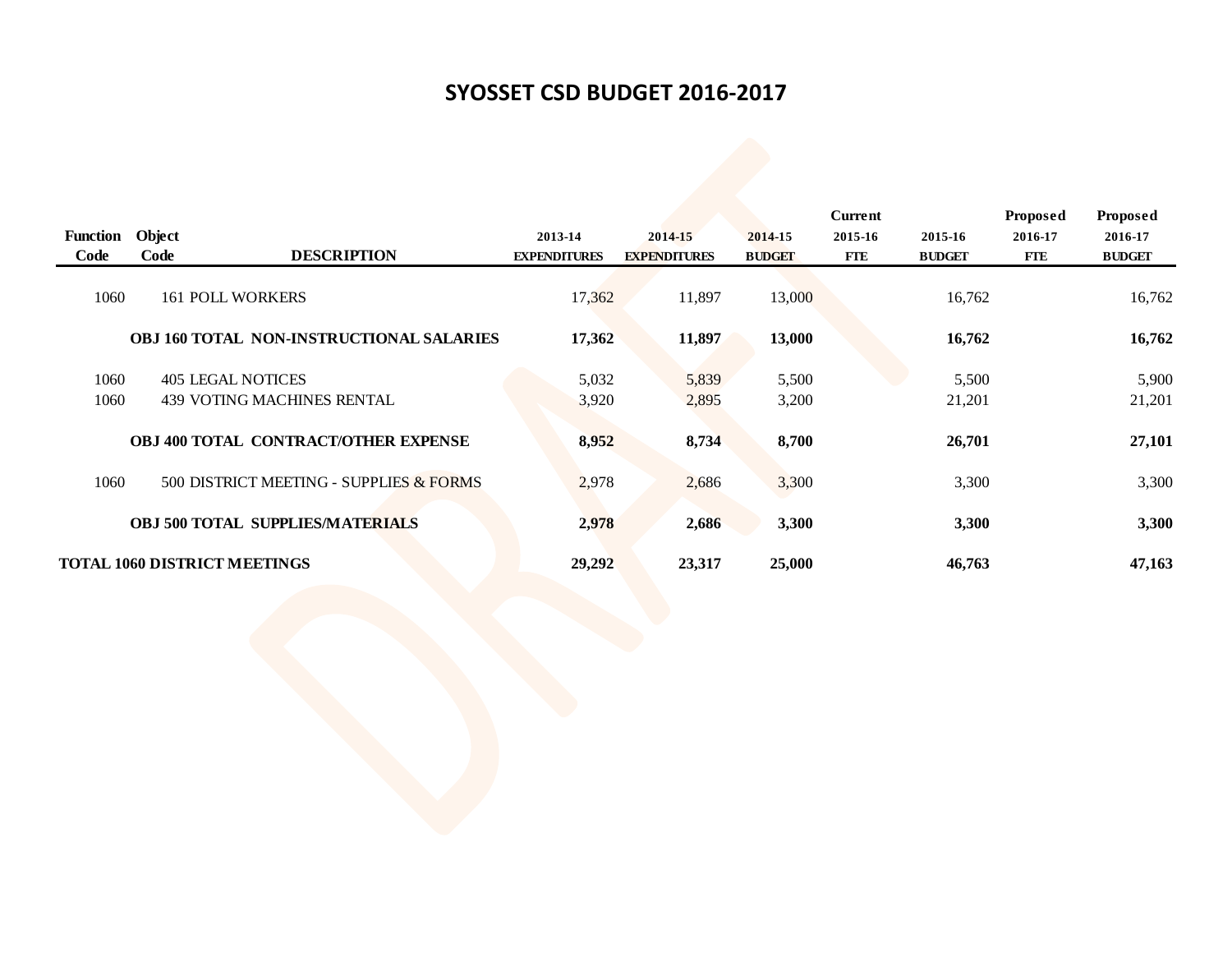THE BOARD OF EDUCATION EMPLOYS THE SUPERINTENDENT OF SCHOOLS TO SERVE AS CHIEF EXECUTIVE OFFICER OF THE SCHOOL DISTRICT, RESPONSIBLE TO THE BOARD FOR OVERALL OPERATION OF THE DISTRICT. COMPENSATION FOR THE SUPERINTENDENT, CLERICAL SUPPORT, COPIER COSTS, AND SUPPLIES ARE RECORDED IN THIS CODE.

The increase in the code reflects salary adjustments for clerical staff.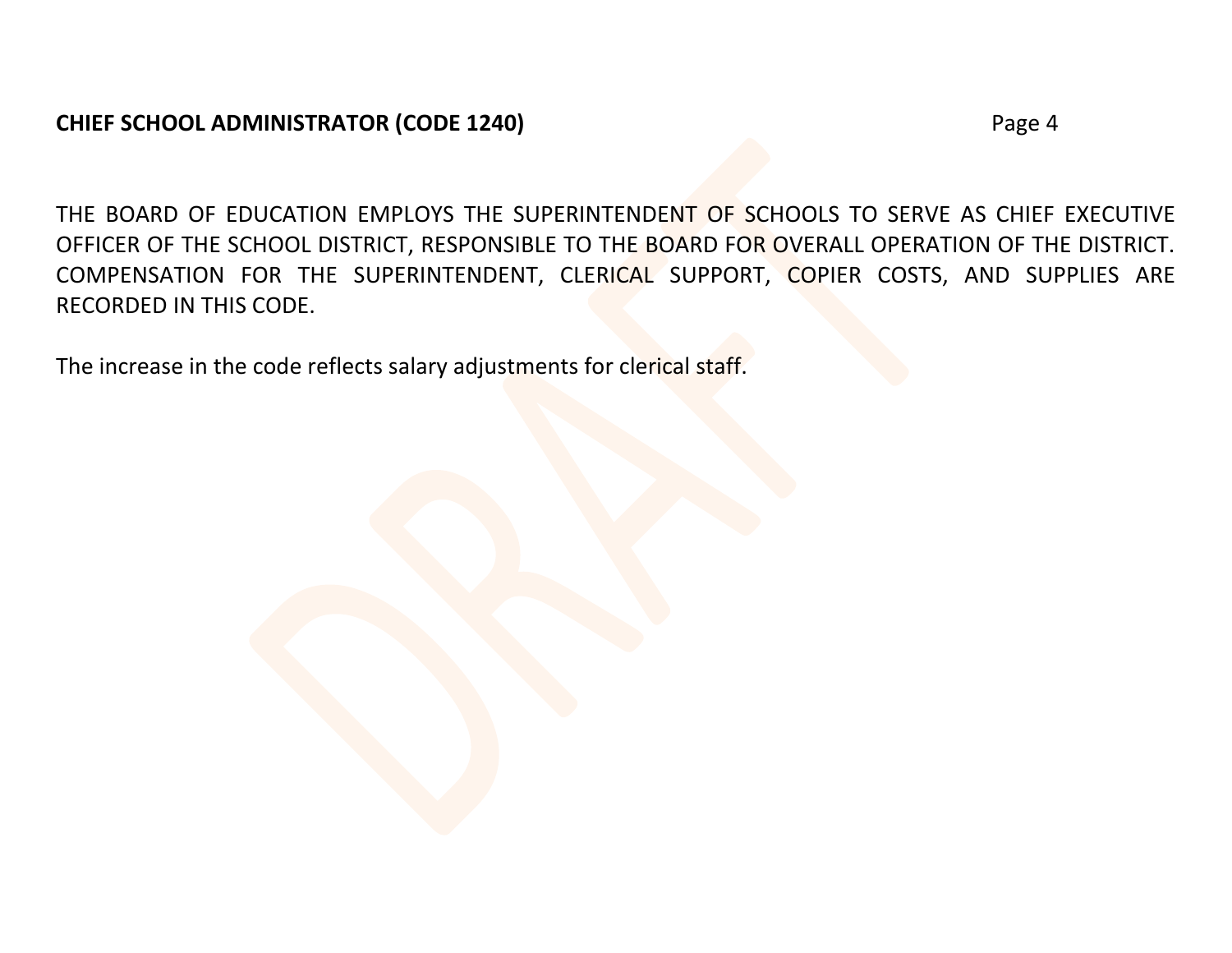|                 |        |                                             |                     |                     |                  | Current |               | <b>Proposed</b> | Proposed         |
|-----------------|--------|---------------------------------------------|---------------------|---------------------|------------------|---------|---------------|-----------------|------------------|
| <b>Function</b> | Object |                                             | 2013-14             | 2014-15             | 2014-15          | 2015-16 | 2015-16       | 2016-17         | 2016-17          |
| Code            | Code   | <b>DESCRIPTION</b>                          | <b>EXPENDITURES</b> | <b>EXPENDITURES</b> | <b>BUDGET</b>    | FTE     | <b>BUDGET</b> | FTE             | <b>BUDGET</b>    |
|                 |        |                                             |                     |                     |                  |         |               |                 |                  |
| 1240            |        | <b>100 SUPERINTENDENT</b>                   | 253,142             | 279,000             | 279,000          | 1.0     | 279,000       | 1.0             | 279,000          |
| 1240            |        | <b>161 SUPERINTENDENT OFFICE</b>            | 113,385             | 115,360             | 112,976          | 1.5     | 116,728       | 1.5             | 119,230          |
|                 |        |                                             |                     |                     |                  |         |               |                 |                  |
|                 |        | <b>OBJ 100 TOTAL SALARIES</b>               | 366,527             | 394,360             | 391,976          |         | 395,728       |                 | 398,230          |
|                 |        |                                             |                     |                     |                  |         |               |                 |                  |
| 1240            |        | <b>400 CONTRACTUAL</b>                      | 28,772              | $\boldsymbol{0}$    | $\boldsymbol{0}$ |         | $\theta$      |                 | $\boldsymbol{0}$ |
| 1240            |        | 433 COPY MACHINE                            | 2,712               | 2,893               | 2,900            |         | 2,900         |                 | 2,950            |
|                 |        |                                             |                     |                     |                  |         |               |                 |                  |
|                 |        | <b>OBJ 400 TOTAL CONTRACT/OTHER EXPENSE</b> | 31,484              | 2,893               | 2,900            |         | 2,900         |                 | 2,950            |
|                 |        |                                             |                     |                     |                  |         |               |                 |                  |
| 1240            |        | <b>500 OFFICE SUPPLIES</b>                  | 1,324               | 561                 | 2,500            |         | 2,500         |                 | 2,200            |
| 1240            |        | 501 PROFESSIONAL PUBLICATIONS/SUBSCRIPT     | 78                  | 39                  | 600              |         | 600           |                 | 600              |
|                 |        |                                             |                     |                     |                  |         |               |                 |                  |
|                 |        | <b>OBJ 500 TOTAL SUPPLIES/MATERIALS</b>     | 1,402               | 600                 | 3,100            |         | 3,100         |                 | 2,800            |
|                 |        |                                             |                     |                     |                  |         |               |                 |                  |
|                 |        | <b>TOTAL 1240 SUPERINTENDENT OFFICE</b>     | 399,413             | 397,853             | 397,976          |         | 401,728       |                 | 403,980          |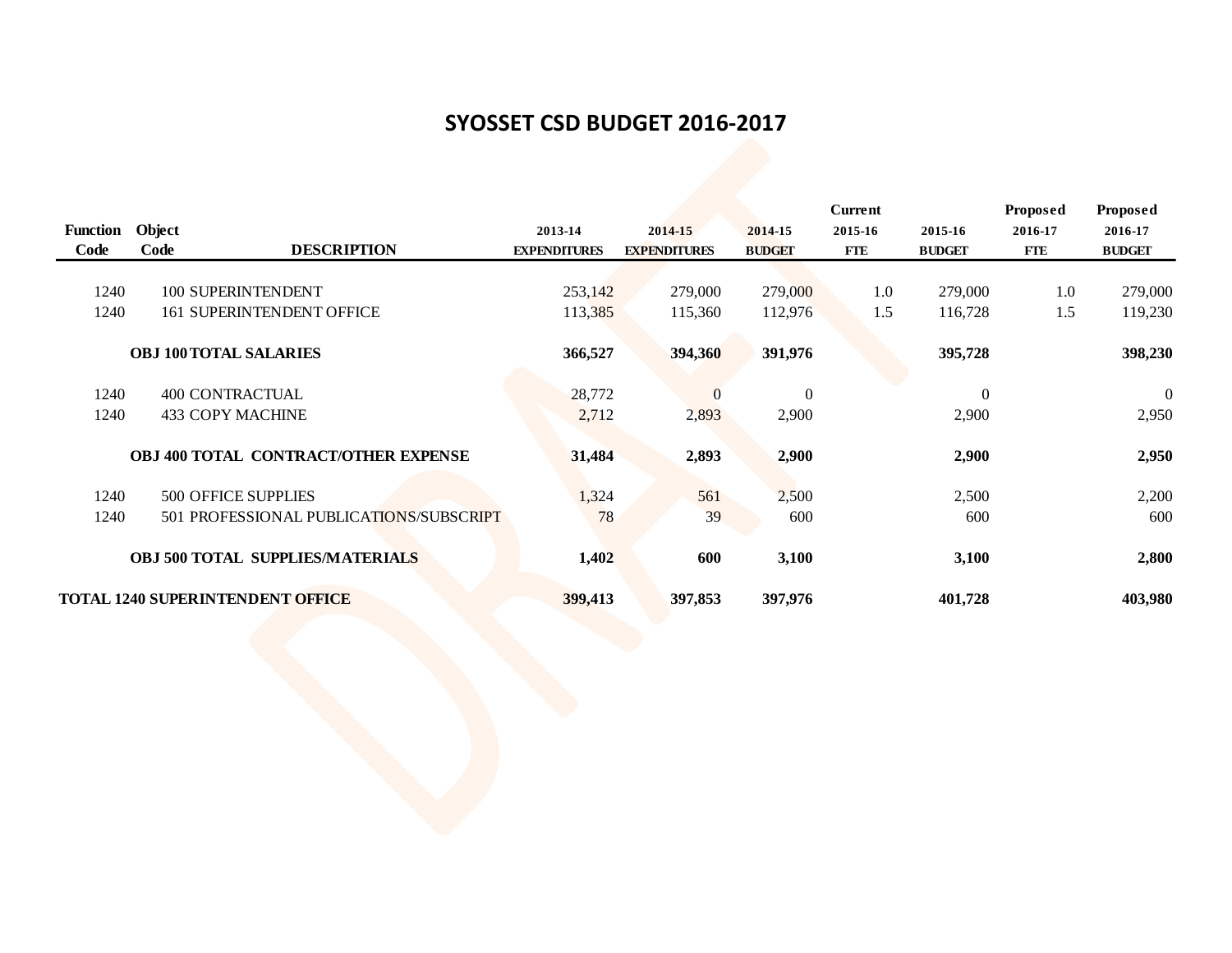#### **FINANCIAL ADMINISTRATION (CODE 1310)** Page 5

THE BUSINESS OFFICE COORDINATES THE SUPPORT SERVICES AND FINANCIAL AFFAIRS OF THE SCHOOL DISTRICT. EXPENSES IN THIS CODE INCLUDE SALARY EXPENSES FOR THE ASSISTANT SUPERINTENDENT FOR BUSINESS, THE DISTRICT TREASURER AND OTHER OFFICE STAFF. CONTRACTUAL SERVICES AND SUPPLIES ARE ALSO RECORDED IN THIS CODE.

The increase in this code is attributable to salary adjustments as well as BOCES services for GASB 45 reporting and State Aid Planning.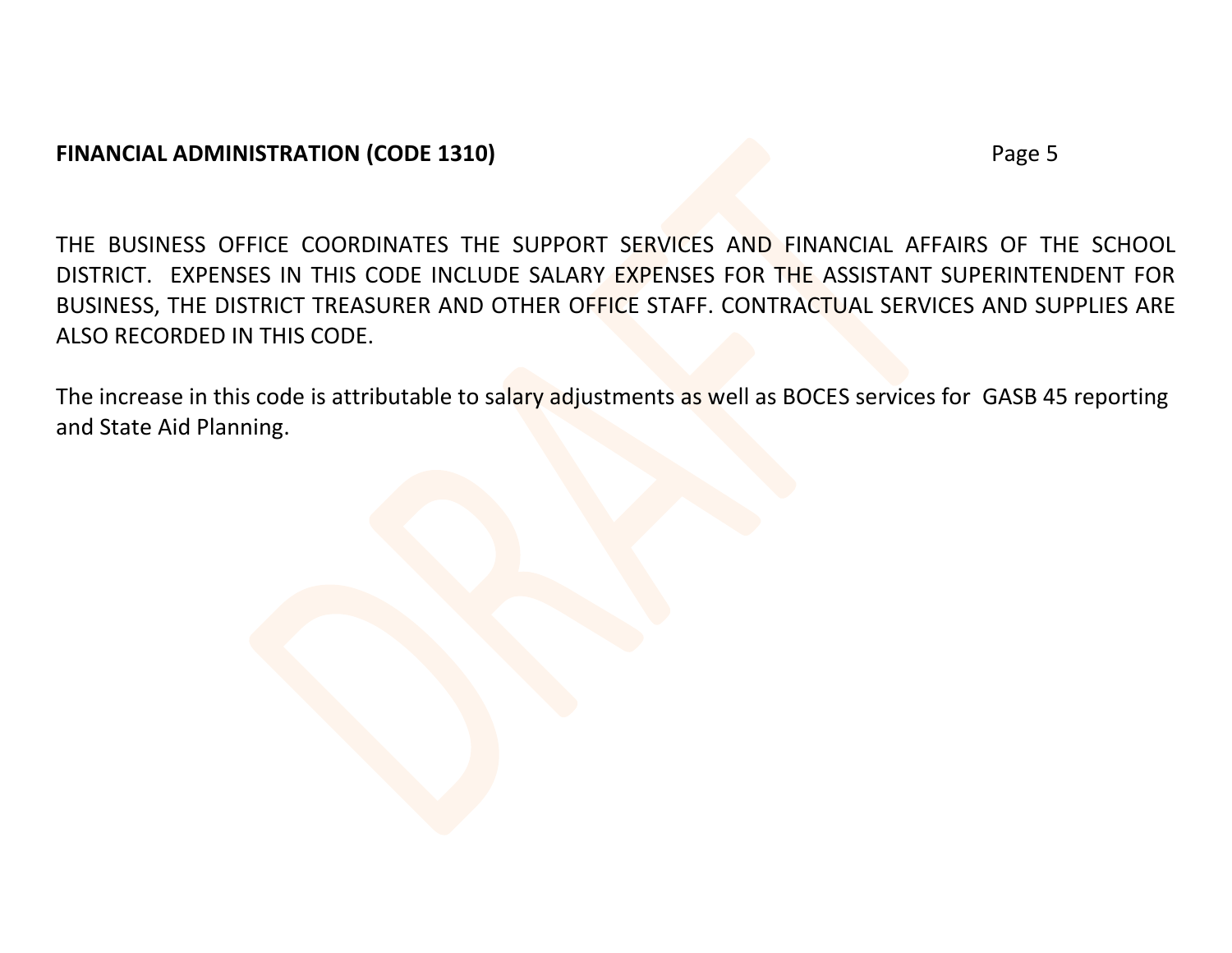|                 |        |                                             |                     |                     |               | <b>Current</b> |               | Proposed   | Proposed      |
|-----------------|--------|---------------------------------------------|---------------------|---------------------|---------------|----------------|---------------|------------|---------------|
| <b>Function</b> | Object |                                             | 2013-14             | 2014-15             | 2014-15       | 2015-16        | 2015-16       | 2016-17    | 2016-17       |
| Code            | Code   | <b>DESCRIPTION</b>                          | <b>EXPENDITURES</b> | <b>EXPENDITURES</b> | <b>BUDGET</b> | <b>FTE</b>     | <b>BUDGET</b> | <b>FTE</b> | <b>BUDGET</b> |
|                 |        |                                             |                     |                     |               |                |               |            |               |
| 1310            |        | <b>100 BUSINESS OFFICE SALARIES</b>         | 550,645             | 489,018             | 555,408       | 4.25           | 498,817       | 4.25       | 514,504       |
|                 |        | <b>OBJ 100 TOTAL SALARIES</b>               | 550,645             | 489,018             | 555,408       |                | 498,817       |            | 514,504       |
|                 |        |                                             |                     |                     |               |                |               |            |               |
| 1310            |        | 405 BUSINESS ADMIN ADVERTISING              | 1,048               | 1,188               | 1,400         |                | 1,400         |            | 1,400         |
| 1310            |        | <b>447 CONTRACTUAL SERVICES</b>             | $\overline{0}$      | $\overline{0}$      | 1,000         |                | 1,000         |            | 1,000         |
| 1310            |        | <b>449 INVENTORY APPRAISAL</b>              | $\Omega$            | 21,000              | 30,000        |                | 5,200         |            | 5,200         |
| 1310            |        | 490 BOCES-STATE AID/SBAI                    | 9,587               | 7,592               | 3,142         |                | 3,202         |            | 6,701         |
|                 |        | <b>OBJ 400 TOTAL CONTRACT/OTHER EXPENSE</b> | 10,635              | 29,780              | 35,542        |                | 10,802        |            | 14,301        |
|                 |        |                                             |                     |                     |               |                |               |            |               |
| 1310            |        | 500 FORMS & SUPPLIES                        | 1,205               | 4,265               | 5,300         |                | 5,200         |            | 5,200         |
|                 |        |                                             |                     |                     |               |                |               |            |               |
|                 |        | <b>OBJ 500 TOTAL SUPPLIES/MATERIALS</b>     | 1,205               | 4,265               | 5,300         |                | 5,200         |            | 5,200         |
|                 |        | TOTAL 1310 FINANCIAL ADMINISTRATION         | 562,485             | 523,063             | 596,250       |                | 514,819       |            | 534,005       |
|                 |        |                                             |                     |                     |               |                |               |            |               |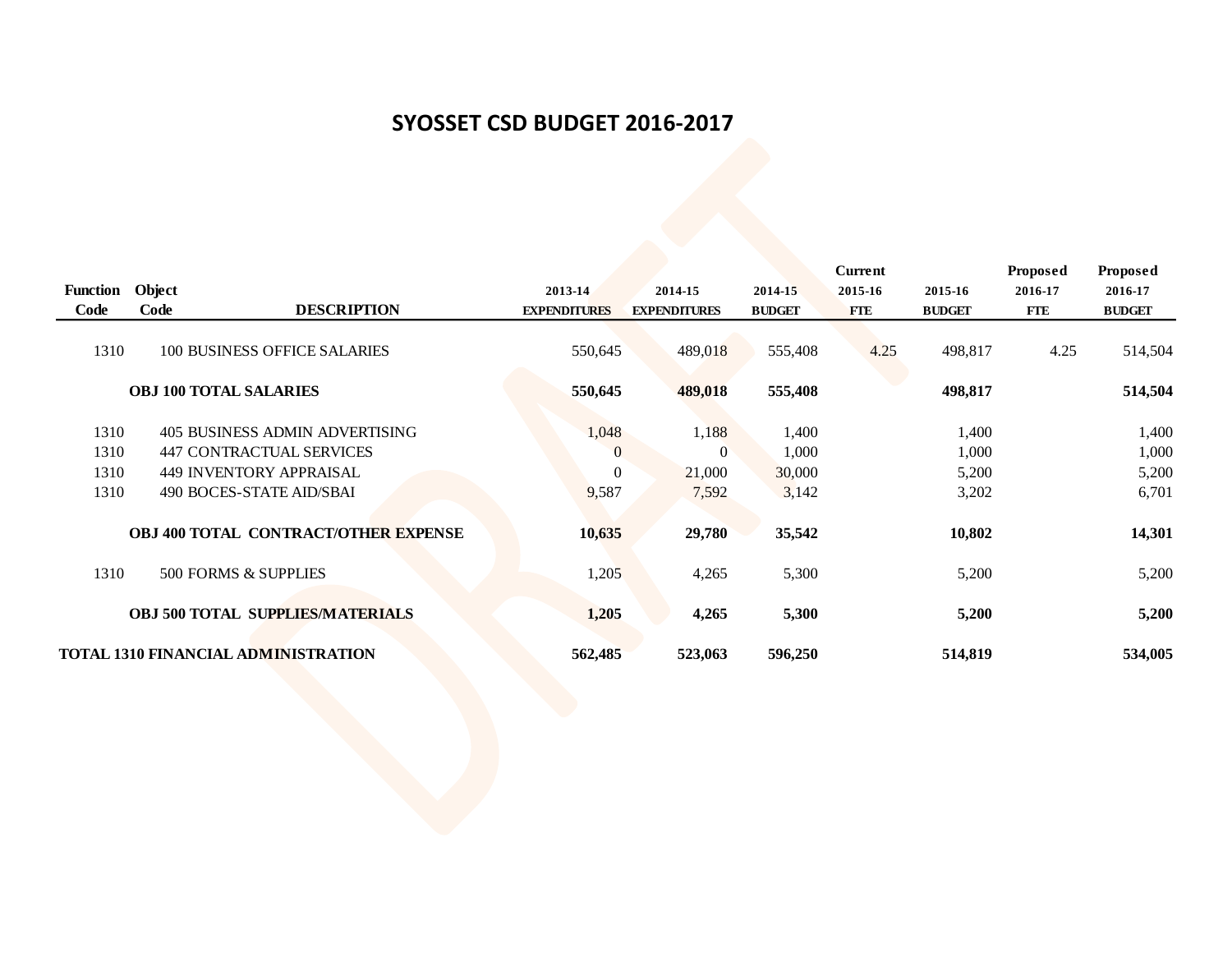IN ACCORDANCE WITH LAW THE BOARD OF EDUCATION IS REQUIRED TO CONTRACT WITH AUDITORS TO PERFORM REVIEWS AND ANALYSIS OF DISTRICT FINANCIAL RECORDS, OPERATIONS AND INTERNAL CONTROLS.

The decrease in the code primarily reflects favorable rate adjustments as a result of the Request for Proposal (RFP) process for the Independent Auditor.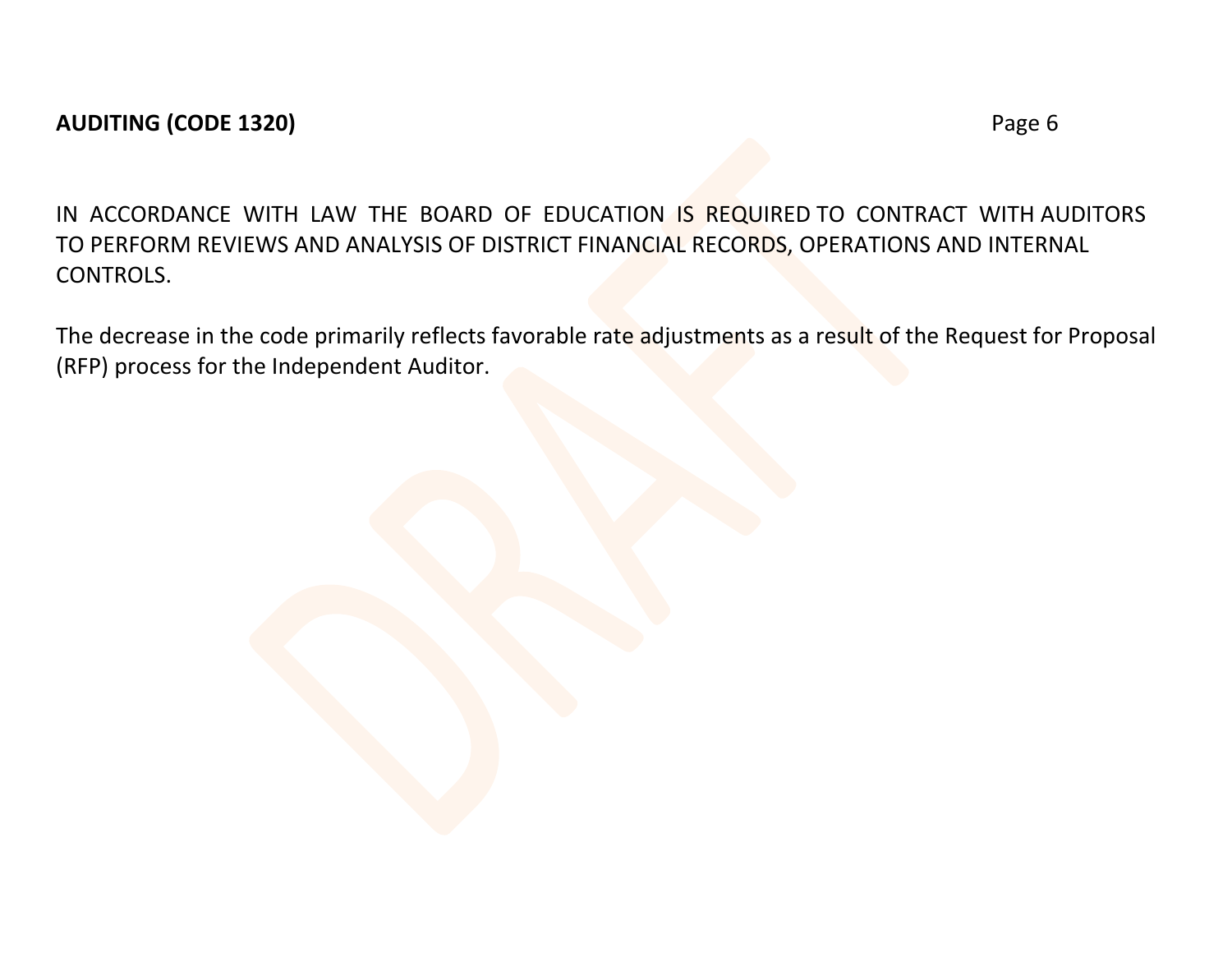|          |                     |                                             |                     |                     |               | Current |               | Proposed | Proposed      |
|----------|---------------------|---------------------------------------------|---------------------|---------------------|---------------|---------|---------------|----------|---------------|
| Function | Object              |                                             | 2013-14             | 2014-15             | 2014-15       | 2015-16 | 2015-16       | 2016-17  | 2016-17       |
| Code     | Code                | <b>DESCRIPTION</b>                          | <b>EXPENDITURES</b> | <b>EXPENDITURES</b> | <b>BUDGET</b> | FTE     | <b>BUDGET</b> | FTE      | <b>BUDGET</b> |
|          |                     |                                             |                     |                     |               |         |               |          |               |
| 1320     |                     | 446 INTERNAL CLAIMS AUDITOR                 | 27,000              | 27,000              | 27,000        |         | 27,000        |          | 27,000        |
| 1320     |                     | 447 SPECIAL AUDITS                          | 5,950               | $\sigma$            | 8,000         |         | 8,000         |          | 11,000        |
| 1320     |                     | 448 INTERNAL AUDITOR                        | 19.596              | 20,000              | 20,000        |         | 20,400        |          | 20,400        |
| 1320     |                     | 449 INDEPENDENT AUDITOR                     | 51,000              | 51,800              | 51,800        |         | 54,000        |          | 45,000        |
|          |                     | <b>OBJ 400 TOTAL CONTRACT/OTHER EXPENSE</b> | 103,546             | 98,800              | 106,800       |         | 109,400       |          | 103,400       |
|          | TOTAL 1320 AUDITING |                                             | 103,546             | 98,800              | 106.800       |         | 109,400       |          | 103,400       |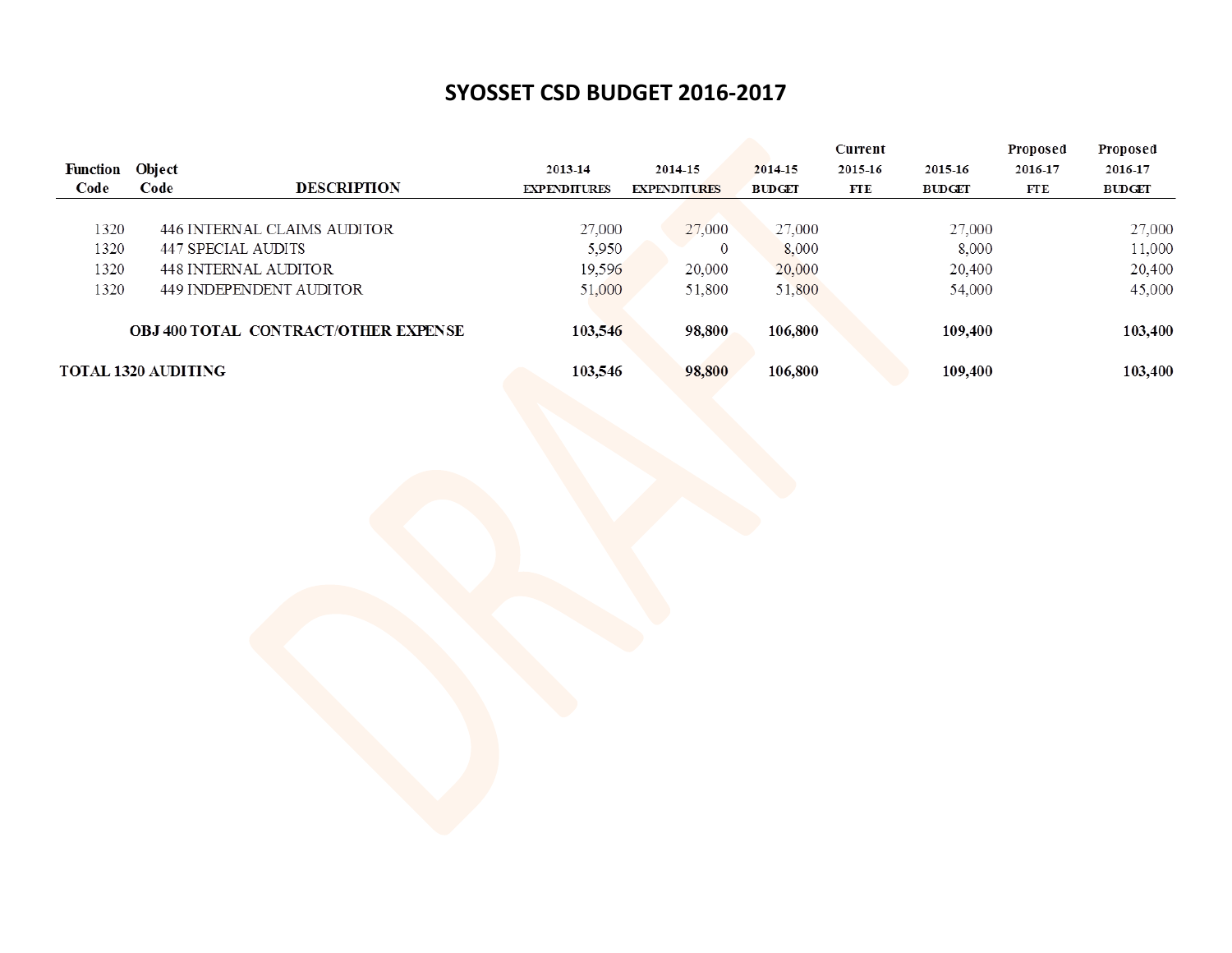#### **PURCHASING OFFICE (CODE 1345)** Page 7

THIS OFFICE IS RESPONSIBLE FOR PURCHASING THE NECESSARY EQUIPMENT, MATERIALS, SUPPLIES, AND CONTRACTED SERVICES FOR THE SCHOOL DISTRICT IN COMPLIANCE WITH THE DISTRICT'S PURCHASING POLICY. THE SALARIES FOR THE PURCHASING DEPARTMENT, ACCOUNTS PAYABLE PERSONNEL AND RELATED OFFICE EXPENSES, SUCH AS LEGAL ADVERTISEMENTS FOR BIDS AND RFPS ARE BUDGETED IN THIS CODE.

The increase in the code primarily reflects contractual salary adjustments.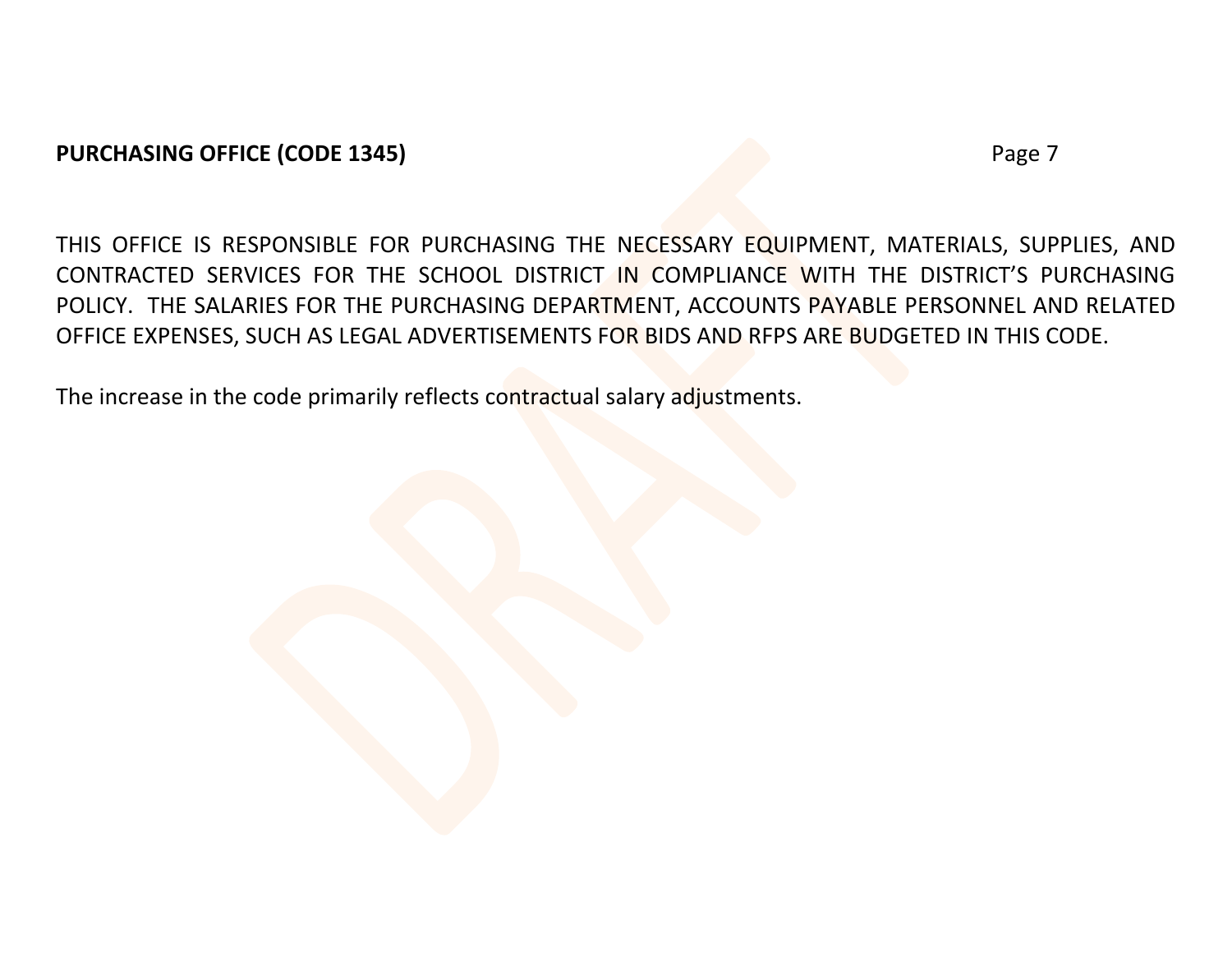|                 |                              |                                                 |                     |                     |               | <b>Current</b> |               | Proposed   | Proposed      |
|-----------------|------------------------------|-------------------------------------------------|---------------------|---------------------|---------------|----------------|---------------|------------|---------------|
| <b>Function</b> | Object                       |                                                 | 2013-14             | 2014-15             | $2014 - 15$   | 2015-16        | 2015-16       | 2016-17    | 2016-17       |
| Code            | Code                         | <b>DESCRIPTION</b>                              | <b>EXPENDITURES</b> | <b>EXPENDITURES</b> | <b>BUDGET</b> | <b>FTE</b>     | <b>BUDGET</b> | <b>FTE</b> | <b>BUDGET</b> |
|                 |                              |                                                 |                     |                     |               |                |               |            |               |
| 1345            |                              | 160 PURCHASING/AP OFFICE                        | 345,447             | 361,393             | 363,879       | 6.0            | 381,633       | 6.0        | 402,763       |
| 1345            |                              | 163 PURCHASING/ACCOUNTS PAYABLE O/T             | 0                   | 6,192               | 2,000         |                | 2,000         |            | 3,000         |
|                 |                              |                                                 |                     |                     |               |                |               |            |               |
|                 |                              | <b>OBJ 160 TOTAL NON-INSTRUCTIONAL SALARIES</b> | 345,447             | 367,585             | 365,879       |                | 383,633       |            | 405,763       |
|                 |                              |                                                 |                     |                     |               |                |               |            |               |
| 1345            |                              | <b>405 PURCHASING ADS</b>                       | 1,892               | 1,913               | 4,500         |                | 4,500         |            | 2,500         |
| 1345            |                              | <b>433 COPY MACHINE</b>                         | 4,341               | 4,458               | 5,448         |                | 5,448         |            | 5,000         |
| 1345            |                              | 490 BOCES - COOPERATIVE BID                     | 9,500               | 9,500               | 9,785         |                | 9,785         |            | 9,785         |
|                 |                              |                                                 |                     |                     |               |                |               |            |               |
|                 |                              | <b>OBJ 400 TOTAL CONTRACT/OTHER EXPENSE</b>     | 15,733              | 15,871              | 19,733        |                | 19,733        |            | 17,285        |
|                 |                              |                                                 |                     |                     |               |                |               |            |               |
| 1345            |                              | 500 PURCHASING/AP SUPPLIES                      | 2,707               | 1,846               | 4,560         |                | 4,560         |            | 3,000         |
|                 |                              |                                                 |                     |                     |               |                |               |            |               |
|                 |                              | <b>OBJ 500 TOTAL SUPPLIES/MATERIALS</b>         | 2,707               | 1,846               | 4,560         |                | 4,560         |            | 3,000         |
|                 |                              |                                                 |                     |                     |               |                |               |            |               |
|                 | <b>TOTAL 1345 PURCHASING</b> |                                                 | 363,887             | 385,302             | 390,172       |                | 407,926       |            | 426,048       |
|                 |                              |                                                 |                     |                     |               |                |               |            |               |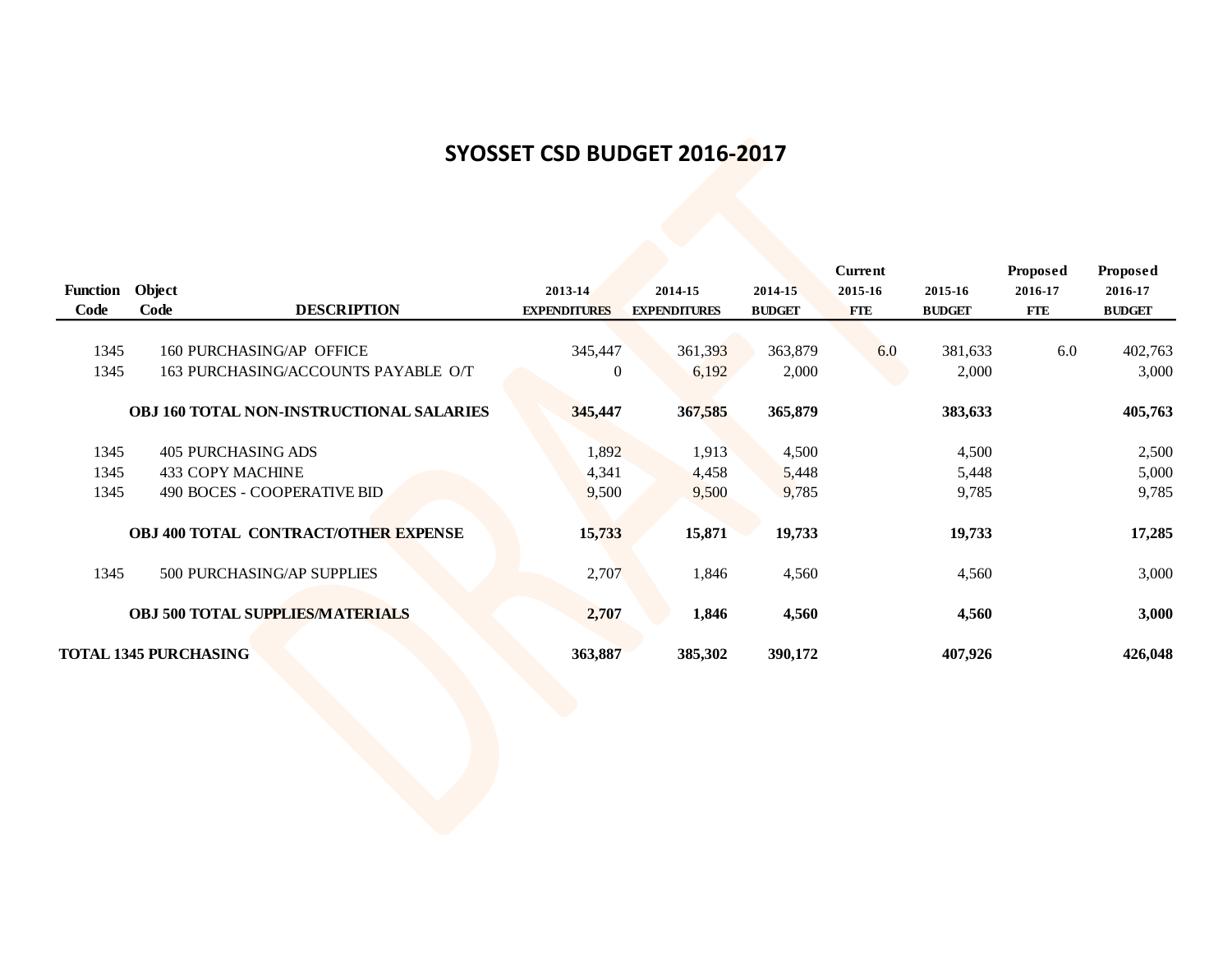THIS ADMINISTRATIVE LEGAL CODE PROVIDES FOR LEGAL COUNSEL TO THE BOARD OF EDUCATION AND SUPERINTENDENT OF SCHOOLS WHICH IS NECESSARY FOR THE OPERATION OF THE DISTRICT.

The code remains relatively unchanged from the prior year.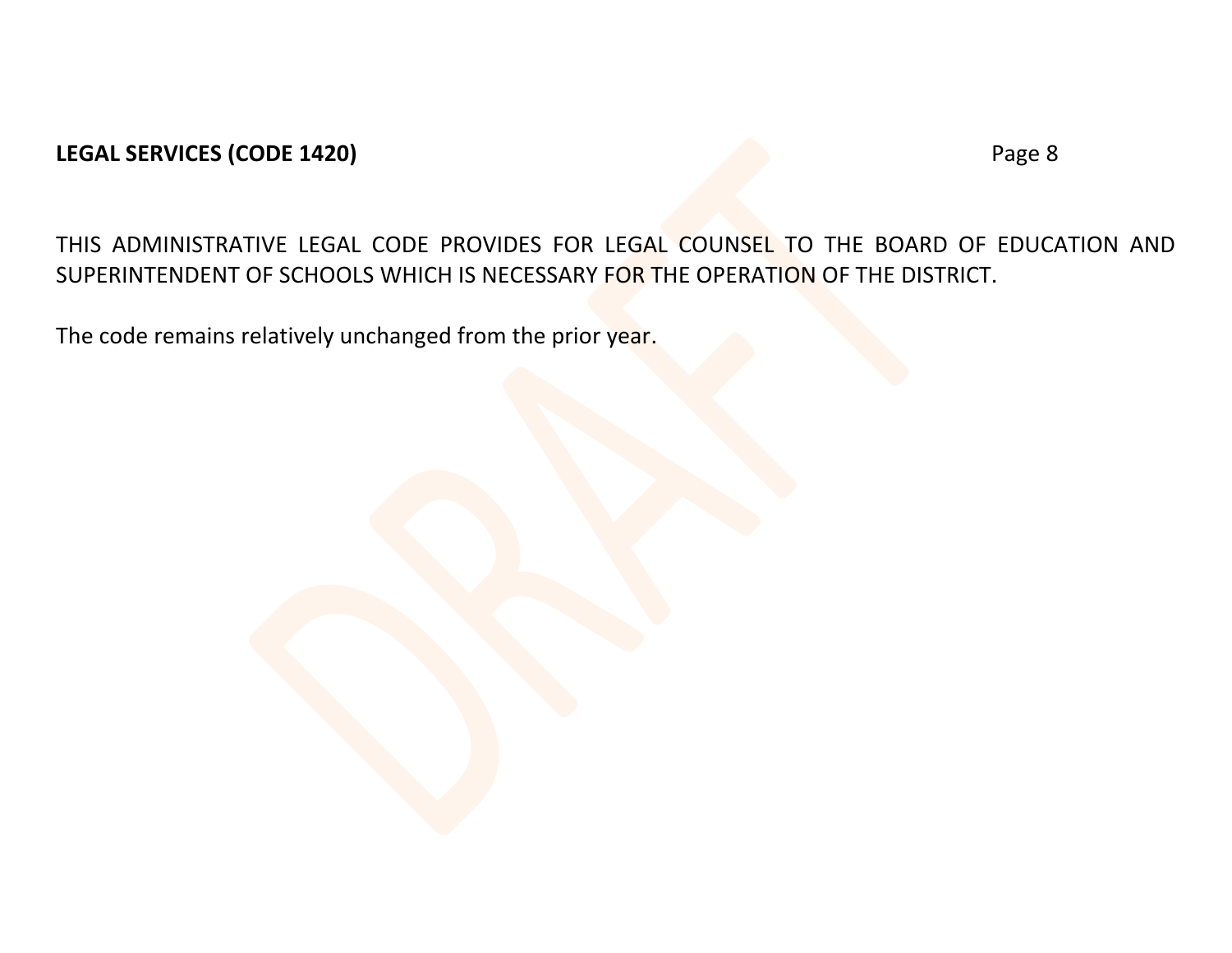|                           |                                             |                     |                     |               |               | Proposed      |
|---------------------------|---------------------------------------------|---------------------|---------------------|---------------|---------------|---------------|
| Object<br><b>Function</b> |                                             | 2013-14             | 2014-15             | 2014-15       | 2015-16       | 2016-17       |
| Code<br>Code              | <b>DESCRIPTION</b>                          | <b>EXPENDITURES</b> | <b>EXPENDITURES</b> | <b>BUDGET</b> | <b>BUDGET</b> | <b>BUDGET</b> |
|                           |                                             |                     |                     |               |               |               |
| 1420                      | 447 LEGAL SERVICE - BOND COUNSEL            | 5,800               | 5,250               | 18,000        | 15,000        | 14,150        |
| 1420                      | 448 LEGAL SERVICE - LABOR COUNSEL           | 8.627               | $\mathbf{0}$        | 149.760       | $\Omega$      | $\Omega$      |
| 1420 448-00               | LEGAL SERVICE - RETAINER                    | 69.854              | 81,600              | $\Omega$      | 84,048        | 84,900        |
| 1420 448-01               | LEGAL SERVICE - NON-RETAINER                | 59.987              | 184.971             |               | 250,000       | 250,000       |
| 1420                      | 449 LEGAL SERVICE - GENERAL COUNSEL         | 149.724             | 57,935              | 285,000       | 50,000        | 50,000        |
|                           |                                             |                     |                     |               |               |               |
|                           | <b>OBJ 400 TOTAL CONTRACT/OTHER EXPENSE</b> | 293,992             | 329,756             | 452,760       | 399,048       | 399,050       |
|                           |                                             |                     |                     |               |               |               |
|                           | <b>TOTAL 1420 LEGAL SERVICES</b>            | 293,992             | 329,756             | 452,760       | 399,048       | 399,050       |
|                           |                                             |                     |                     |               |               |               |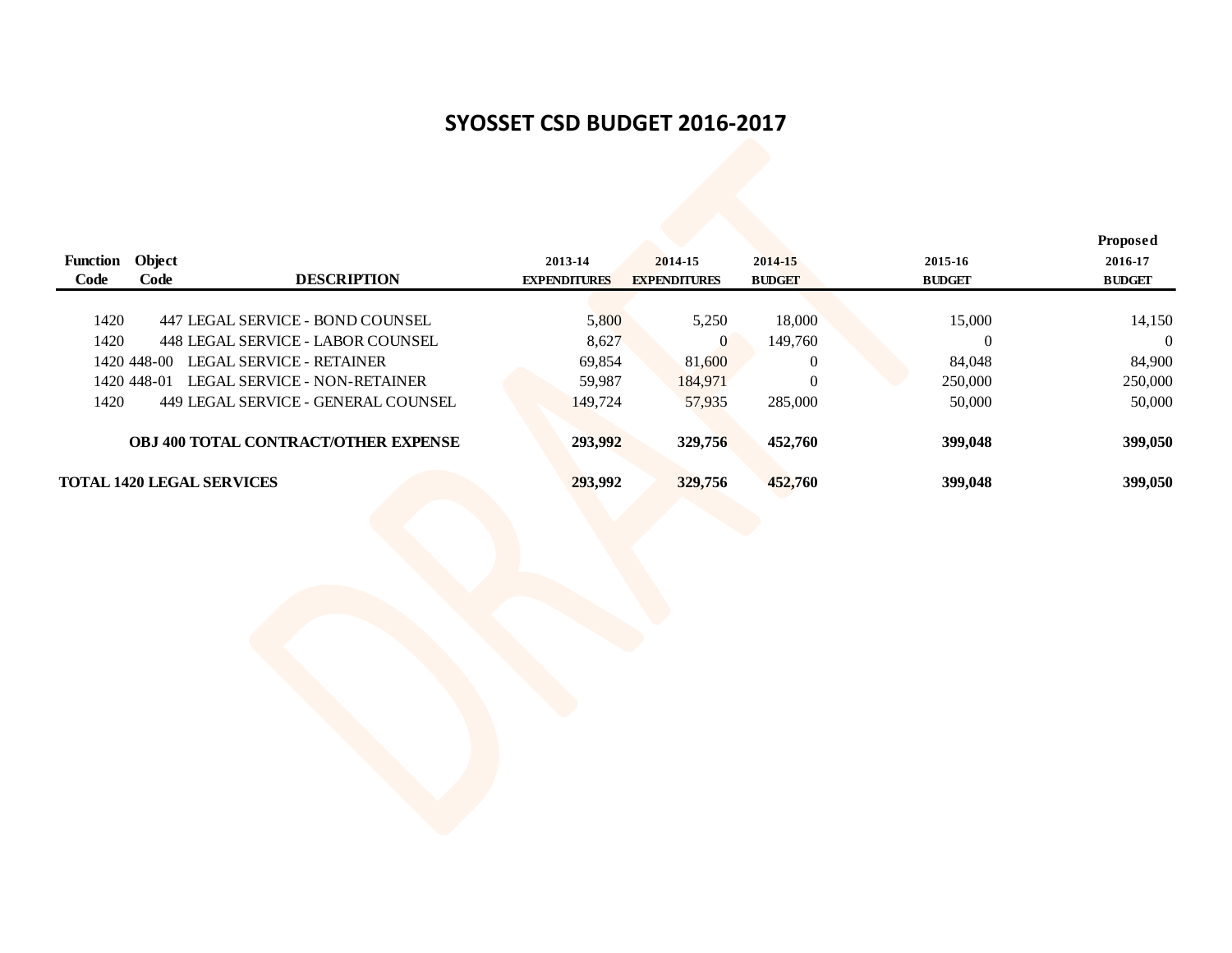#### **PERSONNEL OFFICE (CODE 1430)** Page 9

THIS OFFICE IS RESPONSIBLE FOR PROVIDING FOR THE RECRUITMENT AND ORIENTATION OF ALL SCHOOL DISTRICT PERSONNEL AND THE MAINTENANCE OF ALL PERSONNEL RECORDS. COSTS ARE RECORDED HERE FOR ALL SERVICES RELATED TO PERSONNEL INCLUDING BENEFITS AND THE ONLINE APPLICATION, SUBSTITUTE MANAGEMENT AND TEACHER CERTIFICATION SYSTEMS PROVIDED THROUGH BOCES.

The decrease in this code reflects reduced expenditures for print advertising as a result of the use of the BOCES online application system (OLAS).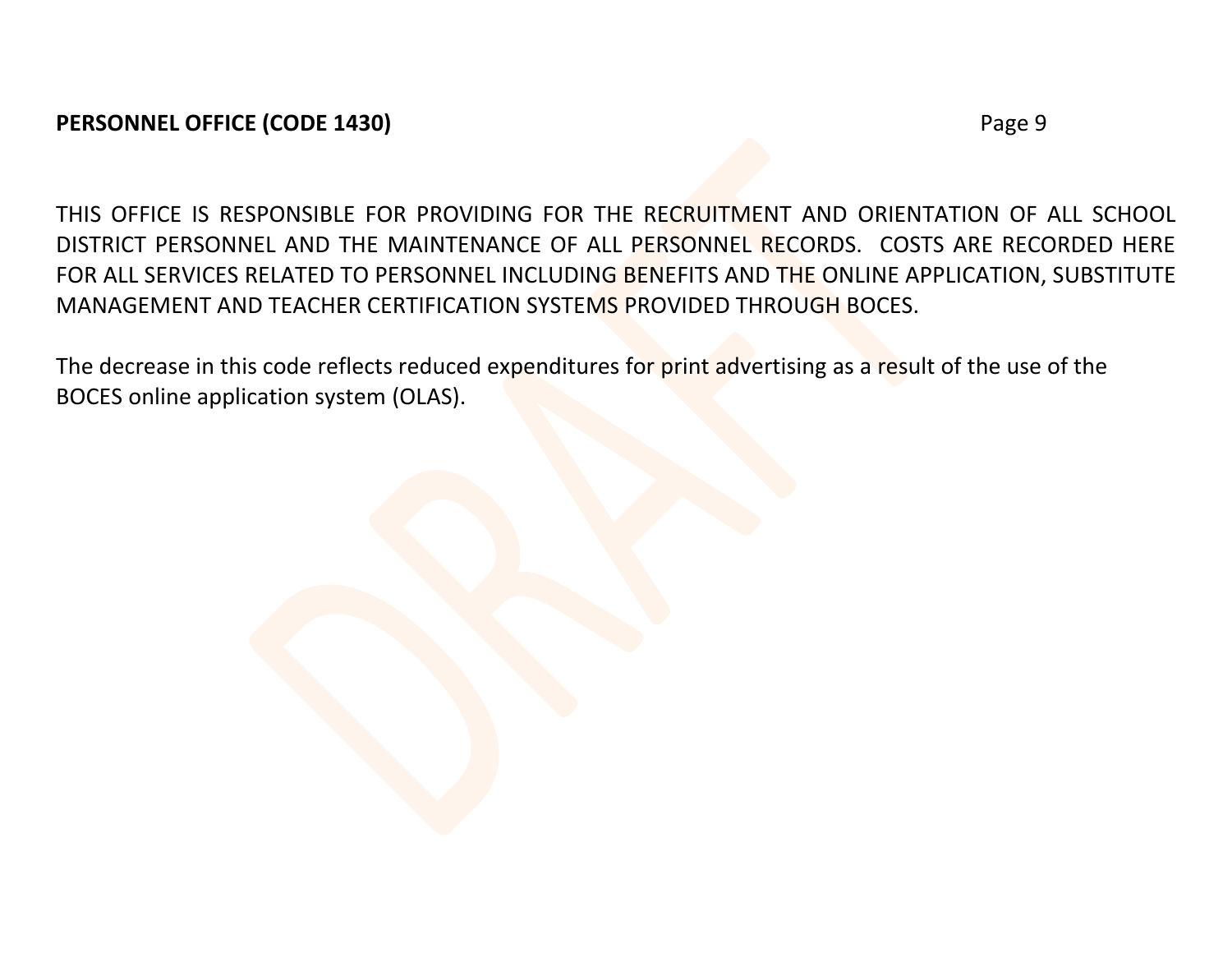|                 |        |                                             |                     |                     |                | <b>Current</b> |               | Proposed   | Proposed       |
|-----------------|--------|---------------------------------------------|---------------------|---------------------|----------------|----------------|---------------|------------|----------------|
| <b>Function</b> | Object |                                             | 2013-14             | 2014-15             | 2014-15        | 2015-16        | 2015-16       | 2016-17    | 2016-17        |
| Code            | Code   | <b>DESCRIPTION</b>                          | <b>EXPENDITURES</b> | <b>EXPENDITURES</b> | <b>BUDGET</b>  | <b>FTE</b>     | <b>BUDGET</b> | <b>FTE</b> | <b>BUDGET</b>  |
|                 |        |                                             |                     |                     |                |                |               |            |                |
| 1430            |        | <b>100 PERSONNEL OFFICE SALARIES</b>        | 534,428             | 506,931             | 525,877        | 6.0            | 517,256       | 6.0        | 520,350        |
|                 |        |                                             |                     |                     |                |                |               |            |                |
|                 |        | <b>OBJ 100 TOTAL SALARIES</b>               | 534,428             | 506,931             | 525,877        |                | 517,256       |            | 520,350        |
|                 |        |                                             |                     |                     |                |                |               |            |                |
| 1430            |        | <b>400 CONTRACTUAL</b>                      | $\Omega$            | 15,000              | $\overline{0}$ |                | $\theta$      |            | $\overline{0}$ |
| 1430            |        | <b>405 ADVERTISEMENTS</b>                   | 6,531               | 2,132               | 20,000         |                | 10,000        |            | 3,000          |
| 1430            |        | 433 COPY MACHINE                            | 1,211               | 1,211               | 360            |                | 1,300         |            | 1,300          |
| 1430            |        | <b>490 BOCES SERVICES</b>                   | 21,250              | 34,813              | 21,589         |                | 28,292        |            | 26,000         |
|                 |        |                                             |                     |                     |                |                |               |            |                |
|                 |        | <b>OBJ 400 TOTAL CONTRACT/OTHER EXPENSE</b> | 28,992              | 53,156              | 41,949         |                | 39,592        |            | 30,300         |
|                 |        |                                             |                     |                     |                |                |               |            |                |
| 1430            |        | 500 PERSONNEL SUPPLIES                      | 1,537               | 708                 | 1,200          |                | 1,200         |            | 1,200          |
|                 |        |                                             |                     |                     |                |                |               |            |                |
|                 |        | <b>OBJ 500 TOTAL SUPPLIES/MATERIALS</b>     | 1,537               | 708                 | 1,200          |                | 1,200         |            | 1,200          |
|                 |        |                                             |                     |                     |                |                |               |            |                |
|                 |        | <b>TOTAL 1430 PERSONNEL OFFICE</b>          | 564,957             | 560,795             | 569,026        |                | 558,048       |            | 551,850        |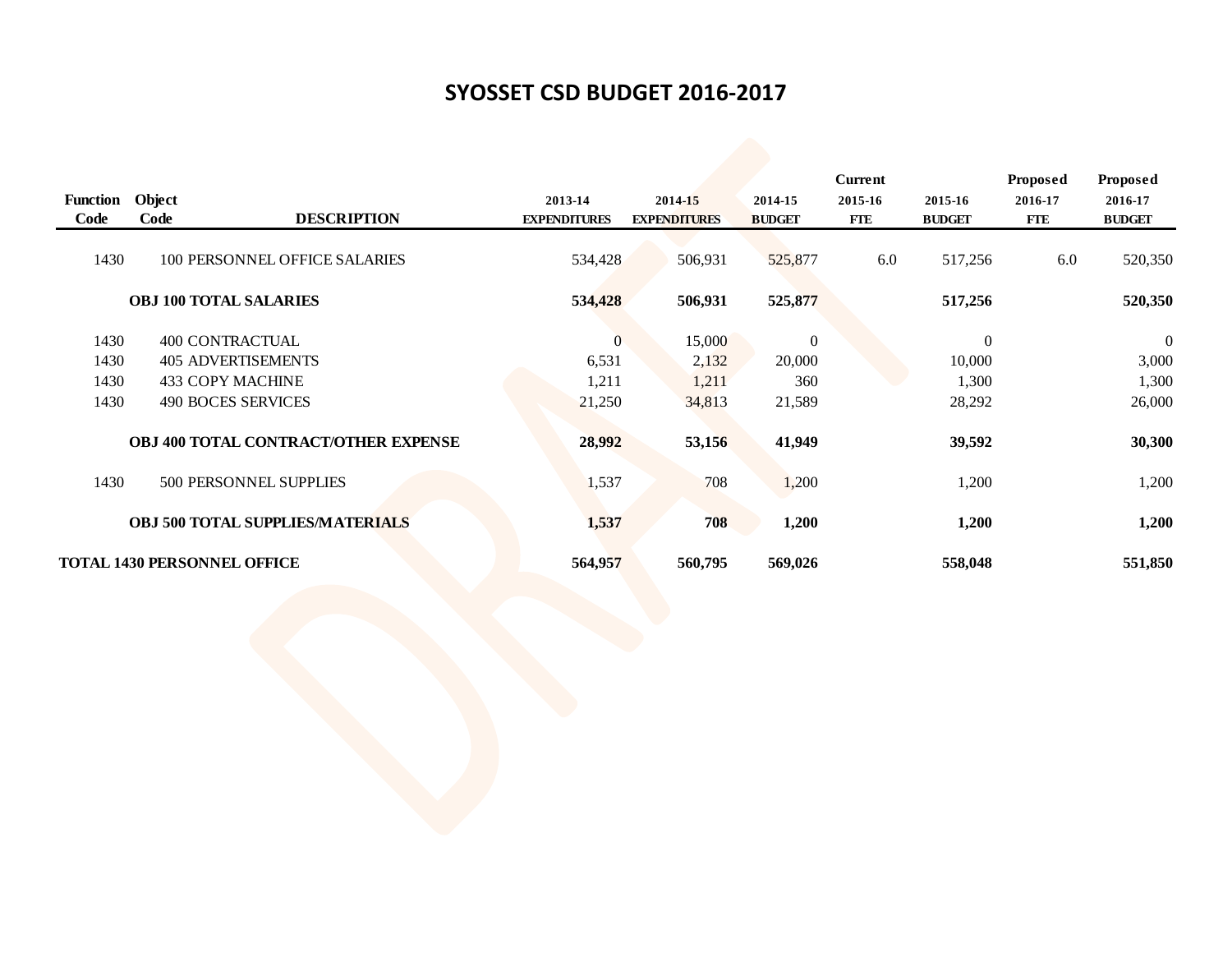**COMMUNITY RELATIONS (CODE 1480) Page 10** 

THIS CODE PROVIDES FOR WEBSITE UPDATES AND PUBLICATION OF SCHOOL DISTRICT NEWSLETTERS AND OTHER INFORMATIONAL MATERIAL THAT KEEPS THE COMMUNITY INFORMED ABOUT SCHOOL PROGRAMS AND DISTRICT OPERATIONS.

The increase in this code reflects a reclassification of printing expense previously recorded in the Central Printing and Mailing code.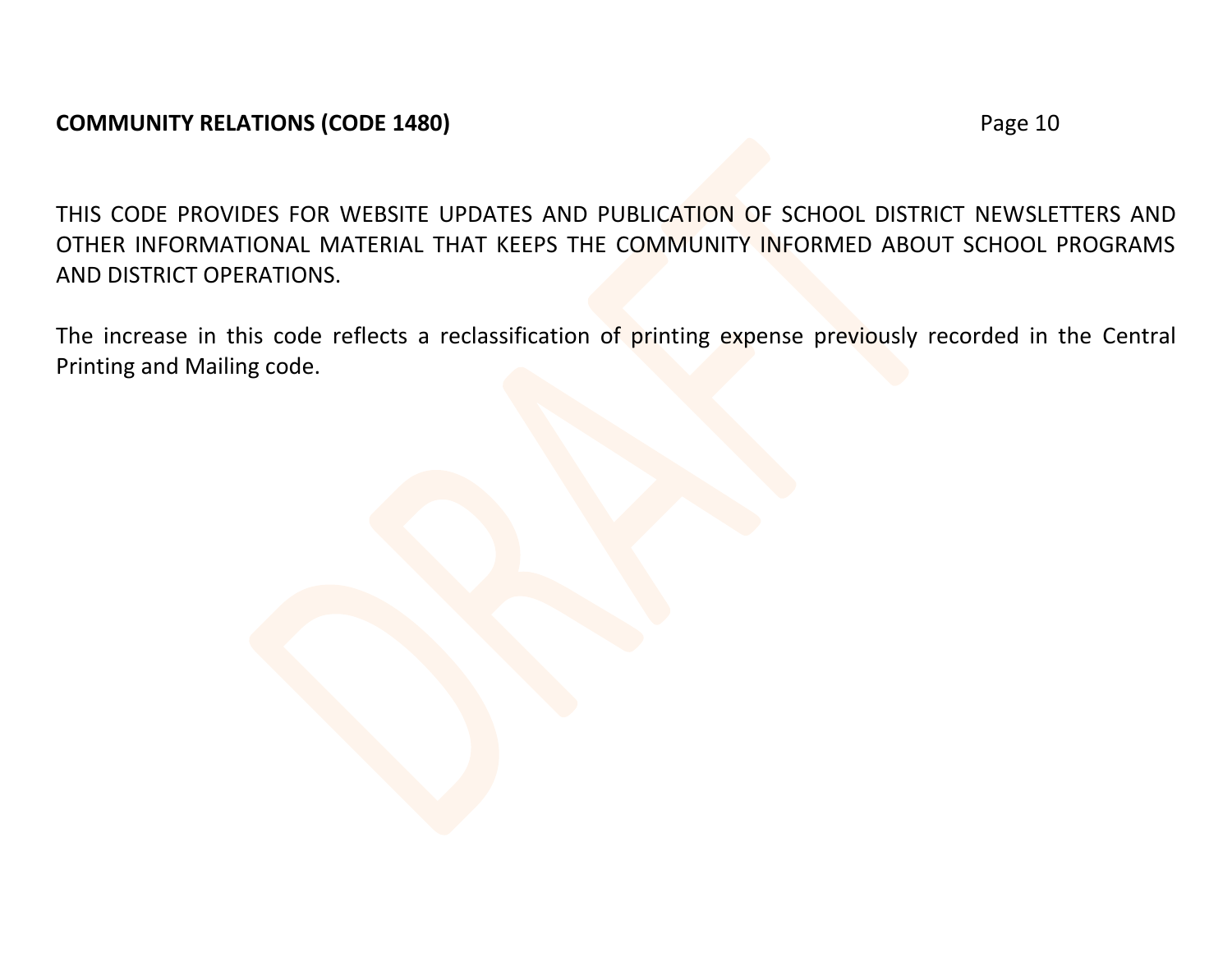|                 |               |                                             |                     |                     |                |               | <b>Proposed</b> |
|-----------------|---------------|---------------------------------------------|---------------------|---------------------|----------------|---------------|-----------------|
| <b>Function</b> | <b>Object</b> |                                             | 2013-14             | 2014-15             | 2014-15        | 2015-16       | 2016-17         |
| Code            | Code          | <b>DESCRIPTION</b>                          | <b>EXPENDITURES</b> | <b>EXPENDITURES</b> | <b>BUDGET</b>  | <b>BUDGET</b> | <b>BUDGET</b>   |
|                 |               |                                             |                     |                     |                |               |                 |
| 1480            |               | 428 CONTRACT PHOTO WORK                     |                     | $\theta$            | $\overline{0}$ | $\theta$      | $\theta$        |
| 1480            |               | 485 PUBLIC INFO CONTRACT SERVICES           | 67,722              | 13.276              | 0              | $\theta$      | 13,500          |
| 1480            |               | 490 PUBLIC INFORMATION SERVICES BOCES       | $\Omega$            | 50,747              | 74,367         | 76,598        | 75,000          |
| 1480            |               | 500 PUBLIC INFORMATION SUPPLIES             |                     | $\theta$            | 2,000          | 2,000         | 2,000           |
|                 |               | <b>OBJ 400 TOTAL CONTRACT/OTHER EXPENSE</b> | 67.722              | 64.023              | 76.367         | 78,598        | 90,500          |
|                 |               | <b>TOTAL 1480 COMMUNITY RELATIONS</b>       | 67,722              | 64,023              | 76,367         | 78,598        | 90,500          |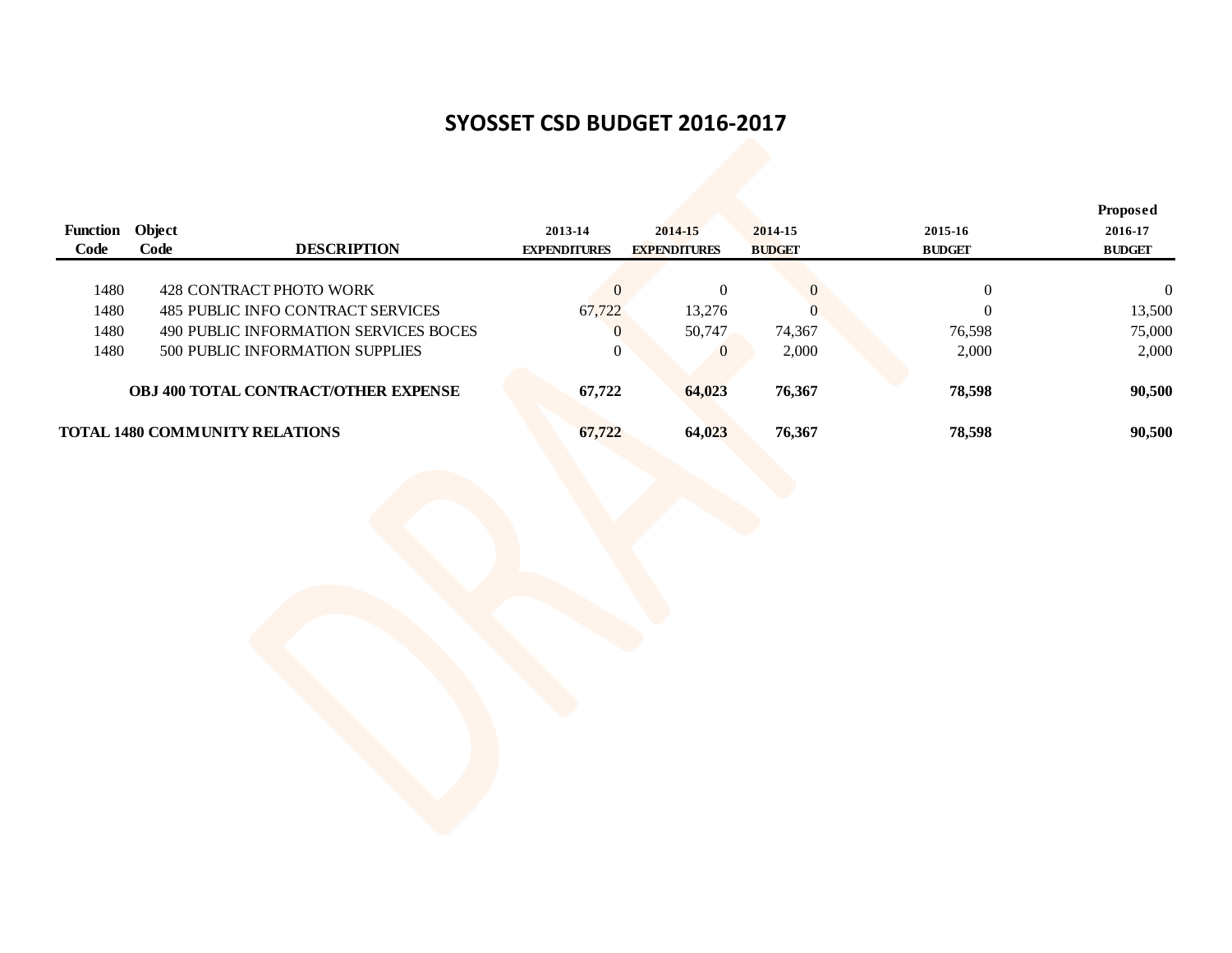**CENTRAL PRINTING AND MAILING (CODE 1670)** Page 11

THIS CENTER PROVIDES IN-HOUSE PRINTING OF INSTRUCTIONAL MATERIALS, DISTRICT-WIDE FORMS, BOARD OF EDUCATION AND COMMITTEE MEETING MINUTES. THIS CODE ALSO INCLUDES COSTS FOR PRINTING SUPPLIES AND POSTAGE.

The decrease in this code reflects staffing adjustments.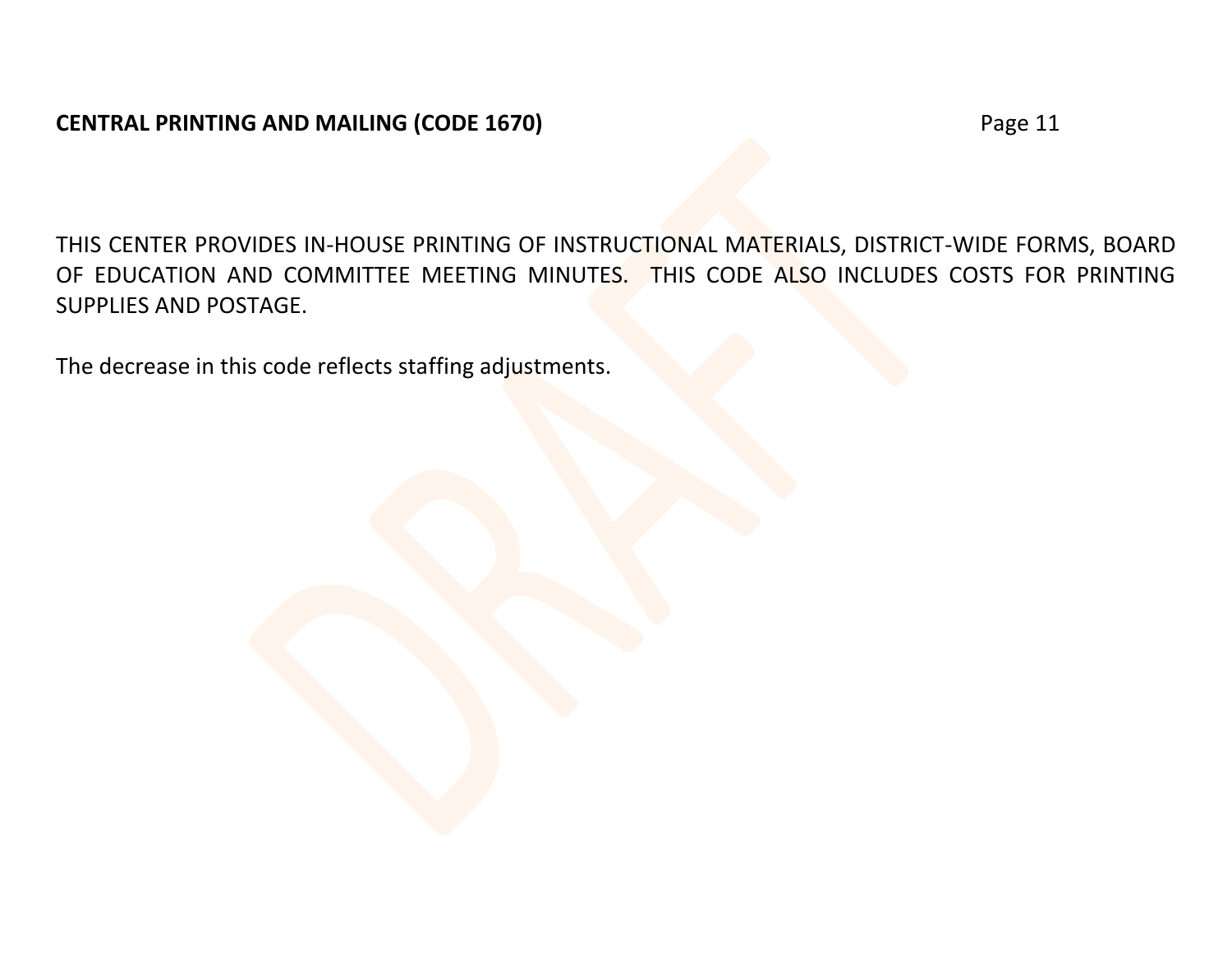|                                                  |        |                                         |                     |                     | <b>Current</b> |            |               | Proposed   | Proposed      |
|--------------------------------------------------|--------|-----------------------------------------|---------------------|---------------------|----------------|------------|---------------|------------|---------------|
| <b>Function</b>                                  | Object |                                         | 2013-14             | 2014-15             | 2014-15        | 2015-16    | 2015-16       | 2016-17    | 2016-17       |
| Code                                             | Code   | <b>DESCRIPTION</b>                      | <b>EXPENDITURES</b> | <b>EXPENDITURES</b> | <b>BUDGET</b>  | <b>FTE</b> | <b>BUDGET</b> | <b>FTE</b> | <b>BUDGET</b> |
|                                                  |        |                                         |                     |                     |                |            |               |            |               |
| 1670                                             |        | 161 IMC/PRINT UNIT N/T                  | 221,537             | 86,093              | 212,987        | 1.50       | 160,807       | 1.50       | 117,525       |
| 1670                                             |        | 163 IMC/PRINT UNIT O/T                  | $\Omega$            | 3,182               | 17,201         |            | 7,200         |            | 7,200         |
| OBJ 160 TOTAL NON-INSTRUCTIONAL SALARIES         |        |                                         | 221,537             | 89,275              | 230,188        |            | 168,007       |            | 124,725       |
| 1670                                             |        | 200 REPLACEMENT EQUIPMENT - IMC         | 5,424               | $\overline{0}$      | 5,000          |            | 5,000         |            | 5,000         |
| <b>OBJ 200 TOTAL EQUIPMENT</b>                   |        | 5,424                                   | $\boldsymbol{0}$    | 5,000               |                | 5,000      |               | 5,000      |               |
| 1670                                             |        | <b>400 CONTRACTUAL SERVICES</b>         | 66,487              | 5,440               | 6,000          |            | 6,000         |            | 6,000         |
| 1670                                             |        | 430 IMC EQUIPMENT REPAIR/SERVICE        | 1,525               | 1,019               | 5,000          |            | 5,000         |            | 5,000         |
| 1670                                             |        | 433 COPY MACHINE COPIER LEASE & SERVICE | 80,820              | 112,846             | 60,000         |            | 83,000        |            | 115,000       |
| 1670                                             |        | <b>483 PRINT UNIT POSTAGE</b>           | 135,639             | 90,985              | 100,000        |            | 100,000       |            | 100,000       |
| 1670                                             |        | <b>490 BOCES PRINTING SERVICES</b>      | 13,885              | 21,154              | 25,000         |            | 20,000        |            | 10,000        |
| <b>OBJ 400 TOTAL CONTRACT/OTHER EXPENSE</b>      |        |                                         | 298,356             | 231,444             | 196,000        |            | 214,000       |            | 236,000       |
| 1670                                             |        | 500 PRINT UNIT SUPPLIES                 | 26,389              | 32,529              | 30,000         |            | 32,000        |            | 32,000        |
| 1670                                             |        | 501 IMC SUPPLIES                        | 1,973               | 1,559               | 8,700          |            | 5,000         |            | 5,000         |
| <b>OBJ 500 TOTAL SUPPLIES/MATERIALS</b>          |        | 28,362                                  | 34,088              | 38,700              |                | 37,000     |               | 37,000     |               |
| <b>TOTAL 1670 CENTRAL PRINTING &amp; MAILING</b> |        |                                         | 553,679             | 354,807             | 469,888        |            | 424,007       |            | 402,725       |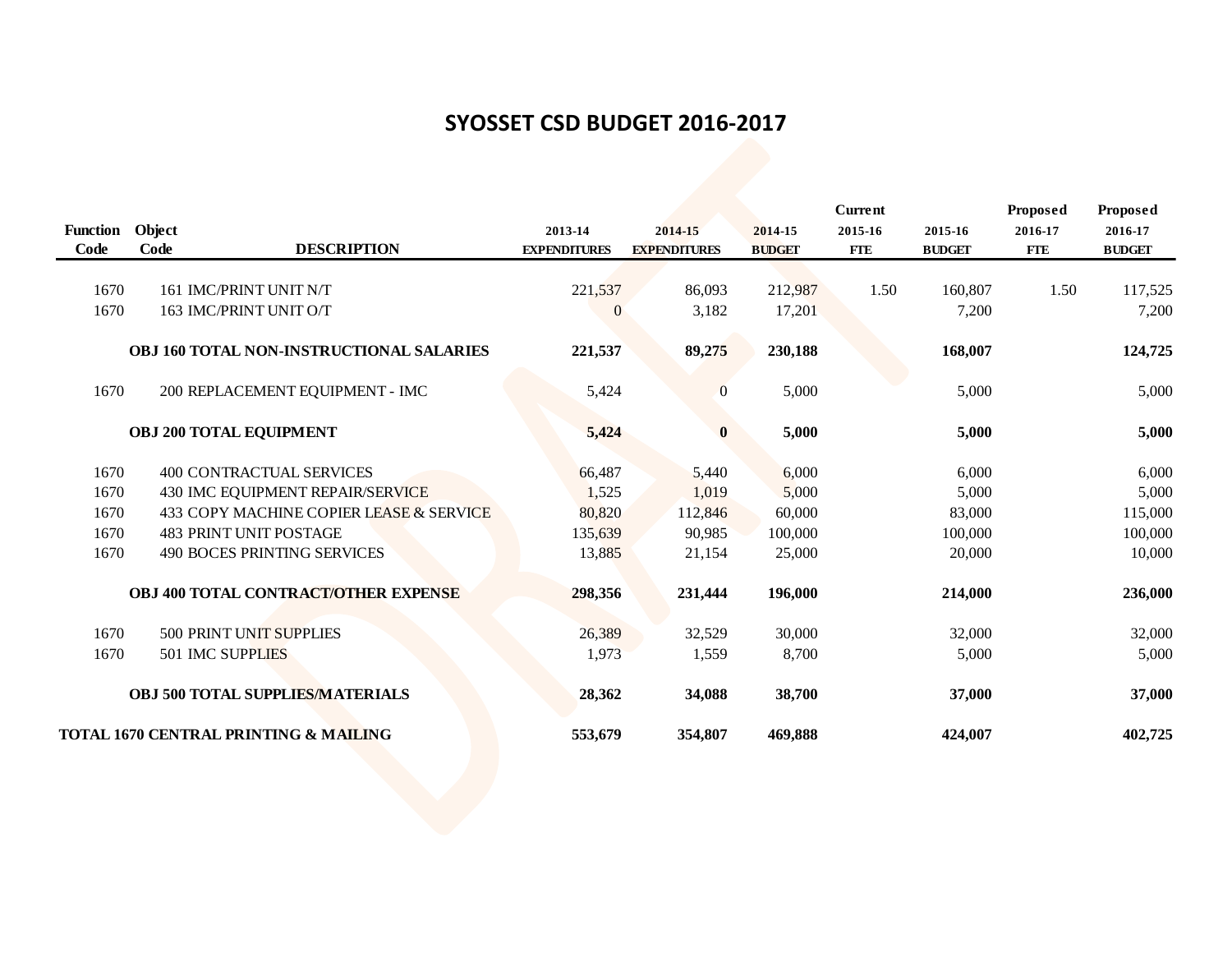### **CENTRAL DATA PROCESSING (CODE 1680)** Page 12

EXPENDITURES CHARGED TO THIS CODE INCLUDE CLERICAL STAFFING OF THE COMPUTER SERVICES AND PAYROLL DEPARTMENTS, AS WELL AS COSTS FOR SUPPLIES, MAINTENANCE OF EQUIPMENT AND COMPUTER INFRASTRUCTURE.

The increase in the code relates to contractual salary adjustments as well as additional allocations for equipment to upgrade district servers, continue the transition to a virtual desktop environment and increase system redundancy.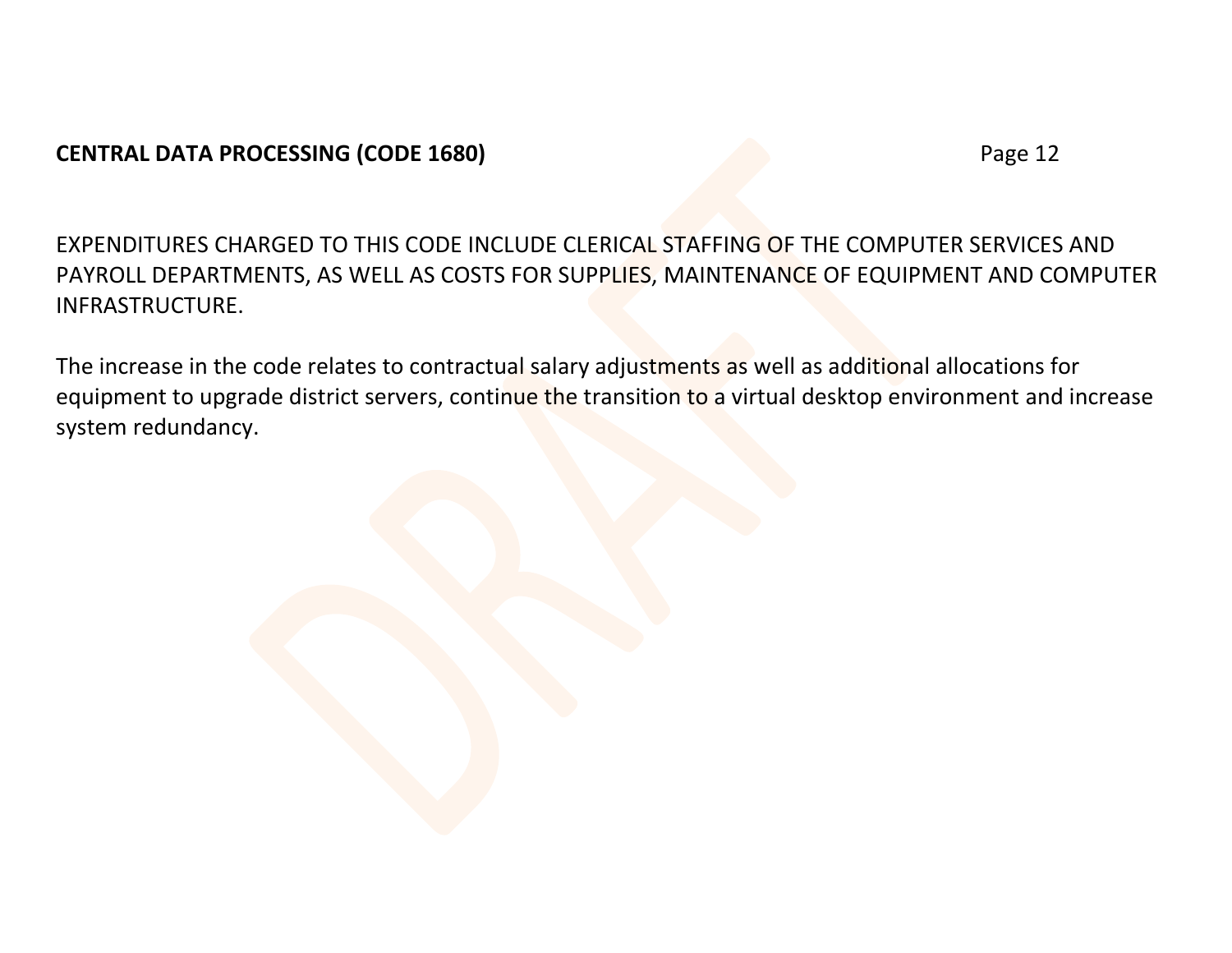|                                             |               |                                             |                     |                     |               | <b>Current</b> |               | Proposed   | Proposed      |
|---------------------------------------------|---------------|---------------------------------------------|---------------------|---------------------|---------------|----------------|---------------|------------|---------------|
| <b>Function</b>                             | <b>Object</b> |                                             | 2013-14             | 2014-15             | 2014-15       | 2015-16        | 2015-16       | 2016-17    | 2016-17       |
| <b>Code</b>                                 | Code          | <b>DESCRIPTION</b>                          | <b>EXPENDITURES</b> | <b>EXPENDITURES</b> | <b>BUDGET</b> | <b>FTE</b>     | <b>BUDGET</b> | <b>FTE</b> | <b>BUDGET</b> |
| 1680                                        |               | 160 CENTRAL COMPUTER SALARIES - N/T         | 210,260             | 217,349             | 216,435       | 4.0            | 231,813       | 4.0        | 243,166       |
|                                             |               | OBJ 160 TOTAL NON-INSTRUCTIONAL SALARIES    | 210,260             | 217,349             | 216,435       |                | 231,813       |            | 243,166       |
| 1680                                        |               | 201 COMPUTER SERVICES - EQUIPMENT           | 183,626             | 128,054             | 150,000       |                | 150,000       |            | 310,000       |
| <b>OBJ 200 TOTAL EQUIPMENT</b>              |               | 183,626                                     | 128,054             | 150,000             |               | 150,000        |               | 310,000    |               |
| 1680                                        |               | <b>432 COMPUTER SERVICES SOFTWARE/FORMS</b> | 31,762              | 51,533              | 12,230        |                | 35,000        |            | 55,000        |
| 1680                                        |               | 435 COMPUTER SERVICES - SERVICE CONTRACT    | 305,592             | 231,813             | 336,531       |                | 336,531       |            | 315,000       |
| 1680                                        |               | <b>485 COMPUTER SERVICES - TRAINING</b>     | 399                 | 750                 | 2,000         |                | 2,000         |            | 2,000         |
| 1680                                        |               | 490 BOCES ADMIN TECHNOLOGY                  | 687,748             | 850,156             | 364,620       |                | 435,000       |            | 435,000       |
| 1680                                        |               | 491 BOCES WIDE AREA NETWORK                 | 238,850             | 260,057             | 316,000       |                | 316,000       |            | 316,000       |
|                                             |               | <b>OBJ 400 TOTAL CONTRACT/OTHER EXPENSE</b> | 1,264,351           | 1,394,309           | 1,031,381     |                | 1,124,531     |            | 1,123,000     |
| 1680                                        |               | <b>500 COMPUTER SERVICES SUPPLIES</b>       | 38,816              | 31,699              | 36,167        |                | 40,000        |            | 40,000        |
|                                             |               | <b>OBJ 500 TOTAL SUPPLIES/MATERIALS</b>     | 38,816              | 31,699              | 36,167        |                | 40,000        |            | 40,000        |
| <b>TOTAL 1680 CENTRAL COMPUTER SERVICES</b> |               |                                             | 1,697,053           | 1,771,411           | 1,433,983     |                | 1,546,344     |            | 1,716,166     |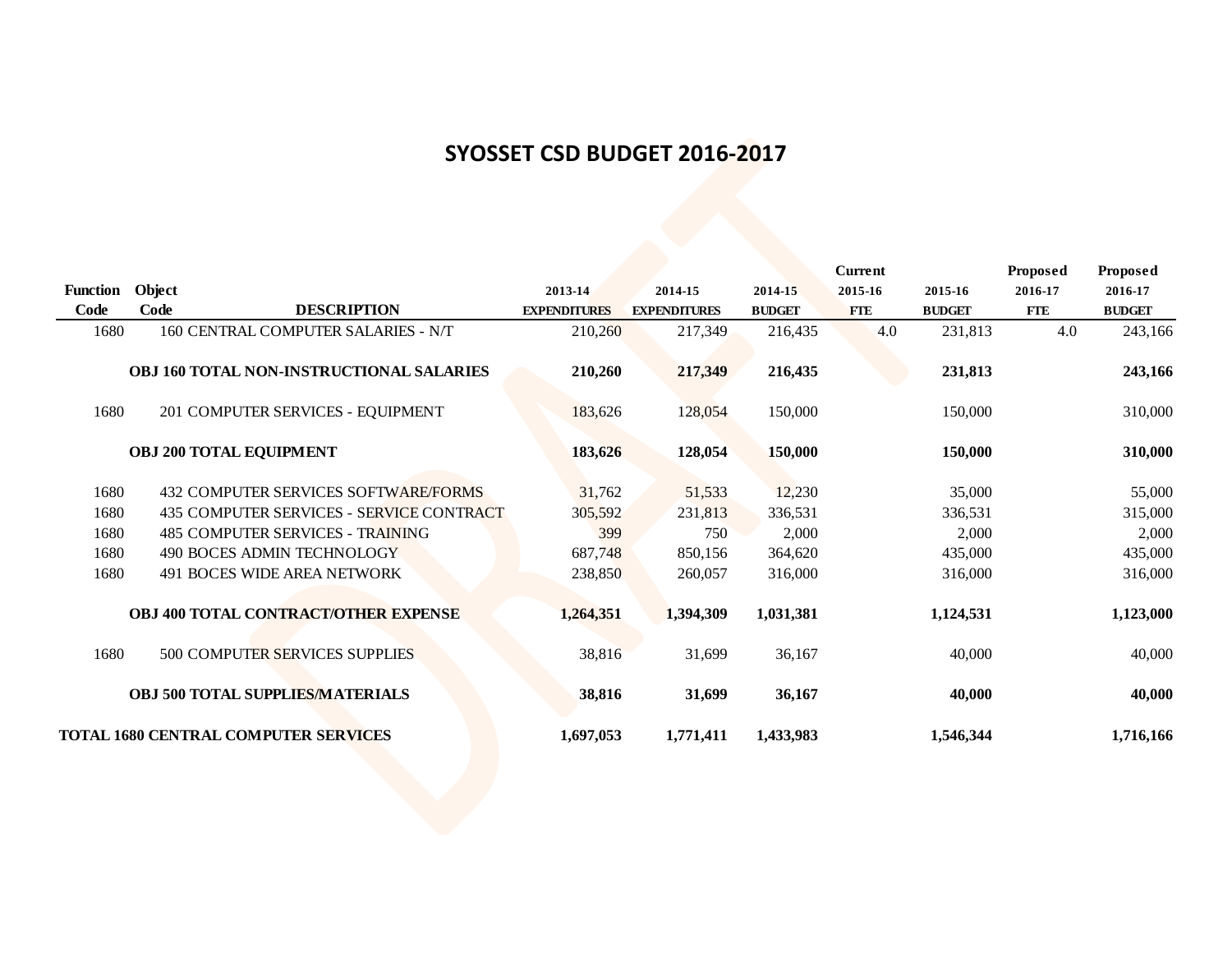## **ALLOCATED INSURANCE (CODE 1910)** Page 13

THIS CODE REFLECTS THE VARIOUS INSURANCE COVERAGES THE DISTRICT HAS AS PART OF ITS RISK MANAGEMENT PROGRAM. RATES CHANGE AS A RESULT OF CLAIMS EXPERIENCE, CHANGES IN THE MARKET, AND THE VALUE OF ASSETS.

The decrease in the code reflects lower than anticipated rate increases in the current year.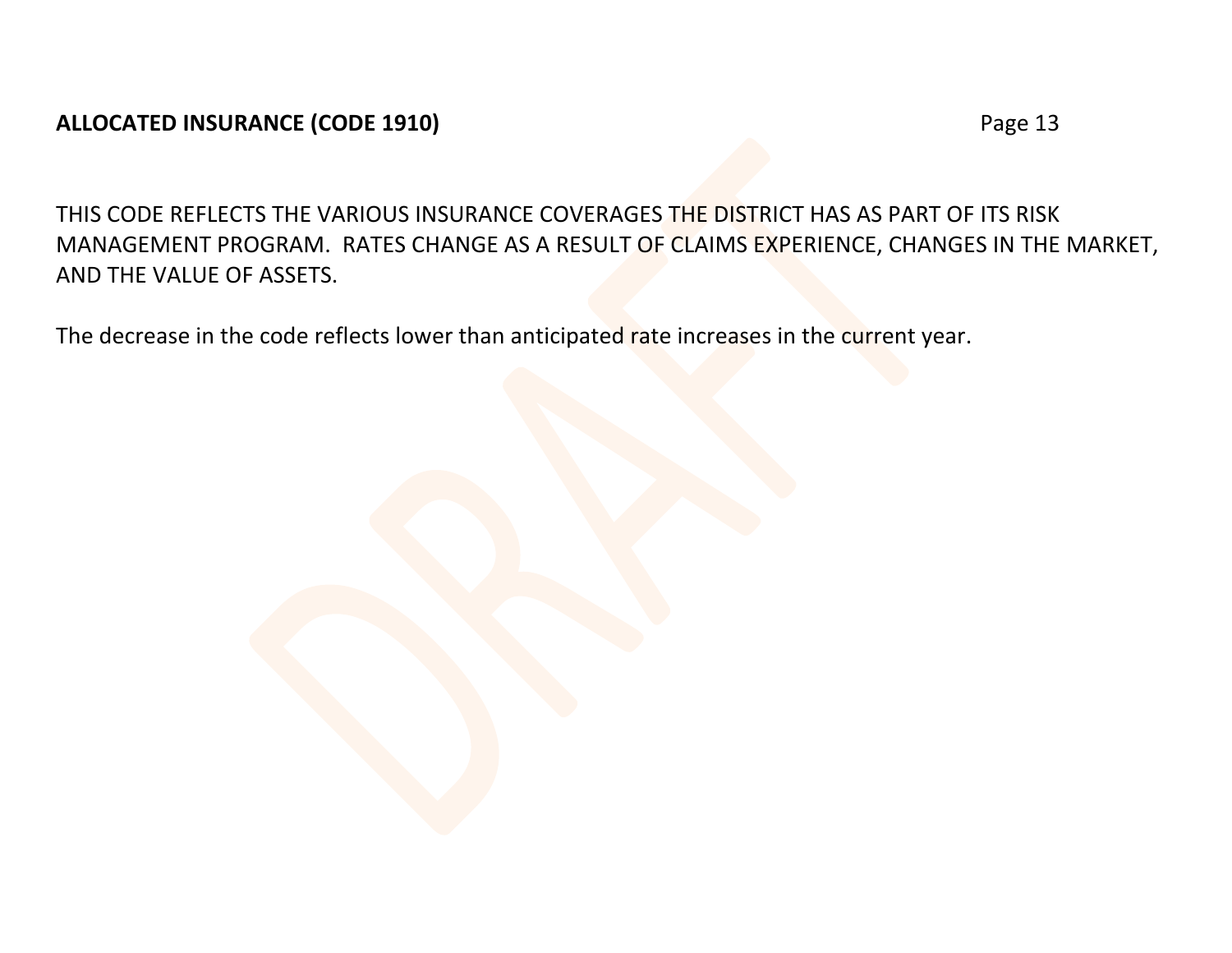|                                       |               |                                             |                     |                     |               |               | Proposed      |
|---------------------------------------|---------------|---------------------------------------------|---------------------|---------------------|---------------|---------------|---------------|
| <b>Function</b>                       | <b>Object</b> |                                             | 2013-14             | 2014-15             | 2014-15       | 2015-16       | 2016-17       |
| Code                                  | Code          | <b>DESCRIPTION</b>                          | <b>EXPENDITURES</b> | <b>EXPENDITURES</b> | <b>BUDGET</b> | <b>BUDGET</b> | <b>BUDGET</b> |
| 1910                                  |               | 410 STUDENT ACCIDENT INSURANCE              | 135,729             | 108.695             | 149,302       | 119,566       | 114,500       |
| 1910                                  |               | <b>411 MULTI-PERIL INSURANCE</b>            | 804,842             | 937,541             | 885,326       | 1,046,295     | 985,000       |
| 1910                                  |               | 412 UMBRELLA LIABILITY INSURANCE            | 239,613             | 283,639             | 263,574       | 312,003       | 300,000       |
| 1910                                  |               | 413 FUEL STORAGE TANK INSURANCE             | 5.620               | 6,635               | 6,181         | 7,189         | 6.500         |
| 1910                                  |               | <b>414 VEHICLE INSURANCE</b>                | 61,138              | 71,766              | 68,750        | 80,131        | 80,131        |
| 1910                                  |               | 415 ERRORS & OMISSIONS                      | 35,956              | 61,735              | 34,706        | 67,909        | 68,500        |
| 1910                                  |               | 416 MISCELLANEOUS INSURANCE                 | 34,523              | 38,577              | 37,975        | 42,435        | 42,000        |
|                                       |               | <b>OBJ 400 TOTAL CONTRACT/OTHER EXPENSE</b> | 1,317,421           | 1,508,588           | 1,445,814     | 1,675,528     | 1,596,631     |
| <b>TOTAL 1910 ALLOCATED INSURANCE</b> |               |                                             | 1,317,421           | 1.508.588           | 1,445,814     | 1,675,528     | 1,596,631     |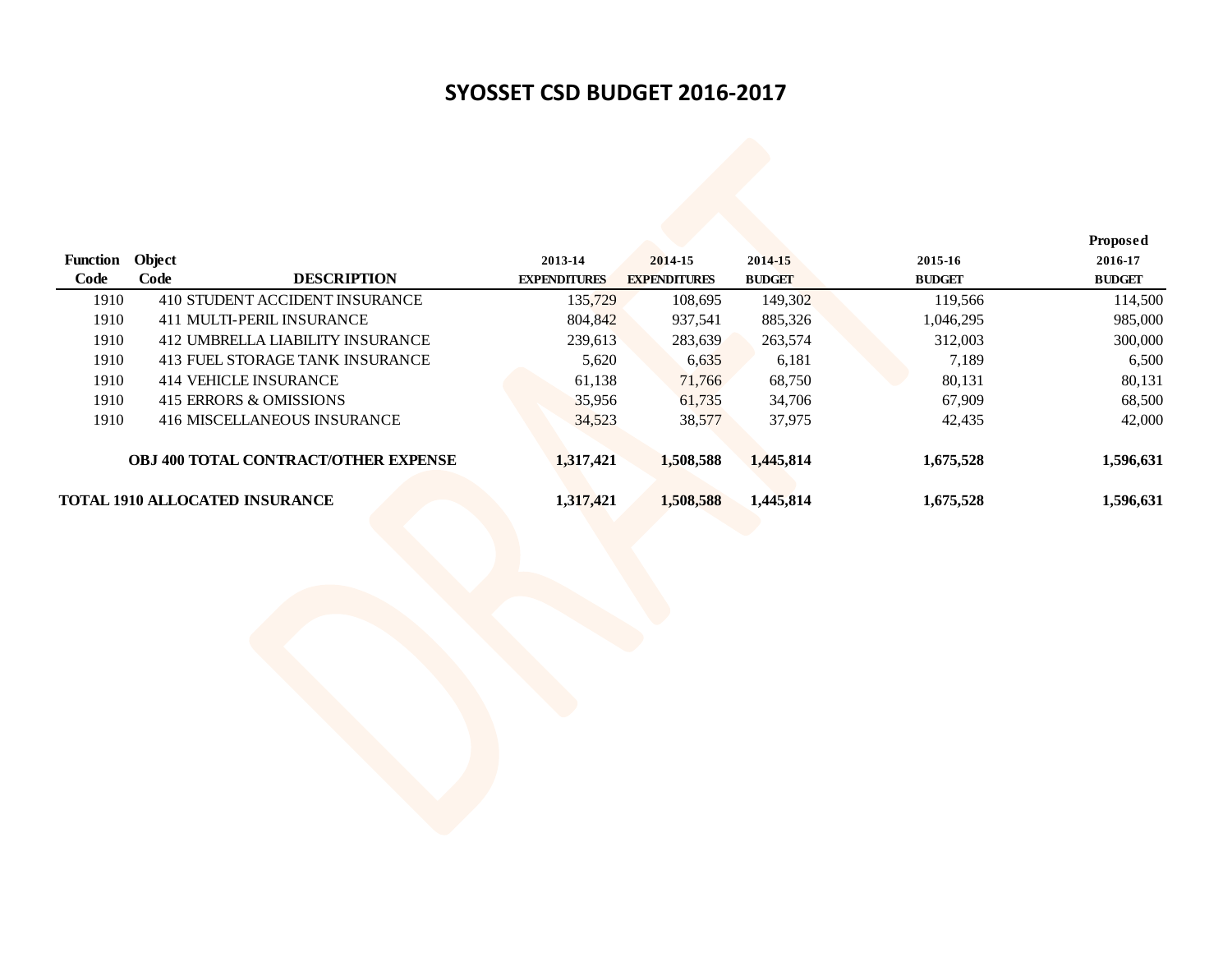THIS FUNCTION CODE REFLECTS MANDATED COSTS FOR THE ADMINISTRATION OF THE BOCES DISTRICT, PRORATED AMONG ALL NASSAU COUNTY SCHOOL DISTRICTS BY ENROLLMENT AND WEALTH FACTORS. FACILITIES RENTAL AND CAPITAL EXPENDITURES FOR BOCES ARE ALSO RECORDED IN THIS ADMINISTRATIVE CODE.

The decrease in the code reflects current BOCES estimates that include reductions in debt service payments.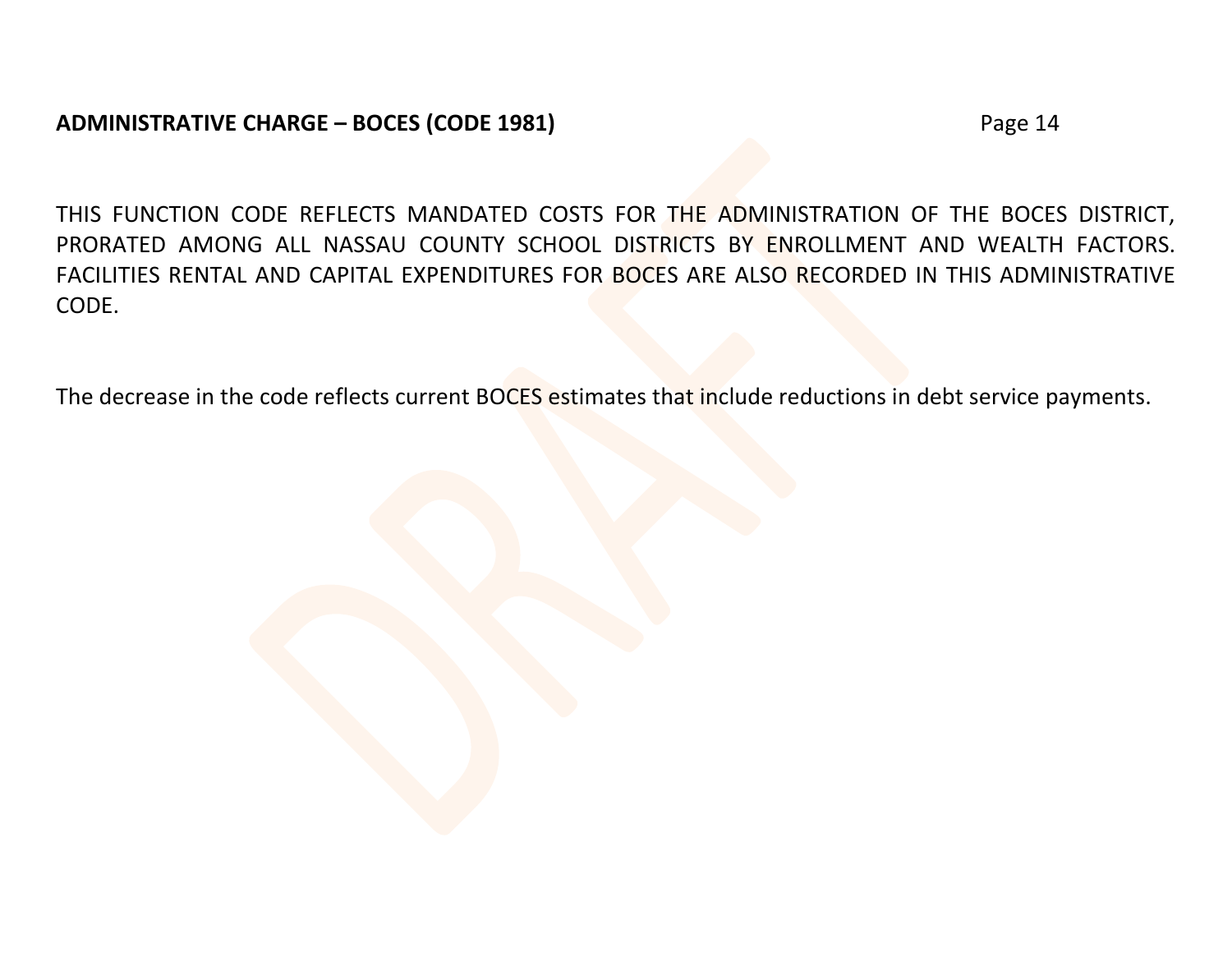|                 |        |                                               |                     |                     |               |               | Proposed      |
|-----------------|--------|-----------------------------------------------|---------------------|---------------------|---------------|---------------|---------------|
| <b>Function</b> | Object |                                               | 2013-14             | 2014-15             | 2014-15       | 2015-16       | 2016-17       |
| Code            | Code   | <b>DESCRIPTION</b>                            | <b>EXPENDITURES</b> | <b>EXPENDITURES</b> | <b>BUDGET</b> | <b>BUDGET</b> | <b>BUDGET</b> |
| 1981            |        | 490 BOCES ADMINISTRATION FEE                  | 610.454             | 658,689             | 658,689       | 632,720       | 641,795       |
| 1981            |        | 491 BOCES FACILITIES RENTAL                   | 115,582             | 124,556             | 124,556       | 105,102       | 106,185       |
| 1981            |        | <b>492 BOCES CAPITAL PROJECTS</b>             | 173.718             | 153,245             | 153,245       | 168,494       | 141,411       |
|                 |        |                                               |                     |                     |               |               |               |
|                 |        | <b>OBJ 400 TOTAL CONTRACT/OTHER EXPENSE</b>   | 899,754             | 936.490             | 936,490       | 906.316       | 889,391       |
|                 |        |                                               |                     |                     |               |               |               |
|                 |        | <b>TOTAL 1981 ADMINISTRATION FEES - BOCES</b> | 899,754             | 936,490             | 936.490       | 906.316       | 889.391       |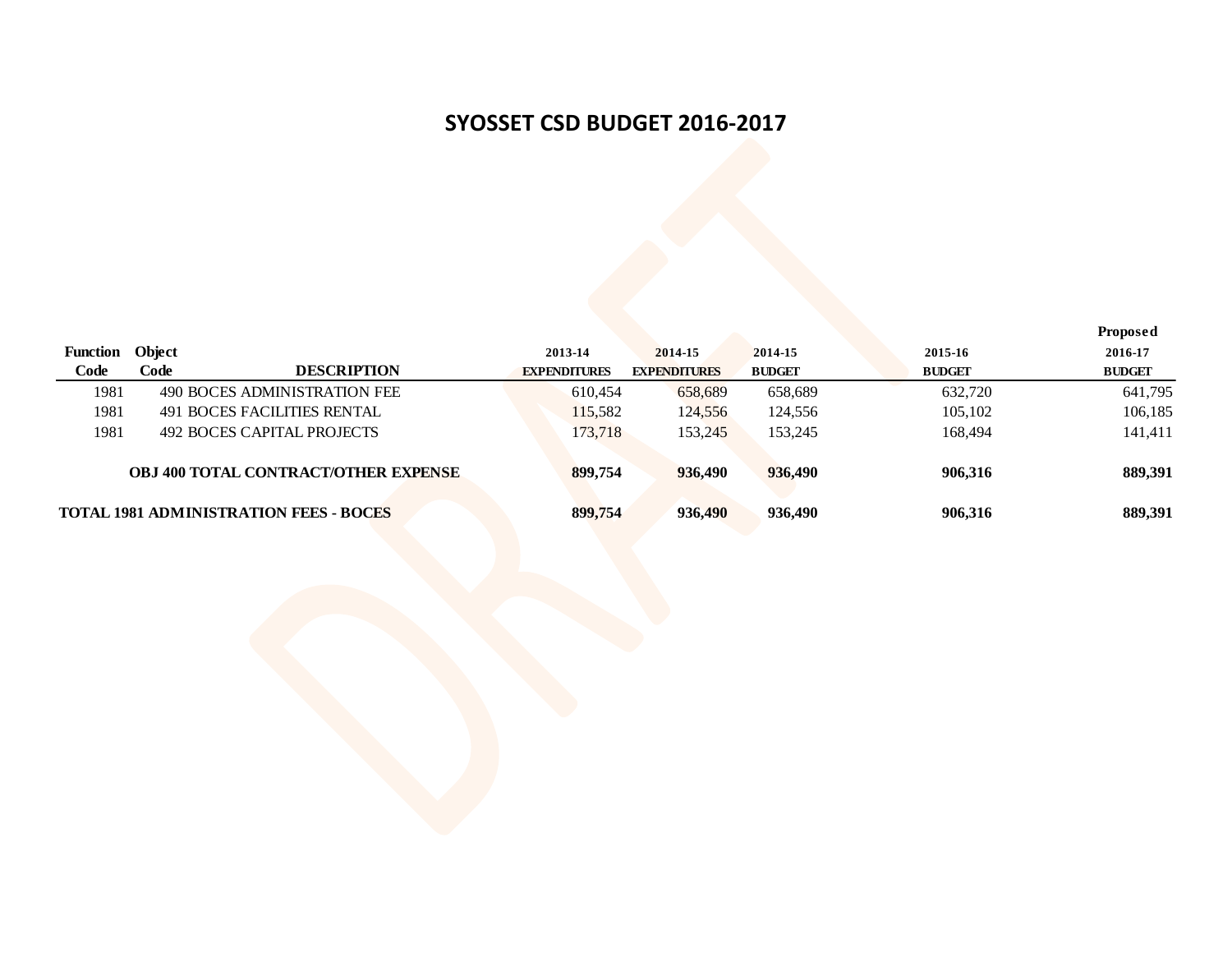#### **CURRICULUM DEVELOPMENT AND SUPERVISION (CODE 2010)** Page 15

THIS FUNCTION CODE INCLUDES EXPENDITURES FOR THE COORDINATION OF CURRICULUM DEVELOPMENT. THIS IS A DISTRICT WIDE FUNCTION AND NOT CONFINED TO ONE SCHOOL, SUBJECT AREA OR SINGLE PHASE OF CURRICULUM SUPERVISION. THE DEPUTY SUPERINTENDENT, COORDINATOR FOR TESTING, COORDINATOR FOR EDUCATIONAL SERVICES, COORDINATOR OF INSTRUCTIONAL OPERATIONS, AND DISTRICT WIDE COORDINATORS OF ENGLISH LANGUAGE ARTS, FINE AND PERFORMING ARTS AND MATH ARE RECORDED IN THIS CODE. ALSO INCLUDED ARE EXPENDITURES FOR OFFICE SUPPORT STAFF, CURRICULUM SUPPLIES, AND REFERENCE MATERIALS.

The increase in this code is due to salary adjustments.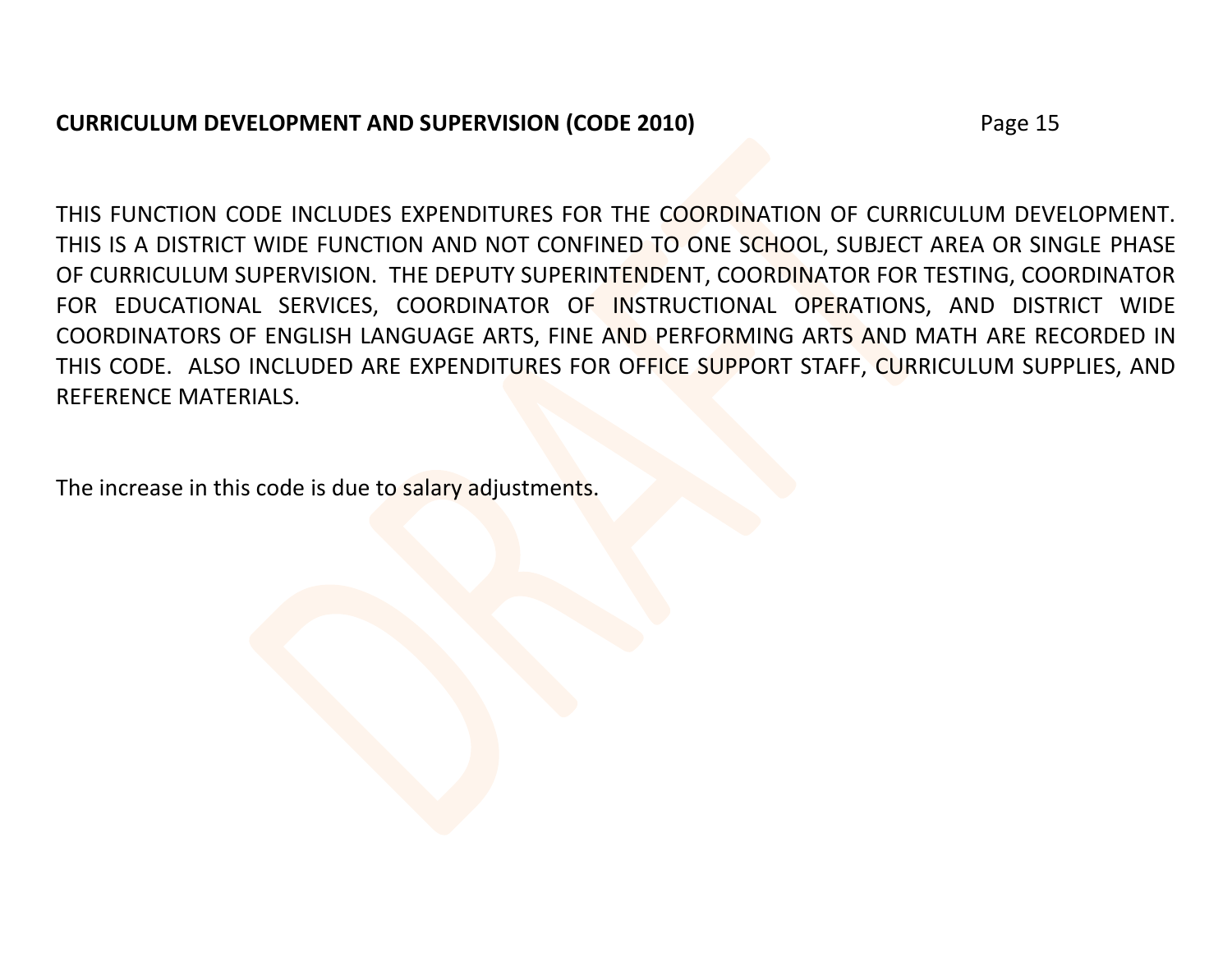|                 |               |                                                     |                     |                     |               | Current    |               | Proposed | Proposed      |
|-----------------|---------------|-----------------------------------------------------|---------------------|---------------------|---------------|------------|---------------|----------|---------------|
| <b>Function</b> | <b>Object</b> |                                                     | 2013-14             | 2014-15             | 2014-15       | 2015-16    | 2015-16       | 2016-17  | 2016-17       |
| Code            | Code          | <b>DESCRIPTION</b>                                  | <b>EXPENDITURES</b> | <b>EXPENDITURES</b> | <b>BUDGET</b> | <b>FTE</b> | <b>BUDGET</b> | FTE      | <b>BUDGET</b> |
| 2010            |               | <b>100 CURRICULUM CERTIFIED</b>                     | 1,293,112           | 1,309,597           | 1,293,112     | 7.0        | 1,293,112     | 7.0      | 1,320,520     |
| 2010            |               | 111 CURRICULUM WRITING ELEMENTARY                   | 94,345              | 24,347              | 13,500        |            | 60,000        |          | 60,000        |
| 2010            |               | 112 CURRICULUM WRITING SECONDARY                    | 18,422              | 22,057              | 13,800        |            | 20,000        |          | 20,000        |
|                 |               |                                                     |                     |                     |               |            |               |          |               |
|                 |               | <b>OBJ 100 TOTAL INSTRUCTIONAL SALARIES</b>         | 1,405,879           | 1,356,001           | 1,320,412     |            | 1,373,112     |          | 1,400,520     |
|                 |               |                                                     |                     |                     |               |            |               |          |               |
| 2010            |               | 161 CURRICULUM N/T                                  | 644,850             | 425,888             | 736,074       | 9.0        | 517,170       | 9.0      | 494,366       |
|                 |               |                                                     |                     |                     |               |            |               |          |               |
|                 |               | <b>OBJ 160 TOTAL NON-INSTRUCTIONAL SALARIES</b>     | 644,850             | 425,888             | 736,074       |            | 517,170       |          | 494,366       |
|                 |               |                                                     |                     |                     |               |            |               |          |               |
|                 |               |                                                     |                     |                     |               |            |               |          |               |
| 2010            |               | <b>500 CURRICULUM SUPPLIES</b>                      | 926                 | 952                 | 2,125         |            | 2,125         |          | 2,125         |
|                 |               |                                                     |                     |                     |               |            |               |          |               |
|                 |               | <b>OBJ 500 TOTAL SUPPLIES/MATERIALS</b>             | 926                 | 952                 | 2,125         |            | 2,125         |          | 2,125         |
|                 |               |                                                     |                     |                     |               |            |               |          |               |
|                 |               | <b>TOTAL 2010 CURRICULUM DEV. &amp; SUPERVISION</b> | 2,051,655           | 1,782,841           | 2,058,611     |            | 1,892,407     |          | 1,897,011     |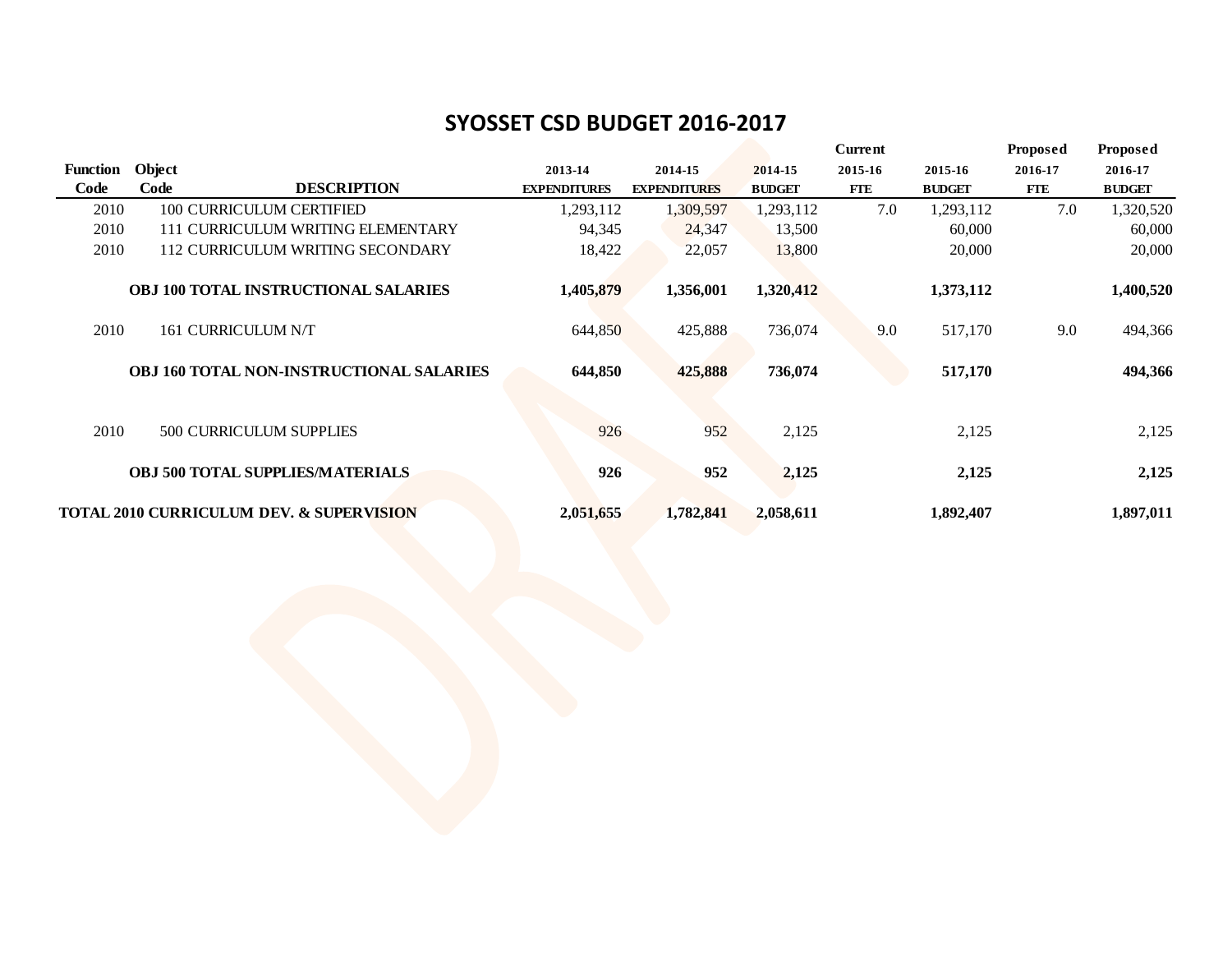**SUPERVISION – SCHOOLS (CODE 2020)** Page 16

THIS CODE INCLUDES SALARIES OF PRINCIPALS, ASSISTANT PRINCIPALS AND ADMINISTRATIVE ASSISTANTS IN EACH OF THE BUILDINGS. THE FULL TIME AND PART-TIME OFFICE STAFF THROUGHOUT THE DISTRICT ARE ALSO INCLUDED IN THE SUPERVISION CODE.

The increase in the code is primarily the result of contractual salary adjustments.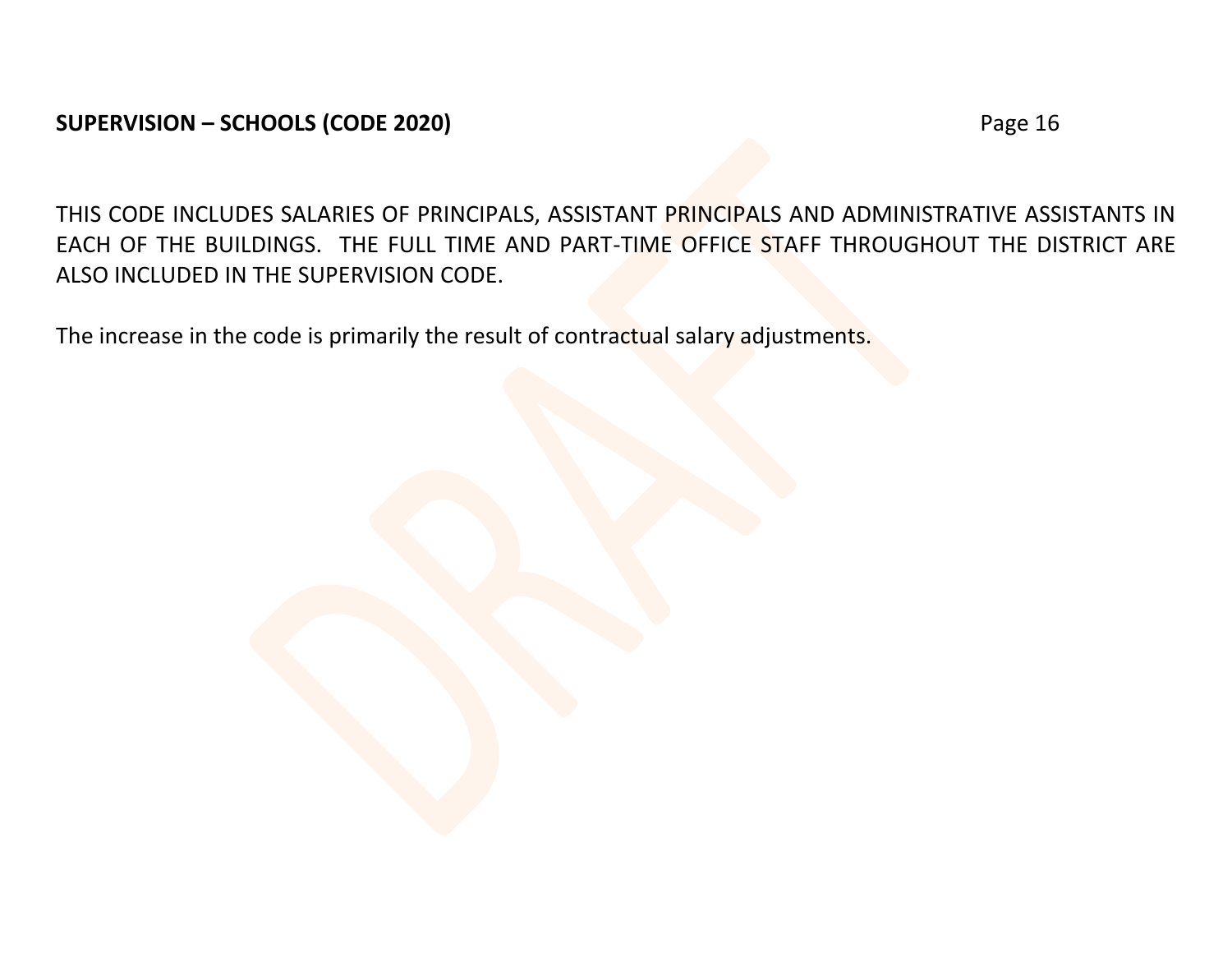|                                       |        |                                                 |                     |                     |               | <b>Current</b> |               | Proposed   | Proposed      |
|---------------------------------------|--------|-------------------------------------------------|---------------------|---------------------|---------------|----------------|---------------|------------|---------------|
| <b>Function</b>                       | Object |                                                 | 2013-14             | 2014-15             | 2014-15       | 2015-16        | 2015-16       | 2016-17    | 2016-17       |
| Code                                  | Code   | <b>DESCRIPTION</b>                              | <b>EXPENDITURES</b> | <b>EXPENDITURES</b> | <b>BUDGET</b> | <b>FTE</b>     | <b>BUDGET</b> | <b>FTE</b> | <b>BUDGET</b> |
|                                       |        |                                                 |                     |                     |               |                |               |            |               |
| 2020                                  |        | <b>111 ELEMENTARY PRINCIPALS</b>                | 1,194,084           | 1,213,818           | 1,208,512     | 7.0            | 1,214,643     | 7.0        | 1,263,766     |
| 2020                                  |        | 112 PRINCIPAL/ASST PRINCIPAL SECONDARY          | 1,249,875           | 1,274,464           | 1,265,605     | 7.0            | 1,275,665     | 7.0        | 1,318,702     |
| 2020                                  |        | <b>113 ADMINISTRATIVE ASSISTANTS</b>            | 1,076,640           | 1,109,788           | 1,065,424     | 7.0            | 1,070,708     | 7.0        | 1,103,920     |
| 2020                                  |        | <b>115 MENTOR INTERN SUPERVISOR</b>             | $\overline{0}$      | $\overline{0}$      | 10,000        |                | 10,000        |            | $\Omega$      |
|                                       |        |                                                 |                     |                     |               |                |               |            |               |
|                                       |        | <b>OBJ 100 TOTAL INSTRUCTIONAL SALARIES</b>     | 3,520,599           | 3,598,070           | 3,549,541     |                | 3,571,016     |            | 3,686,388     |
|                                       |        |                                                 |                     |                     |               |                |               |            |               |
| 2020                                  |        | 161 PRINCIPAL OFFICE N/T                        | 1,550,644           | 1,801,951           | 1,561,412     | 29.5           | 1,803,627     | 29.5       | 1,765,064     |
| 2020                                  |        | 162 PRINCIPAL OFFICE P/T                        | 613,936             | 662,482             | 538,000       |                | 627,000       |            | 627,000       |
| 2020                                  |        | <b>164 WORK STUDY/STUDENT ACTIVITY</b>          | 31,141              | 22,695              | 33,225        |                | 33,225        |            | 33,225        |
| 2020                                  |        | 165 ADMINISTRATIVE ASSISTANT CLERKS             | 256,865             | 246,373             | 298,701       | 4.5            | 248,143       | 4.5        | 215,877       |
|                                       |        |                                                 |                     |                     |               |                |               |            |               |
|                                       |        | <b>OBJ 160 TOTAL NON-INSTRUCTIONAL SALARIES</b> | 2,452,586           | 2,733,501           | 2,431,338     |                | 2,711,995     |            | 2,641,166     |
| <b>TOTAL 2020 SUPERVISION REGULAR</b> |        |                                                 | 5,973,185           | 6,331,571           | 5,980,879     |                | 6,283,011     |            | 6,327,554     |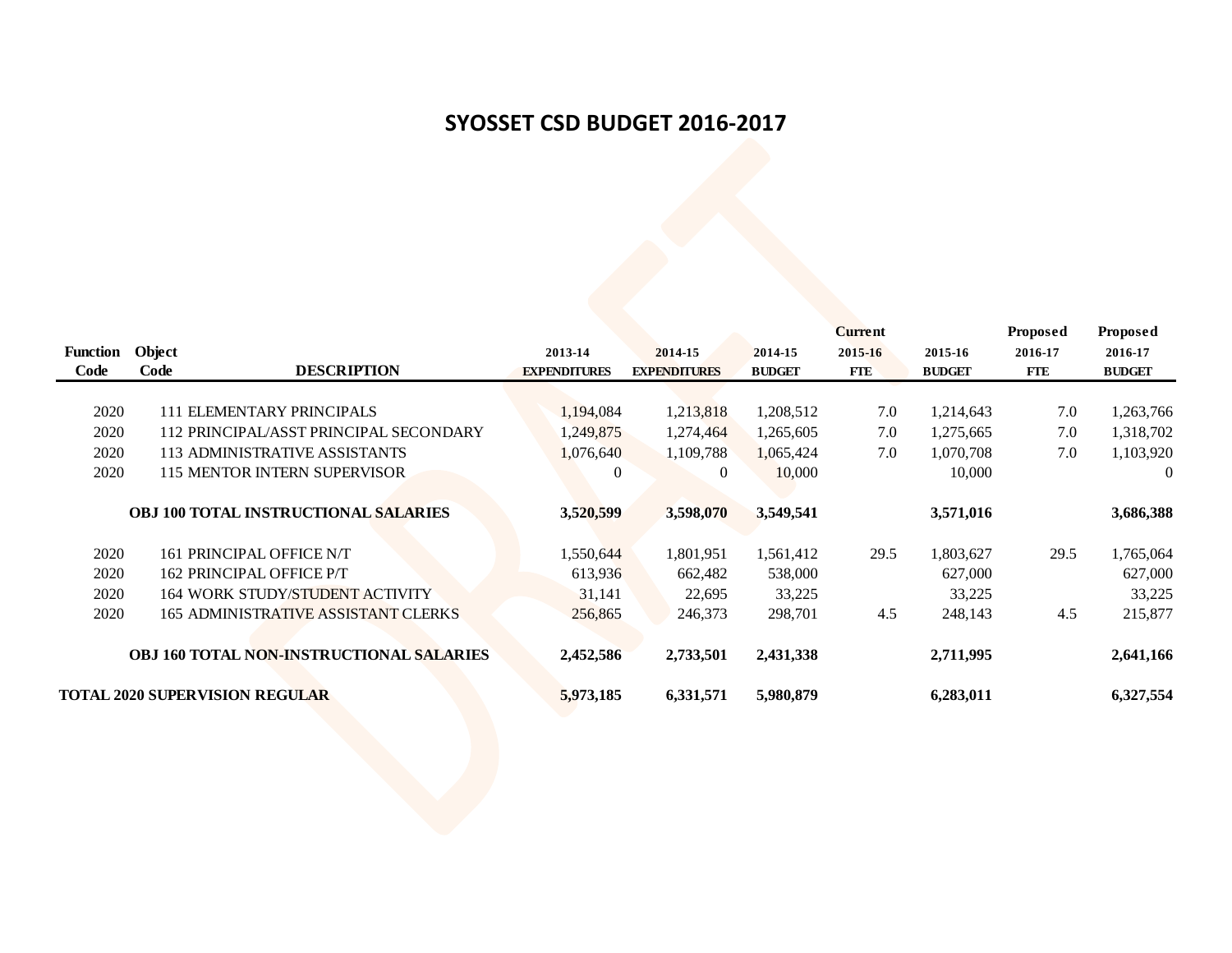**INSERVICE PROGRAMS (CODE 2070)** Page 17

THE INSERVICE EDUCATION PROGRAM PROVIDES FUNDS TO INTRODUCE AND STRENGTHEN INSTRUCTIONAL PROGRAMS AND TECHNIQUES TO THE STAFF.

This code remains unchanged from the prior year as we continue the implementation of staff development in numerous areas including ELA, math and technology.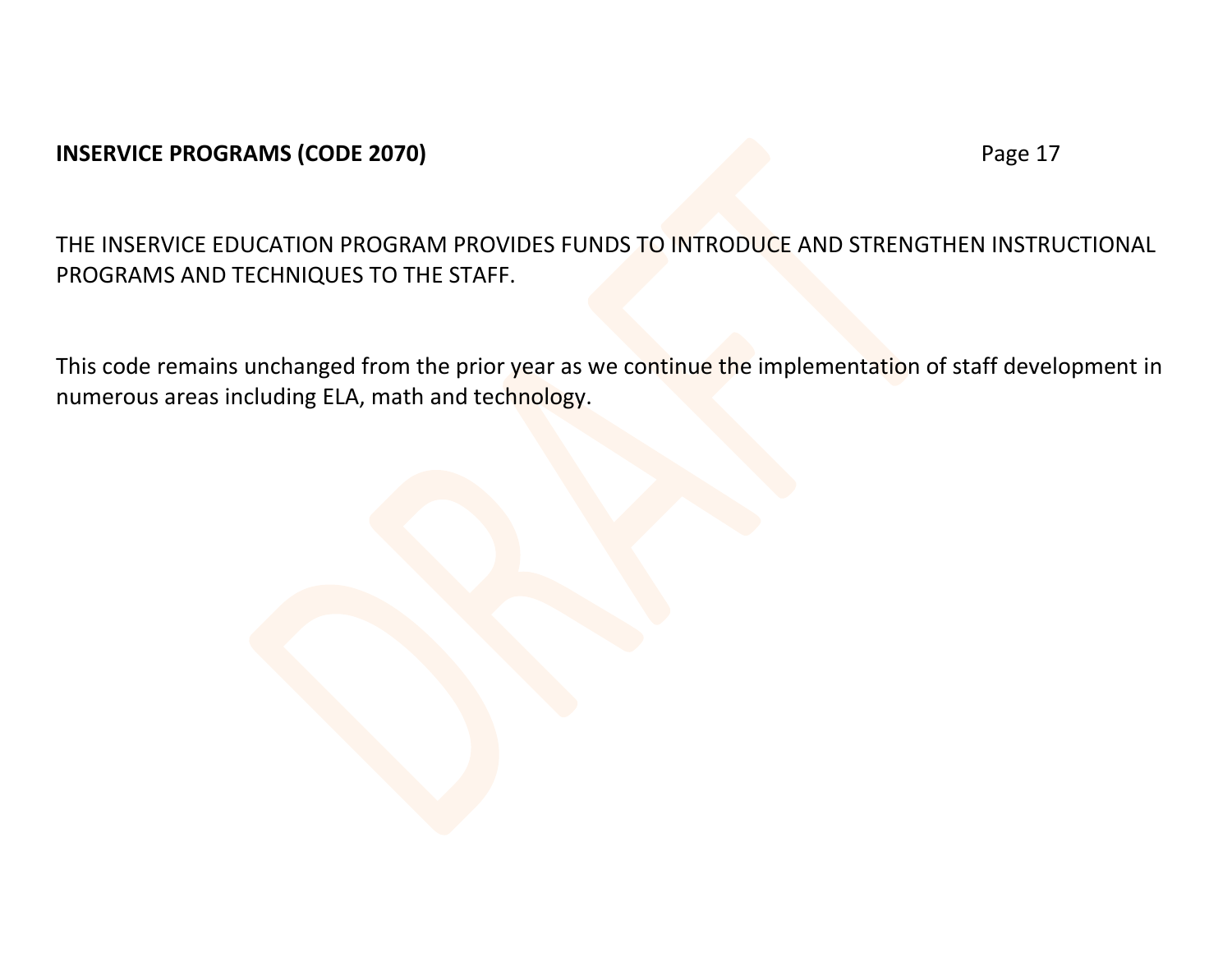|                 |               |                                             |                     |                     |               | <b>Current</b>              | <b>Proposed</b> | Proposed      |
|-----------------|---------------|---------------------------------------------|---------------------|---------------------|---------------|-----------------------------|-----------------|---------------|
| <b>Function</b> | <b>Object</b> |                                             | 2013-14             | 2014-15             | 2014-15       | 2015-16<br>2015-16          | 2016-17         | 2016-17       |
| Code            | Code          | <b>DESCRIPTION</b>                          | <b>EXPENDITURES</b> | <b>EXPENDITURES</b> | <b>BUDGET</b> | <b>FTE</b><br><b>BUDGET</b> | <b>FTE</b>      | <b>BUDGET</b> |
|                 |               |                                             |                     |                     |               |                             |                 |               |
| 2070            |               | <b>120 INSERVICE STAFF</b>                  | $\overline{0}$      | $\mathbf{0}$        | 1,000         | 1,000                       |                 | 1,000         |
| 2070            |               | <b>121 INSERVICE WORKSHOPS</b>              | $\overline{0}$      | $\overline{0}$      | 3,000         | 3,000                       |                 | 3,000         |
|                 |               |                                             |                     |                     |               |                             |                 |               |
|                 |               | <b>OBJ 100 TOTAL INSTRUCTIONAL SALARIES</b> | $\mathbf{0}$        | $\bf{0}$            | 4,000         | 4,000                       |                 | 4,000         |
|                 |               |                                             |                     |                     |               |                             |                 |               |
| 2070            |               | <b>449 INSERVICE WORKSHOPS</b>              | 9,029               | 8,894               | 13,000        | 263,000                     |                 | 263,000       |
| 2070            |               | <b>490 BOCES WORKSHOPS</b>                  | 44,787              | 60,743              | 78,000        | 78,000                      |                 | 78,000        |
|                 |               |                                             |                     |                     |               |                             |                 |               |
|                 |               | <b>OBJ 400 TOTAL CONTRACT/OTHER EXPENSE</b> | 53,816              | 69,637              | 91,000        | 341,000                     |                 | 341,000       |
|                 |               |                                             |                     |                     |               |                             |                 |               |
|                 |               | <b>TOTAL 2070 INSERVICE PROGRAMS</b>        | 53,816              | 69,637              | 95,000        | 345,000                     |                 | 345,000       |
|                 |               |                                             |                     |                     |               |                             |                 |               |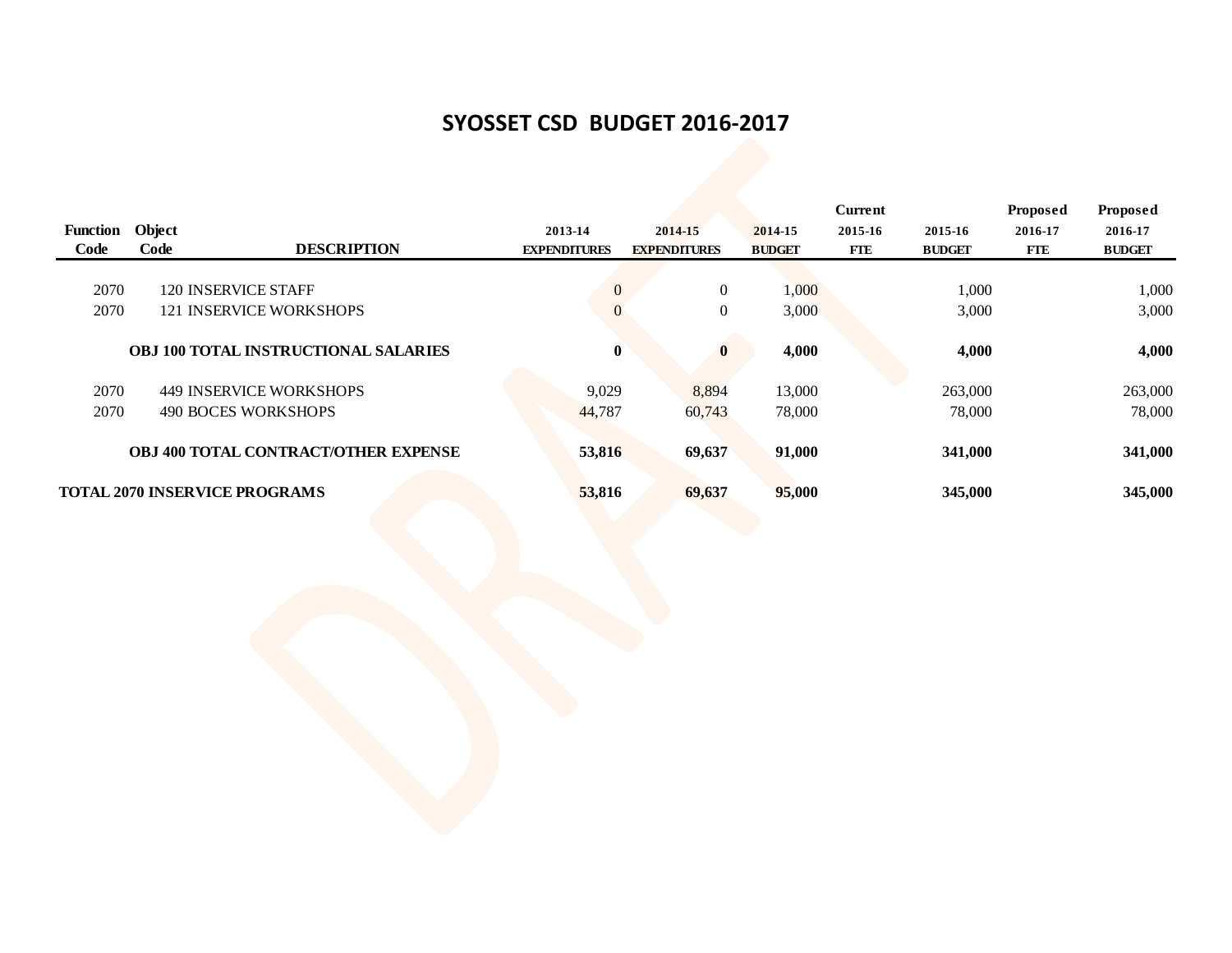**ADMINISTRATION - SPECIAL EDUCATION PROGRAM (CODE 2250)** Page 18

EXPENDITURES FOR SPECIAL EDUCATION SUPERVISION ARE RECORDED IN THIS CODE. IT INCLUDES THE ASSISTANT SUPERINTENDENT FOR PUPIL PERSONNEL SERVICES AS WELL AS THREE ADMINISTRATORS WITH RESPONSIBILITIES FOR SPECIAL EDUCATION SUPERVISION IN THE SECONDARY SCHOOLS.

#### **ADMINISTRATION - INTERSCHOLASTIC ATHLETICS (CODE 2855)**

ADMINISTRATIVE CODE FOR RECORDING THE ATHLETIC DIRECTOR

The increases in these codes reflect salary adjustments.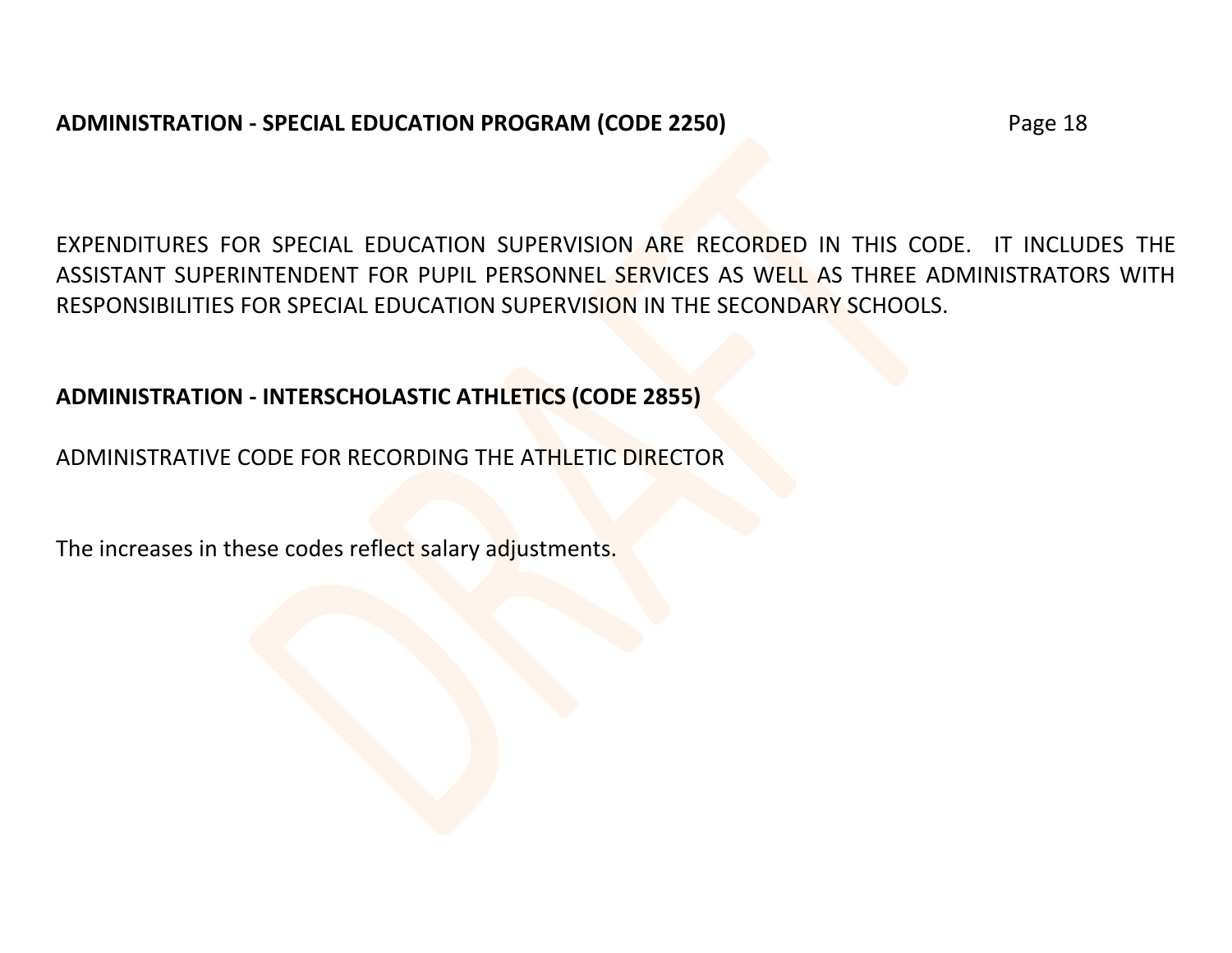|                 |        |                                                      |                     |                     |               | <b>Current</b>          |               | <b>Proposed</b> | Proposed      |
|-----------------|--------|------------------------------------------------------|---------------------|---------------------|---------------|-------------------------|---------------|-----------------|---------------|
| <b>Function</b> | Object |                                                      | 2013-14             | 2014-15             | 2014-15       | 2015-16                 | 2015-16       | 2016-17         | 2016-17       |
| Code            | Code   | <b>DESCRIPTION</b>                                   | <b>EXPENDITURES</b> | <b>EXPENDITURES</b> | <b>BUDGET</b> | <b>FTE</b>              | <b>BUDGET</b> | <b>FTE</b>      | <b>BUDGET</b> |
| 2250            |        | <b>100 SPECIAL EDUCATION SUPERVISION</b>             | 661,121             | 668,740             | 661,121       | $\overline{\mathbf{4}}$ | 663,741       | 4               | 681,621       |
|                 |        | <b>OBJ 100 TOTAL INSTRUCTIONAL SALARIES</b>          | 661,121             | 668,740             | 661,121       |                         | 663,741       |                 | 681,621       |
|                 |        | <b>TOTAL 2250 SPECIAL EDUCATION PROGRAMS - ADMIN</b> | 661,121             | 668,740             | 661,121       |                         | 663,741       |                 | 681,621       |
|                 |        |                                                      |                     |                     |               |                         |               |                 |               |
| 2855            |        | 116 ATHLETIC DIRECTOR                                | 182,875             | 166,979             | 164,690       | 1                       | 166,979       | $\mathbf{1}$    | 177,905       |
|                 |        | <b>OBJ 100 TOTAL INSTRUCTIONAL SALARIES</b>          | 182,875             | 166,979             | 164,690       |                         | 166,979       |                 | 177,905       |
|                 |        | <b>TOTAL 2855 INTERSCHOLASTIC ATHLETICS - ADMIN</b>  | 182,875             | 166,979             | 164,690       |                         | 166,979       |                 | 177,905       |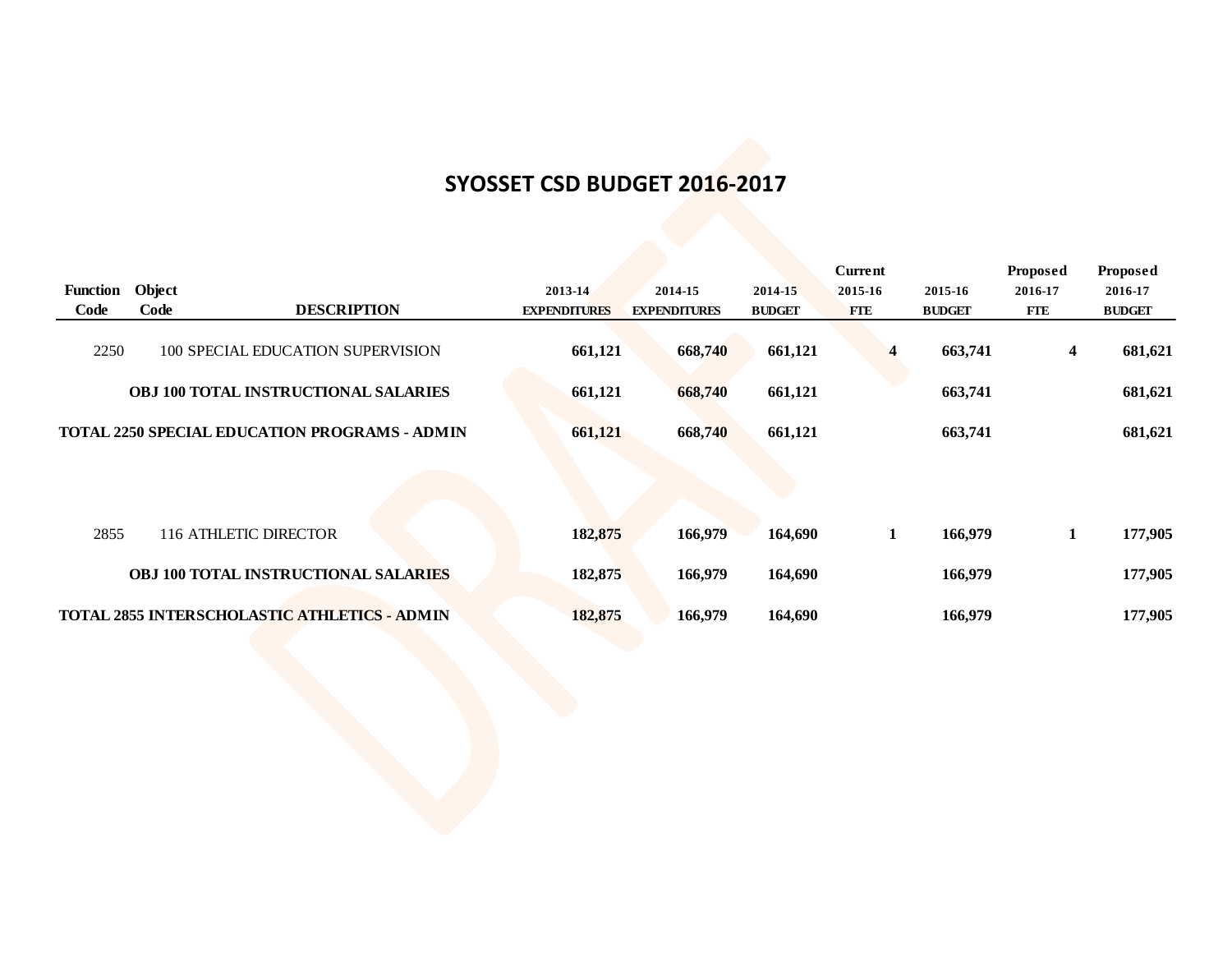THIS FUNCTION CODE PROVIDES FOR UNCLASSIFIED EXPENSES. EXPENSES ARE NOT TYPICALLY CHARGED TO THIS CODE; TRANSFERS ARE MADE FROM THIS CODE TO COVER OTHER EXPENSES.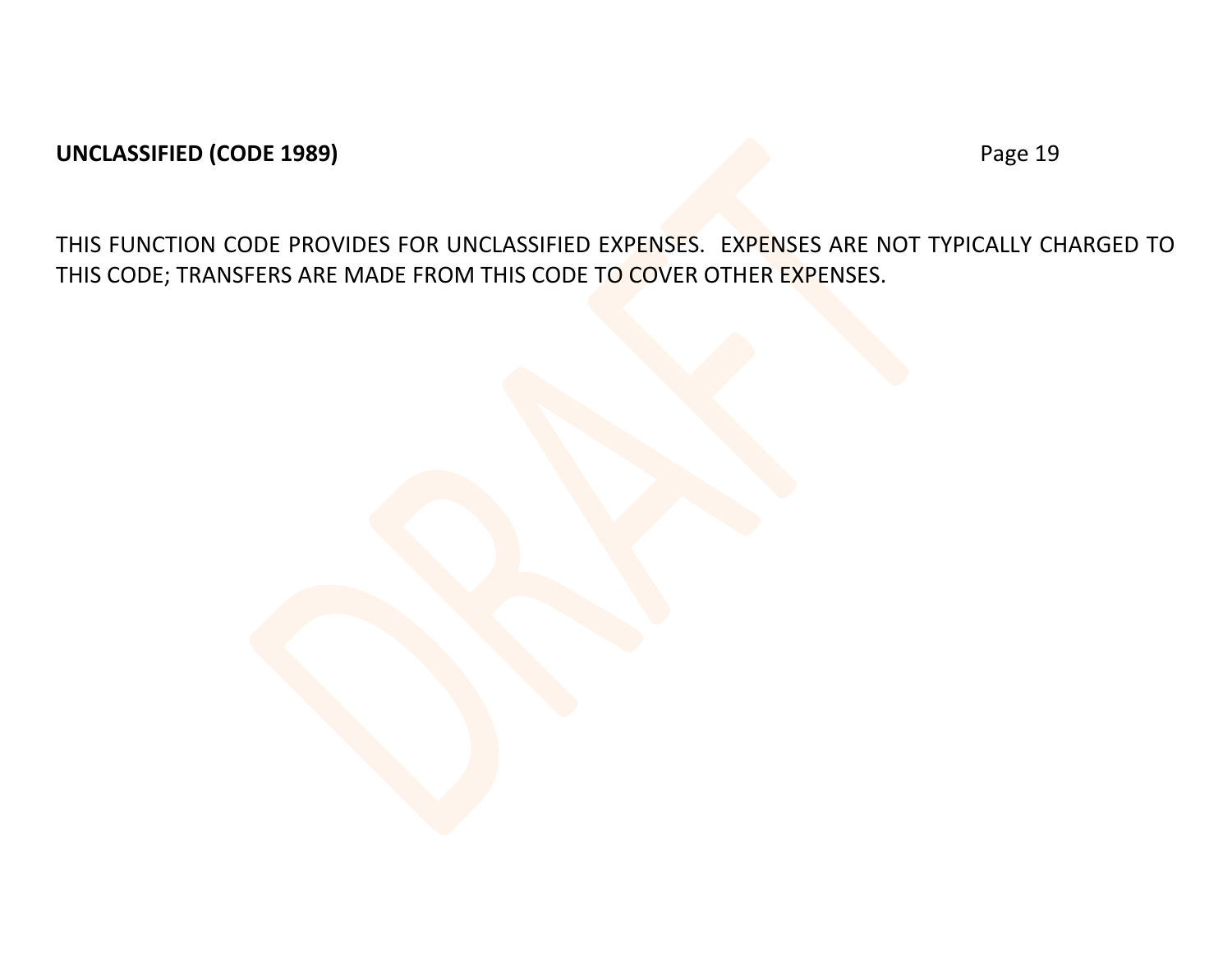|                 |                                |                                             |                     |                     |                |               | <b>Current</b> |               | <b>Proposed</b> | Proposed      |
|-----------------|--------------------------------|---------------------------------------------|---------------------|---------------------|----------------|---------------|----------------|---------------|-----------------|---------------|
| <b>Function</b> | <b>Object</b>                  |                                             | 2013-14             | 2014-15             |                | 2014-15       | $2015 - 16$    | 2015-16       | 2016-17         | 2016-17       |
| Code            | Code                           | <b>DESCRIPTION</b>                          | <b>EXPENDITURES</b> | <b>EXPENDITURES</b> |                | <b>BUDGET</b> | <b>FTE</b>     | <b>BUDGET</b> | <b>FTE</b>      | <b>BUDGET</b> |
|                 |                                |                                             |                     |                     |                |               |                |               |                 |               |
| 1989            |                                | 100 UNCLASSIFIED                            |                     |                     | $\overline{0}$ | 50,000        |                | 50,000        |                 | 50,000        |
|                 |                                |                                             |                     |                     |                |               |                |               |                 |               |
|                 |                                | <b>OBJ 100 TOTAL INSTRUCTIONAL SALARIES</b> | $\mathbf{0}$        |                     | 0              | 50,000        |                | 50,000        |                 | 50,000        |
|                 |                                |                                             |                     |                     |                |               |                |               |                 |               |
|                 | <b>TOTAL 1989 UNCLASSIFIED</b> |                                             | $\mathbf 0$         |                     | $\bf{0}$       | 50,000        |                | 50,000        |                 | 50,000        |
|                 |                                |                                             |                     |                     |                |               |                |               |                 |               |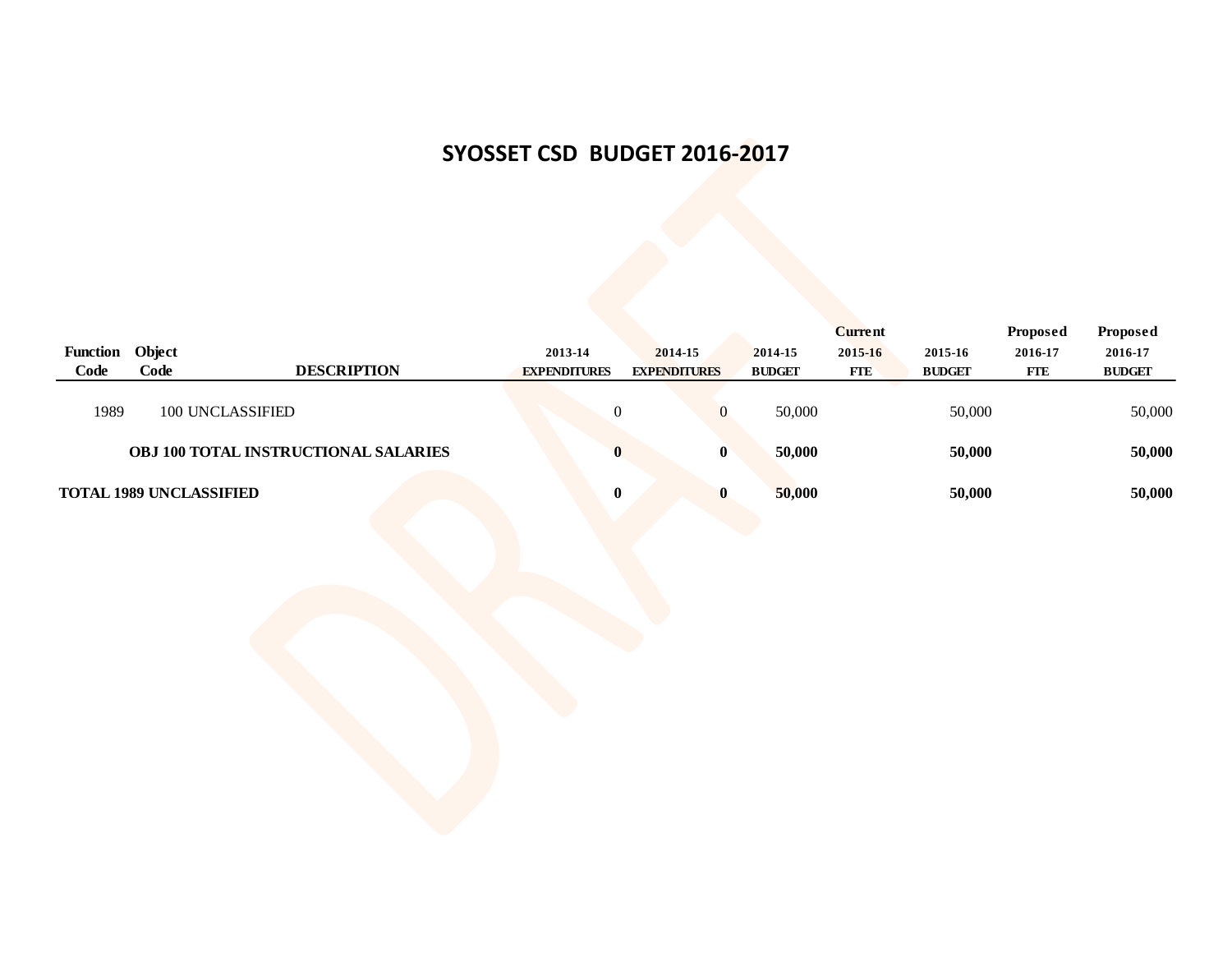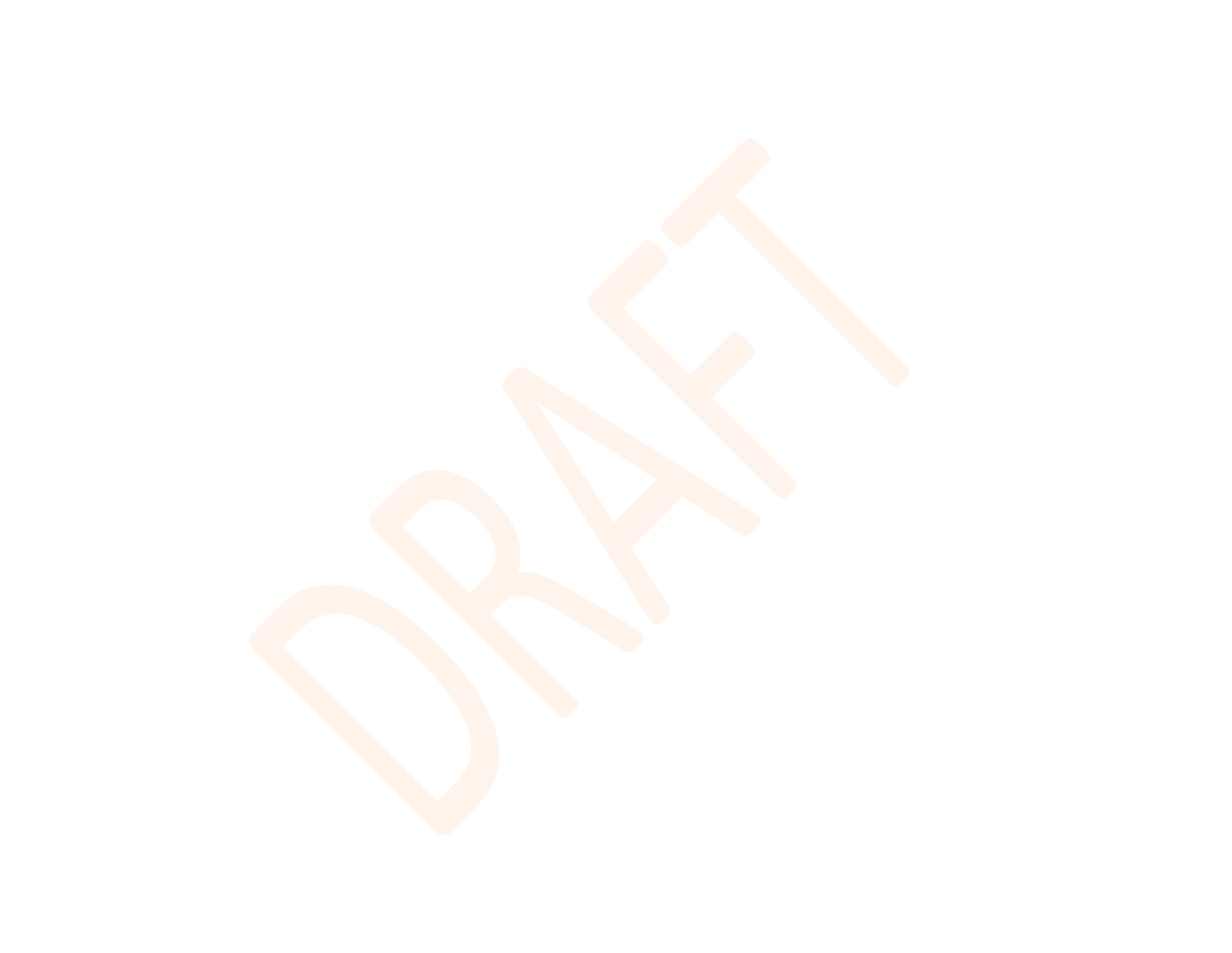## **2016-2017**

# **DRAFT Program Codes**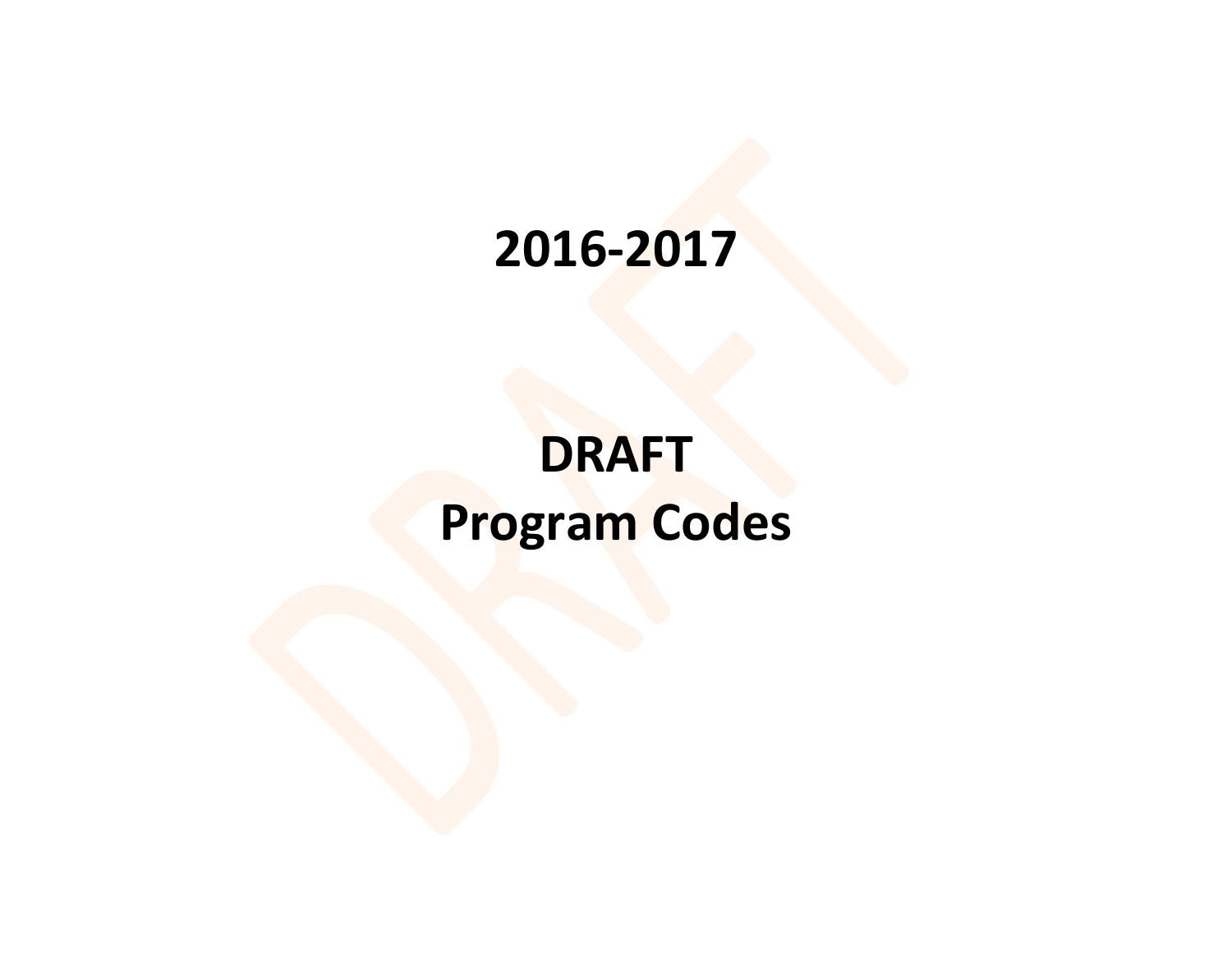#### **REGULAR DAY SCHOOL (CODE 2110)** Page 20

THIS CODE PROVIDES FOR THE DISTRICT'S BASIC INSTRUCTIONAL PROGRAM AND REPRESENTS THE LARGEST FUNCTION CODE IN THE BUDGET. RECORDED IN THIS CODE ARE SALARIES OF CLASSROOM TEACHERS, SPECIALISTS IN READING, MUSIC, ART AND PHYSICAL EDUCATION, AND COSTS FOR CLASSROOM SUPPLIES, TEXTBOOKS AND THE PURCHASE OF EQUIPMENT.

The increase in the code is primarily the result of contractual salary adjustments and staffing adjustments. Additionally, we anticipate the need for an additional .6 FTE in ENL (*English as New Language*) as well as an additional elementary bilingual teacher. Both of these positions are in accordance with new state regulations (*Part 154*). The increase in ENL teachers follows the addition of 3.4 ENL teachers in the current school year.

Additional expenditures are anticipated for BOCES as well as classroom and computer supplies and materials.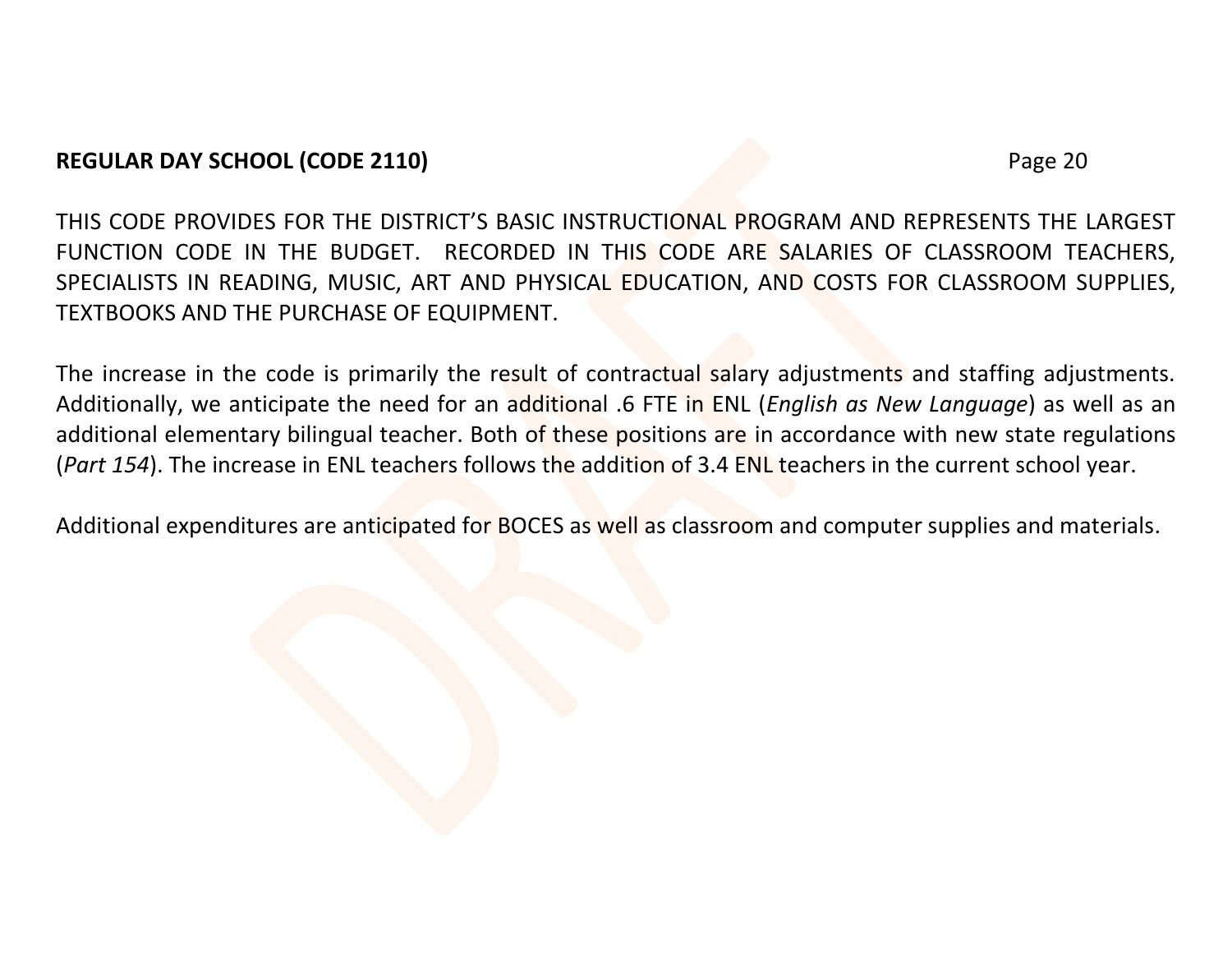|                 |        |                                                 |                     |                     |               | <b>Current</b> |               | Proposed   | Proposed      |
|-----------------|--------|-------------------------------------------------|---------------------|---------------------|---------------|----------------|---------------|------------|---------------|
| <b>Function</b> | Object |                                                 | 2013-14             | 2014-15             | 2014-15       | 2015-16        | 2015-16       | 2016-17    | 2016-17       |
| Code            | Code   | <b>DESCRIPTION</b>                              | <b>EXPENDITURES</b> | <b>EXPENDITURES</b> | <b>BUDGET</b> | <b>FTE</b>     | <b>BUDGET</b> | <b>FTE</b> | <b>BUDGET</b> |
| 2110            |        | 102 EDUCATIONAL INCREMENTS                      | $\overline{0}$      | $\overline{0}$      | 185,000       |                | 185,000       |            | 185,000       |
| 2110            |        | <b>103 CONTINGENCY TEACHERS</b>                 | $\overline{0}$      | $\theta$            | 240,000       |                | 240,000       |            | 240,000       |
| 2110            |        | 110 ELEMENTARY K-3 TEACHERS                     | 9,595,605           | 10,025,917          | 10,115,580    | 82.5           | 10,308,552    | 82.5       | 10,599,863    |
| 2110            |        | 111 ELEMENTARY 4-6 TEACHERS                     | 14,262,761          | 13,908,457          | 14,311,836    | 110.8          | 14,533,741    | 110.8      | 14,452,518    |
| 2110            |        | 112 SECONDARY 7-12 TEACHERS                     | 30,975,233          | 31,440,885          | 31,665,119    | 262.3          | 32,252,191    | 262.0      | 32,489,503    |
| 2110            |        | 114 GIFTED CHILD PROGRAM                        | 1,188,914           | 1,195,174           | 1,191,832     | 9.0            | 1,208,922     | 9.0        | 1,227,602     |
| 2110            |        | <b>117 DRIVER EDUCATION</b>                     | 93,170              | 87,797              | 92,520        |                | 92,520        |            | 92,520        |
| 2110            |        | 118 OCCUPATIONAL EDUCATION                      | 3,951,700           | 3,879,303           | 4,028,918     | 31.3           | 4,028,450     | 31.3       | 4,057,799     |
| 2110            |        | 120 H.S. INDEPENDENT STUDY PROGRAM              | 18,417              | 30,393              | 25,500        |                | 25,500        |            | 25,500        |
| 2110            |        | 121 DEVELOPMENTAL LEARNING ELEM.                | 1,328,335           | 1,207,055           | 1,145,903     | 8.0            | 1,166,844     | 8.0        | 1,184,414     |
| 2110            |        | 122 DEVELOPMENTAL LEARNING SEC                  | 642,765             | 592,649             | 705,139       | 6.0            | 721,840       | 6.0        | 730,962       |
| 2110            |        | 123 TUTORS                                      | 1,432,065           | 1,420,385           | 1,419,462     |                | 1,509,432     |            | 1,509,432     |
| 2110            |        | 126 ENL TEACHING                                | 997,645             | 987,548             | 1,197,996     | 14.0           | 1,259,602     | 15.6       | 1,689,355     |
| 2110            |        | <b>129 LUNCHROOM SUPERVISION</b>                | 126,800             | 123,840             | 120,000       |                | 130,000       |            | 130,000       |
| 2110            |        | <b>148 CIVIL SERVICE SUBSTITUTES</b>            | $\overline{0}$      | $\theta$            | $\theta$      |                | $\theta$      |            | $\theta$      |
| 2110            |        | <b>149 SUBSTITUTES</b>                          | 1,241,631           | 1,128,114           | 1,183,000     |                | 1,245,000     |            | 1,245,000     |
|                 |        | OBJ 100 TOTAL INSTRUCTIONAL SALARIES            | 65,855,041          | 66,027,517          | 67,627,805    |                | 68,907,594    |            | 69,859,468    |
| 2110            |        | 161 LAB ASSISTANTS N/T                          | 516,902             | 525,386             | 521,606       | 7.0            | 524,468       | 7.0        | 533,676       |
| 2110            |        | <b>162 MONITORS</b>                             | 682,734             | 677,151             | 870,000       |                | 870,000       |            | 840,000       |
|                 |        | <b>OBJ 160 TOTAL NON-INSTRUCTIONAL SALARIES</b> | 1,199,636           | 1,202,537           | 1,391,606     |                | 1,394,468     |            | 1,373,676     |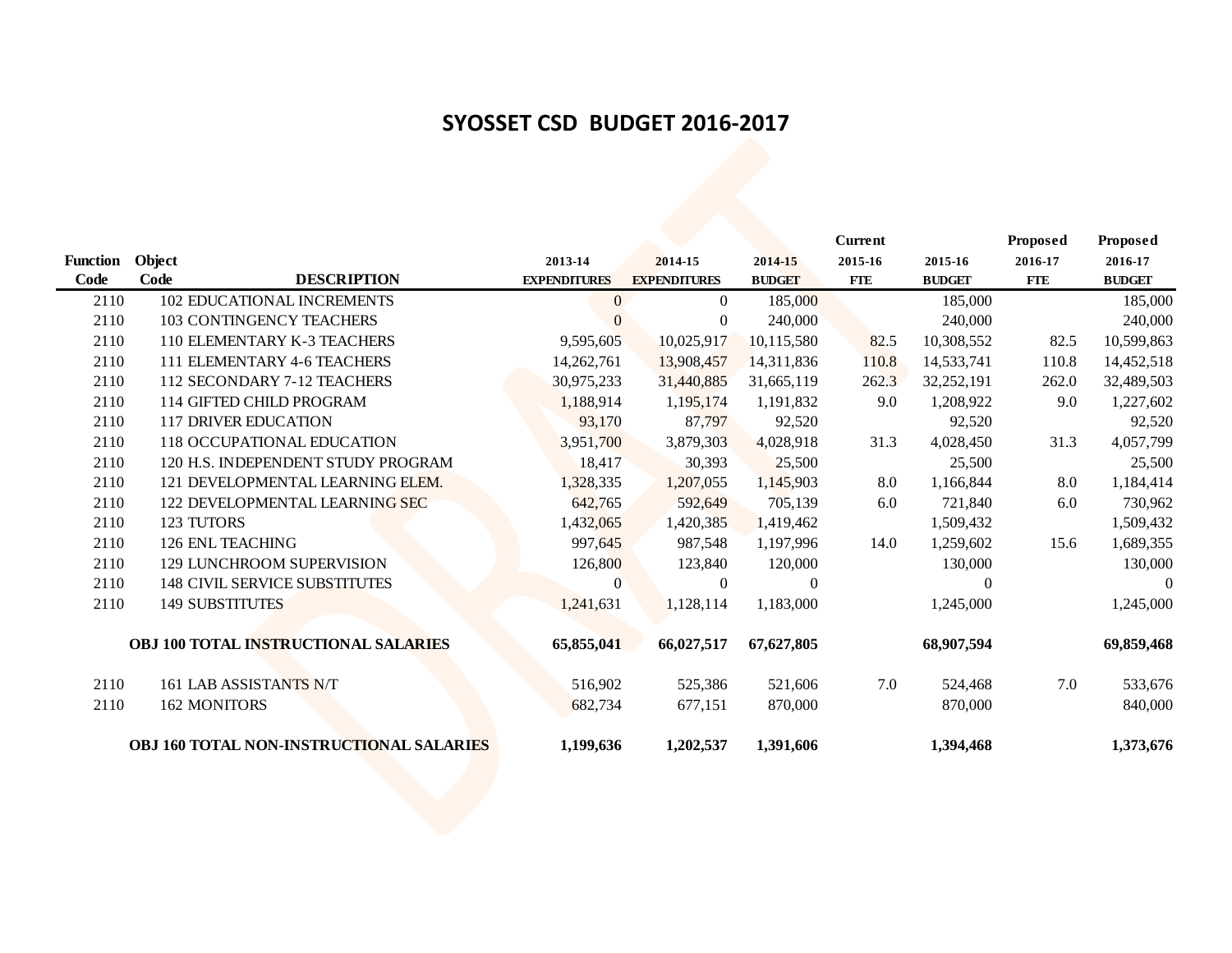**REGULAR DAY SCHOOL (CODE 2110) – CONTINUED** Page 21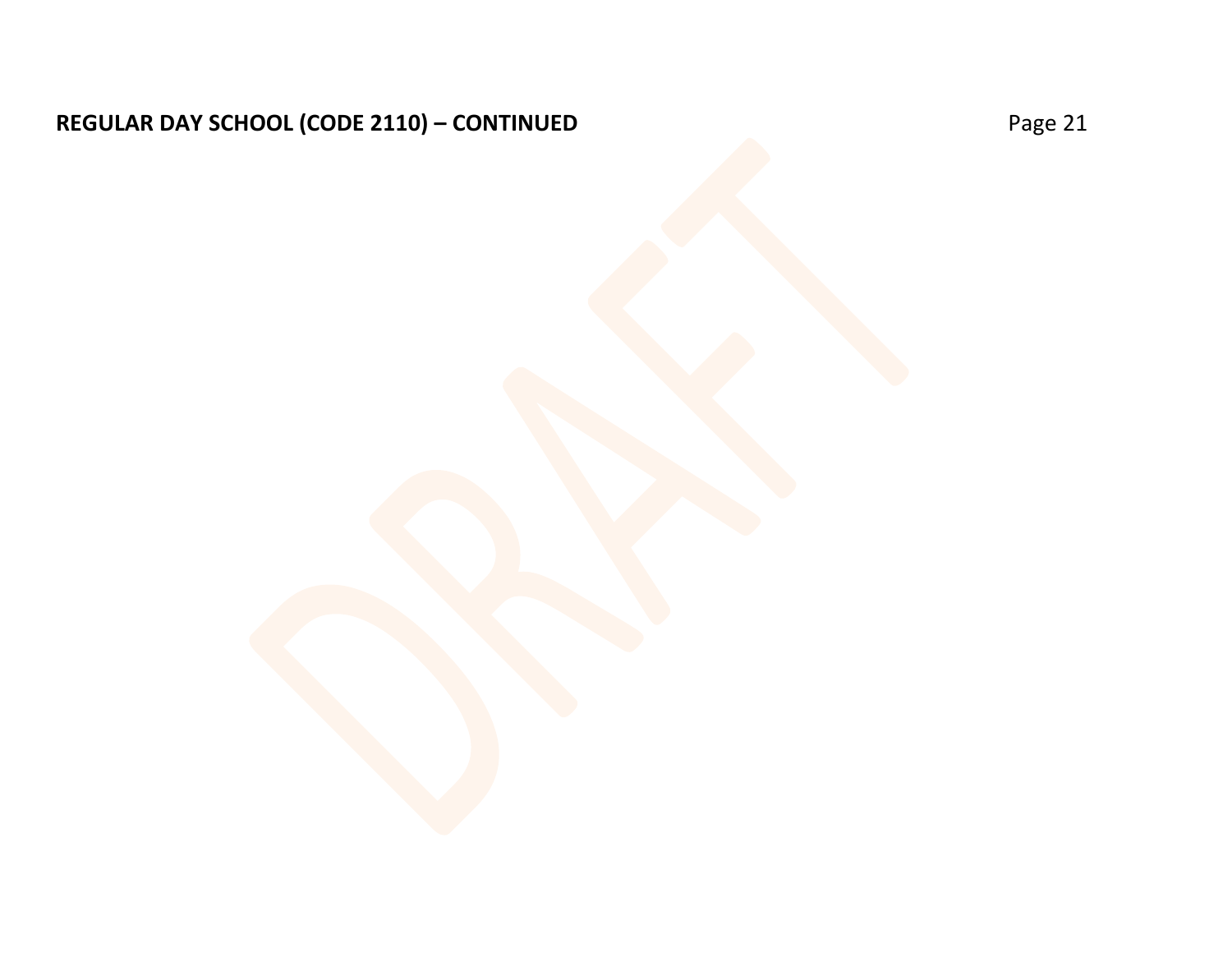|                                      |        |                                           |                     |                     |               | <b>Current</b> |                | Proposed   | Proposed       |
|--------------------------------------|--------|-------------------------------------------|---------------------|---------------------|---------------|----------------|----------------|------------|----------------|
| <b>Function</b>                      | Object |                                           | 2013-14             | 2014-15             | 2014-15       | 2015-16        | 2015-16        | 2016-17    | 2016-17        |
| Code                                 | Code   | <b>DESCRIPTION</b>                        | <b>EXPENDITURES</b> | <b>EXPENDITURES</b> | <b>BUDGET</b> | <b>FTE</b>     | <b>BUDGET</b>  | <b>FTE</b> | <b>BUDGET</b>  |
| 2110                                 |        | 200 INSTRUCTIONAL/DISTRICT EQUIPMENT      | 122,758             | 50,471              | 135,219       |                | 785,219        |            | 785,219        |
|                                      |        | <b>OBJ 200 TOTAL EQUIPMENT</b>            | 122,758             | 50,471              | 135,219       |                | 785,219        |            | 785,219        |
| 2110                                 |        | 400 FIELD TRIPS & OTHER FEES              | 117,474             | 96,865              | 148,500       |                | 158,500        |            | 158,500        |
| 2110                                 |        | 430 INSTRUCTIONAL EQUIPMENT REPAIR        | 22,748              | 23,550              | 38,653        |                | 38,653         |            | 38,653         |
| 2110                                 |        | 433 COPY MACHINE COPIER LEASE & SERVICE   | 146,641             | 154,708             | 244,500       |                | 197,000        |            | 189,000        |
| 2110                                 |        | 435 RENTAL INSTRUCTIONAL EQUIPMENT        | $\mathbf{0}$        | $\boldsymbol{0}$    | 4,000         |                | 4,000          |            | 4,000          |
| 2110                                 |        | <b>448 CIVIL SERVICE SUBSTITUTES</b>      | 79,859              | 64,195              | 40,000        |                | 80,000         |            | 80,000         |
| 2110                                 |        | <b>480 TEXTBOOKS - ELEMENTARY</b>         | 439,507             | 255,283             | 195,194       |                | 377,992        |            | 378,724        |
| 2110                                 |        | 481 TEXTBOOKS - SECONDARY                 | 472,535             | 317,712             | 355,746       |                | 355,746        |            | 355,746        |
| 2110                                 |        | <b>482 TEXTBOOKS - NON PUBLIC/PRIVATE</b> | 57,683              | 59,404              | 71,250        |                | 71,250         |            | 65,000         |
| 2110                                 |        | 483 INSTRUCTIONAL CONFERENCE TRAVEL       | 18,058              | 27,161              | 39,775        |                | 51,000         |            | 51,000         |
| 2110                                 |        | 484 MEMBERSHIPS & DUES                    | 10,228              | 8,353               | 19,750        |                | 19,750         |            | 19,000         |
| 2110                                 |        | 485 DAY SCHOOL TRAVEL                     | 10,861              | 10,880              | 14,500        |                | 14,500         |            | 14,500         |
| 2110                                 |        | <b>486 MIDDLE STATES EVALUATION</b>       | $\mathbf{0}$        | $\mathbf{0}$        | $\Omega$      |                | $\overline{0}$ |            | $\overline{0}$ |
| 2110                                 |        | <b>487 COMMENCEMENT</b>                   | 46,540              | 42,099              | 44,583        |                | 47,936         |            | 47,936         |
| 2110                                 |        | <b>494 BOCES TEST SCORING</b>             | 69,925              | 41,847              | 49,585        |                | 73,000         |            | 73,000         |
| 2110                                 |        | <b>495 BOCES-MISC AND ARTS EDUCATION</b>  | 172,304             | 269,707             | 235,000       |                | 235,000        |            | 282,443        |
| 2110                                 |        | 496 BOCES SERVICE - OUTDOOR EDUCATION     | 89,978              | 79,881              | 131,000       |                | 131,000        |            | 131,000        |
| 2110                                 |        | 499 BOCES-PACE/SPRINGBOARD TUITION        | $\overline{0}$      | $\boldsymbol{0}$    | 41,580        |                | 41,580         |            | 41,580         |
|                                      |        | OBJ 400 TOTAL CONTRACT/OTHER EXPENSE      | 1,754,341           | 1,451,645           | 1,673,616     |                | 1,896,907      |            | 1,930,082      |
| 2110                                 |        | 500 SUPPLIES                              | 557,037             | 652,085             | 610,253       |                | 708,103        |            | 714,534        |
| 2110                                 |        | <b>503 SCIENCE SUPPLIES</b>               | 26,007              | 10,753              | 38,850        |                | 38,850         |            | 38,850         |
| 2110                                 |        | <b>507 COMPUTER SUPPLIES</b>              | 123,105             | 134,836             | 145,665       |                | 145,665        |            | 189,500        |
| 2110                                 |        | 509 SHEET MUSIC                           | 26,076              | 27,053              | 30,000        |                | 30,000         |            | 30,000         |
| 2110                                 |        | 510 GIFTED CHILD PROGRAM SUPPORT          | 2,448               | 1,430               | 3,741         |                | 3,741          |            | 3,741          |
| 2110                                 |        | 511 PHYS ED SUPPLIES                      | 11,129              | 12,746              | 11,970        |                | 11,970         |            | 12,270         |
| 2110                                 |        | 512 TESTING SUPPLIES                      | 188,751             | 148,191             | 291,000       |                | 291,000        |            | 291,000        |
| 2110                                 |        | 550 ENRICHMENT PROGRAM SUPPL/CONT         | 3,456               | 3,416               | 3,545         |                | 3,660          |            | 3,660          |
|                                      |        | <b>OBJ 500 TOTAL SUPPLIES/MATERIALS</b>   | 938,009             | 990,510             | 1,135,024     |                | 1,232,989      |            | 1,283,555      |
| <b>TOTAL 2110 REGULAR DAY SCHOOL</b> |        |                                           | 69,869,785          | 69,722,680          | 71,963,270    |                | 74,217,177     |            | 75,232,000     |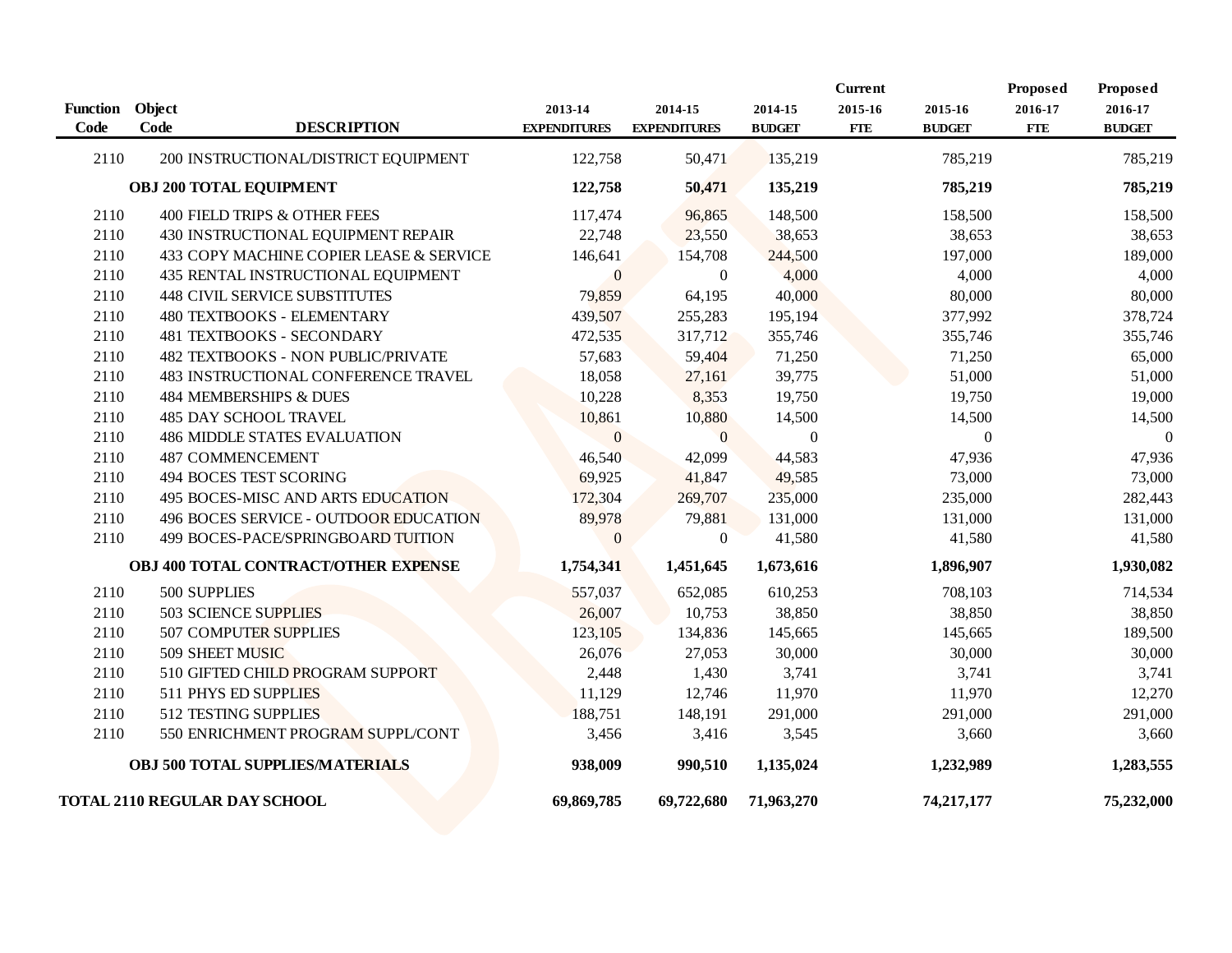THIS CODE PROVIDES FOR THE DISTRICT'S SPECIAL EDUCATION PROGRAMS FOR CHILDREN WITH SPECIAL NEEDS AND INCLUDES TUITION COSTS FOR BOCES OPERATED PROGRAMS AND SPECIAL CLASSES OPERATED BY OTHER SCHOOL DISTRICTS. THE OUT OF DISTRICT PROGRAMS ARE THOSE WHICH ARE NOT PRACTICAL TO OPERATE IN DISTRICT, EDUCATIONALLY OR FINANCIALLY. COSTS INCLUDE SALARIES FOR CLASSROOM TEACHERS, SPEECH TEACHERS, TEACHERS OF THE VISUALLY/HEARING IMPAIRED, PHYSICAL AND OCCUPATIONAL THERAPISTS, SPECIAL EDUCATION TUTORS AND TEACHING ASSISTANTS. ALSO, SOME SPECIALIZED SUPPLIES ARE INCLUDED HERE AS ARE EXPENSES FOR THE COMMITTEE ON SPECIAL EDUCATION.

The increase in the code is related to several factors including the anticipated need of an additional 2 elementary special education teachers. Estimates are also higher for support personnel such as tutors and special education aides, which are driven by students' Individual Education Plans (IEPs) and/or 504 plans. These increases are partially offset by declines in other codes such as contractual services and BOCES tuition, which are also a result of changes in the needs of students.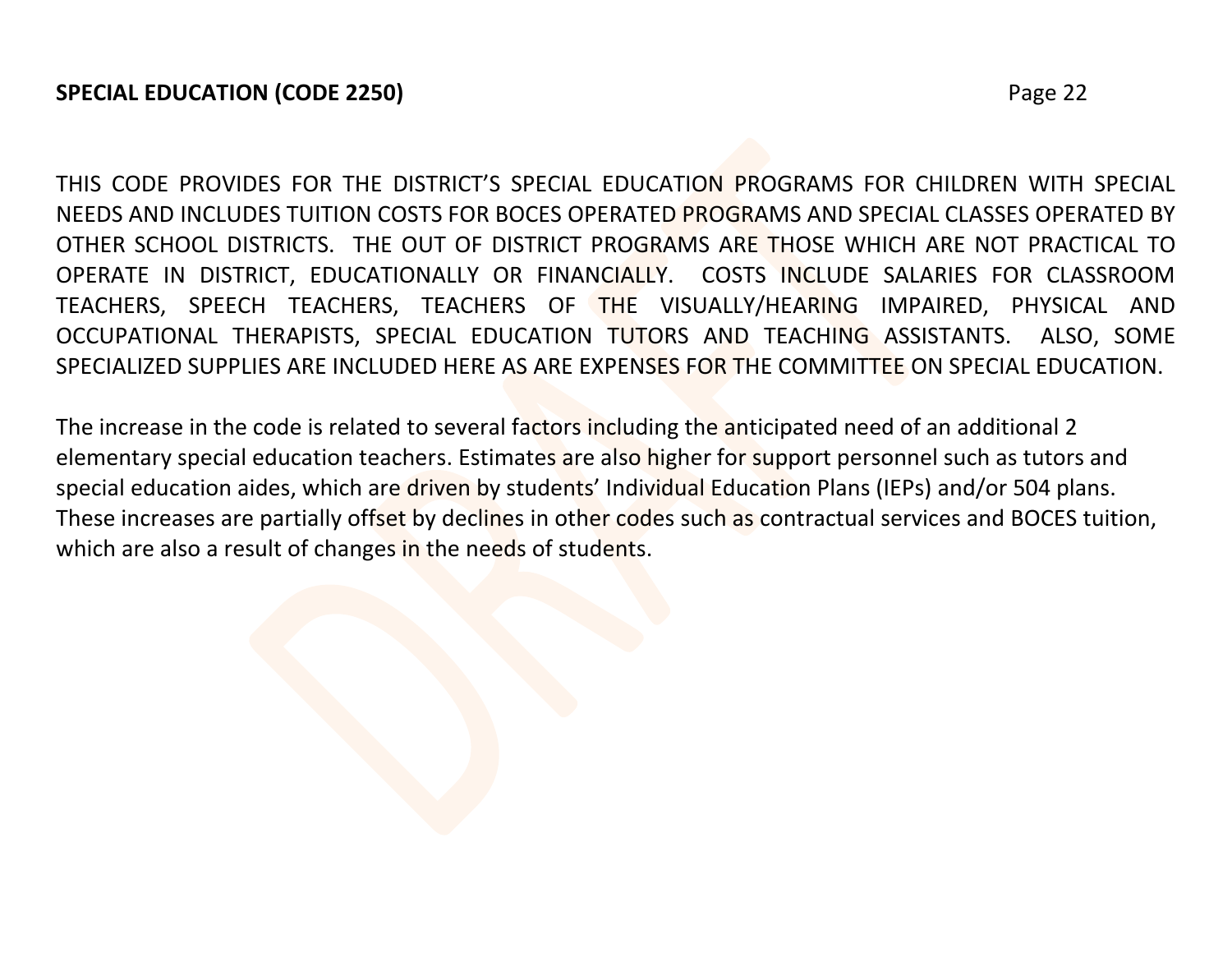|                                              |                                          |  |                     |                     |               | Current    |               | Proposed                      | Proposed      |
|----------------------------------------------|------------------------------------------|--|---------------------|---------------------|---------------|------------|---------------|-------------------------------|---------------|
| Function Object                              |                                          |  | 2013-14             | 2014-15             | 2014-15       | 2015-16    | 2015-16       | 2016-17                       | 2016-17       |
| <b>Code</b>                                  | <b>Code</b><br><b>DESCRIPTION</b>        |  | <b>EXPENDITURES</b> | <b>EXPENDITURES</b> | <b>BUDGET</b> | <b>FTE</b> | <b>BUDGET</b> | ${\bf F}\mathbf{I}\mathbf{E}$ | <b>BUDGET</b> |
| 2250                                         | 111 SPECIAL EDUCATION ELEM               |  | 2,672,946           | 2,598,261           | 2,690,970     | 23.0       | 2,742,935     | 25.0                          | 2,847,293     |
| 2250                                         | 112 SPECIAL EDUCATION SEC                |  | 7,243,237           | 6,985,733           | 7,361,863     | 56.0       | 7,449,995     | 56.0                          | 7,195,263     |
| 2250                                         | 113 TEACHER SPEECH-PUBLIC ELEMENTARY     |  | 1,139,260           | 1,167,492           | 1,221,883     | 10.8       | 1,251,859     | 10.8                          | 1,293,904     |
| 2250                                         | 114 TEACHER SPEECH-PUBLIC SECONDARY      |  | 382,984             | 326,756             | 372,470       | 3.2        | 353,547       | 3.2                           | 355,334       |
| 2250                                         | 119 HOME INSTRUCTION                     |  | 50,507              | 27,180              | 58,000        |            | 58,000        |                               | 58,000        |
| 2250                                         | 121 SPECIAL EDUC TUTORS ELEMENTARY       |  | 1,077,278           | 1,365,019           | 1,009,944     |            | 1,231,217     |                               | 1,436,030     |
| 2250                                         | 122 SPECIAL EDUC TUTORS SECONDARY        |  | 468,473             | 561,206             | 391,116       |            | 453,946       |                               | 525,655       |
| 2250                                         | 151 SPECIAL EDUCATION TA ELEMENTARY      |  | 3,666,055           | 3,414,649           | 3,692,502     | 76.0       | 3,732,960     | 76.0                          | 3,629,728     |
| 2250                                         | 152 SPECIAL EDUCATION TA SECONDARY       |  | 1,415,403           | 1,231,552           | 1,427,939     | 28.0       | 1,294,591     | 28.0                          | 1,305,422     |
|                                              | OBJ 100 TOTAL INSTRUCTIONAL SALARIES     |  | 18,116,143          | 17,677,848          | 18,226,687    |            | 18,569,050    |                               | 18,646,629    |
| 2250                                         | 161 SPECIAL EDUCATION AIDES - ELEMENTARY |  | 525,953             | 568,327             | 612,376       | 21.0       | 640,494       | 21.0                          | 843,372       |
| 2250                                         | 162 SPECIAL EDUCATION AIDES - SECONDARY  |  | 75,171              | 146,838             | 40,137        | 4.0        | 148,991       | 4.0                           | 159,210       |
| 2250                                         | <b>165 OCCUPATIONAL THERAPIST</b>        |  | 844,964             | 862,977             | 864,219       | 8.6        | 887,535       | 9.0                           | 901,716       |
| 2250                                         | 166 PHYSICAL THERAPIST                   |  | 124,160             | 122,918             | 124,160       | $1.0\,$    | 125,402       | $1.0\,$                       | 64,700        |
| 2250                                         | 167 SPECIAL EDUCATION P/T                |  | 45,938              | 32,770              | 39,157        |            | 46,000        |                               | 46,000        |
|                                              | OBJ 160 TOTAL NON-INSTRUCTIONAL SALARIES |  | 1,616,186           | 1,733,830           | 1,680,049     |            | 1,848,422     |                               | 2,014,998     |
| 2250                                         | 200 SPECIAL EDUCATION EQUIPMENT          |  | 32,113              | 8,530               | 20,057        |            | 20,057        |                               | 20,057        |
|                                              | <b>OBJ 200 TOTAL EQUIPMENT</b>           |  | 32,113              | 8,530               | 20,057        |            | 20,057        |                               | 20,057        |
| 2250                                         | <b>401 HOME INSTRUCTION</b>              |  | 149,270             | 179,377             | 150,000       |            | 200,000       |                               | 200,000       |
| 2250                                         | 406 NON RESIDENT & NON PUBLIC SPEC ED    |  | 221,459             | 236,916             | 200,000       |            | 275,000       |                               | 250,000       |
| 2250                                         | 408 SPEC. ED. NURSING SERVICES           |  | 163,515             | 206,540             | 200,000       |            | 200,000       |                               | 275,000       |
| 2250                                         | 470 TUITION PUBLIC - ELEM/SEC            |  | 269,948             | 235,197             | 524,000       |            | 325,000       |                               | 350,000       |
| 2250                                         | <b>472 TUITION PRIVATE PLACEMENT</b>     |  | 2,192,347           | 2,020,973           | 2,425,000     |            | 2,200,000     |                               | 2,200,000     |
| 2250                                         | <b>473 CONTRACTUAL SERVICES</b>          |  | 574,700             | 544,742             | 1,150,000     |            | 1,000,000     |                               | 900,000       |
| 2250                                         | 474 SPECIAL/ADDITIONAL EVALUATIONS       |  | 15,536              | 15,934              | 20,000        |            | 20,000        |                               | 20,000        |
| 2250                                         | <b>475 ADDITIONAL STUDENTS</b>           |  | $\mathbf{0}$        | $\overline{0}$      | 200,000       |            | 200,000       |                               | 200,000       |
| 2250                                         | <b>476 TUITION/IMPARTIAL PLACEMENTS</b>  |  | 38,626              | 14,500              | 100,000       |            | 100,000       |                               | 100,000       |
| 2250                                         | <b>490 TUITION - BOCES</b>               |  | 1,980,745           | 1,881,273           | 1,850,000     |            | 2,400,000     |                               | 2,300,000     |
|                                              | OBJ 400 TOTAL CONTRACT/OTHER EXPENSE     |  | 5,606,146           | 5,335,452           | 6,819,000     |            | 6,920,000     |                               | 6,795,000     |
| 2250                                         | 500 SUPPLIES - SPECIAL EDUCATION         |  | 38,026              | 36,515              | 40,000        |            | 40,000        |                               | 40,000        |
|                                              | OBJ 500 TOTAL SUPPLIES/MATERIALS         |  |                     | 36,515              | 40,000        |            | 40,000        |                               | 40,000        |
| <b>TOTAL 2250 SPECIAL EDUCATION PROGRAMS</b> |                                          |  | 25,408,614          | 24,792,175          | 26,785,793    |            | 27,397,529    |                               | 27,516,684    |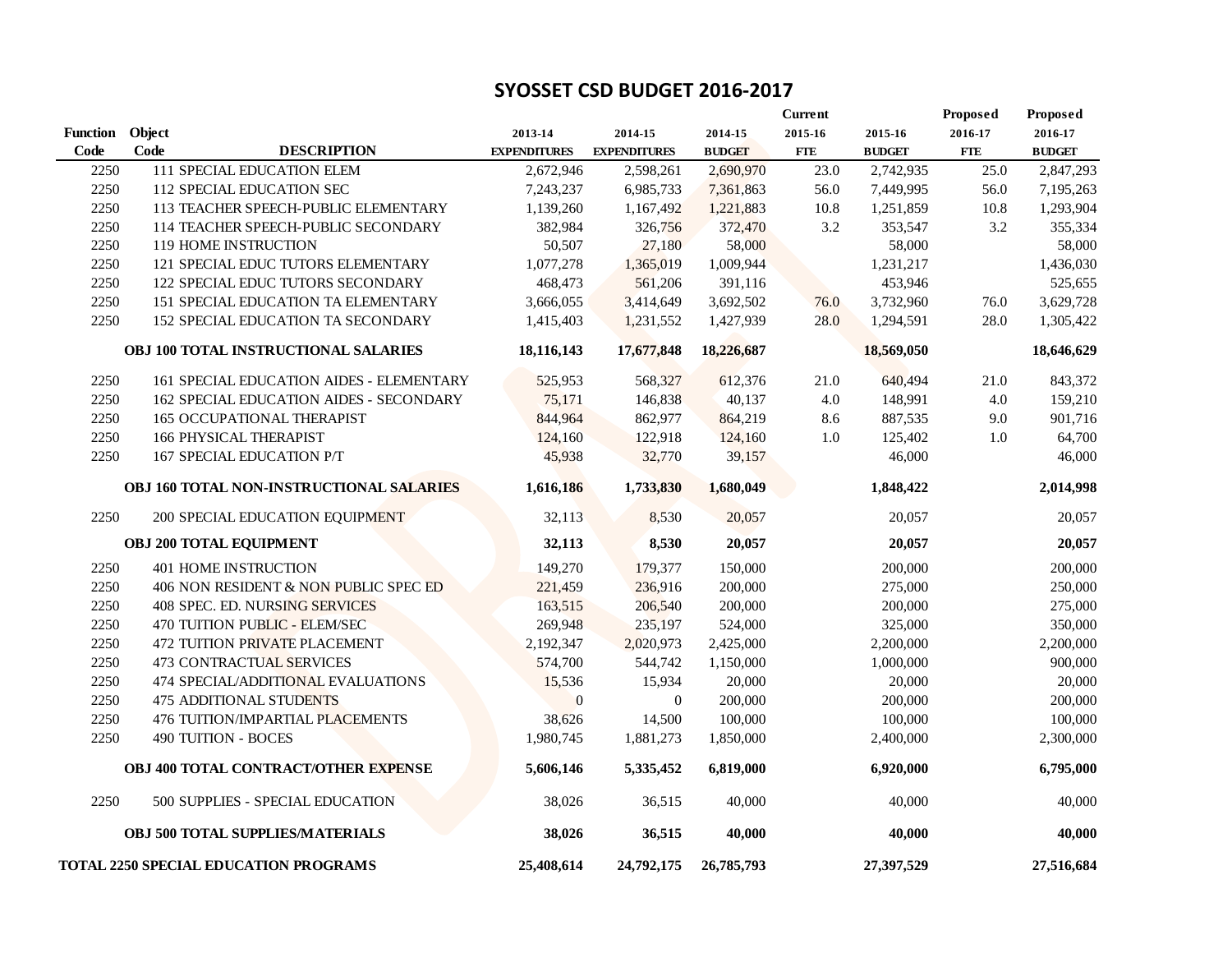**OCCUPATIONAL EDUCATION (CODE 2280)** Page 23

TUITION FOR OCCUPATIONAL EDUCATION PROGRAMS PROVIDED AT BOCES LOCATIONS ARE CHARGED TO THIS CODE.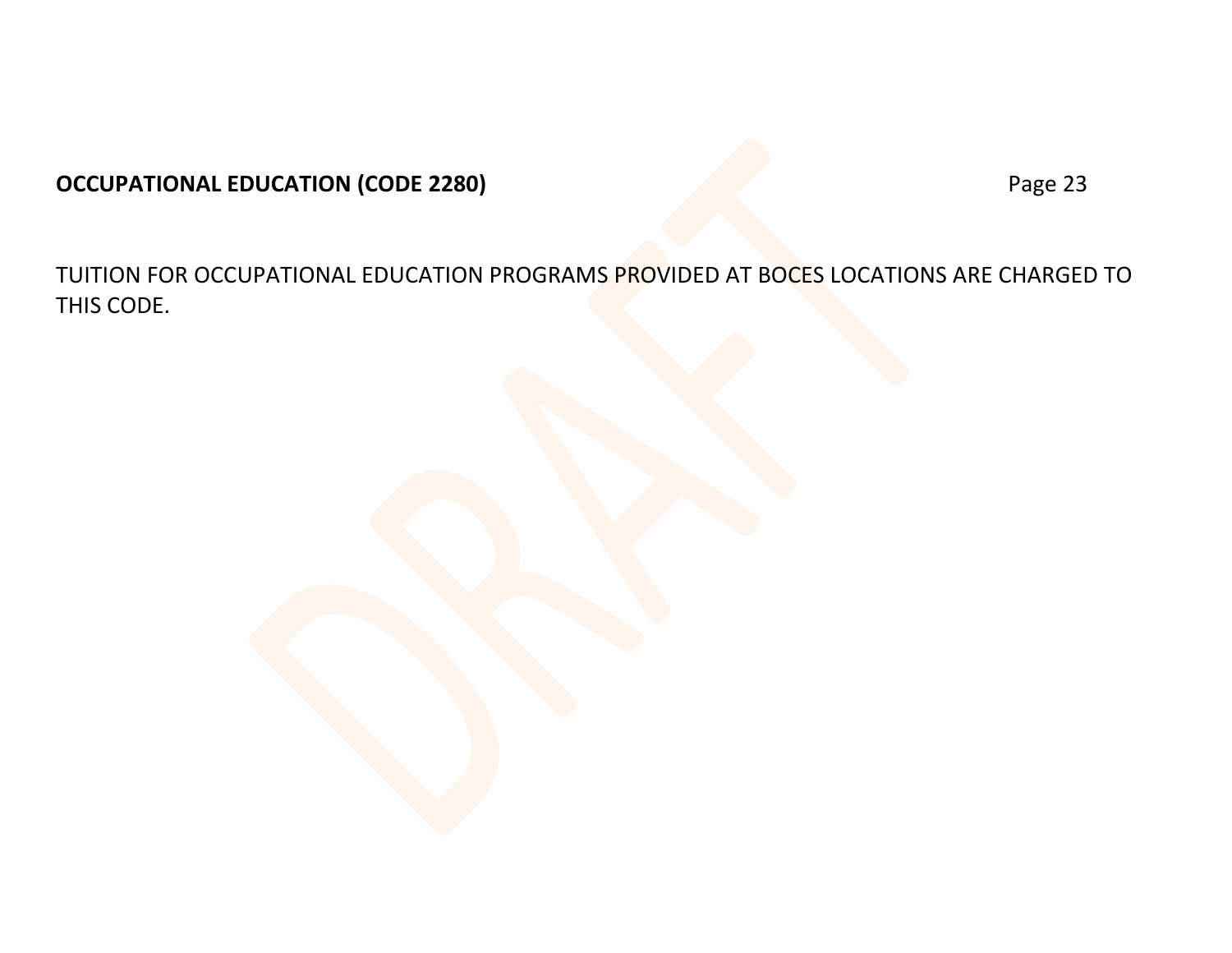|                 |                                             |                     |         |                     |               | <b>Current</b> |               | <b>Proposed</b> | Proposed      |  |
|-----------------|---------------------------------------------|---------------------|---------|---------------------|---------------|----------------|---------------|-----------------|---------------|--|
| <b>Function</b> | <b>Object</b>                               | 2013-14             |         | 2014-15             | 2014-15       | $2015 - 16$    | 2015-16       | 2016-17         | 2016-17       |  |
| Code            | <b>DESCRIPTION</b><br>Code                  | <b>EXPENDITURES</b> |         | <b>EXPENDITURES</b> | <b>BUDGET</b> | <b>FTE</b>     | <b>BUDGET</b> | <b>FTE</b>      | <b>BUDGET</b> |  |
|                 |                                             |                     |         |                     |               |                |               |                 |               |  |
| 2280            | 490 OCCUPATIONAL EDUCATION BOCES SERVICI    |                     | 258,231 | 289,804             | 330,000       |                | 330,000       |                 | 330,000       |  |
|                 | <b>OBJ 400 TOTAL CONTRACT/OTHER EXPENSE</b> |                     | 258,231 | 289,804             | 330,000       |                | 330,000       |                 | 330,000       |  |
|                 | <b>TOTAL 2280 OCCUPATIONAL EDUCATION</b>    |                     | 258,231 | 289,804             | 330,000       |                | 330,000       |                 | 330.000       |  |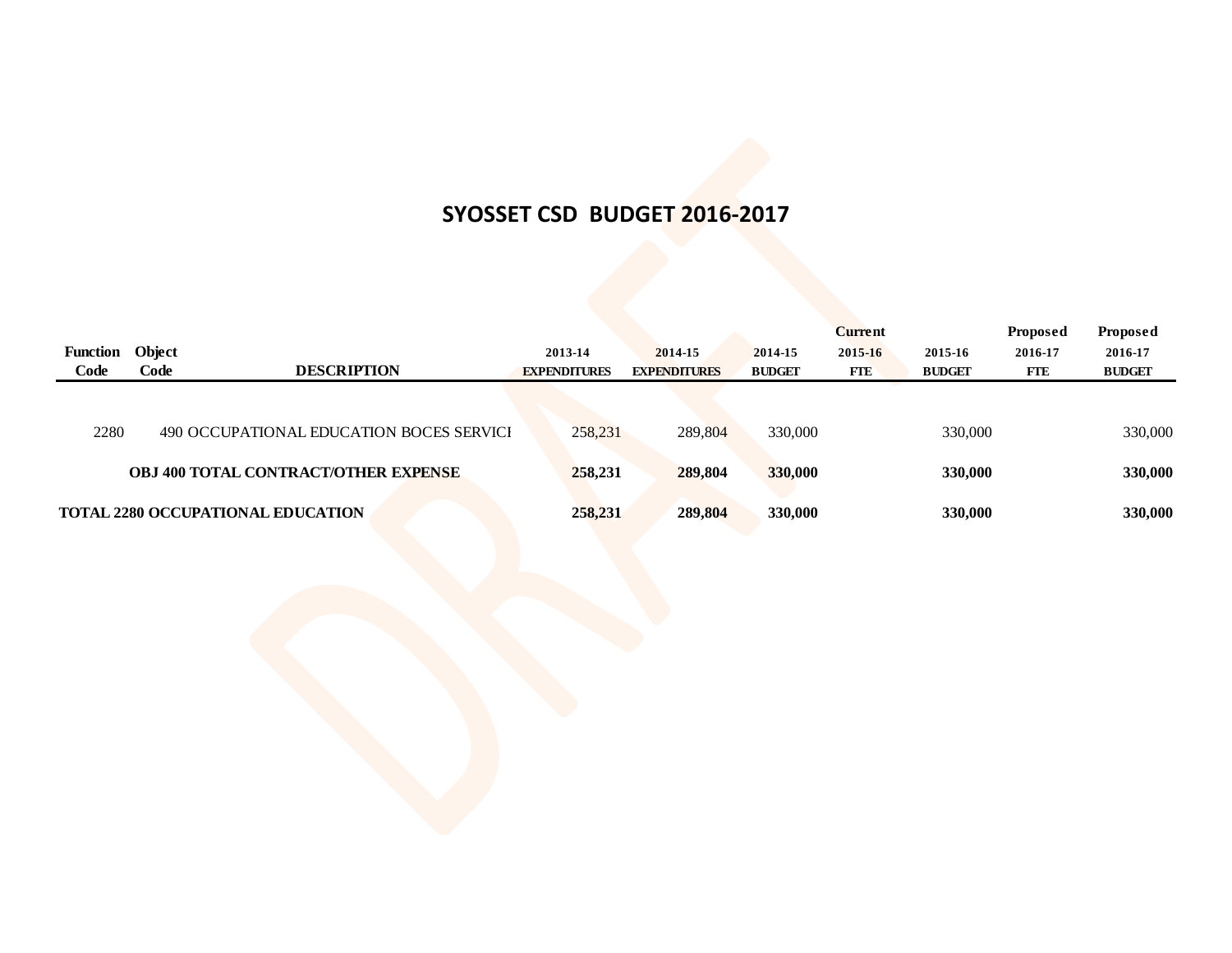THE CONTINUING EDUCATION PROGRAM OFFERS VARIED COURSES OF AN INSTRUCTIONAL OR SELF ENRICHING NATURE TO COMMUNITY MEMBERS. FEES ARE CHARGED FOR COURSES WITH THE EXCEPTION OF COMMUNITY RESIDENTS STUDYING TO ACQUIRE THEIR U.S. CITIZENSHIP OR HIGH SCHOOL EQUIVALENCY DIPLOMA. THE CONTINUING EDUCATION PROGRAM IS INTENDED TO OPERATE AS A SELF-SUSTAINING PROGRAM WHERE REVENUE FOR THE PROGRAM COVERS DIRECT OPERATING COSTS.

The increase in the code is a result of additional participation and program offerings.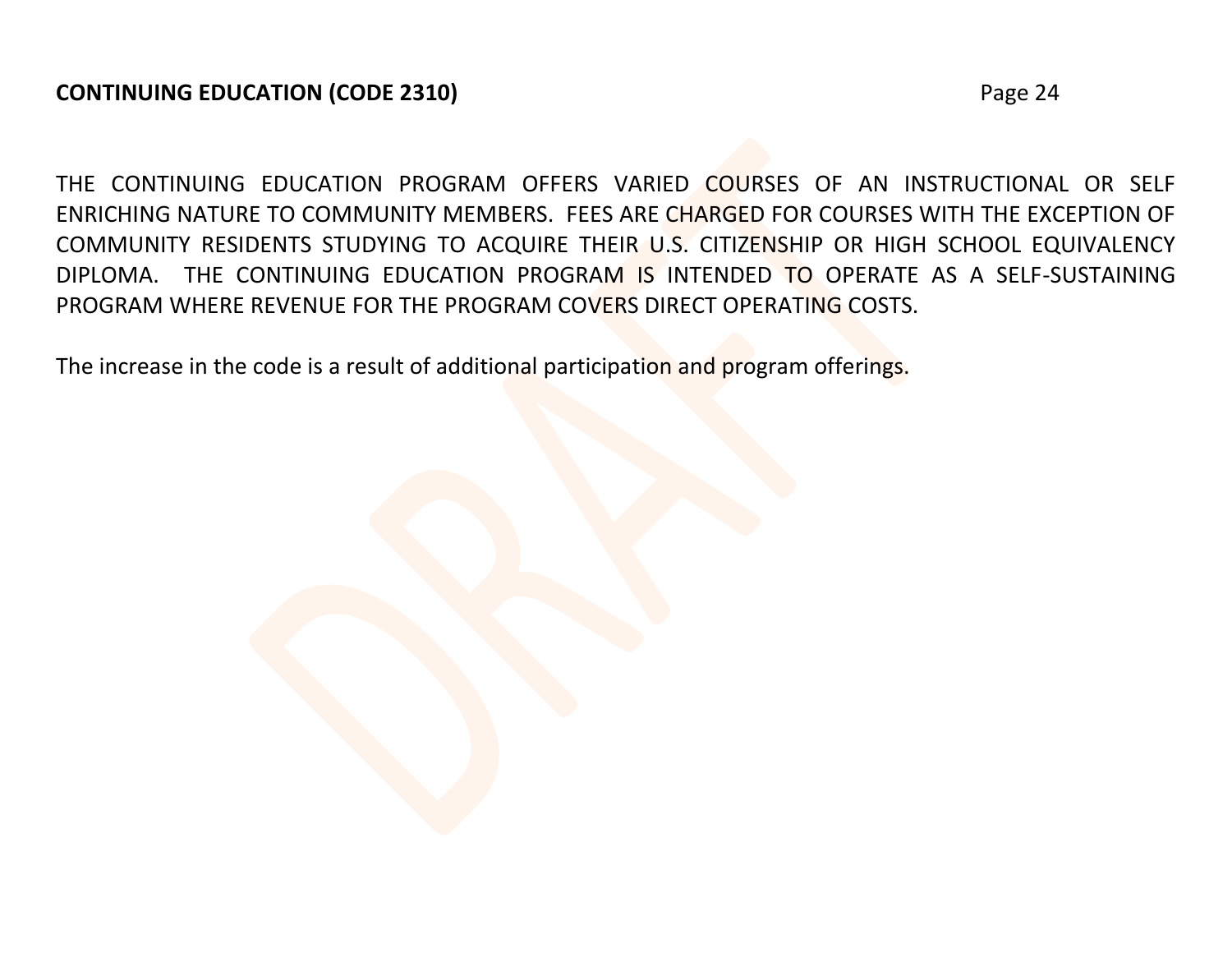|                 |        |                                             |                     |                     |               | <b>Current</b> |               | Proposed   | Proposed      |
|-----------------|--------|---------------------------------------------|---------------------|---------------------|---------------|----------------|---------------|------------|---------------|
| <b>Function</b> | Object |                                             | 2013-14             | 2014-15             | 2014-15       | 2015-16        | 2015-16       | 2016-17    | 2016-17       |
| Code            | Code   | <b>DESCRIPTION</b>                          | <b>EXPENDITURES</b> | <b>EXPENDITURES</b> | <b>BUDGET</b> | <b>FTE</b>     | <b>BUDGET</b> | <b>FTE</b> | <b>BUDGET</b> |
|                 |        |                                             |                     |                     |               |                |               |            |               |
| 2310            |        | 101 CONTINUING EDUCATION DIRECTOR           | 12,503              | 12,503              | 12,503        |                | 12,503        |            | 12,503        |
| 2310            |        | 112 CONTINUING EDUCATION CERTIFIED          | 43,225              | 50,703              | 45,000        |                | 45,000        |            | 51,000        |
|                 |        |                                             |                     |                     |               |                |               |            |               |
|                 |        | <b>OBJ 100 TOTAL INSTRUCTIONAL SALARIES</b> | 55,728              | 63,206              | 57,503        |                | 57,503        |            | 63,503        |
|                 |        |                                             |                     |                     |               |                |               |            |               |
| 2310            |        | 161 CONTINUING EDUCATION N/T                | 63,748              | 58,421              | 60,000        | 1.0            | 60,000        | 1.0        | 60,000        |
| 2310            |        | <b>162 CONTINUING EDUCATION P/T</b>         | $\boldsymbol{0}$    | 5,947               | 1,200         |                | 1,200         |            | 6,000         |
|                 |        |                                             |                     |                     |               |                |               |            |               |
|                 |        | OBJ 160 TOTAL NON-INSTRUCTIONAL SAL         | 63,748              | 64,368              | 61,200        |                | 61,200        |            | 66,000        |
|                 |        |                                             |                     |                     |               |                |               |            |               |
| 2310            |        | <b>400 CONTRACTUAL SERVICES</b>             | 3,584               | 4,403               | 5,200         |                | 5,200         |            | 5,200         |
|                 |        |                                             |                     |                     |               |                |               |            |               |
|                 |        | OBJ 400 TOTAL CONTRACT/OTHER EXPENSE        | 3,584               | 4,403               | 5,200         |                | 5,200         |            | 5,200         |
|                 |        |                                             |                     |                     |               |                |               |            |               |
| 2310            |        | 500 CONTINUING EDUCATION SUPPLIES           | 1,245               | 78                  | 700           |                | 700           |            | 700           |
|                 |        |                                             |                     |                     |               |                |               |            |               |
|                 |        | <b>OBJ 500 TOTAL SUPPLIES/MATERIALS</b>     | 1,245               | 78                  | 700           |                | 700           |            | 700           |
|                 |        |                                             |                     |                     |               |                |               |            |               |
|                 |        | <b>TOTAL 2310 CONTINUING EDUCATION</b>      | 124,305             | 132,055             | 124,603       |                | 124,603       |            | 135,403       |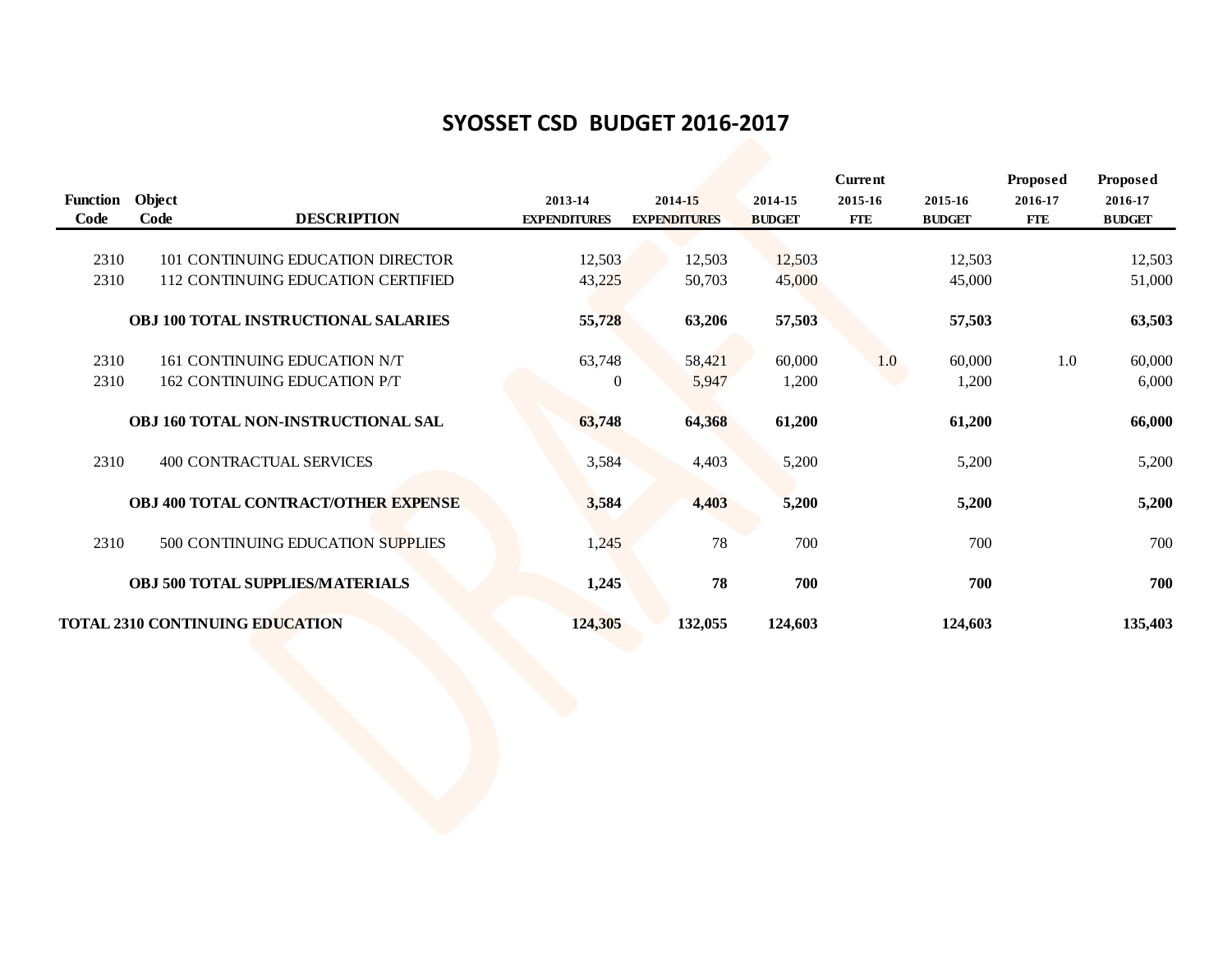#### **SUMMER SCHOOL (CODE 2320)** Page 25

THE SUMMER SCHOOL PROGRAM OFFERS THE OPPORTUNITY FOR ENRICHMENT IN SELECTED SUBJECTS AS WELL AS REMEDIAL COURSES. IN ADDITION, REGENTS LEVEL COURSES WHICH REQUIRE SATISFACTORY COMPLETION FOR STATE GRADUATION REQUIREMENTS ARE OFFERED. RELATED EXPENDITURES ARE FOR STAFFING, SUPPLIES AND PRINTING.

The increase in the code is related to contractual salary adjustments as well as additional program offerings.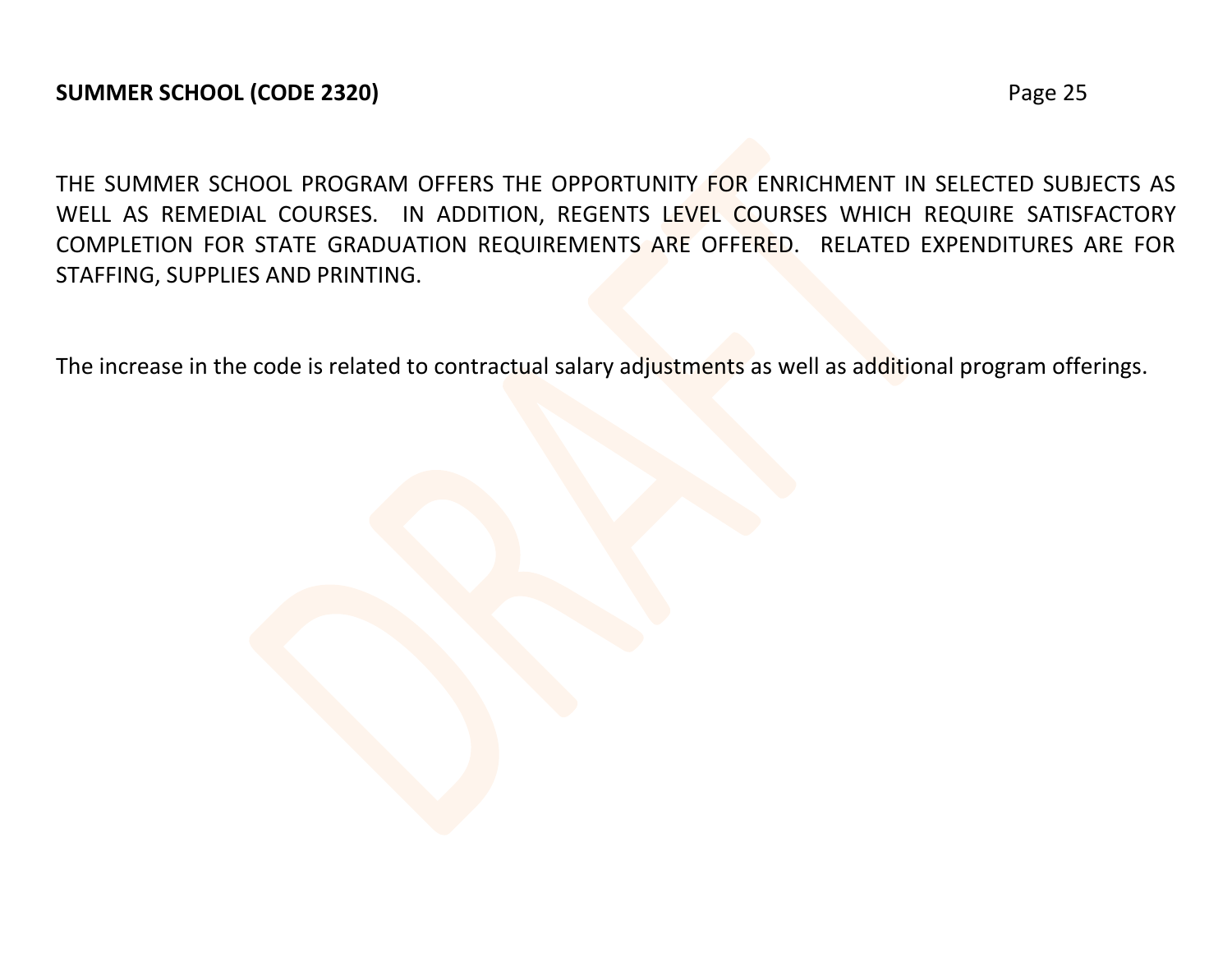| Object<br><b>Function</b><br>2013-14<br>2014-15<br>2015-16<br>2015-16<br>2014-15                                                 | 2016-17<br>2016-17          |
|----------------------------------------------------------------------------------------------------------------------------------|-----------------------------|
|                                                                                                                                  |                             |
| Code<br><b>DESCRIPTION</b><br>Code<br><b>BUDGET</b><br><b>FTE</b><br><b>BUDGET</b><br><b>EXPENDITURES</b><br><b>EXPENDITURES</b> | <b>FTE</b><br><b>BUDGET</b> |
|                                                                                                                                  |                             |
| 2320<br>10,796<br>101 SUMMER SCHOOL ADMINISTRATION<br>10,796<br>5,547<br>5,547                                                   | 5,700                       |
| 2320<br><b>112 SUMMER SCHOOL TEACHERS</b><br>210,000<br>221,058<br>207,187<br>213,814                                            | 238,000                     |
| 2320<br>113 SUMMER SCHOOL RADIO STATION<br>4,870<br>4,870<br>5,000<br>5,000                                                      | 5,000                       |
| 2320<br><b>151 SUMMER SCHOOL TA</b><br>26,931<br>22,957<br>27,000<br>27,000                                                      | 38,300                      |
|                                                                                                                                  |                             |
| <b>OBJ 100 TOTAL INSTRUCTIONAL SALARIES</b><br>247,188<br>252,796<br>263,854<br>244,535                                          | 287,000                     |
|                                                                                                                                  |                             |
| 161 SUMMER SCHOOL N/T<br>2320<br>20,428<br>19,000<br>21,500<br>14,662                                                            | 23,200                      |
|                                                                                                                                  |                             |
| <b>OBJ 160 TOTAL NON-INSTRUCTIONAL SALARIES</b><br>19,000<br>14,662<br>20,428<br>21,500                                          | 23,200                      |
|                                                                                                                                  |                             |
|                                                                                                                                  |                             |
| 2320<br><b>500 SUMMER SCHOOL SUPPLIES</b><br>7,438<br>6,911<br>7,300<br>8,000                                                    | 8,000                       |
|                                                                                                                                  |                             |
| <b>OBJ 500 TOTAL SUPPLIES/MATERIALS</b><br>7,438<br>6,911<br>7,300<br>8,000                                                      | 8,000                       |
|                                                                                                                                  |                             |
| <b>TOTAL 2320 SUMMER SCHOOL</b><br>266,635<br>274,527<br>279,096<br>293,354                                                      | 318,200                     |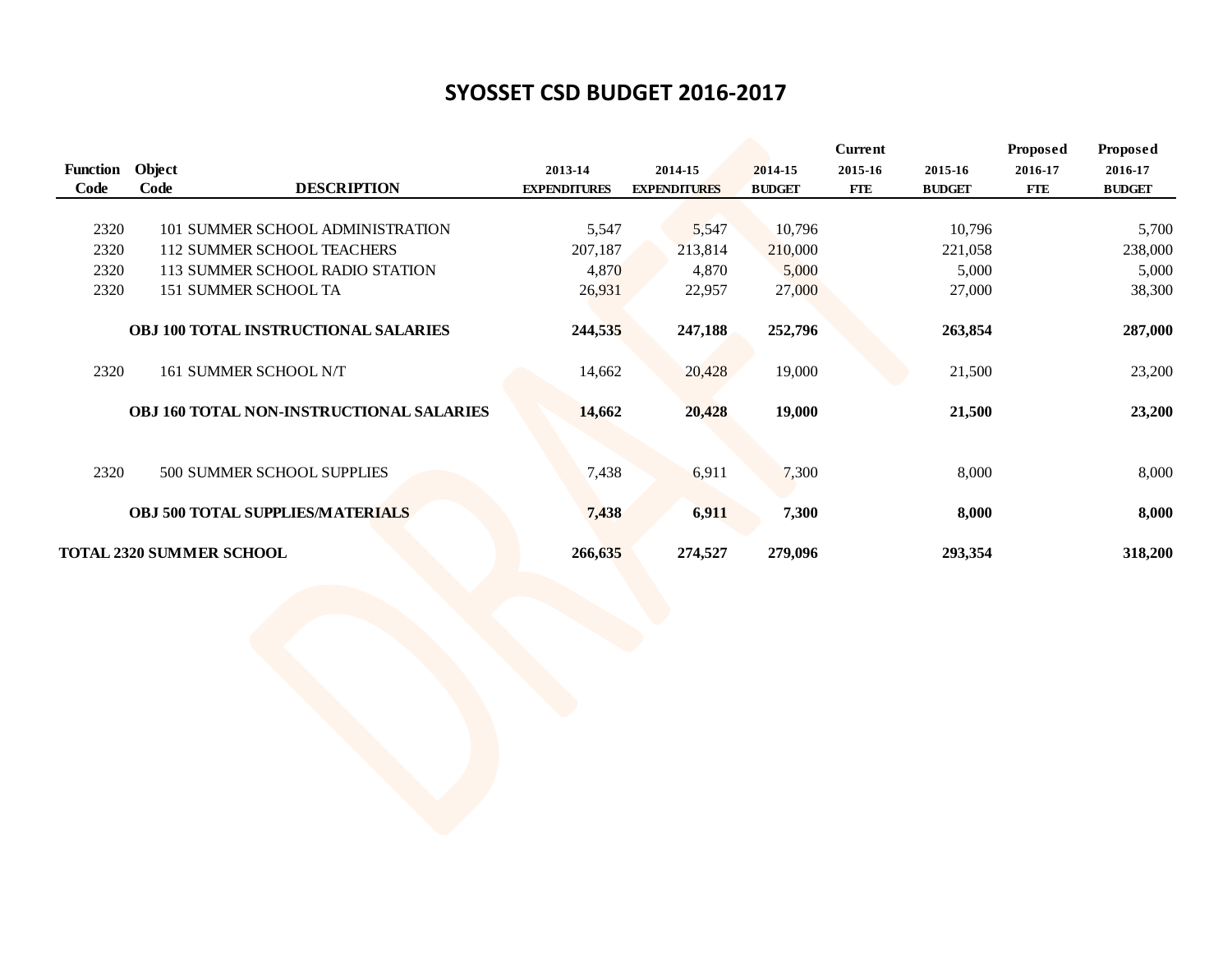ALL INSTRUCTIONAL MEDIA FOR DISTRICT STUDENTS ARE AVAILABLE THROUGH THIS CODE. IN ADDITION TO STAFFING, INCLUDED ARE PURCHASES OF LIBRARY BOOKS, PERIODICALS, AND AUDIO VISUAL MATERIALS.

The decrease in the code primarily reflects staffing adjustments partially offset by increases in allocations for classroom libraries and library books.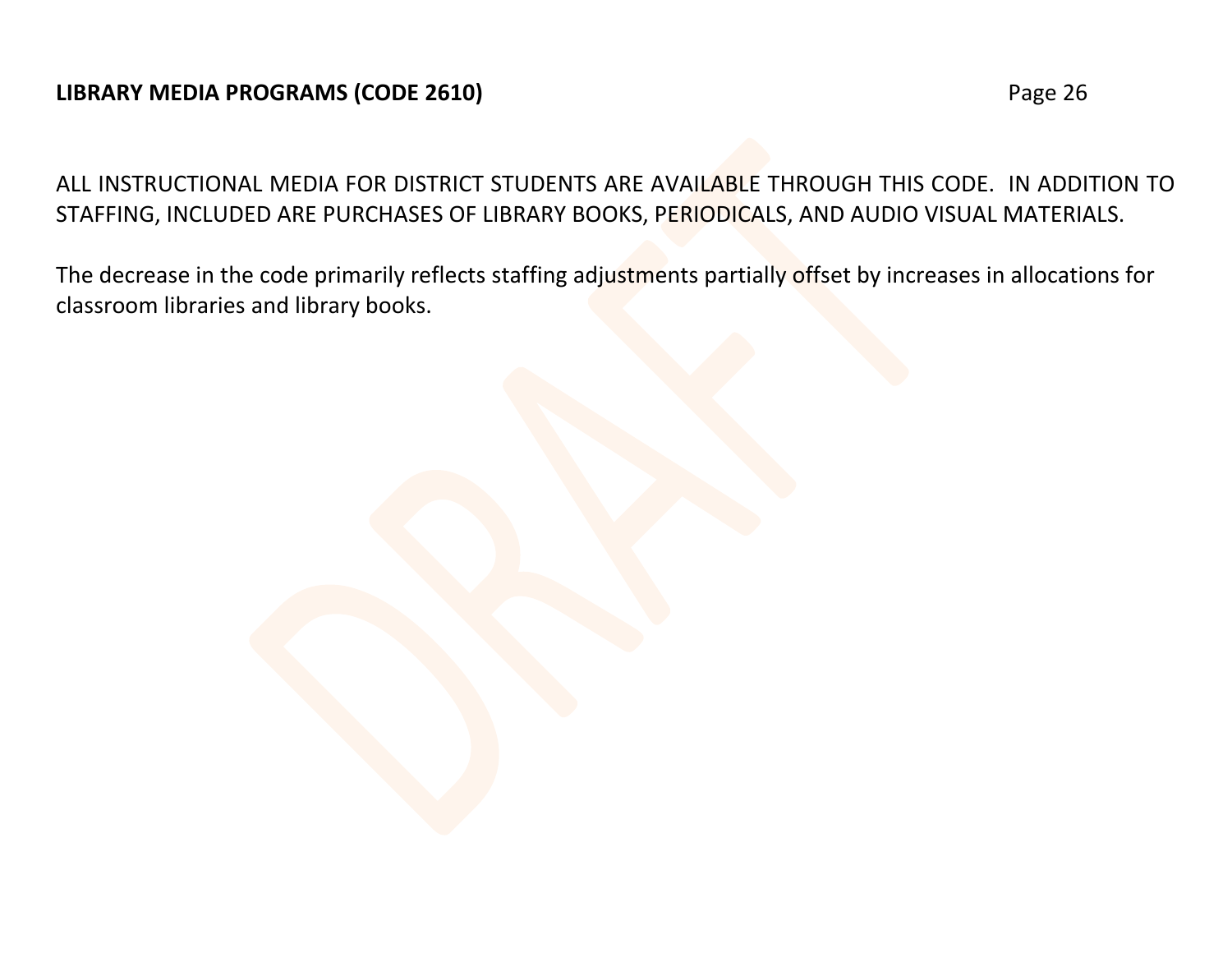|                 |             |                                                 |                     |                     |               | <b>Current</b> |               |                | Proposed      |  |
|-----------------|-------------|-------------------------------------------------|---------------------|---------------------|---------------|----------------|---------------|----------------|---------------|--|
| <b>Function</b> | Object      |                                                 | 2013-14             | 2014-15             | 2014-15       | 2015-16        | 2015-16       | 2016-17        | 2016-17       |  |
| Code            | <b>Code</b> | <b>DESCRIPTION</b>                              | <b>EXPENDITURES</b> | <b>EXPENDITURES</b> | <b>BUDGET</b> | <b>FTE</b>     | <b>BUDGET</b> | <b>FTE</b>     | <b>BUDGET</b> |  |
|                 |             |                                                 |                     |                     |               |                |               |                |               |  |
| 2610            |             | <b>111 LIBRARIANS /ELEMENTARY</b>               | 778,599             | 784,866             | 784,303       | 7              | 799,516       | 7              | 769,804       |  |
| 2610            |             | 112 LIBRARIANS/SECONDARY                        | 495,568             | 508,816             | 487,801       | $\overline{4}$ | 495,659       | $\overline{4}$ | 491,059       |  |
|                 |             | OBJ 100 TOTAL INSTRUCTIONAL SALARIES            | 1,274,167           | 1,293,682           | 1,272,104     |                | 1,295,175     |                | 1,260,863     |  |
| 2610            |             | <b>161 LIBRARY/AUDIO VISUAL AIDES</b>           | 793,606             | 737,584             | 814,338       | 14             | 835,892       | 14             | 771,636       |  |
| 2610            |             | 162 LIBRARY/AUDIO VISUAL AIDES P/T              | 26,853              | 28,916              | 22,200        |                | 26,000        | -1             | 40,000        |  |
| 2610            |             | 163 LIBRARY/AUDIO VISUAL TECH O/T               | 46,770              | 54,141              | 40,000        |                | 44,300        |                | 57,700        |  |
|                 |             | <b>OBJ 160 TOTAL NON-INSTRUCTIONAL SALARIES</b> | 867,229             | 820,641             | 876,538       |                | 906,192       |                | 869,336       |  |
| 2610            |             | 490 BOCES - LIBRARY/ED COMM SERVICES            | 43,544              | 81,727              | 73,202        |                | 87,866        |                | 87,866        |  |
|                 |             | OBJ 400 TOTAL CONTRACT/OTHER EXPENSE            | 43,544              | 81,727              | 73,202        |                | 87,866        |                | 87,866        |  |
| 2610            |             | <b>500 LIBRARY SUPPLIES</b>                     | 5,740               | 7,629               | 13,366        |                | 13,366        |                | 16,231        |  |
| 2610            |             | <b>501 LIBRARY PERIODICALS</b>                  | 12,908              | 12,797              | 14,333        |                | 14,333        |                | 15,691        |  |
| 2610            |             | 503 LIBRARY BOOKS-NON PUBLIC                    | 4,046               | 4,044               | 1,785         |                | 3,500         |                | 4,050         |  |
| 2610            |             | 505 LIBRARY BOOKS                               | 17,929              | 31,830              | 33,950        |                | 33,950        |                | 40,372        |  |
| 2610            |             | <b>508 CLASSROOM LIBRARIES</b>                  | 8,285               | 8,411               | 9,510         |                | 19,820        |                | 26,090        |  |
| 2610            |             | 520 AUDIO VISUAL SUPPLIES                       | 20,281              | 13,574              | 30,838        |                | 23,838        |                | 23,838        |  |
|                 |             | <b>OBJ 500 TOTAL SUPPLIES/MATERIALS</b>         | 69,189              | 78,285              | 103,782       |                | 108,807       |                | 126,272       |  |
|                 |             | TOTAL 2610 LIBRARY MEDIA PROGRAM                | 2,254,129           | 2,274,335           | 2,325,626     |                | 2,398,040     |                | 2,344,337     |  |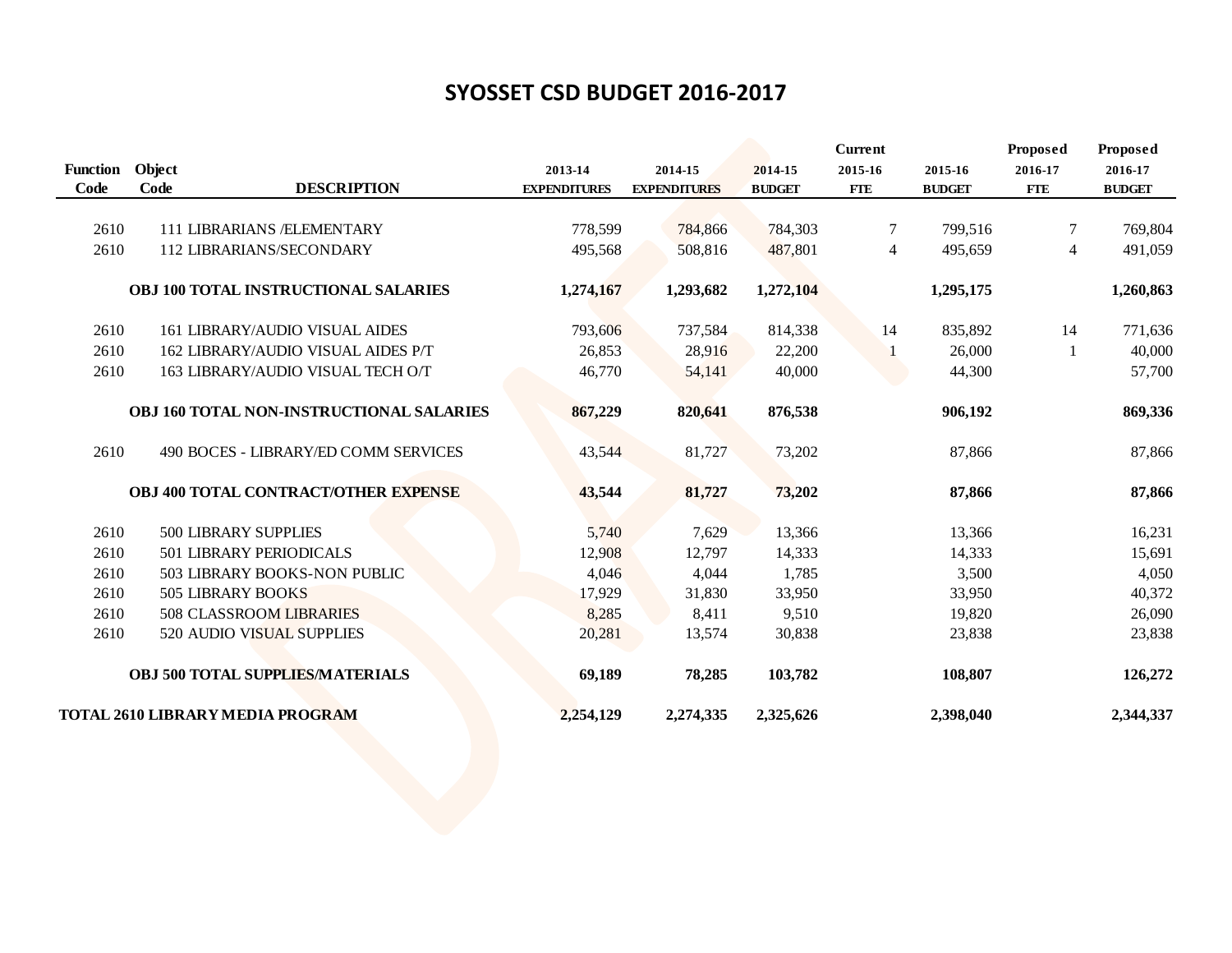#### **COMPUTER ASSISTED INSTRUCTION (CODE 2630)** Page 27

THIS CODE REFLECTS COSTS FOR COMPUTER HARDWARE AND SOFTWARE RELATED TO INSTRUCTION.

The increase is this code reflects higher costs for supplies and support through BOCES as the district continues to upgrade and enhance instructional technology.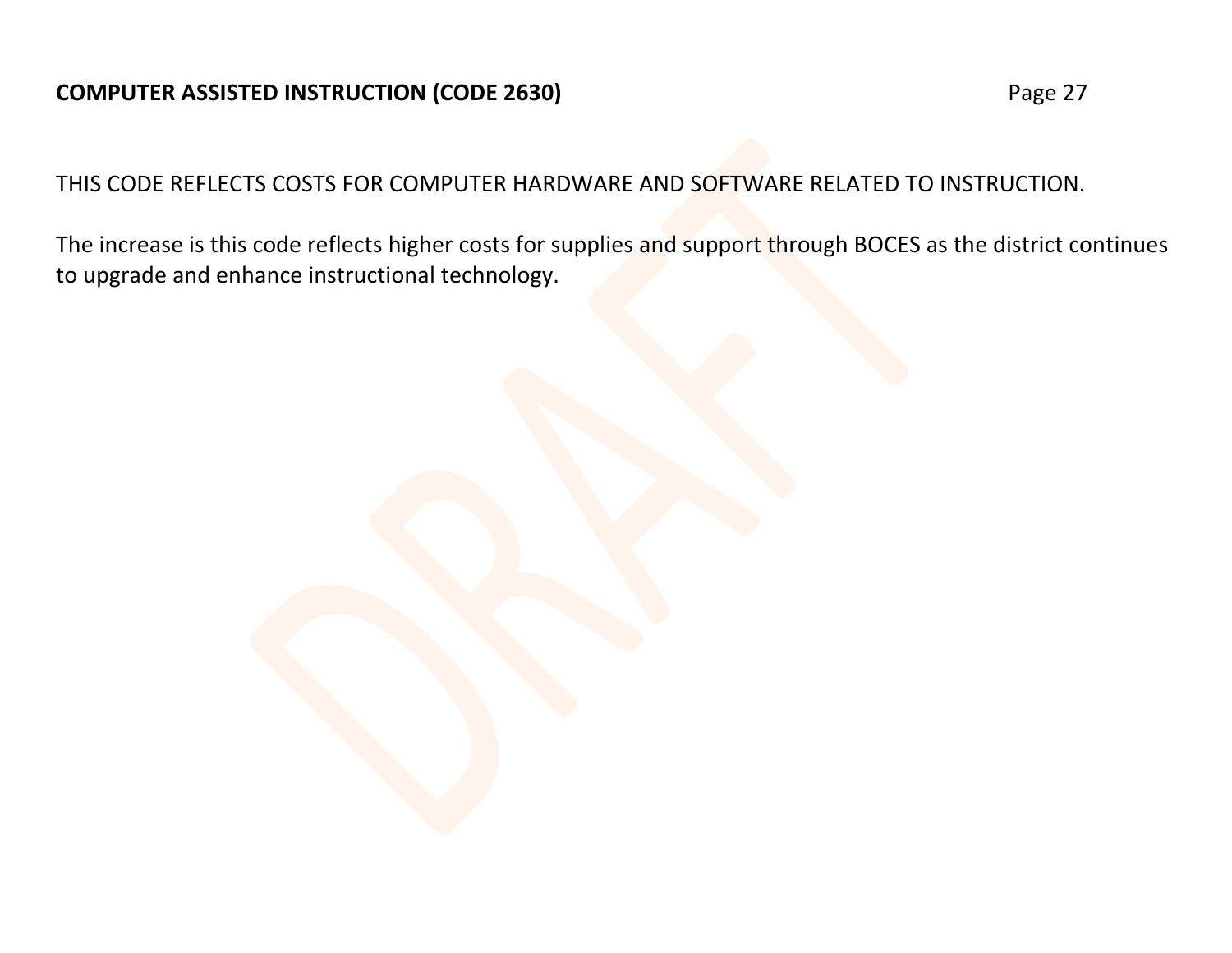|                 |        |                                                 |                     |                     |               | Current    |               | <b>Proposed</b> | Proposed      |
|-----------------|--------|-------------------------------------------------|---------------------|---------------------|---------------|------------|---------------|-----------------|---------------|
| <b>Function</b> | Object |                                                 | 2013-14             | 2014-15             | 2014-15       | 2015-16    | 2015-16       | 2016-17         | 2016-17       |
| Code            | Code   | <b>DESCRIPTION</b>                              | <b>EXPENDITURES</b> | <b>EXPENDITURES</b> | <b>BUDGET</b> | <b>FTE</b> | <b>BUDGET</b> | <b>FTE</b>      | <b>BUDGET</b> |
|                 |        |                                                 |                     |                     |               |            |               |                 |               |
| 2630            |        | 200 CAI HARDWARE                                | 398,365             | 391,430             | 217,750       |            | 500,000       |                 | 500,000       |
| 2630            |        | 201 INSTRUCTIONAL TECH UPGRADE                  | 25,226              | 3,572               | 30,000        |            | 30,000        |                 | 30,000        |
|                 |        |                                                 |                     |                     |               |            |               |                 |               |
|                 |        | <b>OBJ 200 TOTAL EQUIPMENT</b>                  | 423,591             | 395,002             | 247,750       |            | 530,000       |                 | 530,000       |
|                 |        |                                                 |                     |                     |               |            |               |                 |               |
| 2630            |        | 430 CAI EQUIPMENT REPAIR                        | 10,966              | $\overline{0}$      | 9,282         |            | 15,000        |                 | 15,000        |
| 2630            |        | <b>435 CAI CONTRACT SERVICES</b>                | 51,395              | 560,968             | 150,000       |            | 150,000       |                 | 150,000       |
| 2630            |        | 460 CAI SOFTWARE                                | 122,673             | 126,729             | 137,914       |            | 137,914       |                 | 137,914       |
| 2630            |        | 490 BOCES-MICROCOMP SVCS/REGION. OBJECTIV       | 1,088,671           | 716,574             | 626,000       |            | 683,343       |                 | 765,000       |
|                 |        |                                                 |                     |                     |               |            |               |                 |               |
|                 |        | <b>OBJ 400 TOTAL CONTRACT/OTHER EXPENSE</b>     | 1,273,705           | 1,404,271           | 923,196       |            | 986,257       |                 | 1,067,914     |
|                 |        |                                                 |                     |                     |               |            |               |                 |               |
| 2630            |        | 500 DP SUPPLIES DISTRICTWIDE                    | 13,357              | 60,796              | 19,000        |            | 19,000        |                 | 65,000        |
|                 |        |                                                 |                     |                     |               |            |               |                 |               |
|                 |        | <b>OBJ 500 TOTAL SUPPLIES/MATERIALS</b>         | 13,357              | 60,796              | 19,000        |            | 19,000        |                 | 65,000        |
|                 |        |                                                 |                     |                     |               |            |               |                 |               |
|                 |        | <b>TOTAL 2630 COMPUTER ASSISTED INSTRUCTION</b> | 1,710,653           | 1,860,069           | 1,189,946     |            | 1,535,257     |                 | 1,662,914     |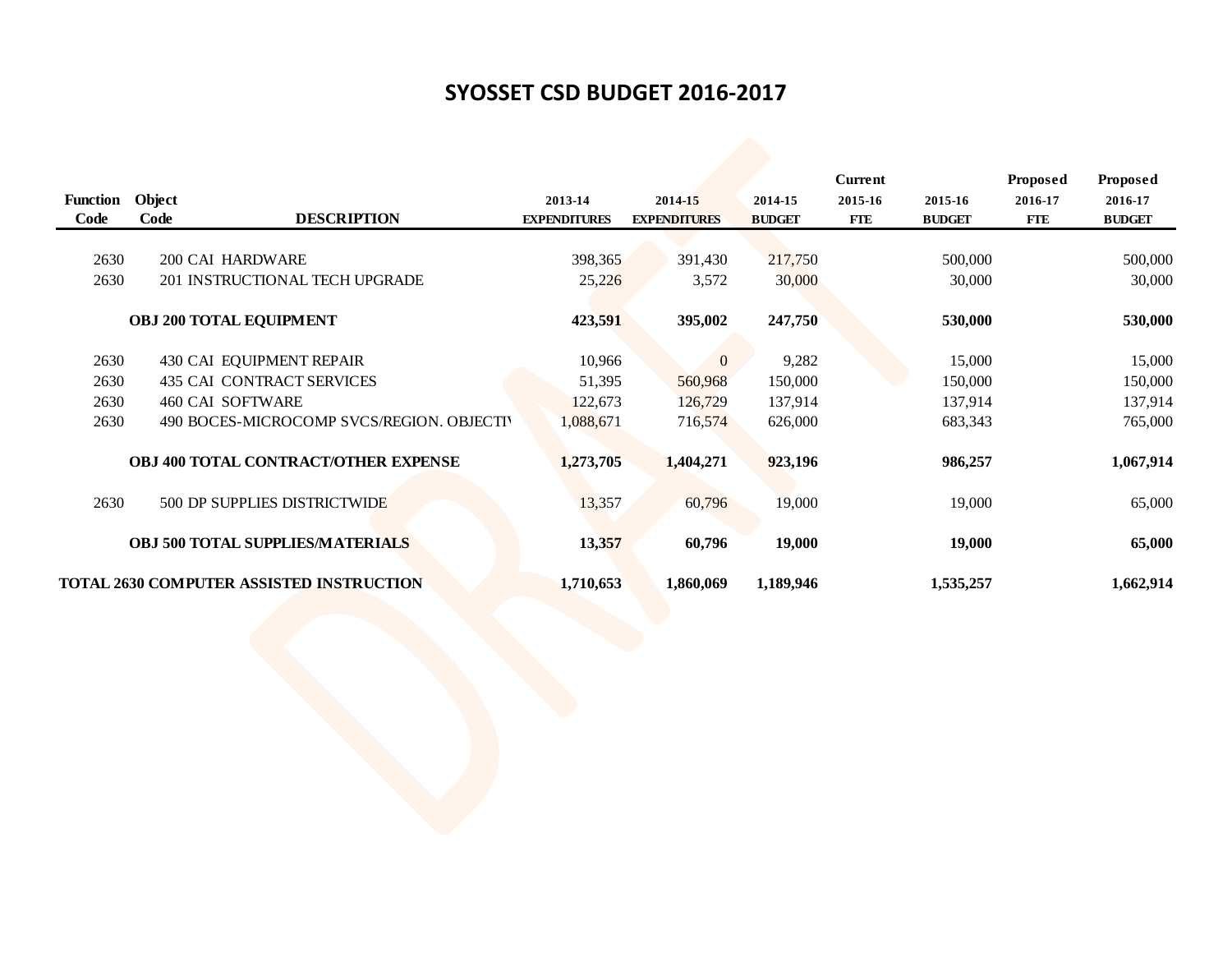#### **ATTENDANCE (CODE 2805)** Page 28

THIS CODE RELATES TO THE MAINTENANCE OF STUDENT ATTENDANCE RECORDS, FOLLOW-UP WITH THE SCHOOL AND PARENTS REGARDING STUDENT ABSENCES AND REPRESENTING THE DISTRICT IN SEEKING COURT ASSISTANCE IN THE ENFORCEMENT OF ATTENDANCE LAWS ON TRUANT STUDENTS. RESIDENCY IS VERIFIED AND UPDATED THROUGH THIS OFFICE. THIS CODE RECORDS THE SALARIES AND EXPENSES FOR THE ATTENDANCE OFFICES AT THE SECONDARY SCHOOLS AND DISTRICT WIDE EXPENSES IN THE AREAS OF ATTENDANCE.

The decrease in this code is due to clerical staffing adjustments.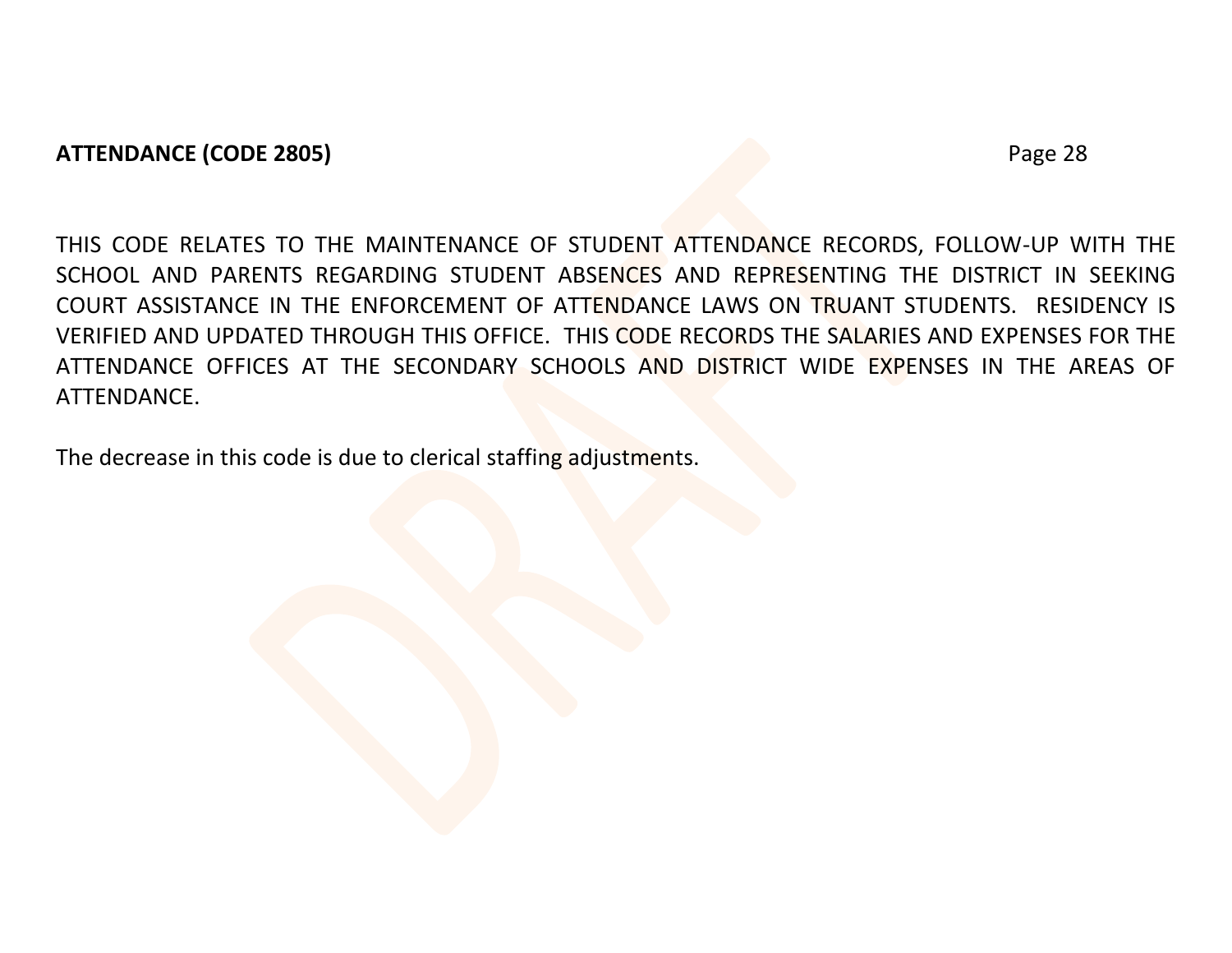| <b>Function</b>                      | Object |                                                 | 2013-14             | 2014-15             | 2014-15       | <b>Current</b><br>2015-16 | 2015-16       | <b>Proposed</b><br>2016-17 | Proposed<br>2016-17 |
|--------------------------------------|--------|-------------------------------------------------|---------------------|---------------------|---------------|---------------------------|---------------|----------------------------|---------------------|
| Code                                 | Code   | <b>DESCRIPTION</b>                              | <b>EXPENDITURES</b> | <b>EXPENDITURES</b> | <b>BUDGET</b> | <b>FTE</b>                | <b>BUDGET</b> | <b>FTE</b>                 | <b>BUDGET</b>       |
| 2805                                 |        | 161 ATTENDANCE N/T                              | 262,003             | 244,373             | 288,749       | 4.0                       | 307,380       | 4.0                        | 249,944             |
|                                      |        | <b>OBJ 160 TOTAL NON-INSTRUCTIONAL SALARIES</b> | 262,003             | 244,373             | 288,749       |                           | 307,380       |                            | 249,944             |
| 2805                                 |        | <b>428 CONTRACTUAL SERVICES</b>                 | $\mathbf{0}$        | $\overline{0}$      | 1,500         |                           | 1,000         |                            | 500                 |
|                                      |        | <b>OBJ 400 TOTAL CONTRACTS/OTHER EXPENSES</b>   | $\bf{0}$            | $\bf{0}$            | 1,500         |                           | 1,000         |                            | 500                 |
| <b>TOTAL 2805 ATTENDANCE OFFICES</b> |        |                                                 | 262,003             | 244,373             | 290,249       |                           | 308,380       |                            | 250,444             |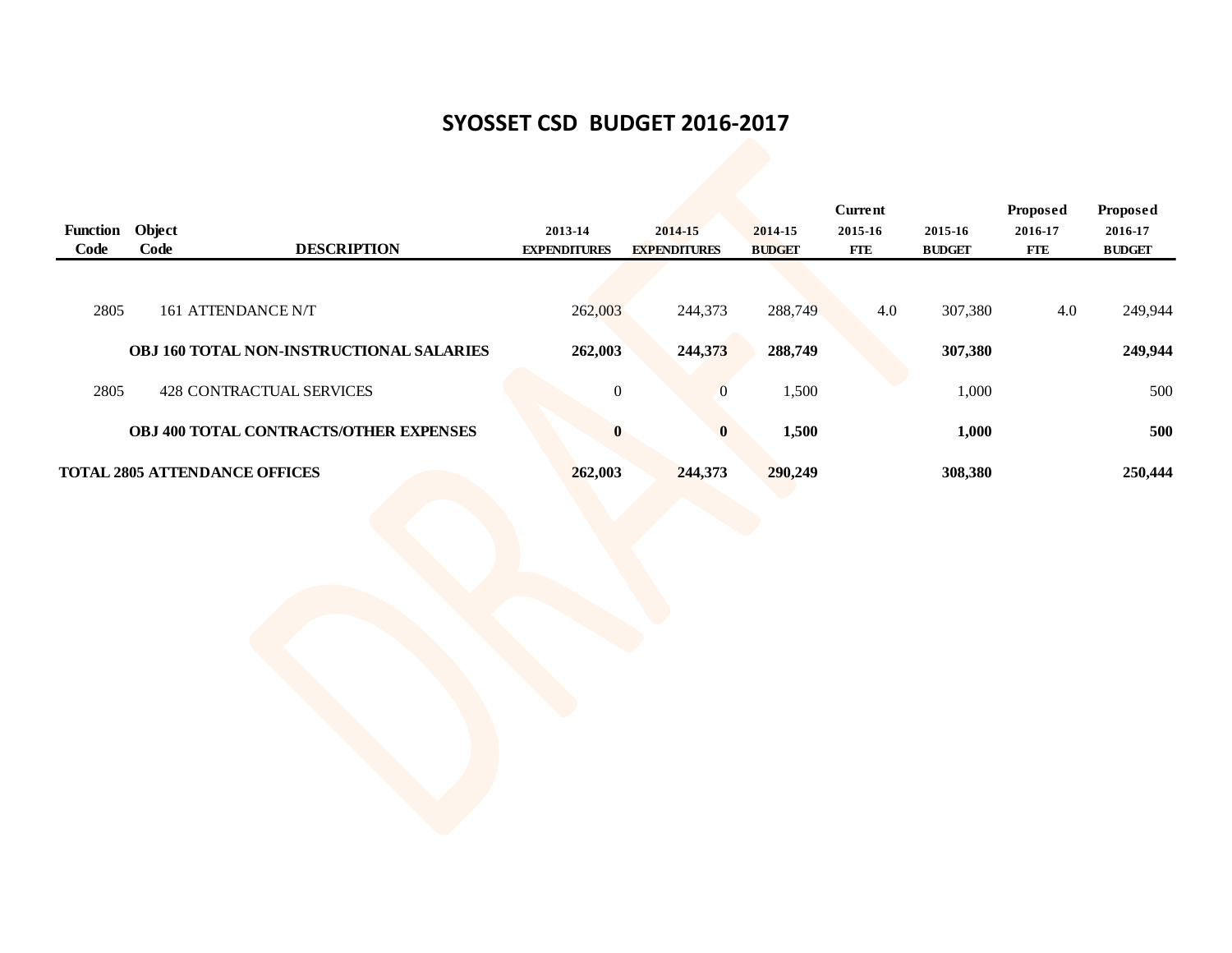THE GUIDANCE DEPARTMENT FUNCTION IS TO HELP STUDENTS SELECT AN EDUCATIONAL PROGRAM WHICH BEST FITS THEIR NEEDS AND ABILITIES, NOT ONLY WHILE THEY ARE IN THE MIDDLE OR SENIOR HIGH SCHOOLS, BUT ALSO IN THE SELECTION OF POST-HIGH SCHOOL EDUCATIONAL OR OCCUPATIONAL OPPORTUNITIES. THE GUIDANCE PROGRAM WORKS WITH STUDENTS AND PARENTS IN OVERCOMING PROBLEMS THAT MAY OCCUR ACADEMICALLY, SOCIALLY OR EMOTIONALLY DURING THEIR SECONDARY YEARS. INCLUDED ARE GUIDANCE COUNSELOR SALARIES, OFFICE SUPPORT STAFF, SUPPLIES, AND SUBSCRIPTIONS.

The decrease in the code is primarily the result of contractual salary increase more than offset by clerical staffing adjustments (*partial* o*ffset in code 2820.161*).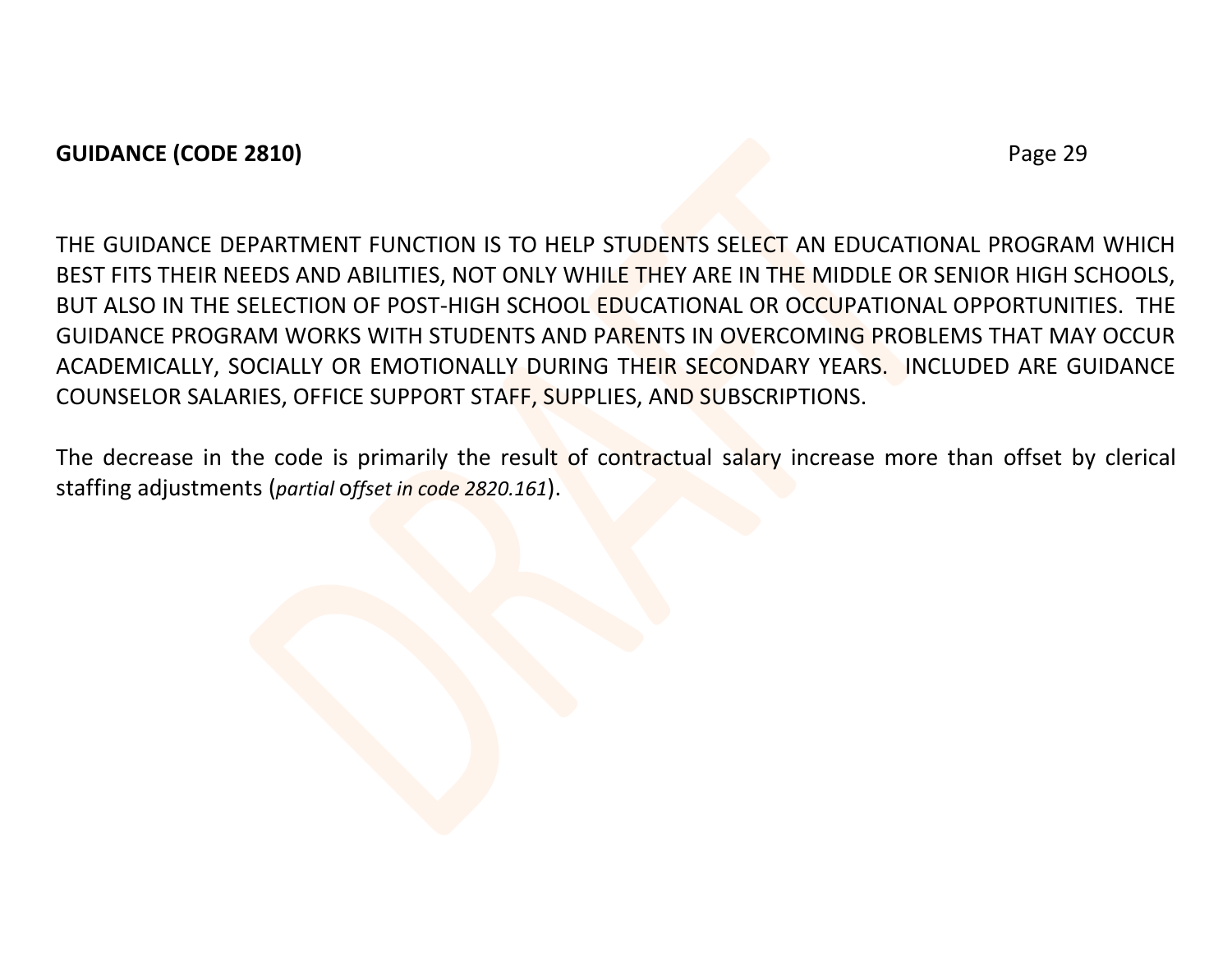|                                          |             |                                       |                     |                     | <b>Current</b> |            |               | Proposed   | Proposed      |
|------------------------------------------|-------------|---------------------------------------|---------------------|---------------------|----------------|------------|---------------|------------|---------------|
| <b>Function</b>                          | Object      |                                       | 2013-14             | 2014-15             | 2014-15        | 2015-16    | 2015-16       | 2016-17    | 2016-17       |
| Code                                     | <b>Code</b> | <b>DESCRIPTION</b>                    | <b>EXPENDITURES</b> | <b>EXPENDITURES</b> | <b>BUDGET</b>  | <b>FTE</b> | <b>BUDGET</b> | <b>FTE</b> | <b>BUDGET</b> |
| 2810                                     |             | <b>122 GUIDANCE COUNSELORS</b>        | 2,047,505           | 2,048,085           | 2,085,394      | 18.0       | 2,160,913     | 18.0       | 2,205,222     |
| 2810                                     |             | 123 GUIDANCE SUMMER/NIGHT             | 95,692              | 92,835              | 85,500         |            | 85,500        |            | 95,500        |
|                                          |             | OBJ 100 TOTAL INSTRUCTIONAL SALARIES  | 2,143,197           | 2,140,920           | 2,170,894      |            | 2,246,413     |            | 2,300,722     |
| 2810                                     |             | 161 GUIDANCE N/T                      | 428,525             | 439,014             | 527,477        | 7.0        | 535,053       | 7.0        | 455,899       |
| 2810                                     |             | <b>162 GUIDANCE SUBSTITUTES</b>       | $\Omega$            | $\theta$            | $\overline{0}$ |            | $\theta$      |            | $\theta$      |
| 2810                                     |             | 163 GUIDANCE O/T                      | $\Omega$            | 362                 | 500            |            | 500           |            | 500           |
| OBJ 160 TOTAL NON-INSTRUCTIONAL SALARIES |             | 428,525                               | 439,376             | 527,977             |                | 535,553    |               | 456,399    |               |
| 2810                                     |             | <b>486 GUIDANCE CONTRACT SERVICES</b> | 277                 | 2,156               | 2,500          |            | 2,000         |            | 2,200         |
| 2810                                     |             | 490 BOCES - EDUC. COMM. SERVICES      | 5,765               | 5,794               | 4,000          |            | 5,968         |            | 6,028         |
|                                          |             | OBJ 400 TOTAL CONTRACT/OTHER EXPENSE  | 6,042               | 7,950               | 6,500          |            | 7,968         |            | 8,228         |
| 2810                                     |             | 500 GUIDANCE SUPPLIES & FORMS         | 5,739               | 4,674               | 5,330          |            | 5,750         |            | 5,750         |
| 2810                                     |             | 501 GUIDANCE RESOURCE PUBLICATIONS    | 3,651               | 3,093               | 4,500          |            | 4,500         |            | 4,200         |
| <b>OBJ 500 TOTAL SUPPLIES/MATERIALS</b>  |             |                                       | 9,390               | 7,767               | 9,830          |            | 10,250        |            | 9,950         |
| <b>TOTAL 2810 GUIDANCE SERVICES</b>      |             |                                       | 2,587,154           | 2,596,013           | 2,715,201      |            | 2,800,184     |            | 2,775,299     |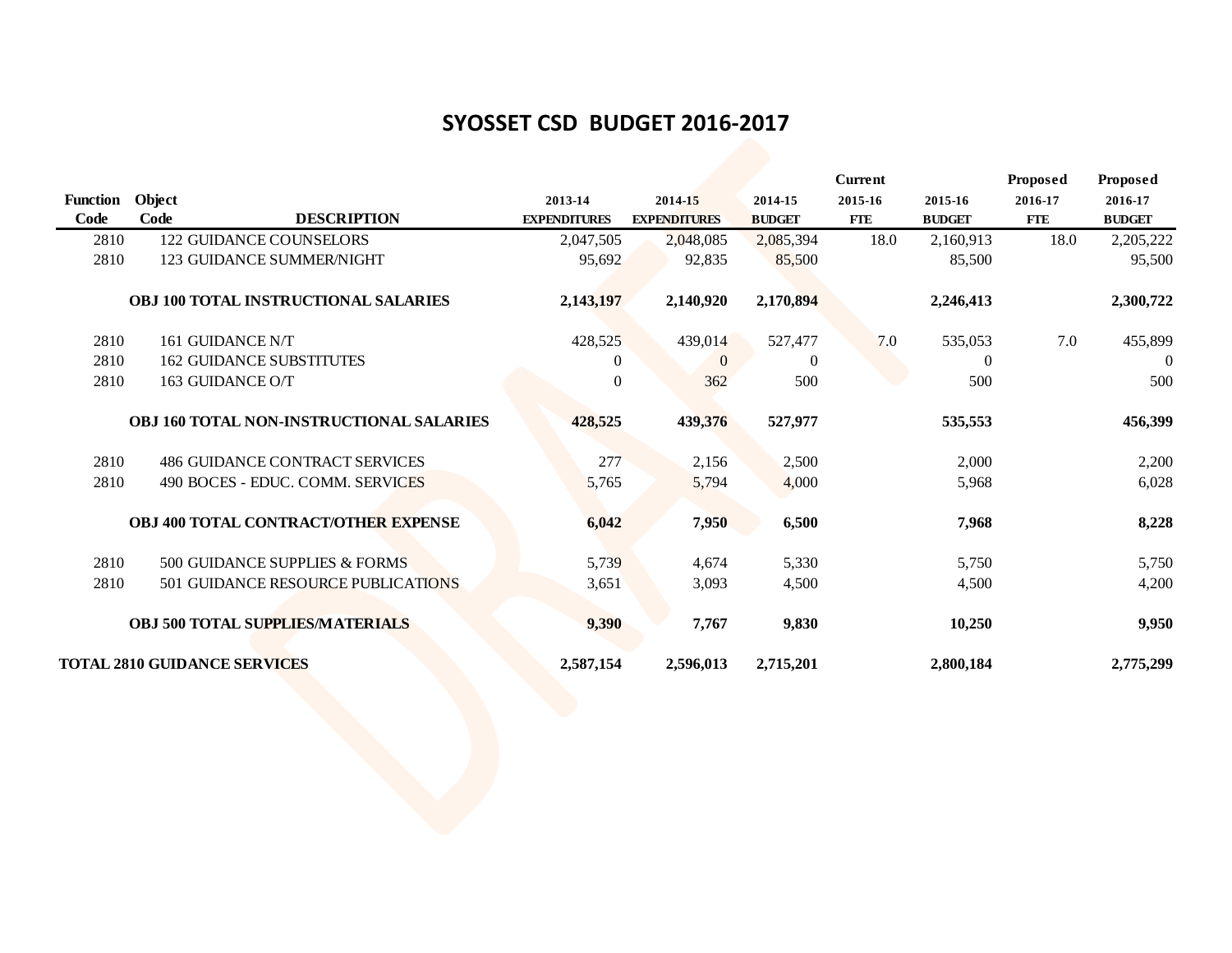THIS CODE INCLUDES SALARIES OF REGISTERED NURSES ASSIGNED TO BOTH PUBLIC AND PRIVATE SCHOOLS, FEES FOR THE SCHOOL PHYSICIAN AND RELATED SERVICES AND SUPPLIES.

The increase in this code is due to higher expenditures for contractual nursing services as well as health services to other districts, which reflect expenditure trends.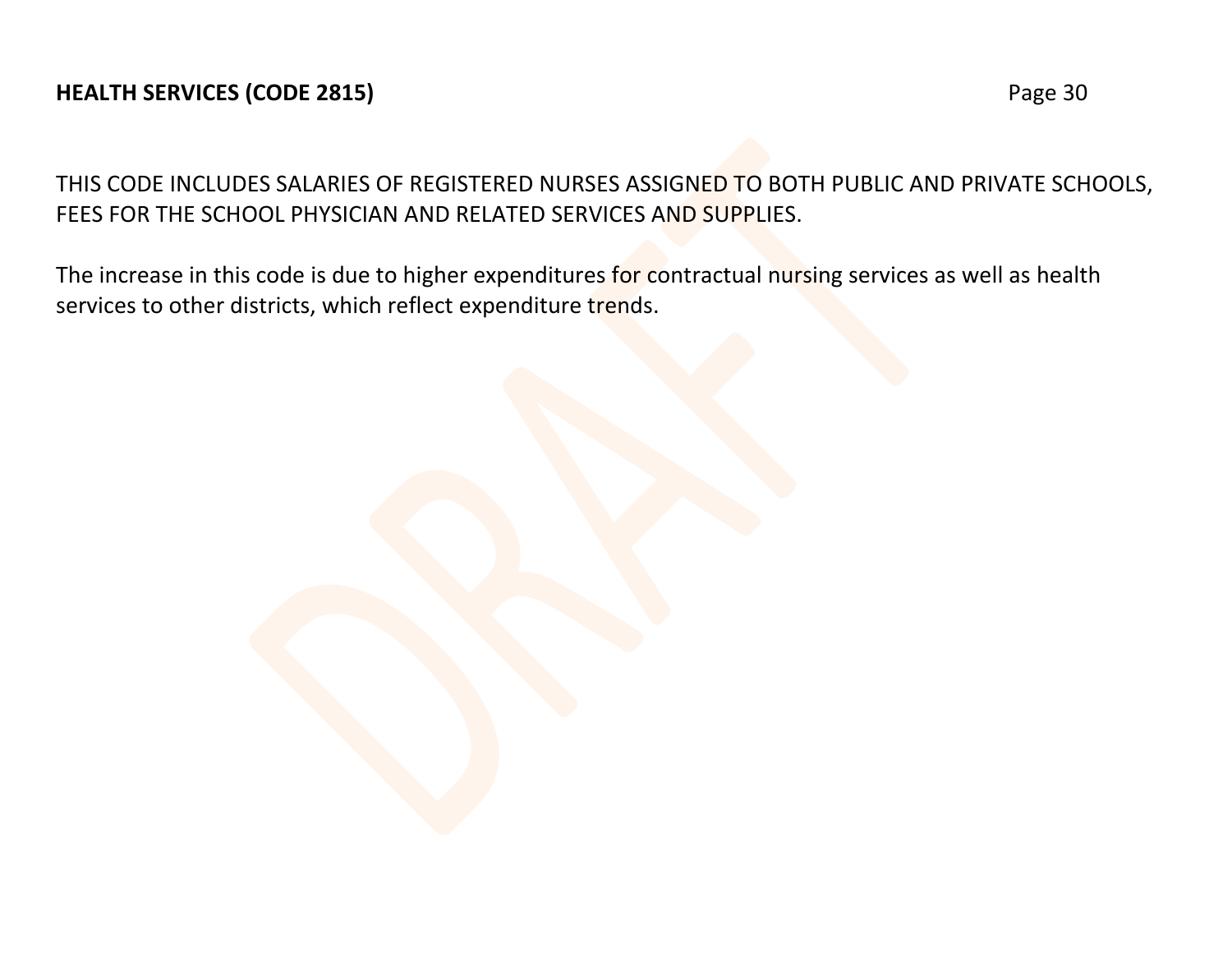|                                             |        |                                                 |                     |                     | <b>Current</b> |            |               | Proposed   | Proposed      |
|---------------------------------------------|--------|-------------------------------------------------|---------------------|---------------------|----------------|------------|---------------|------------|---------------|
| <b>Function</b>                             | Object |                                                 | 2013-14             | 2014-15             | 2014-15        | 2015-16    | 2015-16       | 2016-17    | 2016-17       |
| Code                                        | Code   | <b>DESCRIPTION</b>                              | <b>EXPENDITURES</b> | <b>EXPENDITURES</b> | <b>BUDGET</b>  | <b>FTE</b> | <b>BUDGET</b> | <b>FTE</b> | <b>BUDGET</b> |
|                                             |        |                                                 |                     |                     |                |            |               |            |               |
| 2815                                        |        | 161 HEALTH SERVICE N/T                          | 1,040,585           | 961,411             | 1,049,645      | 18         | 1,053,286     | 18         | 1,044,024     |
| 2815                                        |        | 162 HEALTH SERVICE P/T                          | $\theta$            | 110                 | 400            |            | 400           |            | 400           |
| 2815                                        |        | 163 HEALTH SERVICE O/T                          | 3,143               | 1,492               | 3,000          |            | 3,200         |            | 3,200         |
|                                             |        | <b>OBJ 160 TOTAL NON-INSTRUCTIONAL SALARIES</b> | 1,043,728           | 963,013             | 1,053,045      |            | 1,056,886     |            | 1,047,624     |
| 2815                                        |        | 200 EQUIPMENT - HEALTH SERVICES                 | 3,375               | 1,409               | 3,000          |            | 3,500         |            | 3,500         |
| <b>OBJ 200 TOTAL EQUIPMENT</b>              |        | 3,375                                           | 1,409               | 3,000               |                | 3,500      |               | 3,500      |               |
| 2815                                        |        | <b>400 NURSING SERVICES</b>                     | 17,653              | 78,906              | 9,860          |            | 12,000        |            | 24,000        |
| 2815                                        |        | <b>430 EQUIPMENT REPAIR</b>                     | 13,907              | 13,883              | 1,000          |            | 15,500        |            | 15,500        |
| 2815                                        |        | <b>449 DOCTORS FEES</b>                         | 45,000              | 45,750              | 47,741         |            | 50,000        |            | 53,045        |
| 2815                                        |        | <b>450 HEALTH OTHER DISTRICTS</b>               | 71,486              | 102,993             | 111,000        |            | 95,000        |            | 100,000       |
| 2815                                        |        | <b>490 BOCES HEALTH SERVICES</b>                | 47,968              | 65,902              | 33,531         |            | 50,000        |            | 66,000        |
| <b>OBJ 400 TOTAL CONTRACT/OTHER EXPENSE</b> |        |                                                 | 196,014             | 307,434             | 203,131        |            | 222,500       |            | 258,545       |
| 2815                                        |        | <b>500 HEALTH SUPPLIES</b>                      | 11,651              | 10,720              | 24,261         |            | 24,261        |            | 24,261        |
| <b>OBJ 500 TOTAL SUPPLIES/MATERIALS</b>     |        |                                                 | 11,651              | 10,720              | 24,261         |            | 24,261        |            | 24,261        |
| <b>TOTAL 2815 HEALTH SERVICES</b>           |        |                                                 | 1,254,768           | 1,282,576           | 1,283,437      |            | 1,307,147     |            | 1,333,930     |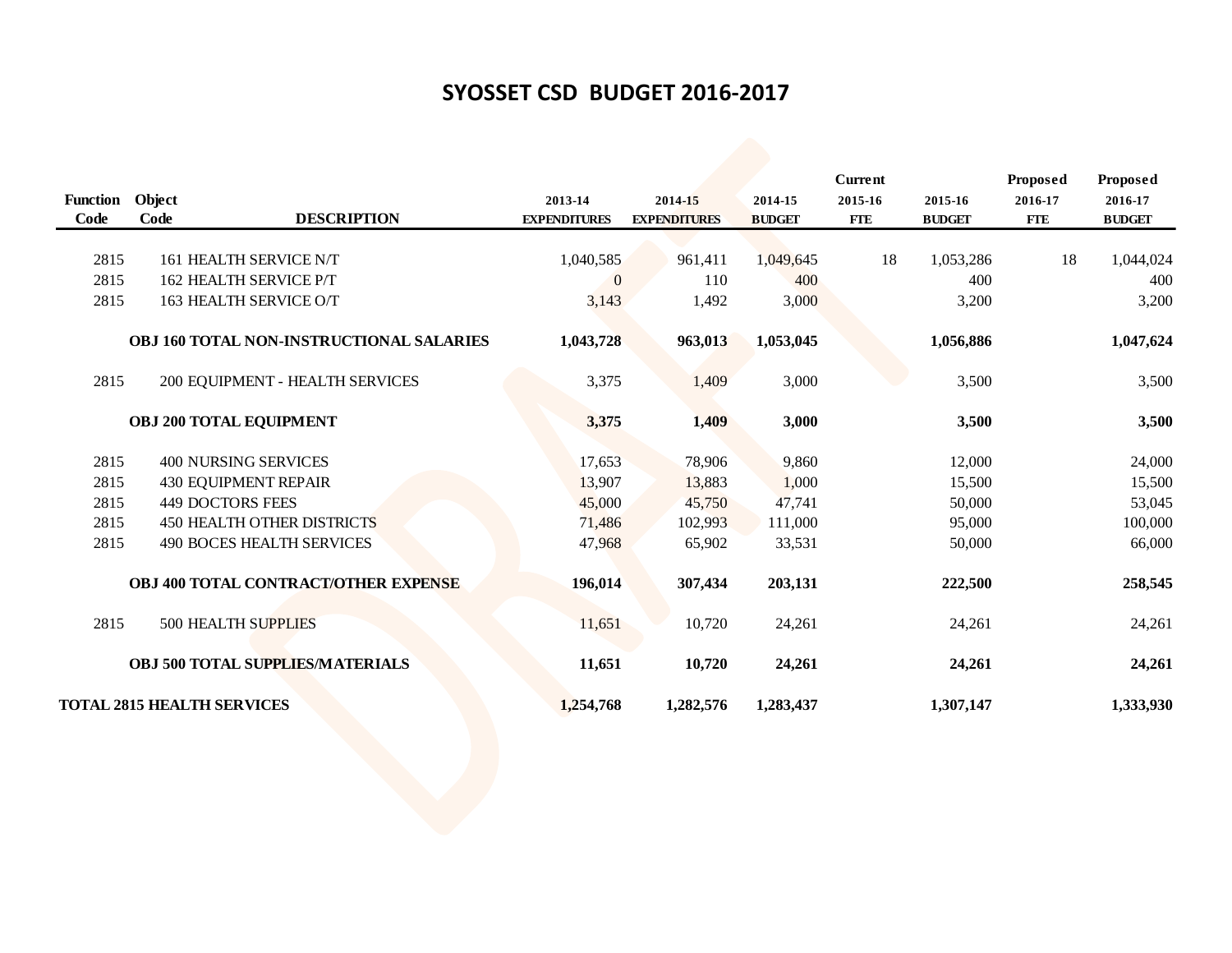#### **PSYCHOLOGICAL SERVICES (CODE 2820)** Page 31

PSYCHOLOGICAL SERVICES ARE PROVIDED TO ALL SCHOOLS IN THE DISTRICT, INCLUDING TWO NON-PUBLIC SCHOOLS. EXPENDITURES INCURRED FOR PSYCHOLOGICAL SERVICES, COSTS FOR PROFESSIONAL BOOKS, SUBSCRIPTIONS, TESTING AND RELATED OFFICE EXPENSES ARE INCLUDED. THE PUPIL PERSONNEL SERVICES OFFICE IS ACCOUNTED FOR IN THIS CODE AND THIS OFFICE PROVIDES FOR COORDINATION AND SUPERVISION OF ALL SPECIAL EDUCATION SERVICES IN THE DISTRICT AND IS ALSO RESPONSIBLE FOR COORDINATION AND SUPERVISION OF PSYCHOLOGICAL, SPEECH, OCCUPATIONAL AND PHYSICAL THERAPY, ELEMENTARY ADAPTIVE PHYSICAL EDUCATION, HOMEBOUND INSTRUCTION, AND VISUAL AND HEARING IMPAIRED SERVICES.

The increase in this code is attributable to contractual salary adjustments and staffing adjustments (*offset in code 2810.161*).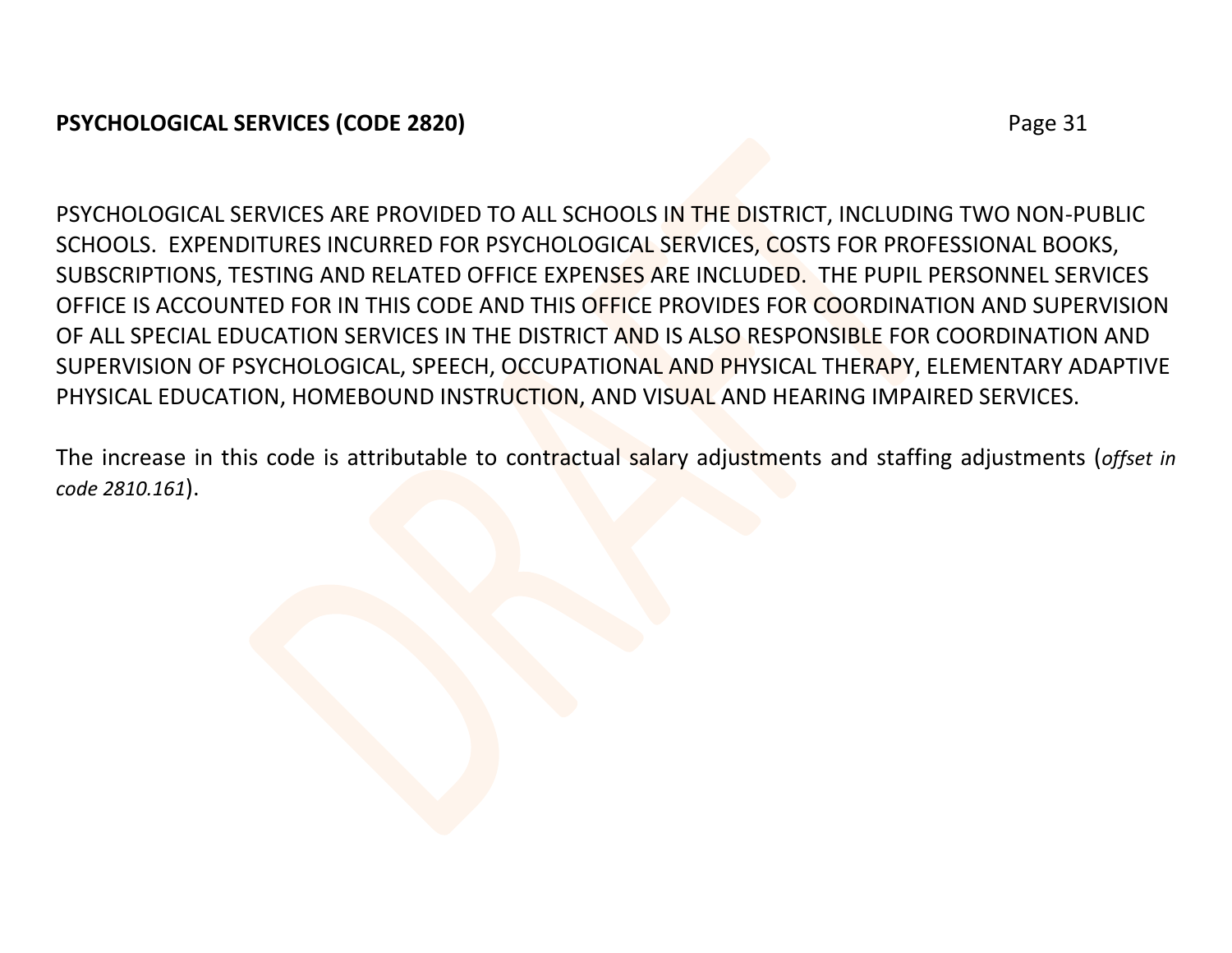|                                                 |        |                                             |                     |                     | <b>Current</b> |            |               | Proposed   | Proposed      |
|-------------------------------------------------|--------|---------------------------------------------|---------------------|---------------------|----------------|------------|---------------|------------|---------------|
| <b>Function</b>                                 | Object |                                             | 2013-14             | 2014-15             | 2014-15        | 2015-16    | 2015-16       | 2016-17    | 2016-17       |
| Code                                            | Code   | <b>DESCRIPTION</b>                          | <b>EXPENDITURES</b> | <b>EXPENDITURES</b> | <b>BUDGET</b>  | <b>FTE</b> | <b>BUDGET</b> | <b>FTE</b> | <b>BUDGET</b> |
| 2820                                            |        | 111 PSYCH SERVICES ELEM                     | 1,059,066           | 1,069,303           | 1,058,556      | 8          | 1,079,510     | 8          | 1,099,838     |
| 2820                                            |        | 112 PSYCH SERVICES SEC                      | 616,098             | 660,775             | 640,970        | 5          | 651,016       | 5          | 661,199       |
| 2820                                            |        | 120 PSYCH SERVICES NON PUBLIC               | $\Omega$            | $\Omega$            | $\Omega$       |            | $\Omega$      |            | $\theta$      |
|                                                 |        | OBJ 100 TOTAL INSTRUCTIONAL SALARIES        | 1,675,164           | 1,730,078           | 1,699,526      |            | 1,730,526     |            | 1,761,037     |
| 2820                                            |        | 161 PPS/PSYCH SERVICES N/T                  | 480,684             | 447,995             | 444,216        | 7.5        | 451,829       | 7.5        | 507,036       |
|                                                 |        | OBJ 160 TOTAL NON-INSTRUCTIONAL SALARIES    | 480,684             | 447,995             | 444,216        |            | 451,829       |            | 507,036       |
| 2820                                            |        | <b>433 COPY MACHINE</b>                     | 3,419               | 3,763               | 4,400          |            | 3,800         |            | 3,800         |
| 2820                                            |        | 449 PSYCHOLOGICAL SERVICES TESTING          | $\theta$            | $\Omega$            | 3,000          |            | 3,000         |            | 3,000         |
|                                                 |        | <b>OBJ 400 TOTAL CONTRACT/OTHER EXPENSE</b> | 3,419               | 3,763               | 7,400          |            | 6,800         |            | 6,800         |
| 2820                                            |        | 500 PSYCHOLOGICAL SERVICES SUPPLIES         | 3,367               | 3,008               | 4,080          |            | 4,080         |            | 4,080         |
| 2820                                            |        | 501 SUBSCRIPTIONS/PROFESSIONAL BOOKS        | $\theta$            | 81                  | 400            |            | 400           |            | 400           |
|                                                 |        | <b>OBJ 500 TOTAL SUPPLIES/MATERIALS</b>     | 3,367               | 3,089               | 4,480          |            | 4,480         |            | 4,480         |
| TOTAL 2820 PSYCHOLOGICAL <mark>SER</mark> VICES |        |                                             | 2,162,634           | 2,184,925           | 2,155,622      |            | 2,193,635     |            | 2,279,353     |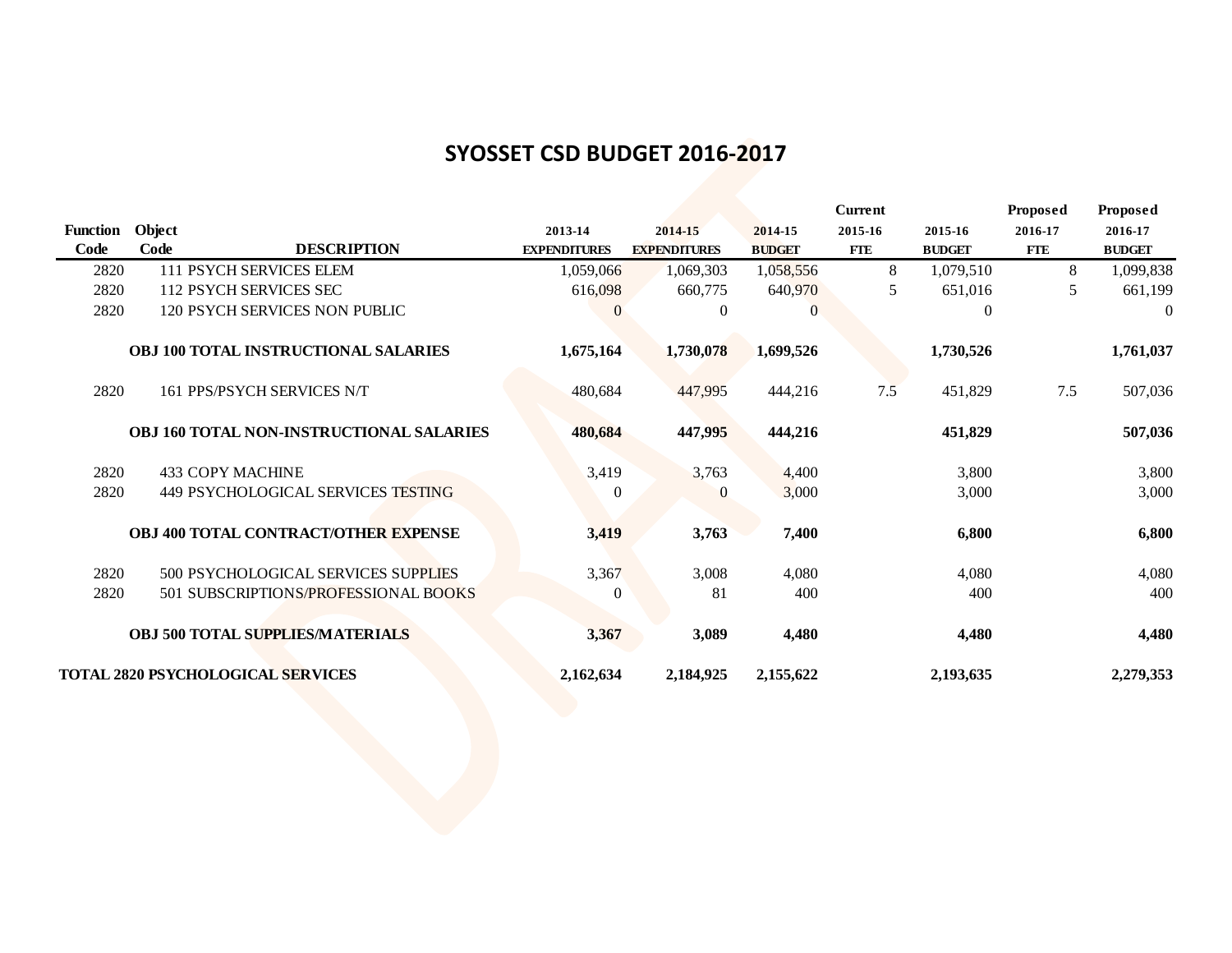#### **SOCIAL WORKER (CODE 2825) Page 32**

#### **THIS FUNCTION CODE CONTAINS THE SALARY FOR A FULL TIME SOCIAL WORKER.**

A .5 FTE social worker position was added at the end of the 2014-15 school year; however, based on growing needs for services the position was expanded to full-time in the current year.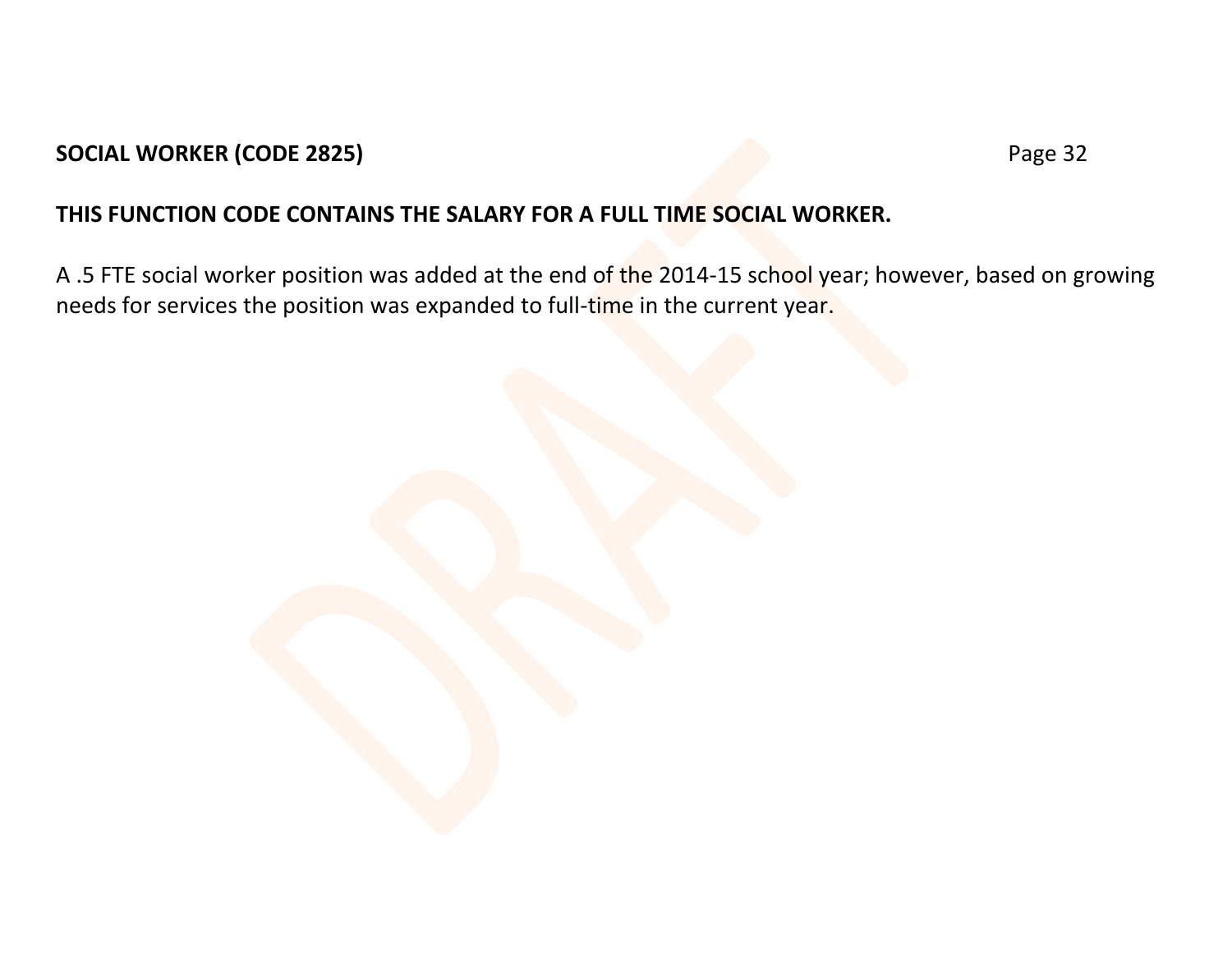|                                        |               |                                             |                     |          |                     |               | <b>Current</b> |               | Proposed   | <b>Proposed</b> |
|----------------------------------------|---------------|---------------------------------------------|---------------------|----------|---------------------|---------------|----------------|---------------|------------|-----------------|
| <b>Function</b>                        | <b>Object</b> |                                             | 2013-14             |          | 2014-15             | 2014-15       | 2015-16        | 2015-16       | 2016-17    | 2016-17         |
| Code                                   | Code          | <b>DESCRIPTION</b>                          | <b>EXPENDITURES</b> |          | <b>EXPENDITURES</b> | <b>BUDGET</b> | <b>FTE</b>     | <b>BUDGET</b> | <b>FTE</b> | <b>BUDGET</b>   |
| 2825                                   |               | <b>112 SOCIAL WORKER</b>                    |                     |          | 12,820              |               | 1.0<br>O       | 45,000        | 1.0        | 76,402          |
|                                        |               | <b>OBJ 100 TOTAL INSTRUCTIONAL SALARIES</b> |                     | 0        | 12,820              |               | 0              | 45,000        |            | 76.402          |
| <b>TOTAL 2825 SOCIAL WORK SERVICES</b> |               |                                             |                     | $\bf{0}$ | 12.820              |               | 0              | 45,000        |            | 76,402          |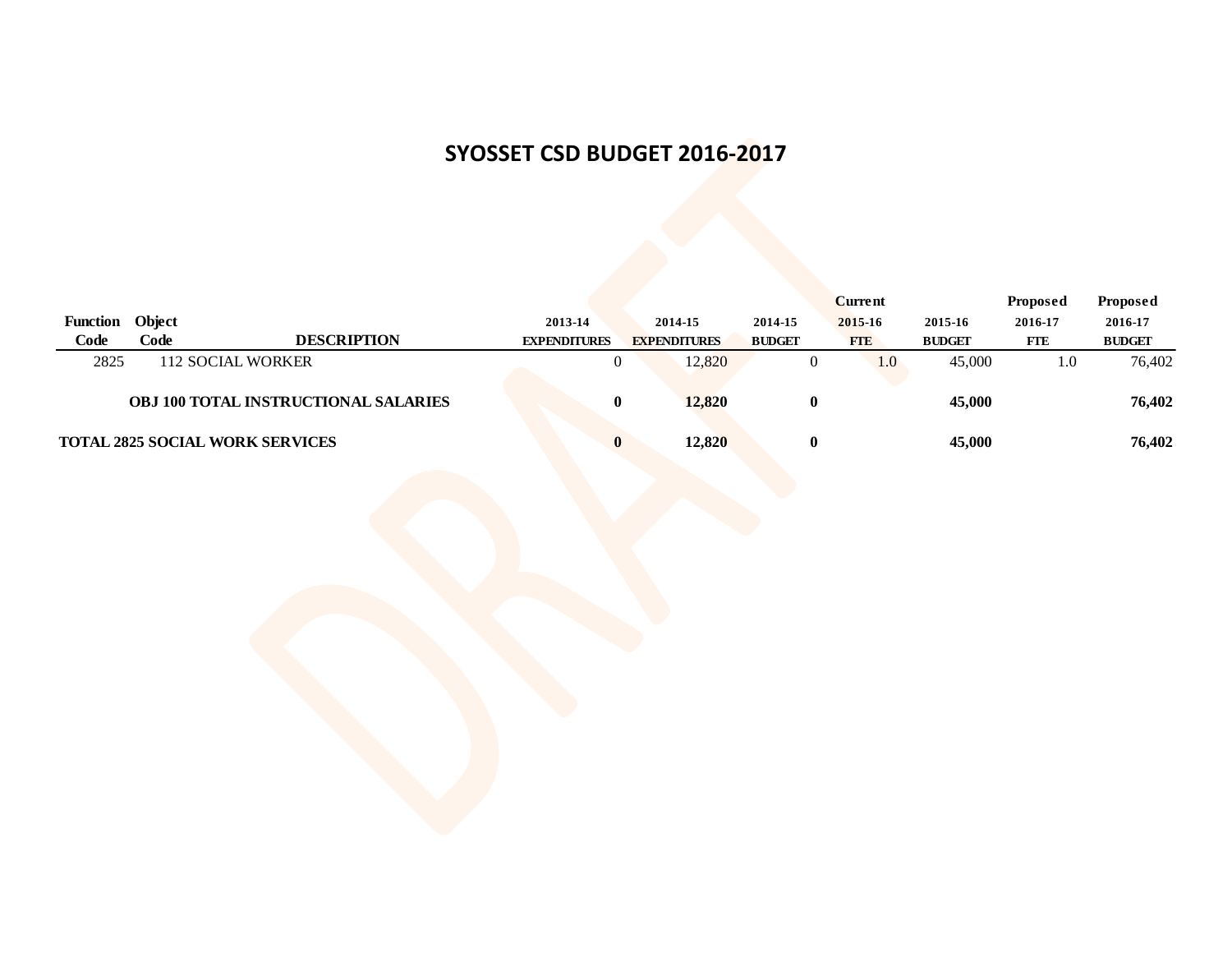#### **CO-/EXTRA-CURRICULAR ACTIVITIES (CODE 2850)** Page 33

THIS FUNCTION CODE INCLUDES EXPENDITURES FOR APPROVED NON-ATHLETIC ACTIVITIES, INCLUDING STUDENT CLUBS AND OTHER STUDENT ORGANIZATIONS. EXPENSES FOR STUDENTS TO ATTEND COMPETITIONS AND EVENTS ARE RECORDED HERE INCLUDING ENTRANCE FEES, CHAPERONES AND RELATED TRAVEL EXPENSES. EXPENSES FOR STUDENT PUBLICATIONS AND THE STUDENT RADIO STATION ARE ALSO INCLUDED IN THIS CODE.

The increase in this code reflects contractual salary adjustments for club advisors as well as increased costs as a result of greater student participation in both local and national competitions.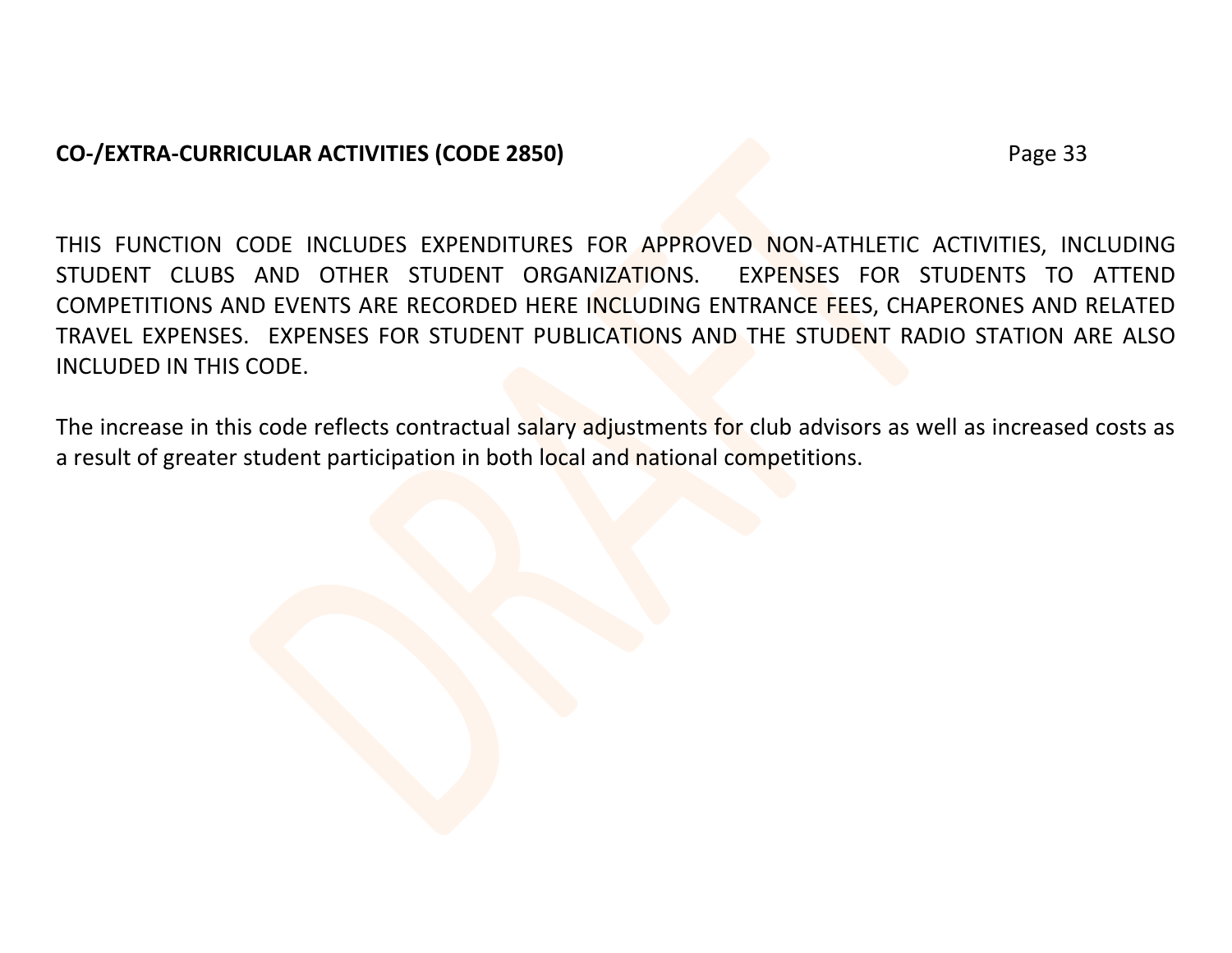|                    |                                           |                     |                     |               |               | Proposed      |
|--------------------|-------------------------------------------|---------------------|---------------------|---------------|---------------|---------------|
| Object             |                                           | 2013-14             | 2014-15             | 2014-15       | 2015-16       | 2016-17       |
| Code               | <b>DESCRIPTION</b>                        | <b>EXPENDITURES</b> | <b>EXPENDITURES</b> | <b>BUDGET</b> | <b>BUDGET</b> | <b>BUDGET</b> |
|                    | 111 STUDENT ACTIVITY ELEMENTARY           | 86,526              | 96,491              | 90,836        | 90,836        | 98,430        |
|                    | <b>112 STUDENT ACTIVITY SECONDARY</b>     | 653,659             | 654,831             | 665,350       | 676,641       | 677,927       |
|                    | <b>113 CHAPERONES ELEMENTARY</b>          | 26,160              | 26,084              | 30,000        | 30,000        | 30,000        |
|                    | <b>114 CHAPERONES SECONDARY</b>           | 232,552             | 209,455             | 215,000       | 240,000       | 235,000       |
|                    | <b>OBJ 160 TOTAL INSTRUCTIONAL SAL</b>    | 998,897             | 986,861             | 1,001,186     | 1,037,477     | 1,041,357     |
| 161 CHAPERONES C/S |                                           | 16,019              | 18,472              | 16,000        | 16,200        | 18,900        |
|                    | 163 STUDENT ACTIVITY P/T & O/T            | 73,437              | 75,884              | 94,157        | 92,157        | 102,000       |
|                    | 167 RADIO STATION N/T                     | 31,644              | 33,199              | 33,199        | 35,059        | 37,000        |
|                    | OBJ 160 TOTAL NON-INSTRUCTIONAL SAL       | 121,100             | 127,555             | 143,356       | 143,416       | 157,900       |
|                    |                                           |                     |                     |               |               |               |
|                    | <b>414 SECONDARY CHAPERONES</b>           | 539                 | $\overline{0}$      | 6,000         | 6,000         | $\mathbf{0}$  |
|                    | <b>449 MS COMPETITION SUBSIDY</b>         | 10,426              | 7,570               | 8,000         | 12,000        | 12,000        |
|                    | <b>484 CO-/EXTRA-CURRICULAR/DUES</b>      | 44,630              | 58,692              | 40,000        | 46,000        | 59,000        |
|                    | <b>485 STUD. TRAVEL/HS CLUB SUBSIDY</b>   | 64,592              | 80,310              | 90,000        | 97,000        | 112,000       |
|                    | <b>OBJ 400 TOTAL CONTRACTUAL EXPENSE</b>  | 120,187             | 146,572             | 144,000       | 161,000       | 183,000       |
|                    | 500 CO-/EXTRA-CURRICULAR/SUPPLIES         | 5,553               | 15,927              | 7,100         | 7,100         | 16,000        |
|                    | <b>501 STUDENT PUBLICATIONS</b>           | 3,136               | 2,580               | 5,000         | 5,000         | 5,000         |
|                    | 503 RADIO STATION SUPPLIES                | 1,415               | 1,309               | 1,530         | 1,530         | 1,530         |
|                    | <b>OBJ 500 TOTAL SUPPLIES/MATERIALS</b>   | 10,104              | 19,816              | 13,630        | 13,630        | 22,530        |
|                    | <b>50 CO-/EXTRA-CURRICULAR ACTIVITIES</b> | 1,250,288           | 1,280,804           | 1,302,172     | 1,355,523     | 1,404,787     |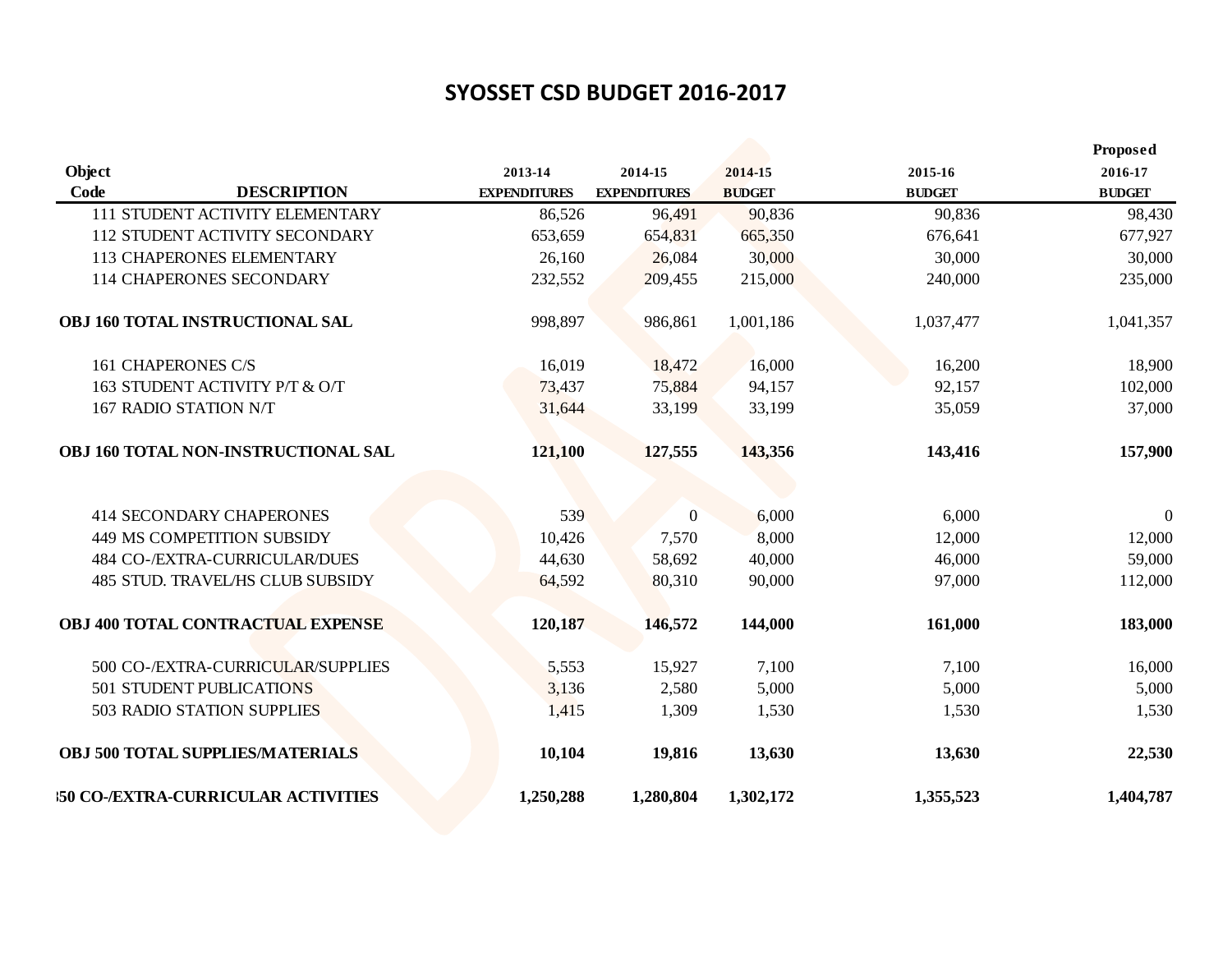THE DISTRICT HAS 119 TEAMS AND APPROXIMATELY 3,000 STUDENT ATHLETES. ALL EXPENDITURES FOR ATHLETIC ACTIVITIES FOR DISTRICT STUDENTS ARE CODED TO THIS FUNCTION AND INCLUDE THE ATHLETIC TRAINER, EQUIPMENT MANAGERS, COACHING STIPENDS, REPLACEMENT EQUIPMENT, SUPPLIES, EQUIPMENT RECONDITIONING, FEES FOR OFFICIALS AND ATHLETIC ASSOCIATION DUES.

The increase in this code reflects contractual salary adjustments as well as additional allocations for equipment, equipment reconditioning and expenses resulting from longer seasons due to teams advancing in the playoffs.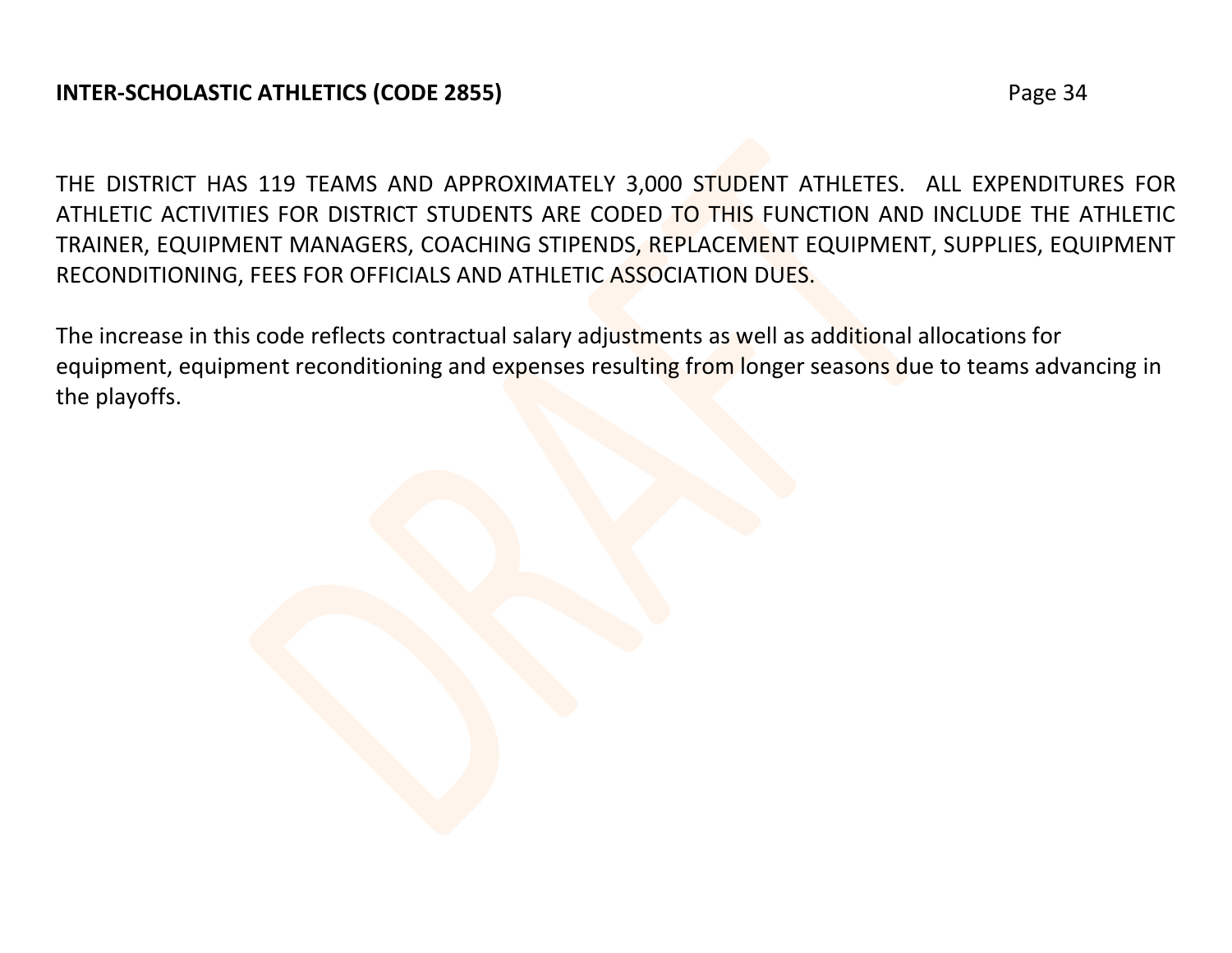|                 |        |                                             |                     |                     |               | <b>Current</b> |                  | Proposed   | Proposed       |
|-----------------|--------|---------------------------------------------|---------------------|---------------------|---------------|----------------|------------------|------------|----------------|
| <b>Function</b> | Object |                                             | 2013-14             | 2014-15             | 2014-15       | 2015-16        | 2015-16          | 2016-17    | 2016-17        |
| Code            |        | Code<br><b>DESCRIPTION</b>                  | <b>EXPENDITURES</b> | <b>EXPENDITURES</b> | <b>BUDGET</b> | <b>FTE</b>     | <b>BUDGET</b>    | <b>FTE</b> | <b>BUDGET</b>  |
| 2855            |        | <b>117 COACHING STAFF</b>                   | 1,117,373           | 1,143,305           | 1,123,720     |                | 1,162,515        |            | 1,166,300      |
| 2855            |        | 119 CERT ATHLETIC CHAPERONES                | 187,245             | 186,039             | 176,991       |                | 194,318          |            | 194,318        |
|                 |        |                                             |                     |                     |               |                |                  |            |                |
|                 |        | OBJ 100 TOTAL INSTRUCTIONAL SALARIES        | 1,304,618           | 1,329,344           | 1,300,711     |                | 1,356,833        |            | 1,360,618      |
|                 |        |                                             |                     |                     |               |                |                  |            |                |
| 2855            |        | 161 SUPERVISION N/T                         | 63,680              | 73,444              | 62,000        |                | 64,000           |            | 73,450         |
| 2855            |        | 163 ATHLETICS N/T                           | 113,785             | 129,423             | 113,785       | 2.5            | 134,625          | 2.5        | 135,632        |
|                 |        |                                             |                     |                     |               |                |                  |            |                |
|                 |        | OBJ 160 TOTAL NON-INSTRUCTIONAL SAL.        | 177,465             | 202,867             | 175,785       |                | 198,625          |            | 209,082        |
|                 |        |                                             |                     |                     |               |                |                  |            |                |
| 2855            |        | 200 ATHLETIC/REPLACEMENT EQUIPMENT          | 8,226               | 44,205              | 12,000        |                | 12,000           |            | 30,000         |
|                 |        |                                             |                     |                     |               |                |                  |            |                |
|                 |        | <b>OBJ 200 TOTAL EQUIPMENT</b>              | 8,226               | 44,205              | 12,000        |                | 12,000           |            | 30,000         |
|                 |        |                                             |                     |                     |               |                |                  |            |                |
| 2855            |        | <b>400 CONTRACTUAL</b>                      | 2,729               | 1,853               | $\theta$      |                | 3,000            |            | 3,000          |
| 2855            |        | 430 EQUIPMENT RECONDITIONING                | 19,033              | 26,826              | 46,000        |                | 46,000           |            | 55,000         |
| 2855            |        | 484 DUES, FEES, AWARDS                      | 97,443              | 114,960             | 98,000        |                | 100,425          |            | 115,000        |
| 2855            |        | <b>490 BOCES SUPERVISION</b>                | 34,800              | 34,800              | 37,000        |                | 37,000           |            | 37,000         |
| 2855            |        | <b>491 BOCES OFFICIALS</b>                  | 76,119              | 81,763              | 93,641        |                | 93,641           |            | 86,000         |
| 2855            |        | 492 BOCES DUES/MEMBERSHIP                   | $\theta$            | $\mathbf{0}$        | $\theta$      |                | $\boldsymbol{0}$ |            | $\overline{0}$ |
|                 |        |                                             |                     |                     |               |                |                  |            |                |
|                 |        | OBJ 400 TOTAL CONTRACT/OTHER EXPENSE        | 230,124             | 260,202             | 274,641       |                | 280,066          |            | 296,000        |
|                 |        |                                             |                     |                     |               |                |                  |            |                |
| 2855            |        | <b>500 ATHLETIC SUPPLIES</b>                | 152,659             | 125,217             | 168,000       |                | 168,000          |            | 168,000        |
|                 |        |                                             |                     |                     |               |                |                  |            |                |
|                 |        | <b>OBJ 500 TOTAL SUPPLIES/MATERIALS</b>     | 152,659             | 125,217             | 168,000       |                | 168,000          |            | 168,000        |
|                 |        |                                             |                     |                     |               |                |                  |            |                |
|                 |        | <b>TOTAL 2855 INTERSCHOLASTIC ATHLETICS</b> | 1,873,092           | 1,961,835           | 1,931,137     |                | 2,015,524        |            | 2,063,700      |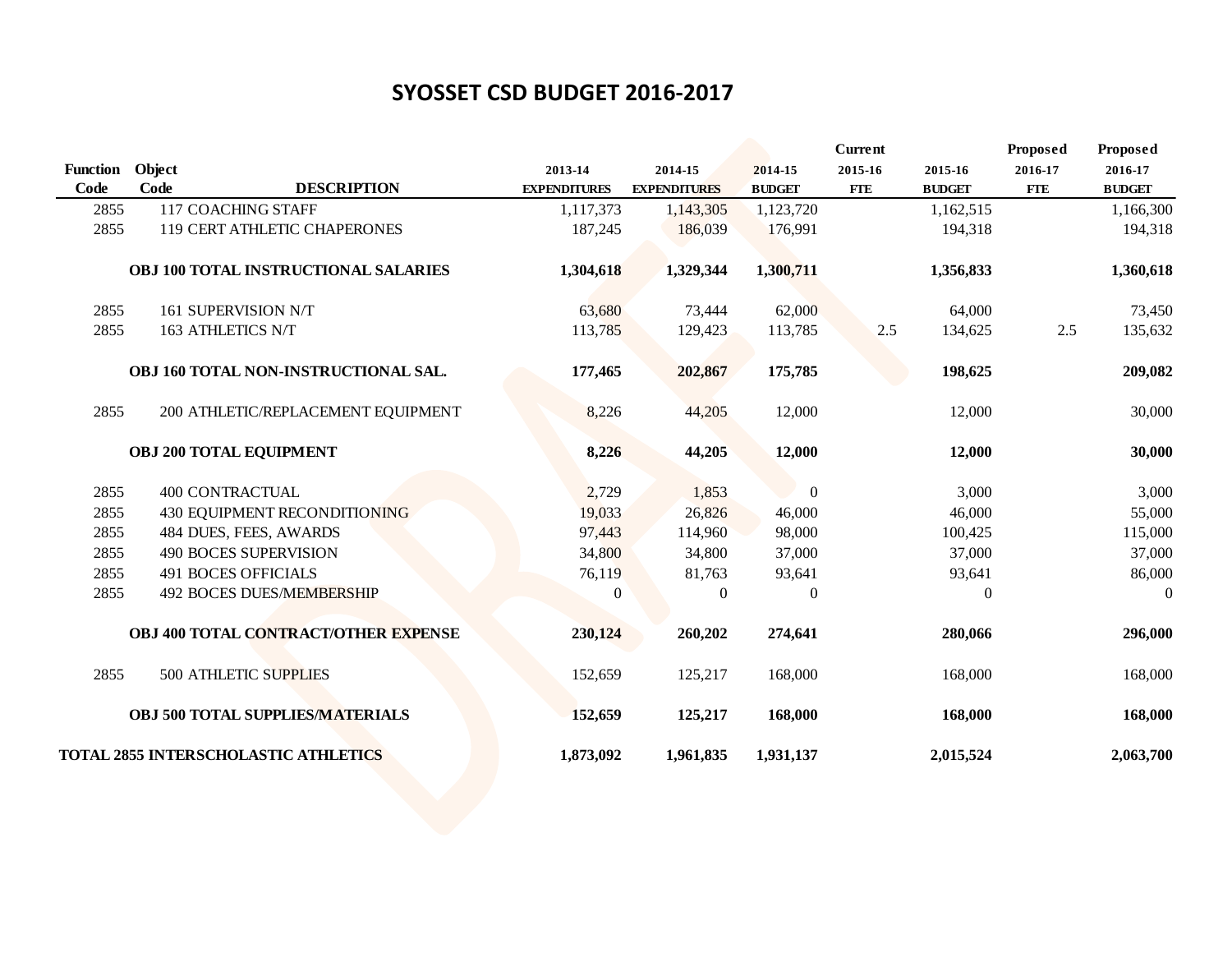## **THE 5500 CODES CONTAIN COSTS FOR DISTRICT TRANSPORTATION** Page 35

#### **DISTRICT TRANSPORTATION (CODE 5510)**

THIS CODE INCLUDES COSTS FOR THE SUPERVISOR OF TRANSPORTATION AND OFFICE STAFF WHO OPERATE THE DISTRICT'S TRANSPORTATION OFFICE.

#### **CONTRACT TRANSPORTATION (CODE 5540)**

INCLUDED IN THIS CODE ARE CONTRACTED SERVICES FOR IN-DISTRICT AND OUT-OF-DISTRICT TRANSPORTATION. ALSO INCLUDED IS TRANSPORTATION FOR CLASS FIELD TRIPS AND CO-CURRICULAR AND INTER-SCHOLASTIC EVENTS AS WELL AS LATE BUSES.

#### **BOCES – TRANSPORTATION MANAGEMENT SERVICES (CODE 5581)**

THIS CODE CONTAINS EXPENSES FOR TRANSPORTATION TO BOCES FACILITIES.

Contracted transportation for regular district routes remain flat despite modest CPI increases as a result of continuing routing efficiencies. The decrease in the contract transportation code reflects a decline in fuel costs.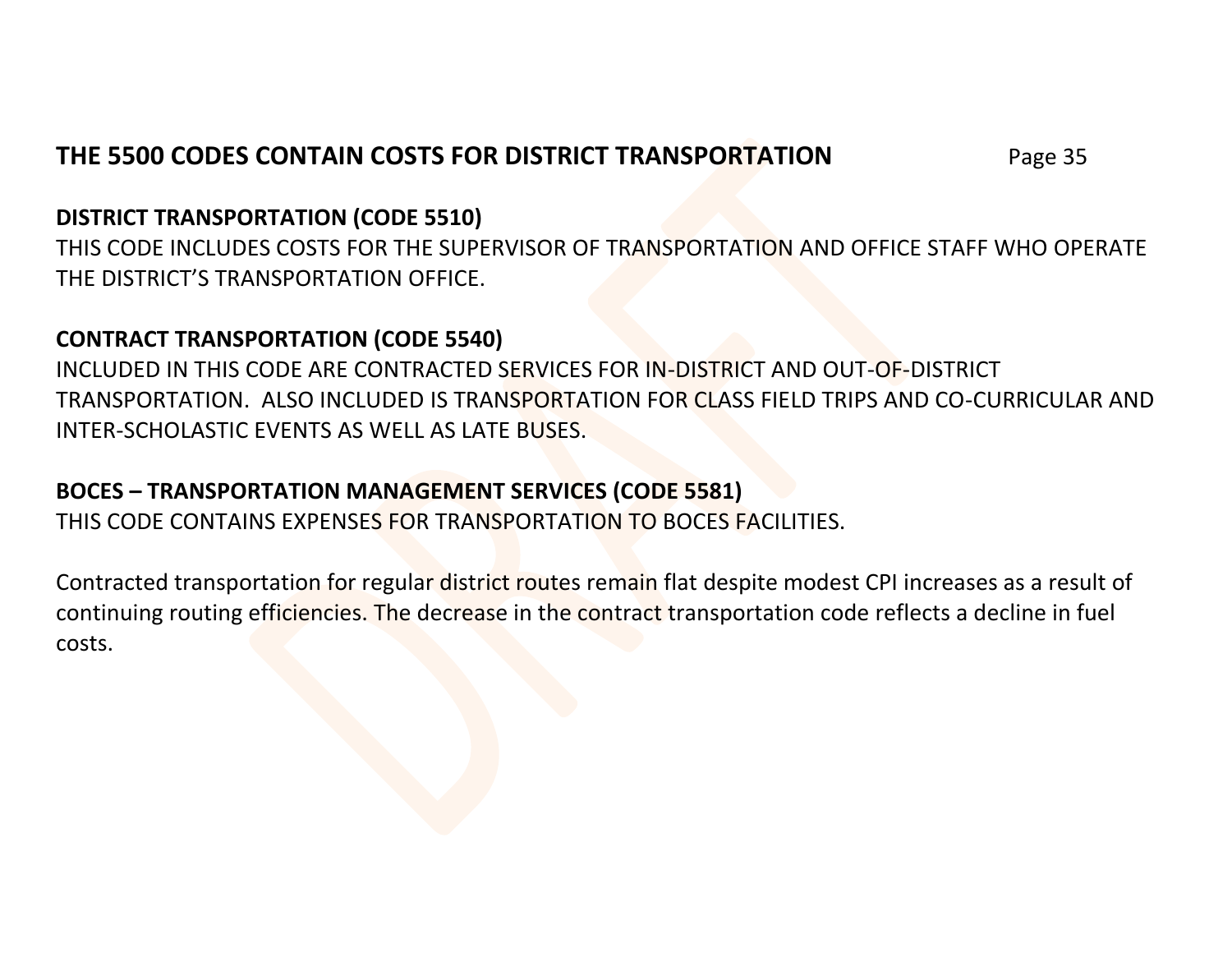|                 |        |                                                     |                     |                     | <b>Current</b>   |                |               | Proposed       | Proposed      |
|-----------------|--------|-----------------------------------------------------|---------------------|---------------------|------------------|----------------|---------------|----------------|---------------|
| <b>Function</b> | Object |                                                     | 2013-14             | 2014-15             | 2014-15          | 2015-16        | 2015-16       | 2016-17        | 2016-17       |
| Code            |        | Code<br><b>DESCRIPTION</b>                          | <b>EXPENDITURES</b> | <b>EXPENDITURES</b> | <b>BUDGET</b>    | <b>FTE</b>     | <b>BUDGET</b> | <b>FTE</b>     | <b>BUDGET</b> |
| 5510            |        | <b>160 TRANSPORTATION SUPERVISOR</b>                | 98,500              | 100,135             | 98,500           | 1              | 98,500        | $\mathbf{1}$   | 101,797       |
| 5510            |        | 161 TRANSPORTATION F/T                              | 138,289             | 139,235             | 137,806          | $\overline{2}$ | 137,806       | $\overline{2}$ | 137,806       |
|                 |        |                                                     |                     |                     |                  |                |               |                |               |
|                 |        | <b>OBJ 160 TOTAL NON-INSTRUCTIONAL SALARIES</b>     | 236,789             | 239,370             | 236,306          |                | 236,306       |                | 239,603       |
| 5510            |        | 500 TRANSPORTATION SUPPLIES                         | 829                 | 593                 | 1,000            |                | 1,000         |                | 900           |
|                 |        | <b>OBJ 500 TOTAL SUPPLIES</b>                       | 829                 | 593                 | 1,000            |                | 1,000         |                | 900           |
|                 |        | <b>TOTAL 5510 DISTRICT OPR. TRANSPORTATION</b>      | 237,618             | 239,963             | 237,306          |                | 237,306       |                | 240,503       |
|                 |        |                                                     |                     |                     |                  |                |               |                |               |
| 5540            |        | 440 CONTRACT TRANSPORTATION SOFTWARE                | 3,250               | 3,250               | 3,400            |                | 3,400         |                | 3,400         |
| 5540            |        | <b>451 CONTRACT TRANSPORTATION</b>                  | 8,018,113           | 7,811,112           | 8,243,075        |                | 8,243,075     |                | 8,243,075     |
| 5540            |        | <b>453 CONTRACT FUEL</b>                            | 321,866             | 225,529             | 370,000          |                | 370,000       |                | 322,000       |
| 5540            |        | <b>454 FIELD TRIPS-DISTRICT</b>                     | 172,106             | 171,063             | 160,000          |                | 175,000       |                | 175,000       |
| 5540            |        | <b>457 FIELD TRIPS-ATHLETIC</b>                     | 624,573             | 581,102             | 550,000          |                | 630,000       |                | 625,000       |
| 5540            |        | 458 FIELD TRIPS-ACADEMIC COMPETITIONS               | 32,568              | 46,120              | 50,000           |                | 40,000        |                | 46,200        |
| 5540            |        | 459 FIELD TRIPS - MUSIC COMPETITIONS                | 36,099              | 40,828              | 40,000           |                | 40,000        |                | 41,000        |
|                 |        | <b>OBJ 500 TOTAL CONTRACT/OTHER EXPENSE</b>         | 9,208,575           | 8,879,004           | 9,416,475        |                | 9,501,475     |                | 9,455,675     |
|                 |        | <b>TOTAL 5540 CONTRACT TRANSPORTATION</b>           | 9,208,575           | 8,879,004           | 9,416,475        |                | 9,501,475     |                | 9,455,675     |
|                 |        |                                                     |                     |                     |                  |                |               |                |               |
| 5581            |        | <b>490 BOCES - TRANSPORATION MANAGEMENT</b>         | $\overline{0}$      | 23,408              | $\mathbf{0}$     |                | 32,000        |                | 32,000        |
|                 |        | <b>TOTAL 5581 BOCES - TRANSPORTATION MANAGEMENT</b> | $\bf{0}$            | 23,408              | $\boldsymbol{0}$ |                | 32,000        |                | 32,000        |
|                 |        | <b>TOTAL TRANSPORTATION</b>                         | 9,446,193           | 9,142,375           | 9,653,781        |                | 9,770,781     |                | 9,728,178     |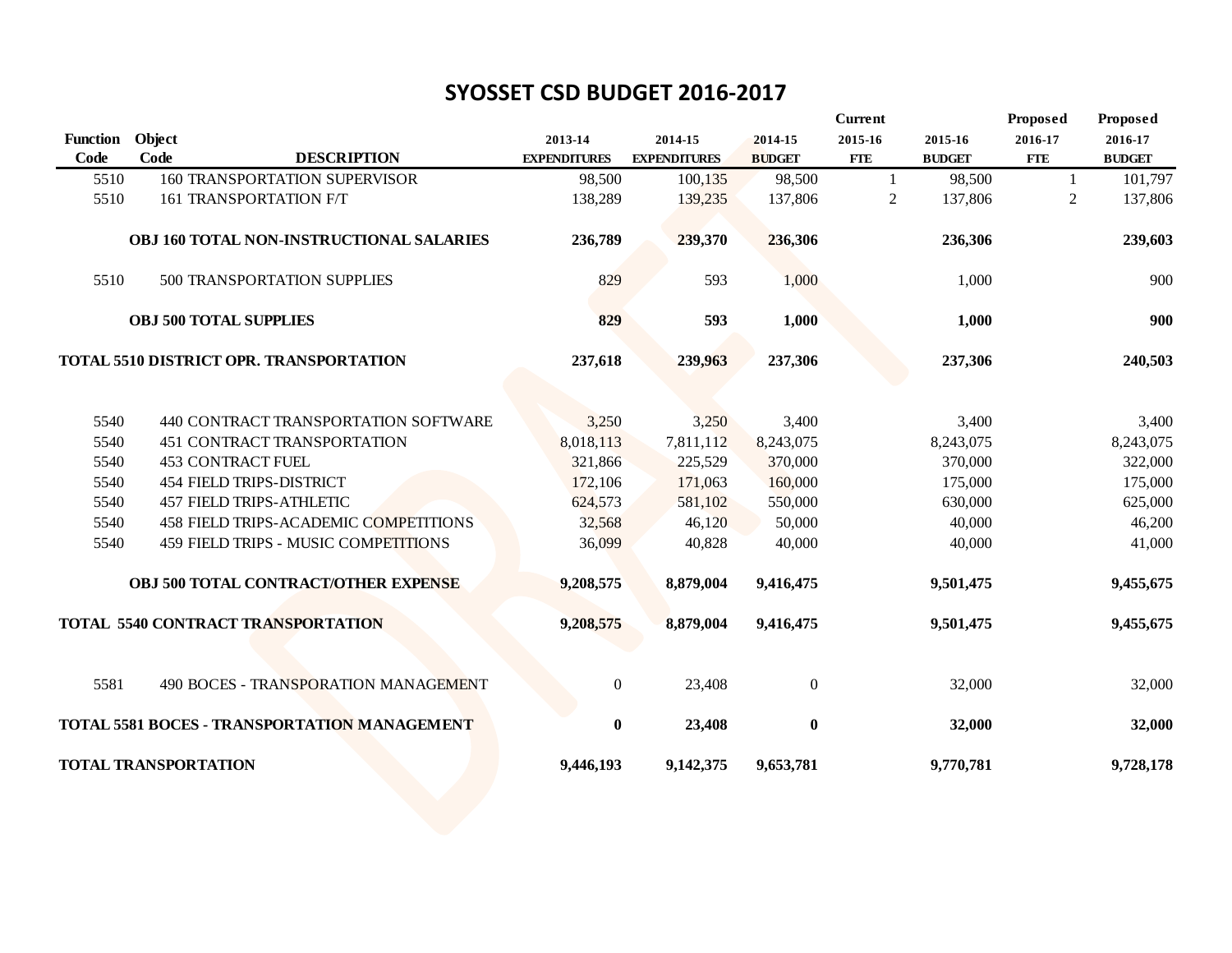THIS CODE PROVIDES FUNDING FOR THE RECREATIONAL PROGRAM FOR ELEMENTARY SCHOOL STUDENTS AFTER SCHOOL. THIS PROGRAM IS OPEN TO DISTRICT STUDENTS ATTENDING PUBLIC, PRIVATE AND PAROCHIAL SCHOOLS. ARTS & CRAFTS AND SPORTS ACTIVITIES ARE SUPERVISED BY STAFF MEMBERS. ALSO INCLUDED HERE ARE APPROPRIATIONS ASSOCIATED WITH OPERATING THE HIGH SCHOOL POOL FOR COMMUNITY USE AND COSTS FOR SATURDAY MORNING INSTRUCTION SESSIONS FOR SYOSSET RESIDENTS, AS WELL AS USE OF THE POOL BY THE SWIM CLUB.

The decrease in the code reflects adjustments for lower than anticipated expenditures based on program expansion in the prior school year.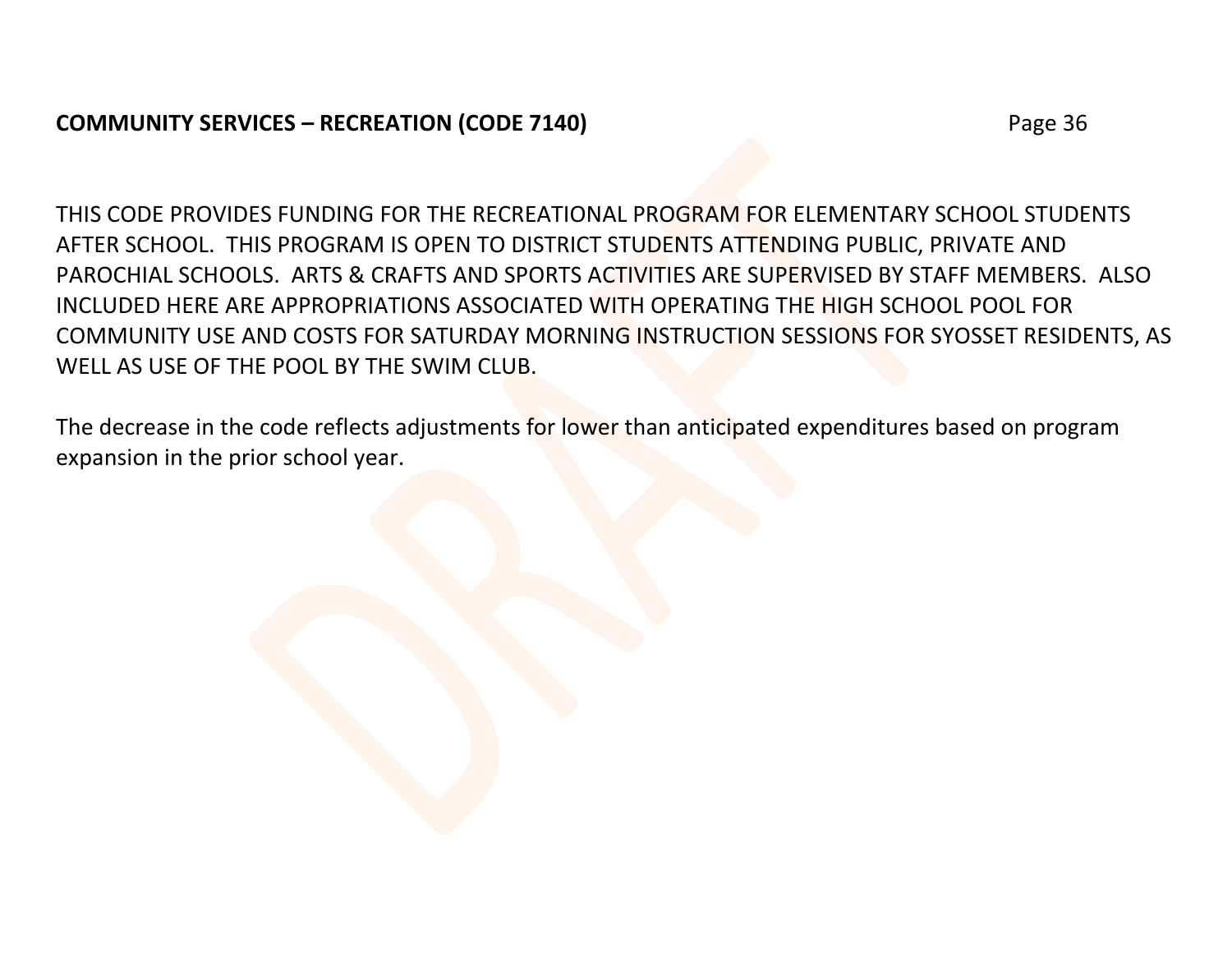|                 |              |                                                 |                     |                     |               | <b>Current</b> |               | Proposed   | Proposed      |
|-----------------|--------------|-------------------------------------------------|---------------------|---------------------|---------------|----------------|---------------|------------|---------------|
| <b>Function</b> | Object       |                                                 | 2013-14             | 2014-15             | 2014-15       | 2015-16        | 2015-16       | 2016-17    | 2016-17       |
| Code            | Code         | <b>DESCRIPTION</b>                              | <b>EXPENDITURES</b> | <b>EXPENDITURES</b> | <b>BUDGET</b> | <b>FTE</b>     | <b>BUDGET</b> | <b>FTE</b> | <b>BUDGET</b> |
|                 |              |                                                 |                     |                     |               |                |               |            |               |
|                 |              |                                                 |                     |                     |               |                |               |            |               |
| 7140            |              | <b>100 RECREATION PROGRAM/DIRECTOR</b>          | 17,548              | 17,548              | 17,862        |                | 17,862        |            | 17,862        |
| 7140            |              | 111 RECREATION PROGRAM/SPECIALISTS              | 73,405              | 67,044              | 79,500        |                | 90,000        |            | 75,000        |
| 7140            |              | <b>117 POOL INSTRUCTION</b>                     | 68,242              | 104,548             | 90,640        |                | 110,640       |            | 110,640       |
| 7140            |              | <b>118 POOL SUPERVISOR</b>                      | 613                 | 6,924               | 5,000         |                | 8,000         |            | 8,000         |
|                 |              |                                                 |                     |                     |               |                |               |            |               |
|                 |              | <b>OBJ 100 TOTAL INSTRUCTIONAL SALARIES</b>     | 159,808             | 196,064             | 193,002       |                | 226,502       |            | 211,502       |
|                 |              |                                                 |                     |                     |               |                |               |            |               |
| 7140            | 161 POOL N/T |                                                 | 20,076              | 44,953              | 41,400        |                | 55,000        |            | 55,000        |
| 7140            |              | 162 RECREATION PROGRAM N/T                      | $\boldsymbol{0}$    | $\overline{0}$      | $\theta$      |                | $\theta$      |            | $\mathbf{0}$  |
|                 |              |                                                 |                     |                     |               |                |               |            |               |
|                 |              | <b>OBJ 160 TOTAL NON-INSTRUCTIONAL SALARIES</b> | 20,076              | 44,953              | 41,400        |                | 55,000        |            | 55,000        |
|                 |              |                                                 |                     |                     |               |                |               |            |               |
| 7140            |              | <b>501 RECREATION SUPPLIES</b>                  | 5,340               | 5,857               | 7,000         |                | 7,000         |            | 7,000         |
|                 |              |                                                 |                     |                     |               |                |               |            |               |
|                 |              | <b>OBJ 500 TOTAL SUPPLIES/MATERIALS</b>         | 5,340               | 5,857               | 7,000         |                | 7,000         |            | 7,000         |
|                 |              |                                                 |                     |                     |               |                |               |            |               |
|                 |              | TOTAL 7140 COMMUNITY SERVICES/RECREATION        | 185,224             | 246,874             | 241,402       |                | 288,502       |            | 273,502       |
|                 |              |                                                 |                     |                     |               |                |               |            |               |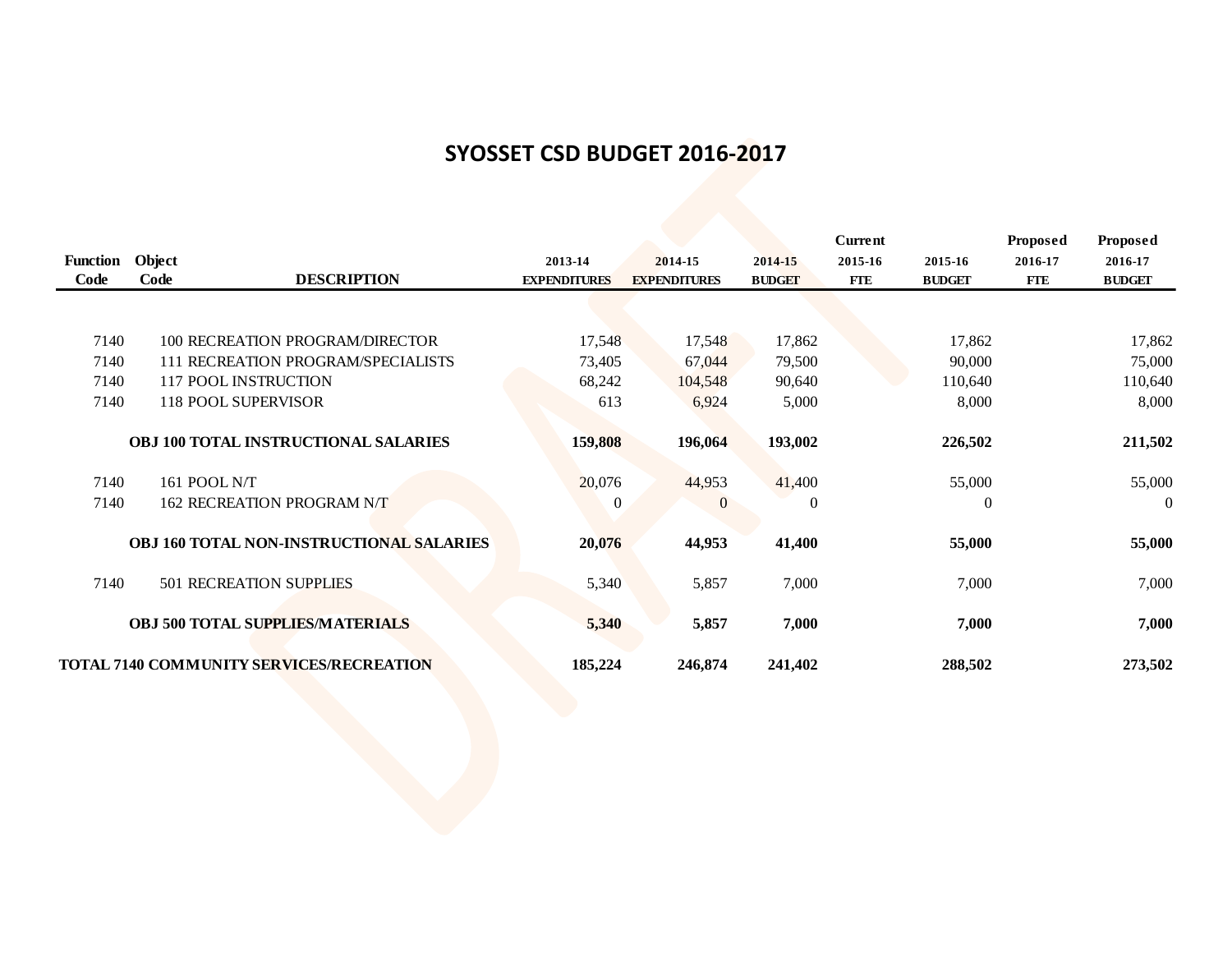### **COMMUNITY SERVICE/CENSUS (CODE 8070)** Page 37

THIS CODE PROVIDES APPROPRIATIONS FOR CENSUS AND VOTER REGISTRATION SERVICES.

The decrease in the code is due to the renegotiation of the contract for BOLD census services.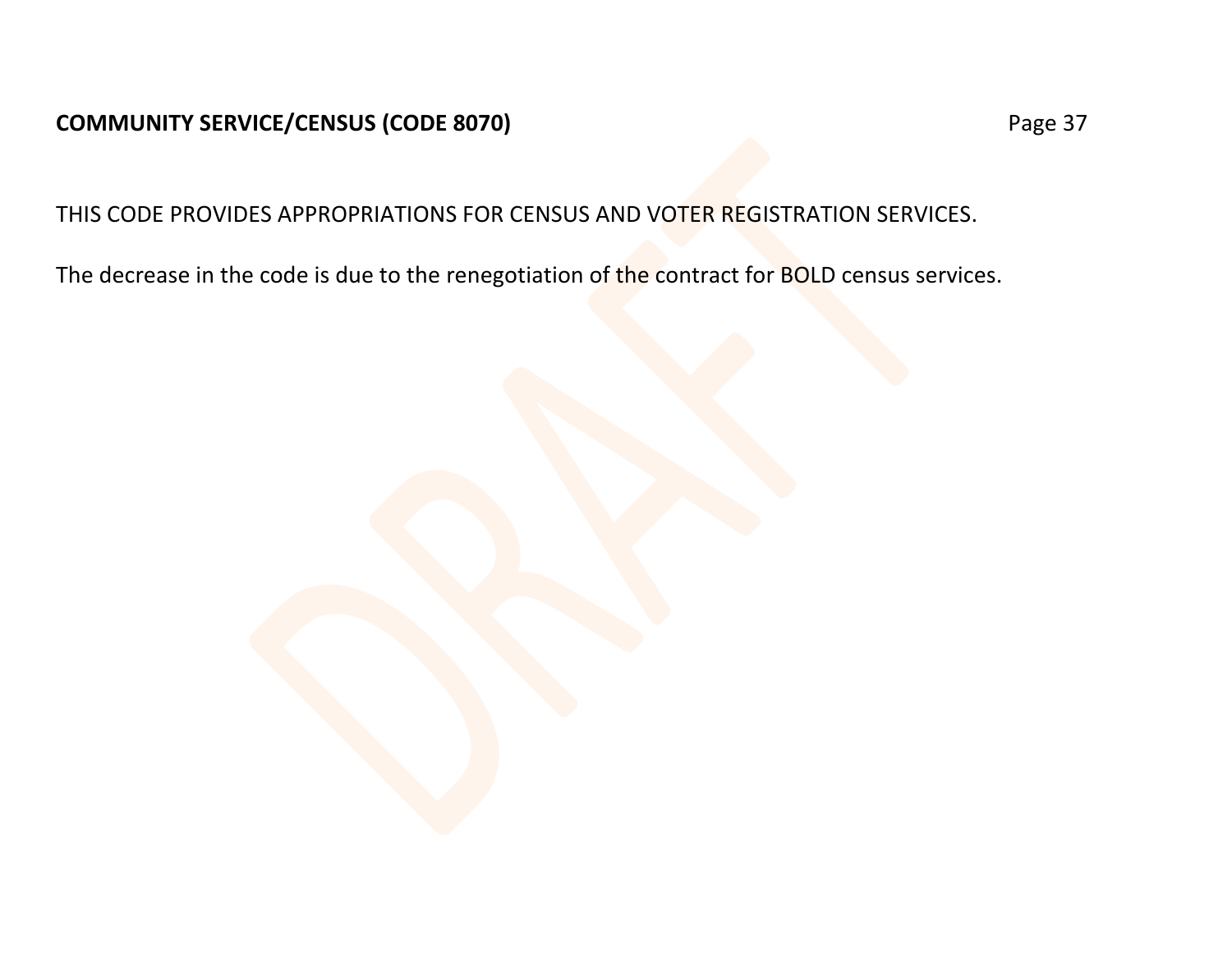|                 |               |                                             |                     |                     |               | Current    |                | <b>Proposed</b> | Proposed      |
|-----------------|---------------|---------------------------------------------|---------------------|---------------------|---------------|------------|----------------|-----------------|---------------|
| <b>Function</b> | <b>Object</b> |                                             | 2013-14             | 2014-15             | 2014-15       | 2015-16    | 2015-16        | 2016-17         | 2016-17       |
| Code            | Code          | <b>DESCRIPTION</b>                          | <b>EXPENDITURES</b> | <b>EXPENDITURES</b> | <b>BUDGET</b> | <b>FTE</b> | <b>BUDGET</b>  | <b>FTE</b>      | <b>BUDGET</b> |
|                 |               |                                             |                     |                     |               |            |                |                 |               |
| 8070            |               | 400 CENSUS/VOTER REGISTRATION - BOLD        |                     | 0                   | 0             |            | $\overline{0}$ |                 | 3,000         |
| 8070            |               | 490 CENSUS/VOTER REGISTRATION - BOCES       | 18,984              | 15,234              | 28,985        |            | 28,985         |                 | 15,750        |
|                 |               |                                             |                     |                     |               |            |                |                 |               |
|                 |               | <b>OBJ 400 TOTAL CONTRACT/OTHER EXPENSE</b> | 18,984              | 15,234              | 28,985        |            | 28,985         |                 | 18,750        |
|                 |               |                                             |                     |                     |               |            |                |                 |               |
|                 |               | <b>TOTAL 8070 COMMUNITY SERVICES/CENSUS</b> | 18.984              | 15,234              | 28,985        |            | 28,985         |                 | 18,750        |
|                 |               |                                             |                     |                     |               |            |                |                 |               |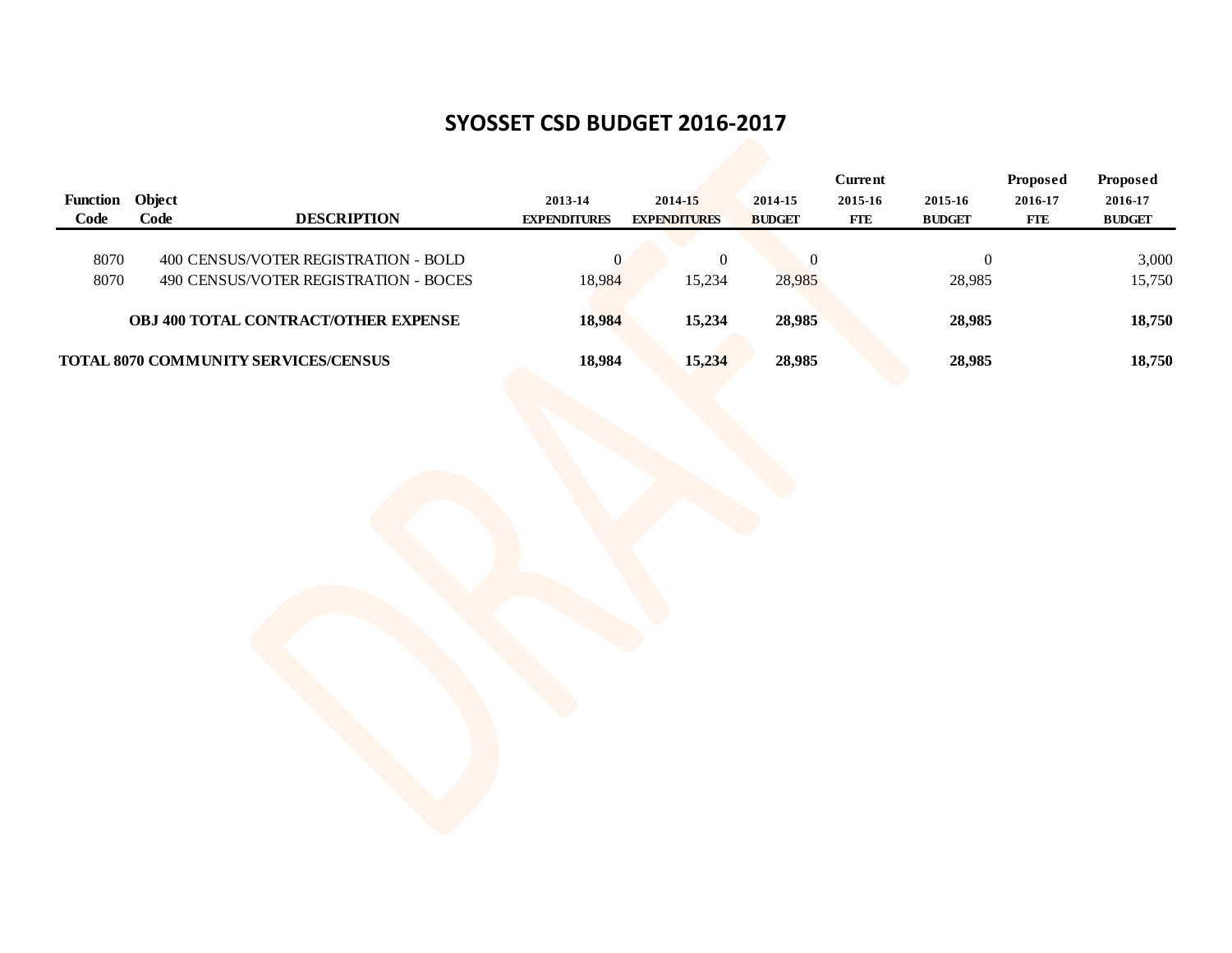**FOOD SERVICE TRANSFER:** THIS CODE PROVIDES FOR THE TRANSFER TO THE FOOD SERVICE FUND RELATED TO FEDERAL REIMBURSEMENT FOR FREE AND REDUCED PRICE LUNCH. DUE TO A CHANGE IN REGULATIONS NO TRANSFERS TO THE FOOD SERVICE FUND ARE ANTICIPATED.

**SPECIAL AID TRANSFER:** THIS CODE PROVIDES AN APPROPRIATION FOR SUMMER SCHOOL EDUCATION SERVICES AND REFLECTS THE PORTION FOR WHICH THE DISTRICT RECEIVES NO REIMBURSEMENT, AND IS BASED UPON ACTUAL COSTS AND REIMBURSEMENTS.

**GRANTS:** THIS CODE PROVIDED FUNDS FOR SUPPLEMENTAL ALLOWANCES FOR FEDERALLY FUNDED PROGRAMS. SUPPLEMENTAL ALLOWANCES ARE NOT ANTICIPATED FOR THE 2016-2017 SCHOOL YEAR.

The decrease in the special aid transfer fund code primarily reflects anticipated changes in the summer program for special education students.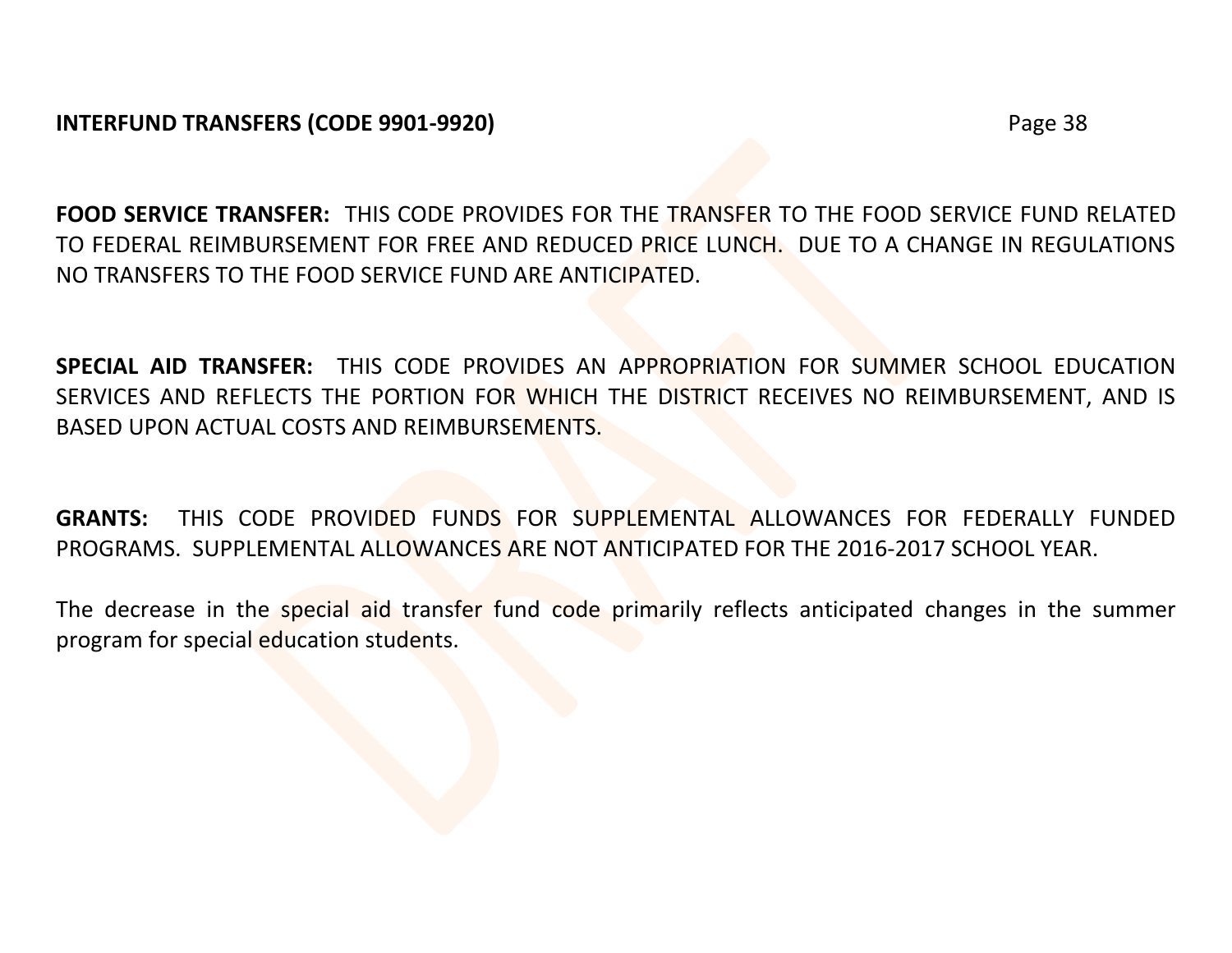|                 |               |                                              |                     |                     |                | Current |                | <b>Proposed</b> | Proposed      |
|-----------------|---------------|----------------------------------------------|---------------------|---------------------|----------------|---------|----------------|-----------------|---------------|
| <b>Function</b> | <b>Object</b> |                                              | 2013-14             | 2014-15             | 2014-15        | 2015-16 | 2015-16        | 2016-17         | 2016-17       |
| Code            | Code          | <b>DESCRIPTION</b>                           | <b>EXPENDITURES</b> | <b>EXPENDITURES</b> | <b>BUDGET</b>  | FTE     | <b>BUDGET</b>  | <b>FTE</b>      | <b>BUDGET</b> |
|                 |               |                                              |                     |                     |                |         |                |                 |               |
| 9001            |               | 930 FOOD SERVICE TRANSFER                    |                     | $\theta$            | $\Omega$       |         | $\overline{0}$ |                 | $\Omega$      |
| 9901            |               | 951 SPECIAL AID TRANSFER                     | 494,431             | 359,073             | 295,000        |         | 495,000        |                 | 430,000       |
| 9920            |               | 100 GRANTS                                   | $\theta$            | $\theta$            | $\overline{0}$ |         | $\theta$       |                 | $\Omega$      |
|                 |               |                                              |                     |                     |                |         |                |                 |               |
|                 |               |                                              |                     |                     |                |         |                |                 |               |
|                 |               | <b>TOTAL 9900 INTERFUND TRANSFERS/GRANTS</b> | 494,431             | 359,073             | 295,000        |         | 495,000        |                 | 430,000       |
|                 |               |                                              |                     |                     |                |         |                |                 |               |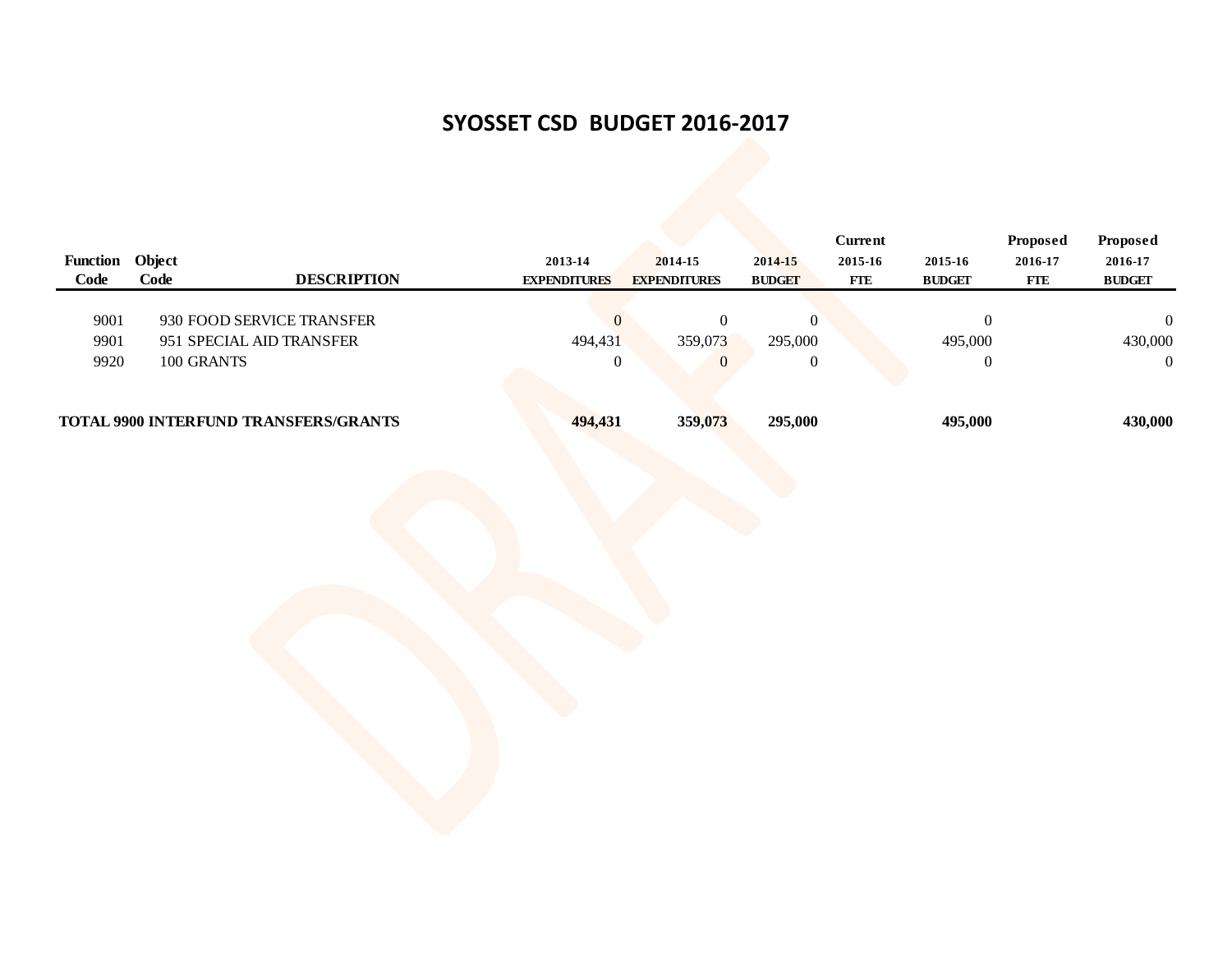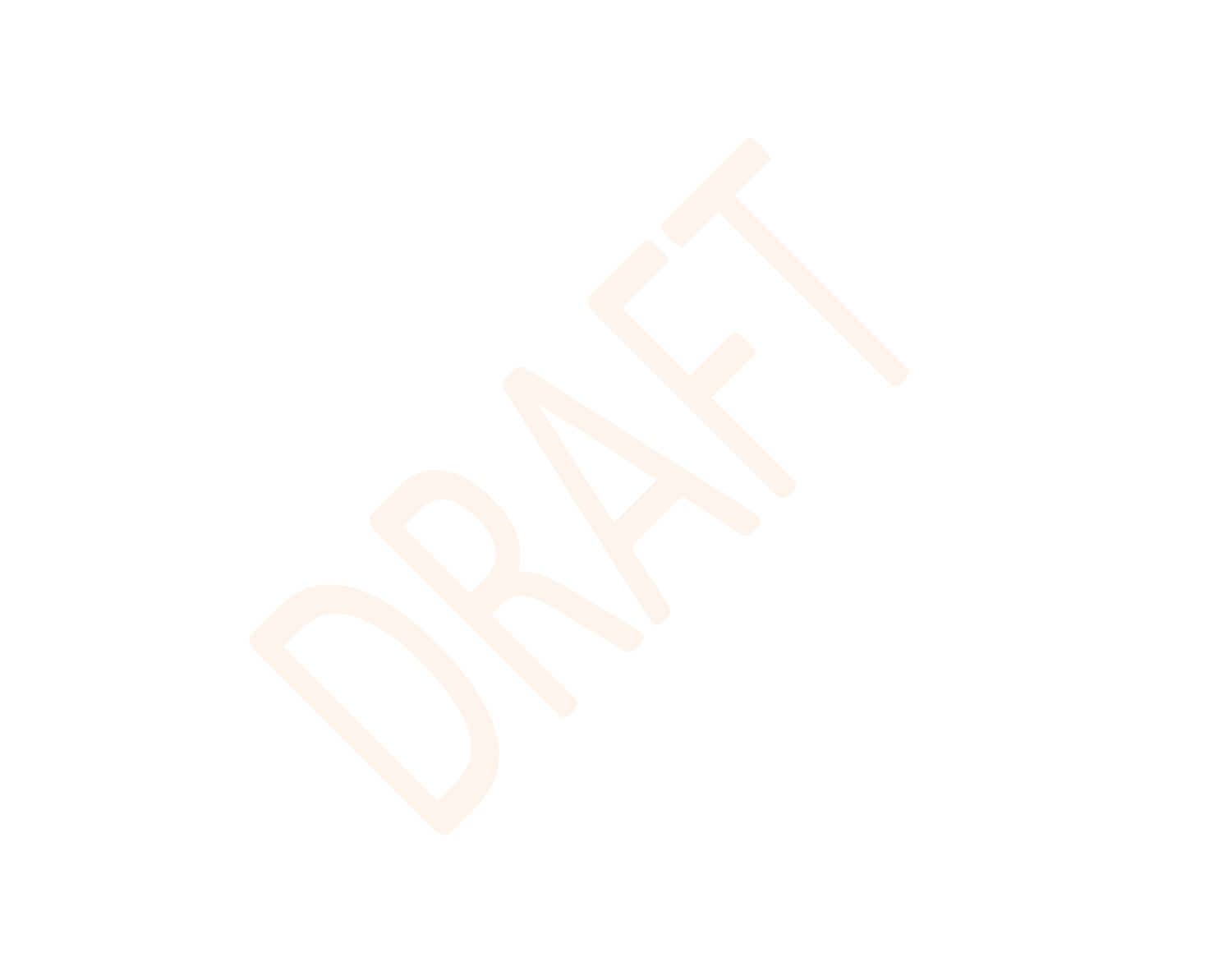## **2016-2017**

# **DRAFT Capital Codes**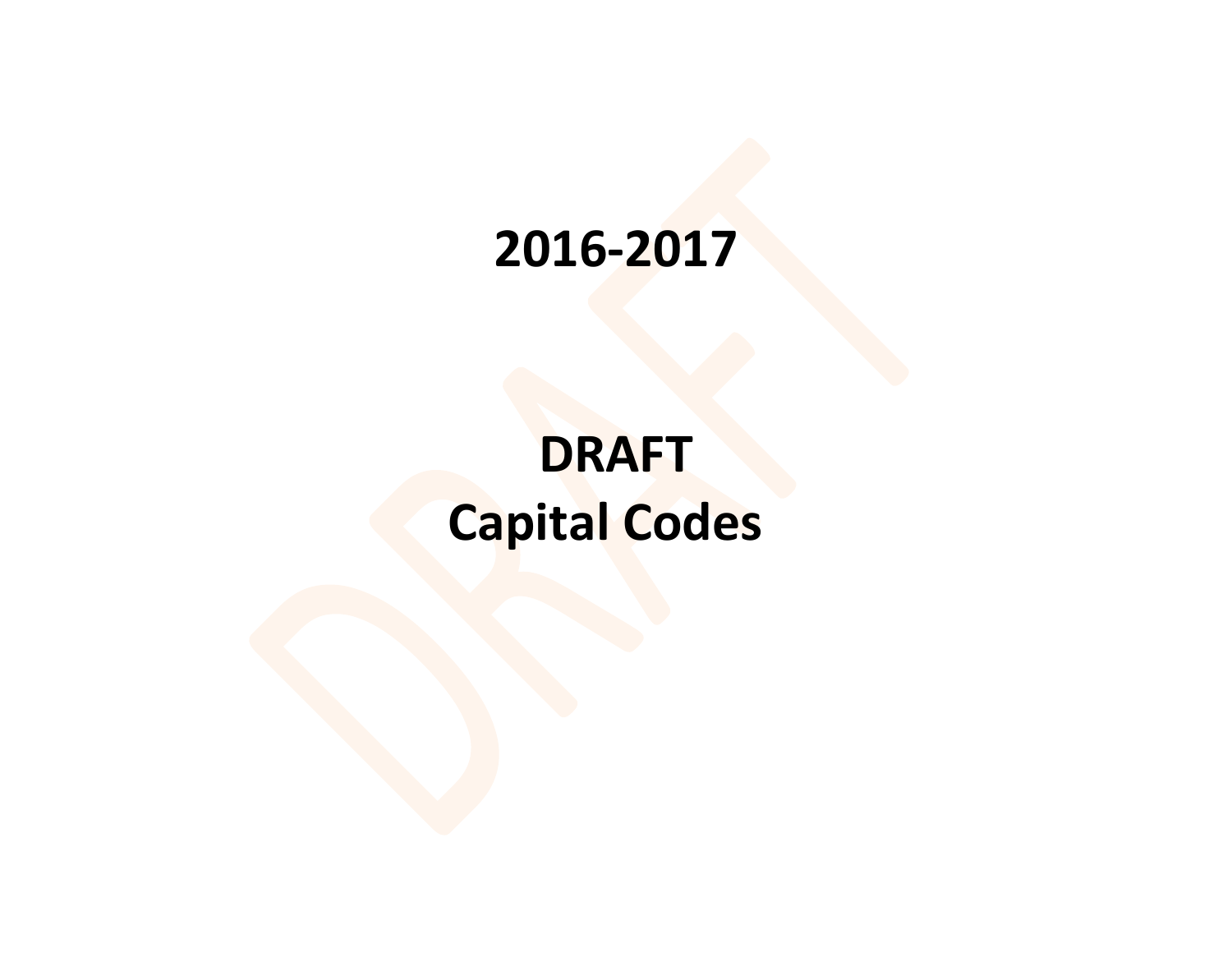#### **CUSTODIAL OPERATIONS (CODE 1620)** Page 39

THIS CODE PROVIDES FOR THE OPERATION OF TEN SCHOOL BUILDINGS. INCLUDED ARE COSTS FOR CUSTODIAL STAFFING, CLEANING AND CUSTODIAL SERVICES, UTILITIES, SUPPLIES AND EQUIPMENT, AND CONTRACTUAL SERVICES.

The increase in this code is due primarily to contractual salary adjustments. U.S. Department of Energy/EIA short-term forecasts (Energy Information Administration) for utilities are generally flat or declining. We have kept most utility estimates flat to reflect the inherent uncertainty in consumption, supply and other conditions.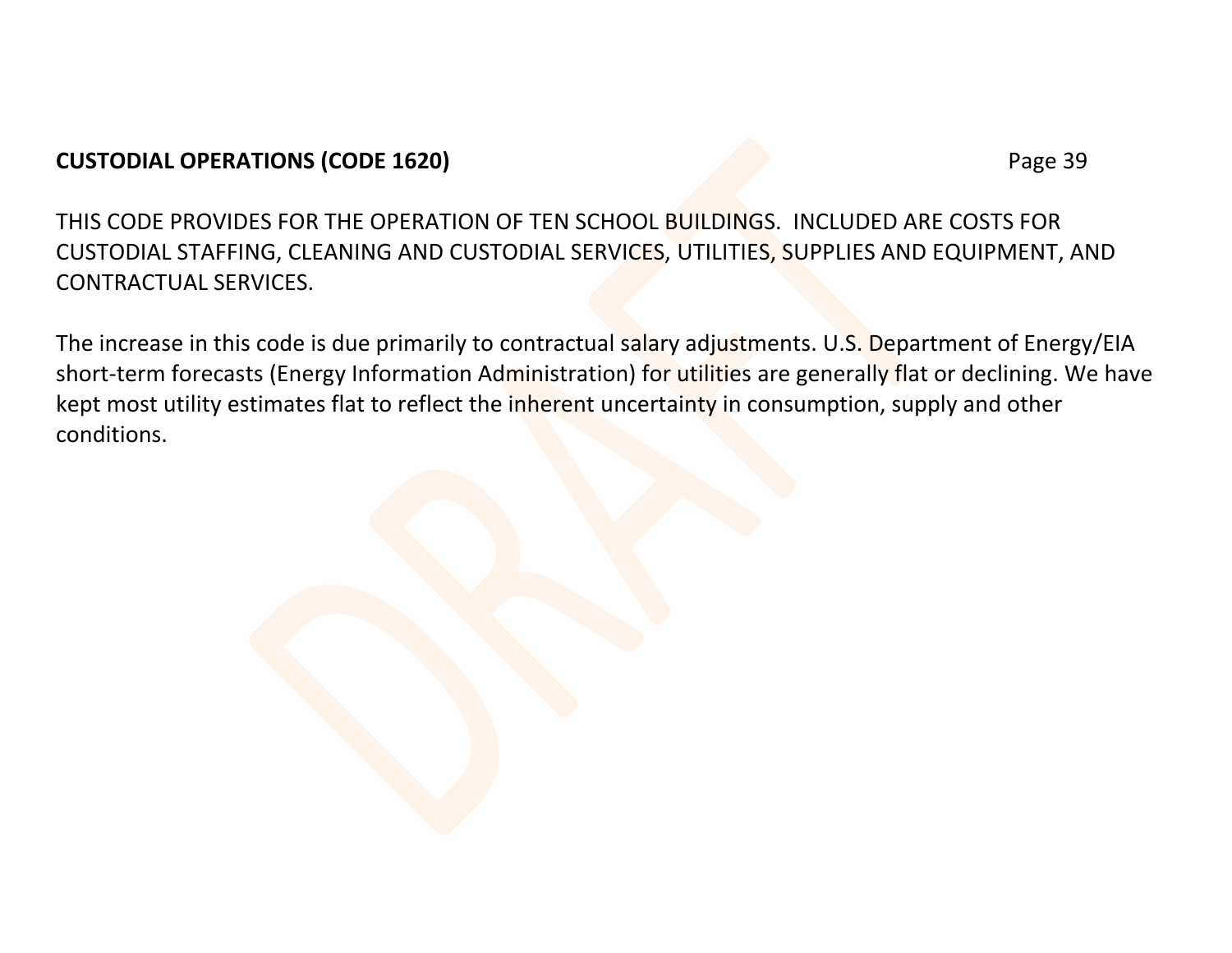|                 |                                        |                                         |                     |                     |               | <b>Current</b> |               | Proposed   | Proposed      |
|-----------------|----------------------------------------|-----------------------------------------|---------------------|---------------------|---------------|----------------|---------------|------------|---------------|
| <b>Function</b> | Object                                 |                                         | 2013-14             | 2014-15             | 2014-15       | 2015-16        | 2015-16       | 2016-17    | 2016-17       |
| Code            | Code                                   | <b>DESCRIPTION</b>                      | <b>EXPENDITURES</b> | <b>EXPENDITURES</b> | <b>BUDGET</b> | <b>FTE</b>     | <b>BUDGET</b> | <b>FTE</b> | <b>BUDGET</b> |
|                 |                                        |                                         |                     |                     |               |                |               |            |               |
| 1620            |                                        | <b>160 FACILITIES SUPERVISION</b>       | 211,774             | 215,289             | 211,774       | $\overline{c}$ | 211,774       | 2          | 218,863       |
| 1620            | 161 CUSTODIAL                          |                                         | 5,164,484           | 4,894,805           | 5,249,984     | 71             | 5,136,254     | 71         | 5,222,382     |
| 1620            |                                        | 163 CUSTODIAL O/T & SUBSTITUTES         | 277,177             | 258,247             | 280,000       |                | 280,000       |            | 350,000       |
|                 | <b>OBJ 100 TOTAL SALARIES</b>          |                                         | 5,653,435           | 5,368,341           | 5,741,758     |                | 5,628,028     |            | 5,791,245     |
| 1620            |                                        | 200 CUSTODIAL EQUIPMENT                 | 41,781              | 1,499               | 30,000        |                | 30,000        |            | 30,000        |
|                 | <b>OBJ 200 TOTAL EQUIPMENT</b>         |                                         | 41,781              | 1,499               | 30,000        |                | 30,000        |            | 30,000        |
|                 |                                        |                                         |                     |                     |               |                |               |            |               |
| 1620            | 420 FUEL OIL                           |                                         | 398,636             | 300,381             | 410,496       |                | 410,503       |            | 400,503       |
| 1620            | <b>421 LIGHT/POWER</b>                 |                                         | 1,378,345           | 1,342,760           | 1,425,873     |                | 1,452,365     |            | 1,452,365     |
| 1620            | 422 WATER                              |                                         | 25,975              | 28,549              | 170,000       |                | 170,000       |            | 170,000       |
| 1620            | <b>423 NATURAL GAS</b>                 |                                         | 386,606             | 336,824             | 490,358       |                | 488,133       |            | 488,133       |
| 1620            | <b>427 TELEPHONE</b>                   |                                         | 82,440              | 78,620              | 100,000       |                | 90,000        |            | 85,000        |
| 1620            | <b>428 CONTRACT SERVICES</b>           |                                         | 756,171             | 1,084,085           | 800,000       |                | 800,000       |            | 800,000       |
| 1620            |                                        | 430 EQUIPMENT REPAIR/CLEANING           | 4,287               | 9,382               | 10,000        |                | 10,000        |            | 10,000        |
| 1620            | 485 WORKSHOP & OTHER                   |                                         | 1,128               | 2,349               | 2,500         |                | 2,500         |            | 2,500         |
| 1620            | 490 BOCES                              |                                         | 3,700               | 3,700               | $\Omega$      |                | 3,811         |            | 3,811         |
|                 |                                        | OBJ 400 TOTAL CONTRACT/OTHER EXPENSE    | 3,037,288           | 3,186,650           | 3,409,227     |                | 3,427,312     |            | 3,412,312     |
| 1620            | <b>500 CUSTODIAL SUPPLIES</b>          |                                         | 348,497             | 732,992             | 400,000       |                | 400,000       |            | 400,000       |
| 1620            |                                        | 502 CUSTODIAL UNIFORMS                  | 25,367              | 23,811              | 30,000        |                | 30,000        |            | 28,000        |
|                 |                                        | <b>OBJ 500 TOTAL SUPPLIES/MATERIALS</b> | 373,864             | 756,803             | 430,000       |                | 430,000       |            | 428,000       |
|                 | <b>TOTAL 1620 CUSTODIAL OPERATIONS</b> |                                         | 9,106,368           | 9,313,293           | 9,610,985     |                | 9,515,340     |            | 9,661,557     |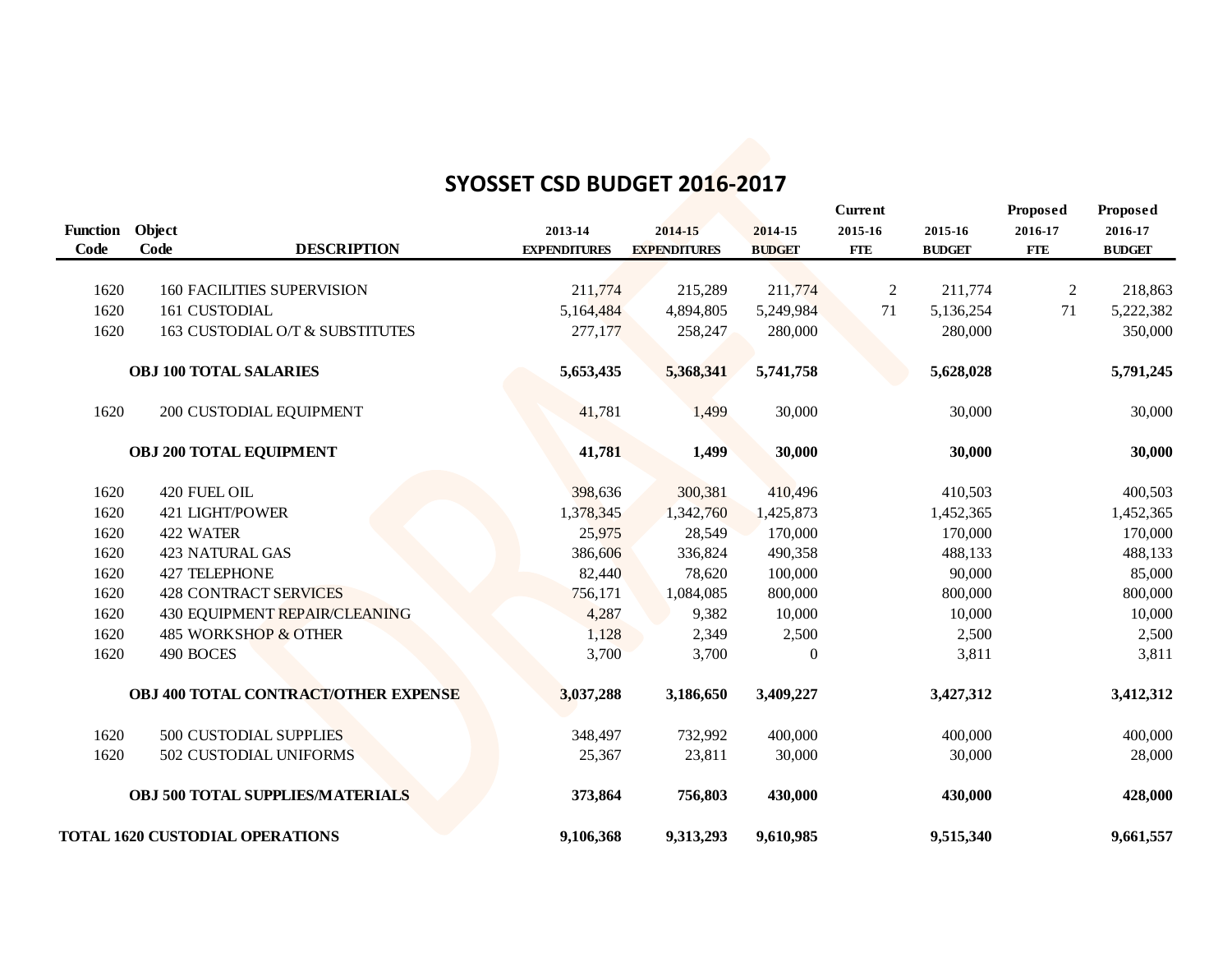PROVIDES FOR STAFFING AND SERVICES NECESSARY TO MAINTAIN DISTRICT BUILDINGS AND GROUNDS. INCLUDED ARE EXPENDITURES FOR PREVENTATIVE MAINTENANCE, BUILDINGS AND GROUND REPAIRS AND ALTERATIONS PERFORMED BY BOTH DISTRICT STAFF AND CONTRACTED SERVICES. ELECTRICAL, PLUMBING, HEATING, GROUND SUPPLIES AND EQUIPMENT ARE ALSO RECORDED IN THIS CODE.

The increase in this code is primarily the result of increases in equipment allocations. The equipment line contains allocations for the acquisition and replacement of maintenance and grounds vehicles used for snow removal and mowing. The code also contains an allocation for elementary playground equipment (*The playground allocation may be offset by grants funds).*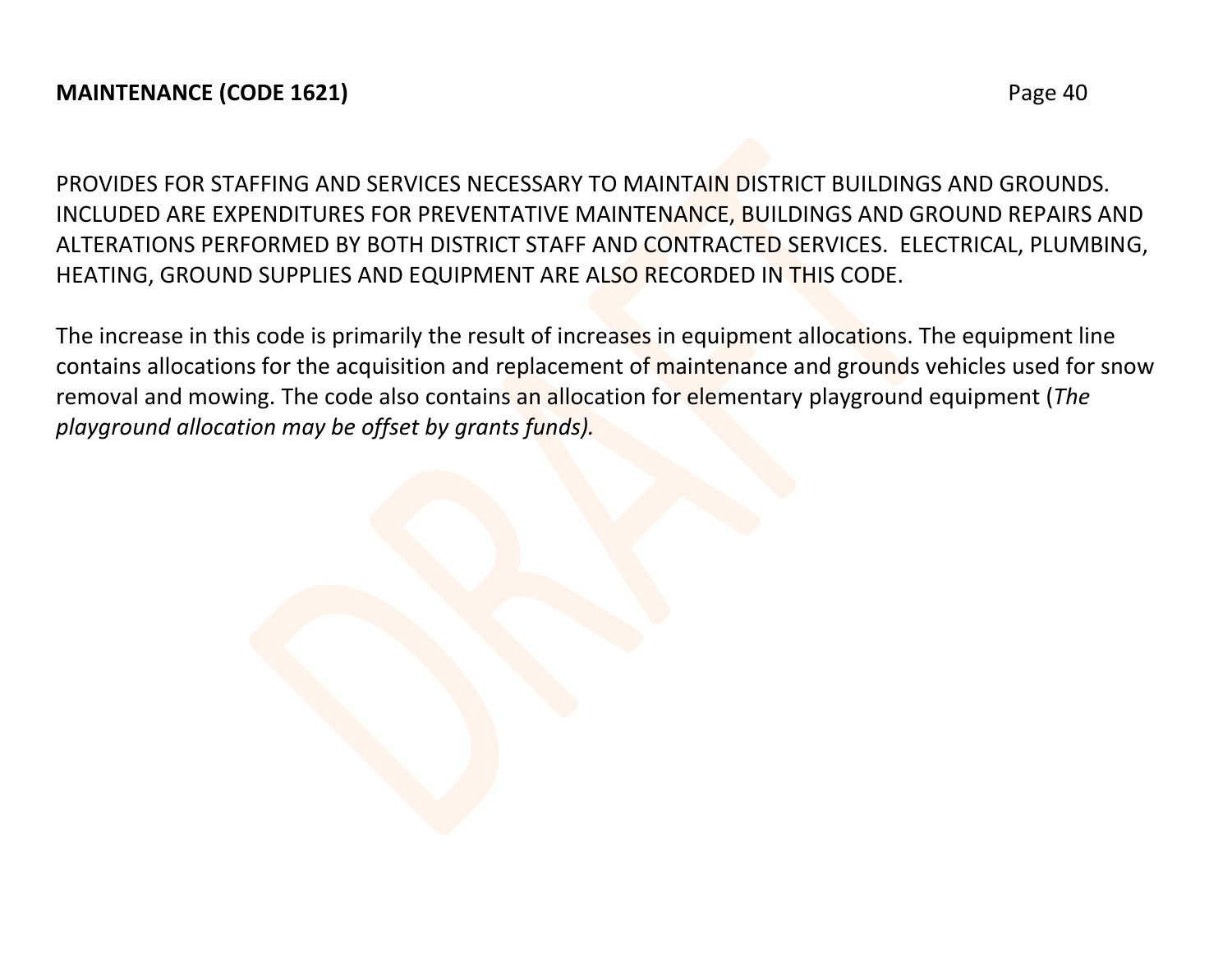|                 |        |                                                |                     |                     |               | <b>Current</b> |               | Proposed   | Proposed      |
|-----------------|--------|------------------------------------------------|---------------------|---------------------|---------------|----------------|---------------|------------|---------------|
| <b>Function</b> | Object |                                                | 2013-14             | 2014-15             | 2014-15       | 2015-16        | 2015-16       | 2016-17    | 2016-17       |
| Code            | Code   | <b>DESCRIPTION</b>                             | <b>EXPENDITURES</b> | <b>EXPENDITURES</b> | <b>BUDGET</b> | <b>FTE</b>     | <b>BUDGET</b> | <b>FTE</b> | <b>BUDGET</b> |
|                 |        |                                                |                     |                     |               |                |               |            |               |
| 1621            |        | 161 MAINTENANCE & GROUNDS                      | 2,193,148           | 2,115,250           | 2,497,045     | 30             | 2,376,182     | 30         | 2,389,867     |
| 1621            |        | 163 MAINTENANCE & GROUNDS - O/T                | 144,458             | 260,280             | 237,359       |                | 230,000       |            | 230,000       |
|                 |        | OBJ 160 TOTAL NON-INSTRUCTIONAL SALARIES       | 2,337,606           | 2,375,530           | 2,734,404     |                | 2,606,182     |            | 2,619,867     |
| 1621            |        | 200 MAINTENANCE & GROUNDS - EQUIPMENT          | 37,590              | 95,049              | 56,000        |                | 180,750       |            | 294,750       |
|                 |        | <b>OBJ 200 TOTAL EQUIPMENT</b>                 | 37,590              | 95,049              | 56,000        |                | 180,750       |            | 294,750       |
| 1621            |        | <b>430 EQUIPMENT REPAIR</b>                    | 47,173              | 40,329              | 60,000        |                | 60,000        |            | 60,000        |
| 1621            |        | 431 GASOLINE & DIESEL FUEL                     | 58,618              | 50,657              | 64,000        |                | 64,000        |            | 64,000        |
| 1621            |        | 443 BLACKTOP & CONCRETE                        | 16,256              | 1,680               | 34,166        |                | 34,166        |            | 34,166        |
| 1621            |        | <b>444 ELECTRICAL CONTRACT SERVICES</b>        | $\mathbf{0}$        | $\overline{0}$      | 15,000        |                | 15,000        |            | 5,000         |
| 1621            |        | 445 HEATING & PLUMBING                         | 7,419               | 299                 | 16,200        |                | 16,200        |            | 10,000        |
| 1621            |        | <b>447 BUILDING REPAIR</b>                     | 23,962              | 52,930              | 70,000        |                | 70,000        |            | 70,000        |
|                 |        | <b>OBJ 400 TOTAL CONTRACT/OTHER EXPENSE</b>    | 153,428             | 145,895             | 259,366       |                | 259,366       |            | 243,166       |
| 1621            |        | <b>503 ELECTRICAL SUPPLIES</b>                 | 36,749              | 40,955              | 52,000        |                | 52,000        |            | 52,000        |
| 1621            |        | <b>504 PLUMBING HEATING SUPPLIES</b>           | 24,126              | 23,290              | 25,000        |                | 25,000        |            | 25,000        |
| 1621            |        | 505 MAINTENANCE SUPPLIES                       | 263,481             | 315,857             | 230,000       |                | 250,000       |            | 250,000       |
| 1621            |        | 506 GLAZING                                    | 2,776               | 942                 | 2,000         |                | 2,000         |            | 2,000         |
| 1621            |        | <b>507 GROUNDS SUPPLIES</b>                    | 58,636              | 63,179              | 75,500        |                | 75,500        |            | 75,500        |
|                 |        | <b>OBJ 500 TOTAL SUPPLIES/MATERIALS</b>        | 385,768             | 444,223             | 384,500       |                | 404,500       |            | 404,500       |
|                 |        | <b>TOTAL 1621 DISTRICT MAINTENANCE/GROUNDS</b> | 2,914,392           | 3,060,697           | 3,434,270     |                | 3,450,798     |            | 3,562,283     |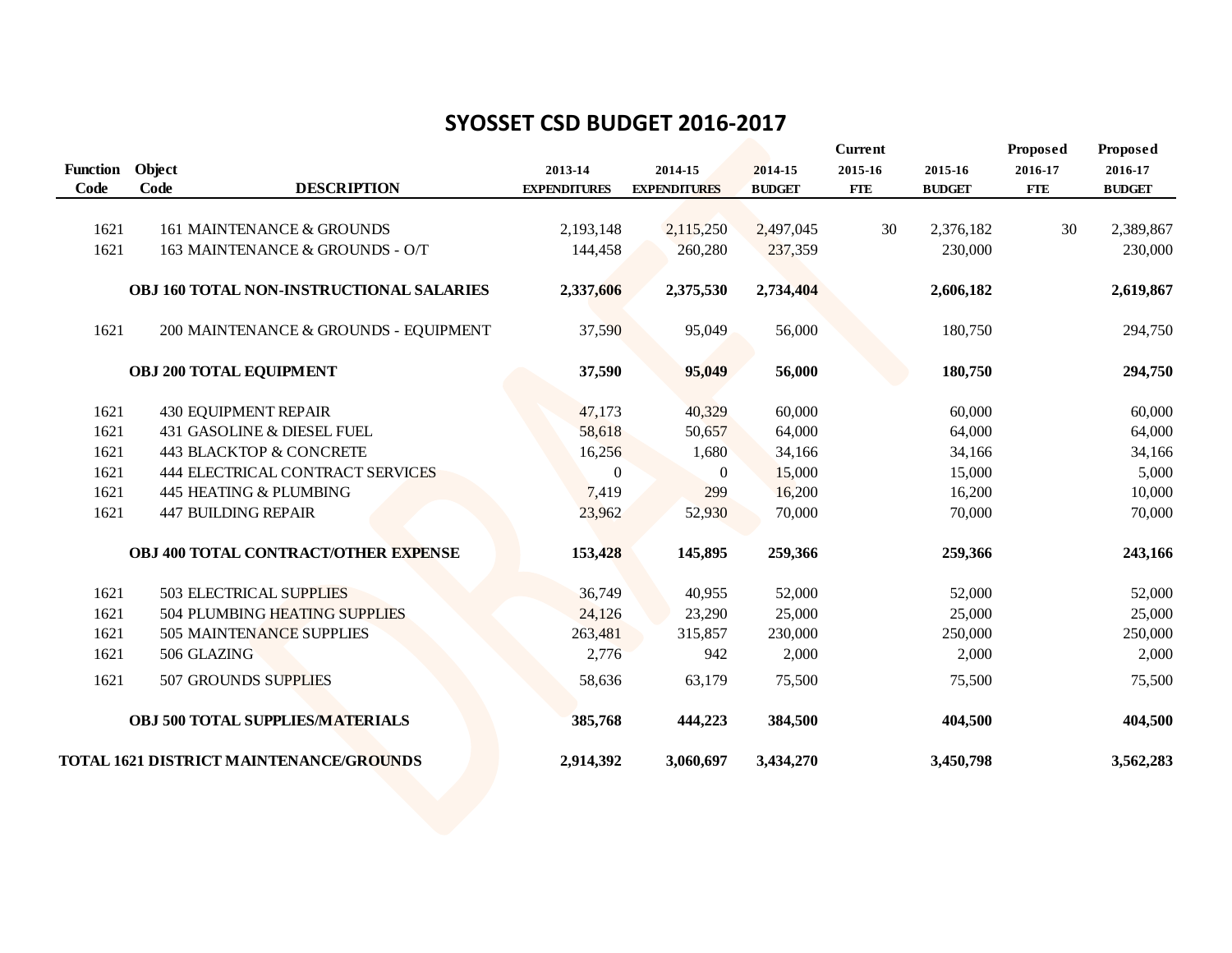#### **SECURITY OPERATIONS (CODE 1631) Page 41**

THIS CODE IS FOR SECURITY SERVICES IN ALL BUILDINGS DURING THE SCHOOL DAY AND FOR DISTRICT WIDE SECURITY PERFORMED IN THE EVENINGS AND ON WEEKENDS. THE DISTRICT USES A COMBINATION OF IN-HOUSE SECURITY PERSONNEL AND CONTRACTED SECURITY.

The increase in this code is primarily attributable to contracted security and reflects enhanced security patrols throughout the district as well as additional security at district events. Included in this code is an allocation for security equipment as the district continues security infrastructure upgrades. Some of these costs may be eligible for reimbursement through the Smart Schools Bond Act.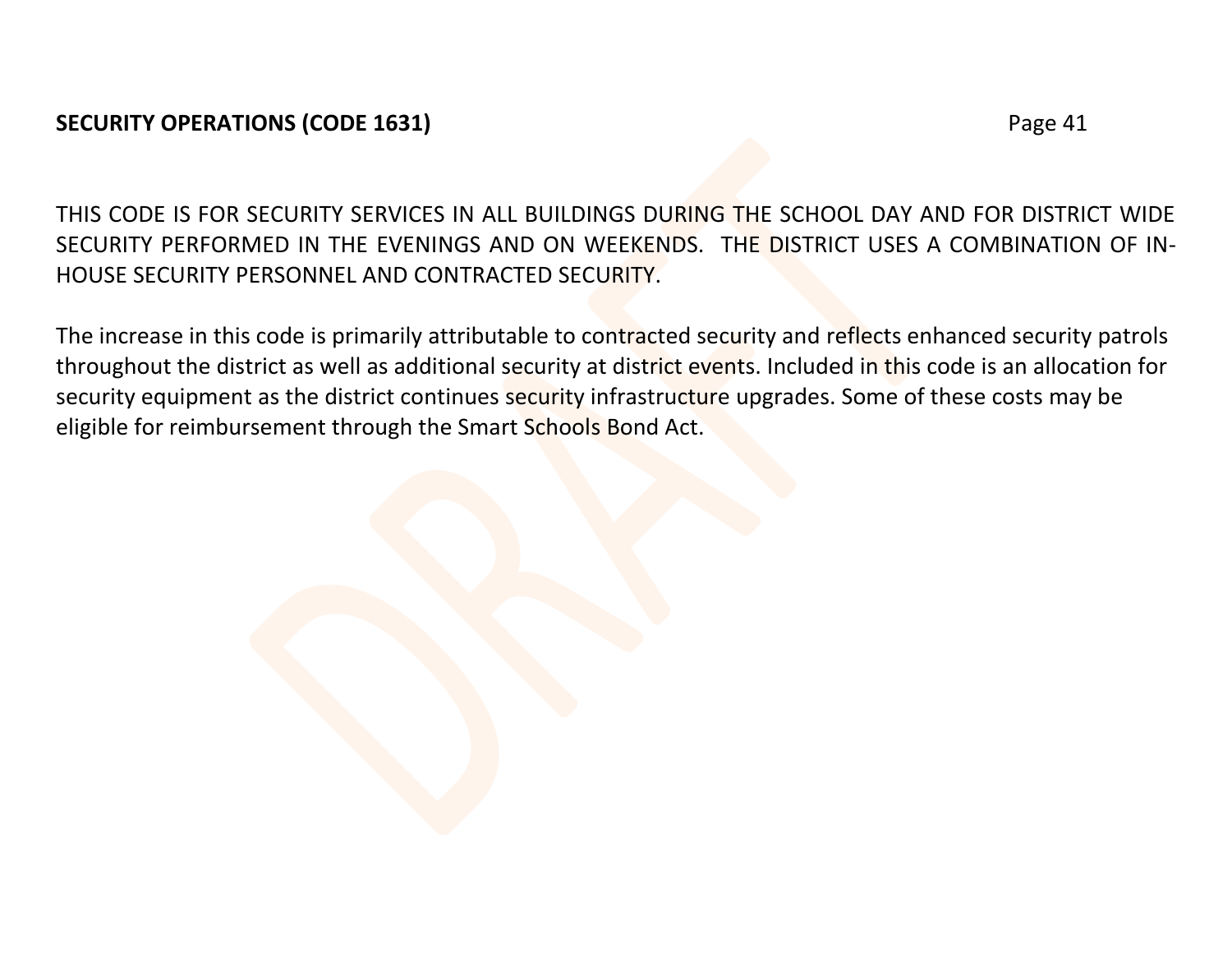|                 |        |                                            |                     |                     |               | <b>Current</b> |               | Proposed | Proposed      |
|-----------------|--------|--------------------------------------------|---------------------|---------------------|---------------|----------------|---------------|----------|---------------|
| <b>Function</b> | Object |                                            | 2013-14             | 2014-15             | 2014-15       | 2015-16        | 2015-16       | 2016-17  | 2016-17       |
| Code            | Code   | <b>DESCRIPTION</b>                         | <b>EXPENDITURES</b> | <b>EXPENDITURES</b> | <b>BUDGET</b> | <b>FTE</b>     | <b>BUDGET</b> | FTE      | <b>BUDGET</b> |
|                 |        |                                            |                     |                     |               |                |               |          |               |
| 1631            |        | 161 SECURITY F/T                           | 238,247             | 205,661             | 211,032       | 2.6            | 218,730       | 2.6      | 183,496       |
| 1631            |        | 162 SECURITY P/T & O/T                     | 21,806              | 150,008             | 50,000        |                | 75,000        |          | 120,000       |
|                 |        |                                            |                     |                     |               |                |               |          |               |
|                 |        |                                            |                     |                     |               |                |               |          |               |
|                 |        | <b>OBJ 160 TOTAL NON-INSTRUCTIONAL SAL</b> | 260,053             | 355,669             | 261,032       |                | 293,730       |          | 303,496       |
|                 |        |                                            |                     |                     |               |                |               |          |               |
| 1631            |        | 200 SECURITY EQUIPMENT                     | 10,000              | $\overline{0}$      | 11,750        |                | 500,000       |          | 100,000       |
|                 |        |                                            |                     |                     |               |                |               |          |               |
|                 |        | <b>OBJ 200 TOTAL EQUIPMENT</b>             | 10,000              | $\mathbf{0}$        | 11,750        |                | 500,000       |          | 100,000       |
| 1631            |        | <b>428 CONTRACTED SECURITY</b>             | 512,543             | 652,462             | 546,000       |                | 733,546       |          | 825,000       |
| 1631            |        | <b>490 SECURITY - BOCES</b>                | $\Omega$            |                     |               |                |               |          |               |
|                 |        |                                            |                     | $\overline{0}$      | $\mathbf{0}$  |                | $\theta$      |          | 300,000       |
|                 |        |                                            |                     |                     |               |                |               |          |               |
|                 |        | <b>OBJ 400 TOTAL CONTRACTUAL</b>           | 512,543             | 652,462             | 546,000       |                | 733,546       |          | 1,125,000     |
|                 |        | <b>TOTAL 1631 SECURITY OPERATIONS</b>      | 782,596             | 1,008,131           | 818,782       |                | 1,527,276     |          | 1,528,496     |
|                 |        |                                            |                     |                     |               |                |               |          |               |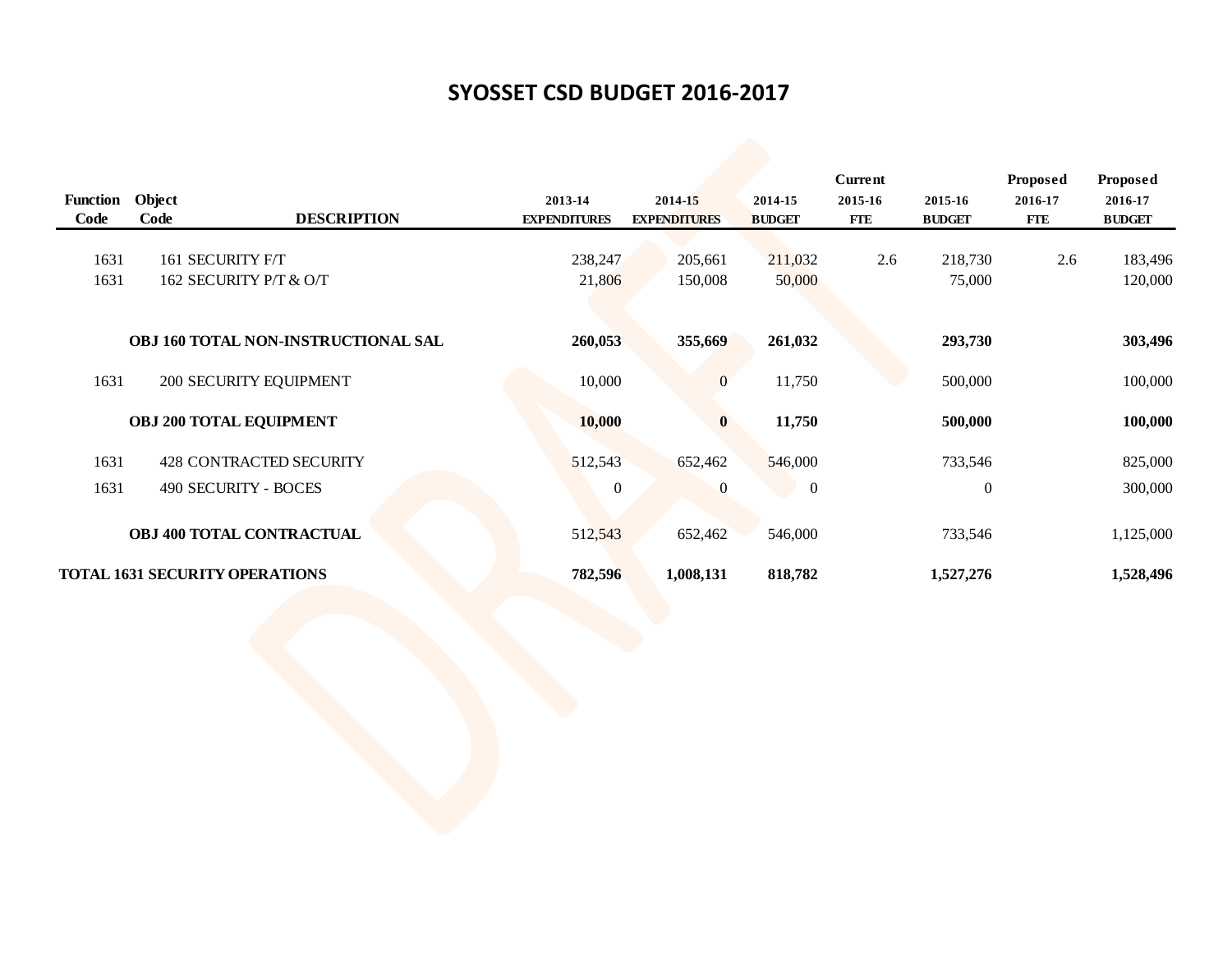TANS ARE USED BY SCHOOL DISTRICTS TO MEET FINANCIAL OBLIGATIONS UNTIL TAX REVENUE IS RECEIVED. THE AMOUNT THAT A DISTRICT CAN BORROW AND THE ESTIMATED INTEREST RATE ARE DERIVED IN CONSULTATION WITH THE DISTRICT'S FISCAL ADVISOR AND BOND COUNSEL. The increase primarily reflects a preliminary interest rate estimate that is higher than the prior year.

### **INTERFUND TRANSFERS (CODE 9901-9950)**

### **DEBT SERVICE TRANSFERS** PRINCIPAL AND INTEREST COSTS FOR BONDS This code reflects a slight decrease as a result of changes in the debt schedule due to refunding.

### **CAPITAL FUND TRANSFER**

This code contains transfers to the capital fund to finance capital projects.

The allocation for 2016-17 includes the replacement of the final 75,000 S.F. of the high school roof and the replacement of approximately 41,000 S.F. of the Willits elementary school roof. An electric service upgrade is also needed for Willits as well as the replacement of some flooring and doors. The costs for these projects will be offset by a supplemental appropriation of fund balance.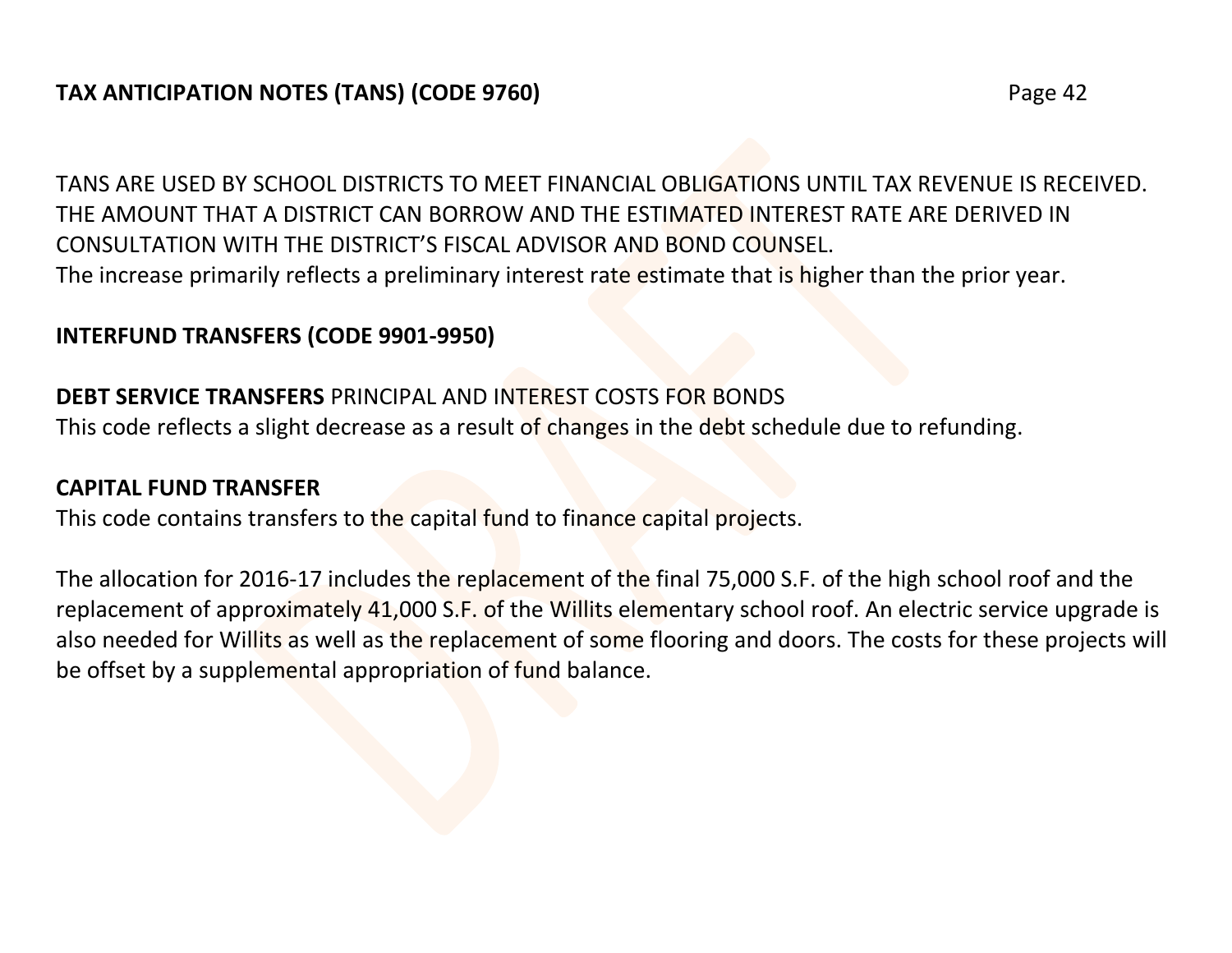|                 |                           |                                      |                     |                     |               |               | Proposed      |
|-----------------|---------------------------|--------------------------------------|---------------------|---------------------|---------------|---------------|---------------|
| <b>Function</b> | <b>Object</b>             |                                      | 2013-14             | 2014-15             | 2014-15       | 2015-16       | 2016-17       |
| Code            | Code                      | <b>DESCRIPTION</b>                   | <b>EXPENDITURES</b> | <b>EXPENDITURES</b> | <b>BUDGET</b> | <b>BUDGET</b> | <b>BUDGET</b> |
|                 |                           |                                      |                     |                     |               |               |               |
| 9760            |                           | 700 INTEREST ON TAN                  | 151,472             | 158,667             | 367,000       | 479,167       | 675,000       |
|                 |                           |                                      |                     |                     |               |               |               |
|                 | <b>TOTAL DEBT SERVICE</b> |                                      | 151,472             | 158,667             | 367,000       | 479,167       | 675,000       |
| 9901            |                           | 962 DEBT SERVICE TRANSFER - DISTRICT | 3,828,119           | 3,810,000           | 3,810,000     | 3,780,962     | 3,776,138     |
| 9950            |                           | 900 CAPITAL FUND TRANSFER            | 53,189              | $\overline{0}$      | $\theta$      | 969,325       | 4,365,000     |
|                 |                           |                                      |                     |                     |               |               |               |
|                 |                           | <b>TOTAL INTERFUND TRANSFERS</b>     | 3,881,308           | 3.810.000           | 3,810,000     | 4,750,287     | 8,141,138     |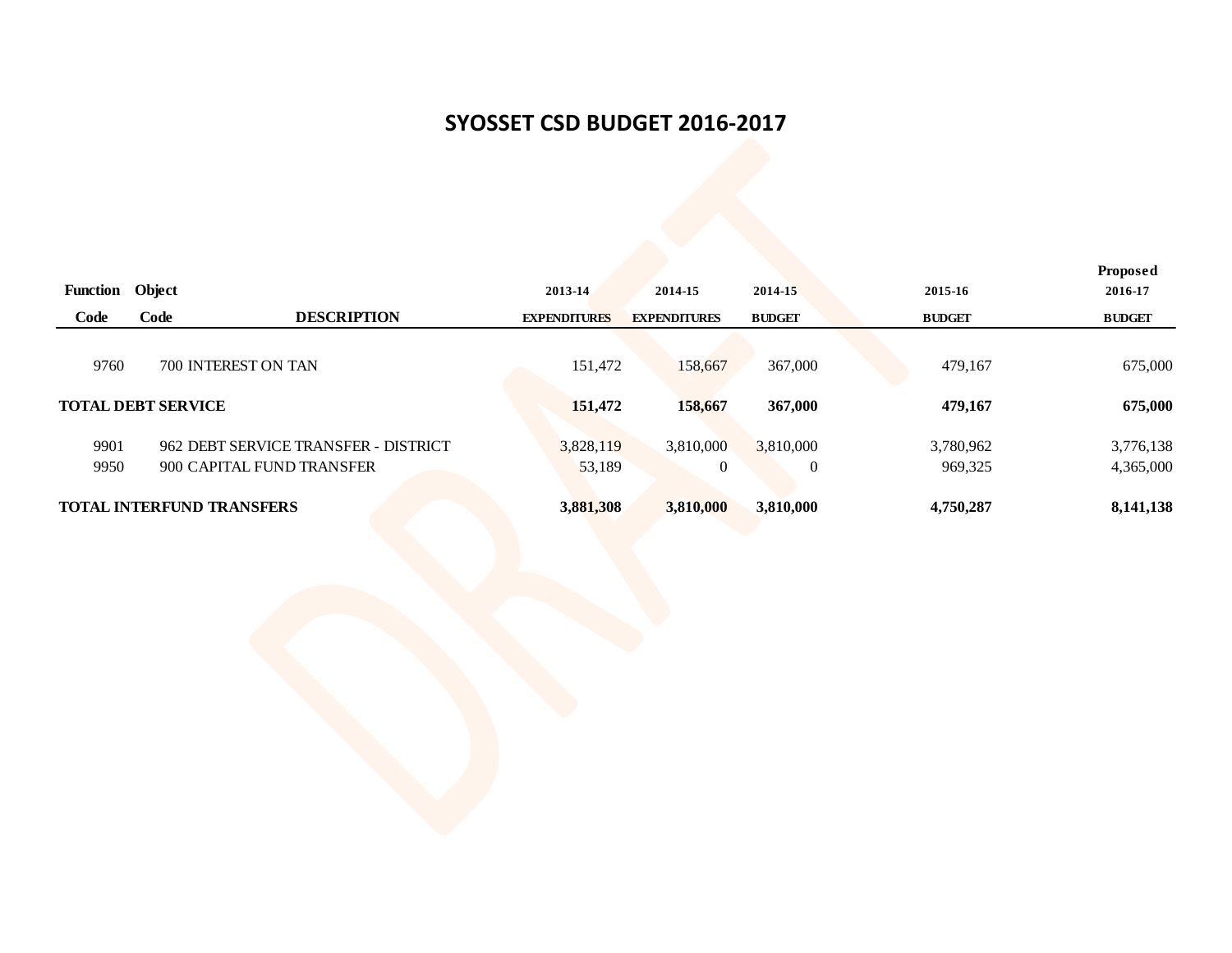END

OF

## **CAPITAL**

**CODES**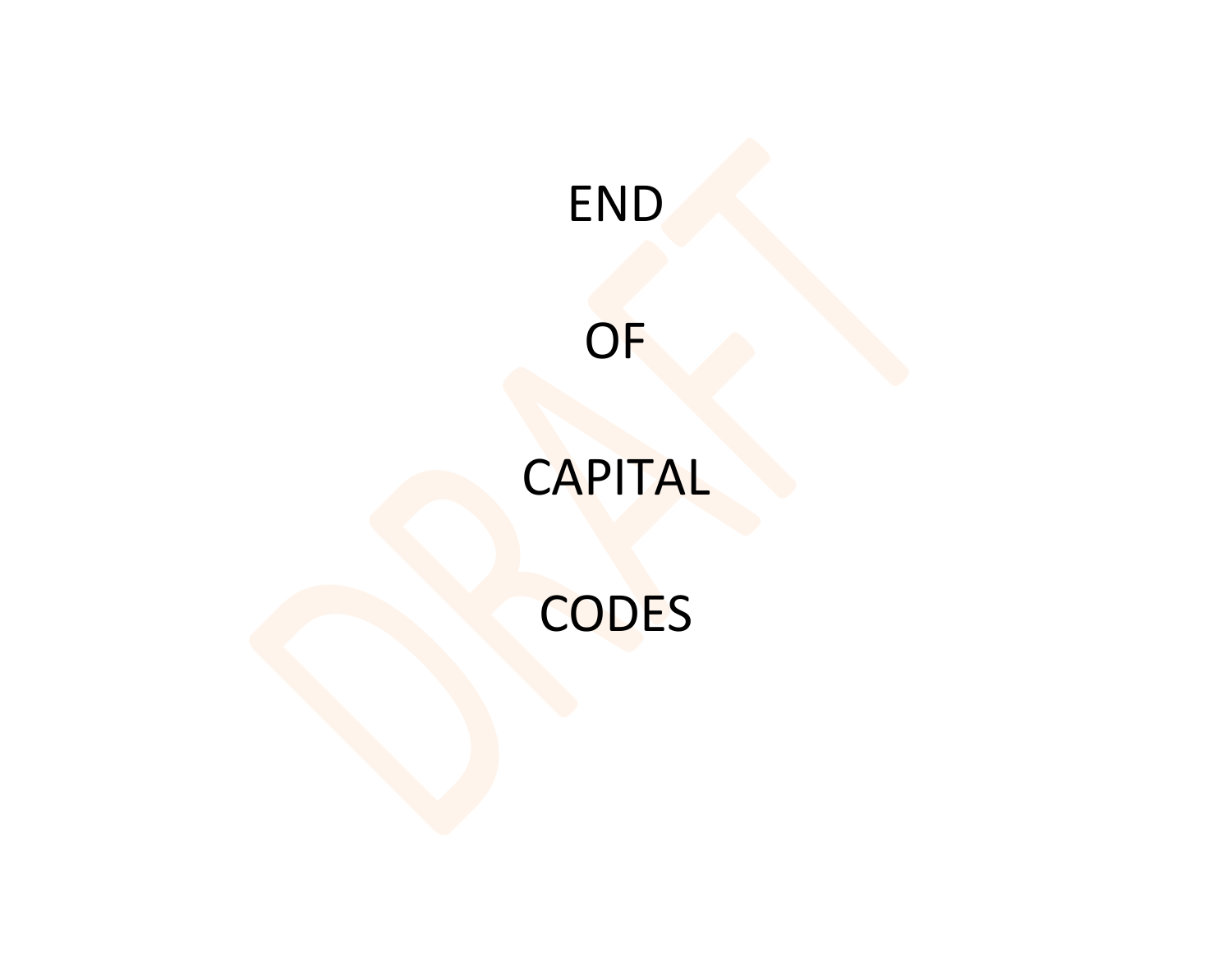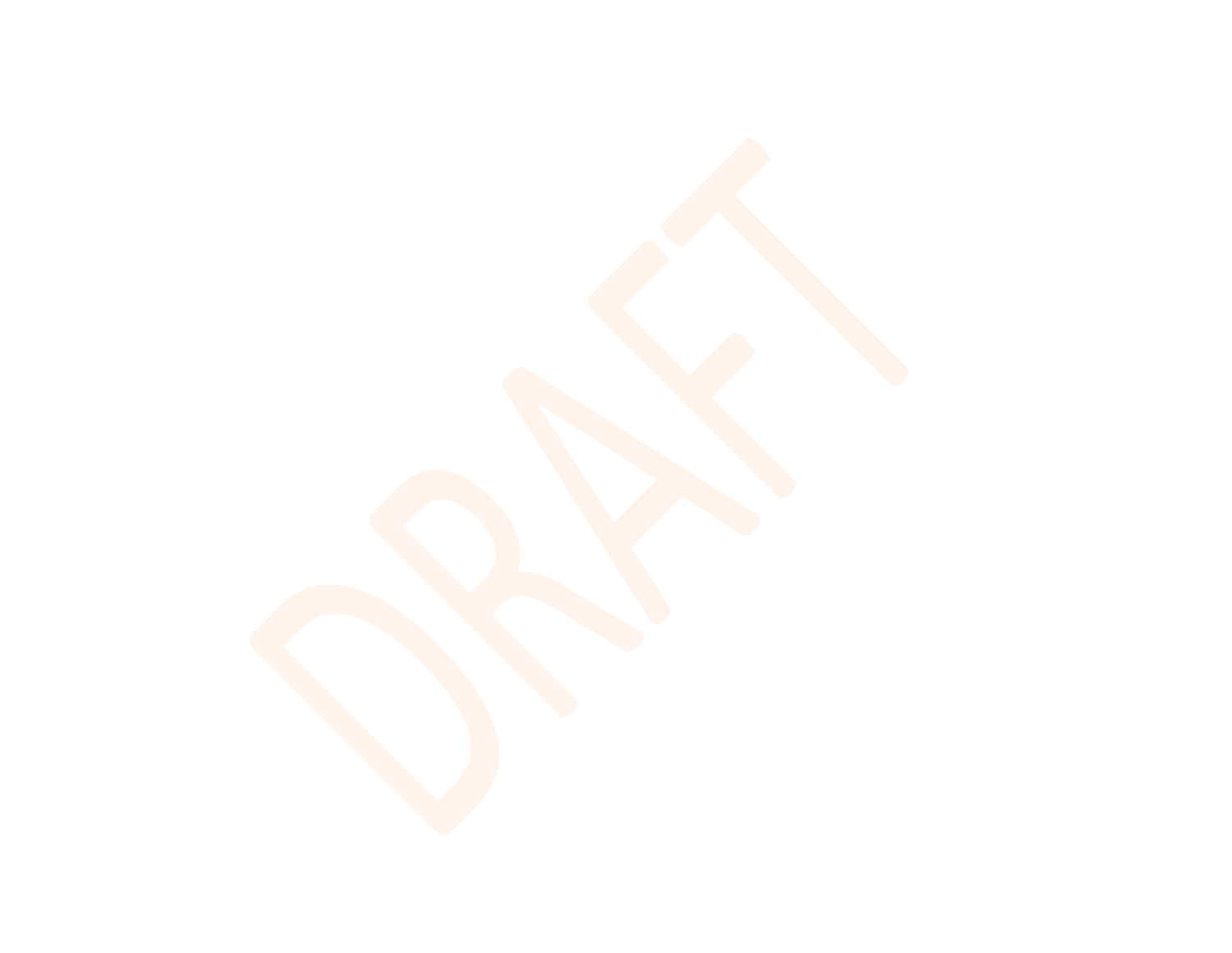#### **EMPLOYEE BENEFITS (CODES 9000-9065)** Page 43

THESE CODES CONTAIN EXPENDITURES FOR NEW YORK STATE TEACHERS' RETIREMENT SYSTEM, N.Y.S. EMPLOYEES' RETIREMENT SYSTEM AND SOCIAL SECURITY. THE DISTRICT'S SHARE FOR HEALTH INSURANCE, FRINGE BENEFIT PROGRAMS FOR LIFE, DENTAL AND DISABILITY INSURANCE ARE RECORDED HERE. ALSO INCLUDED ARE COSTS FOR CONTRACTUAL PAYMENTS FOR RETIREMENT INCENTIVE PLANS, WORKERS' COMPENSATION AND UNEMPLOYMENT INSURANCE.

The decline in employee benefits is attributable to the decline in the mandated contribution rates for both New York State retirement systems. These declines are partially offset by anticipated increases in health insurance premiums.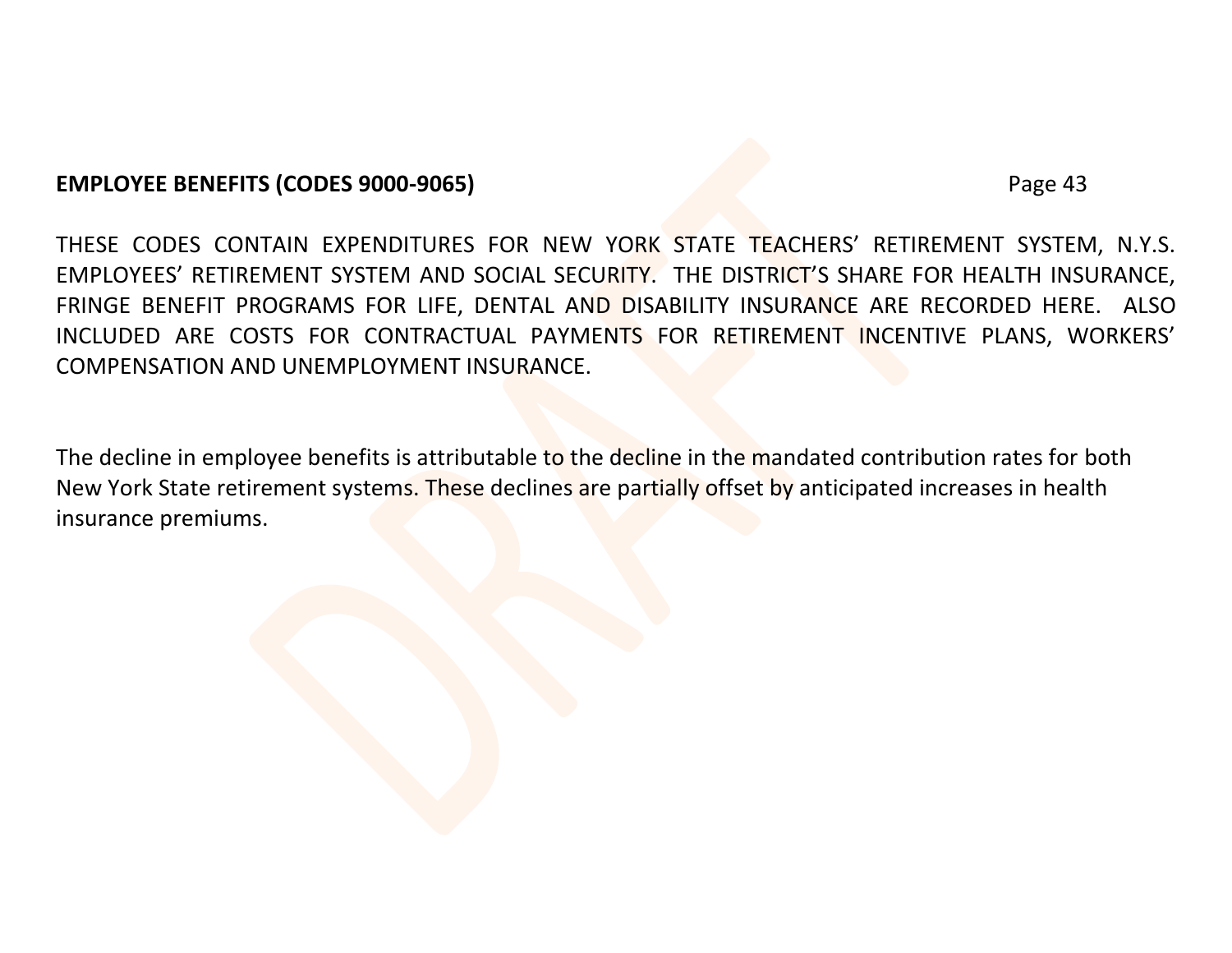|                 |        |                              |                     |                     |               |                       | Proposed      |           |                              |                |
|-----------------|--------|------------------------------|---------------------|---------------------|---------------|-----------------------|---------------|-----------|------------------------------|----------------|
| <b>Function</b> | Object |                              | 2013-2014           | 2014-2015           | 2014-2015     | 2015-2016             | 2016-2017     |           | <b>Three Part Components</b> |                |
| Code            | Code   | <b>DESCRIPTION</b>           | <b>EXPENDITURES</b> | <b>EXPENDITURES</b> | <b>BUDGET</b> | <b>BUDGET</b>         | <b>BUDGET</b> | Admin     | Program                      | Capital        |
|                 |        |                              |                     |                     |               |                       |               |           |                              |                |
|                 |        |                              |                     |                     |               |                       |               |           |                              |                |
| 9010            |        | 800 RETIREMENT SYSTEM - ERS  | 3,601,701           | 3,735,904           | 3,665,102     | 3,365,321             | 2,865,775     | 664,820   | 965,063                      | 1,235,892      |
| 9020            |        | 800 RETIREMENT SYSTEM -TRS   | 15,887,145          | 17,336,062          |               | 17,615,276 13,867,420 | 12,336,204    | 856,881   | 11,479,323                   | $\overline{0}$ |
| 9030            |        | <b>800 SOCIAL SECURITY</b>   | 8,438,210           | 8,381,056           | 9,052,581     | 9,187,112             | 9,155,735     | 900,153   | 7,554,559                    | 701,024        |
| 9045            |        | 800 LIFE INSURANCE           | 186,411             | 185,102             | 190,000       | 190,000               | 190,000       | 18,734    | 157,512                      | 13,754         |
| 9060            |        | <b>800 HEALTH INSURANCE</b>  | 20.516.722          | 21,232,546          |               | 22,600,898 23,159,353 | 24, 269, 762  | 1,839,320 | 20,658,167                   | 1,772,275      |
| 9065            |        | 801 DENTAL INSURANCE         | 797,722             | 900,905             | 1,013,124     | 1,013,124             | 1,013,124     | 100,097   | 840,681                      | 72,346         |
| 9000            |        | <b>800 OTHER BENEFITS</b>    | 1,723,433           | 1,450,140           | 1,658,730     | 1,615,690             | 1,554,230     | 486,287   | 658,950                      | 408,993        |
|                 |        |                              |                     |                     |               |                       |               |           |                              |                |
|                 |        |                              |                     |                     |               |                       |               |           |                              |                |
|                 |        | TOTAL 9000 EMPLOYEE BENEFITS | 51, 151, 344        | 53,221,715          |               | 55,795,711 52,398,020 | 51,384,830    | 4,866,292 | 42,314,254                   | 4,204,284      |
|                 |        |                              |                     |                     |               |                       |               |           |                              |                |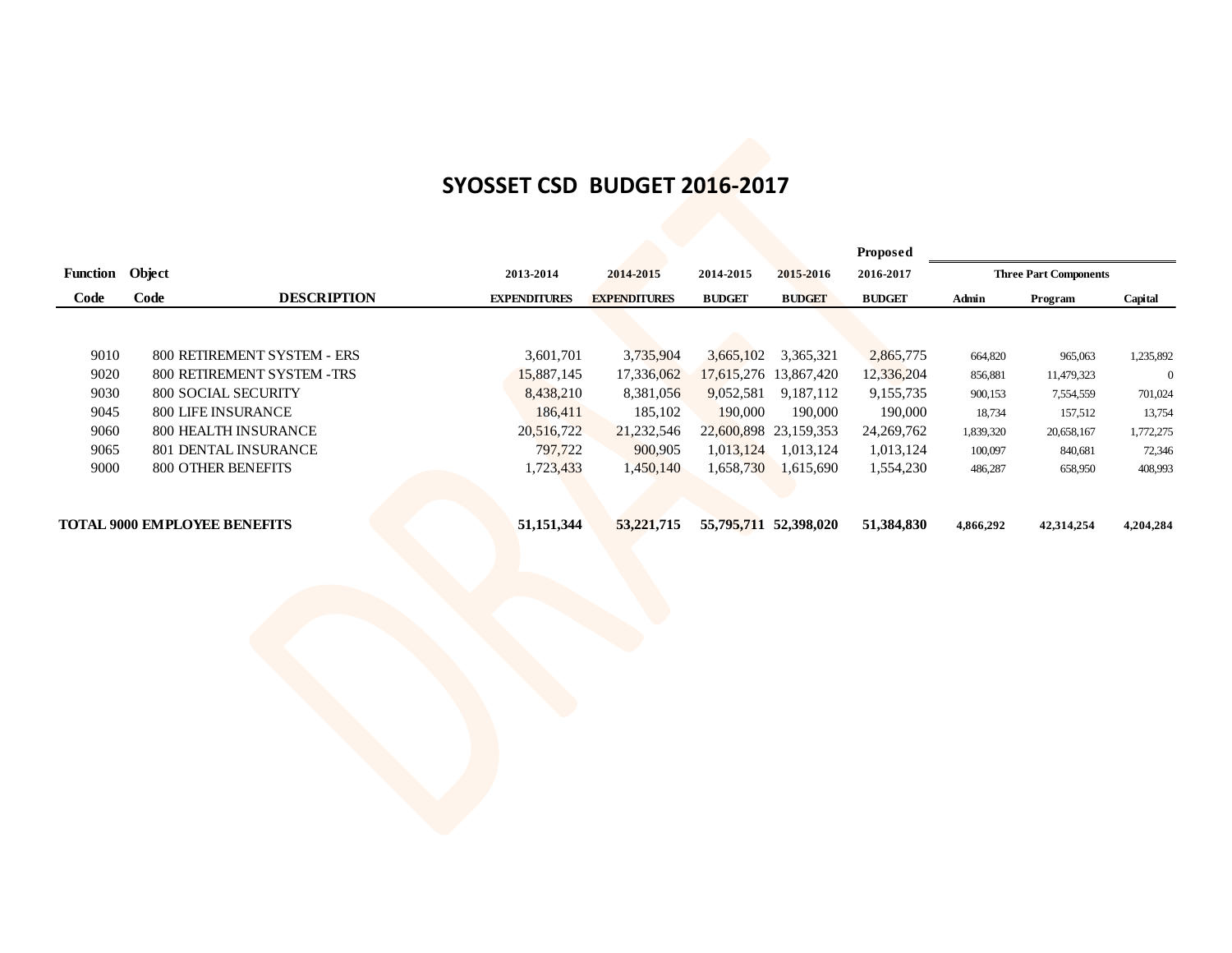## **2016-2017**

## **DRAFT Revenue**